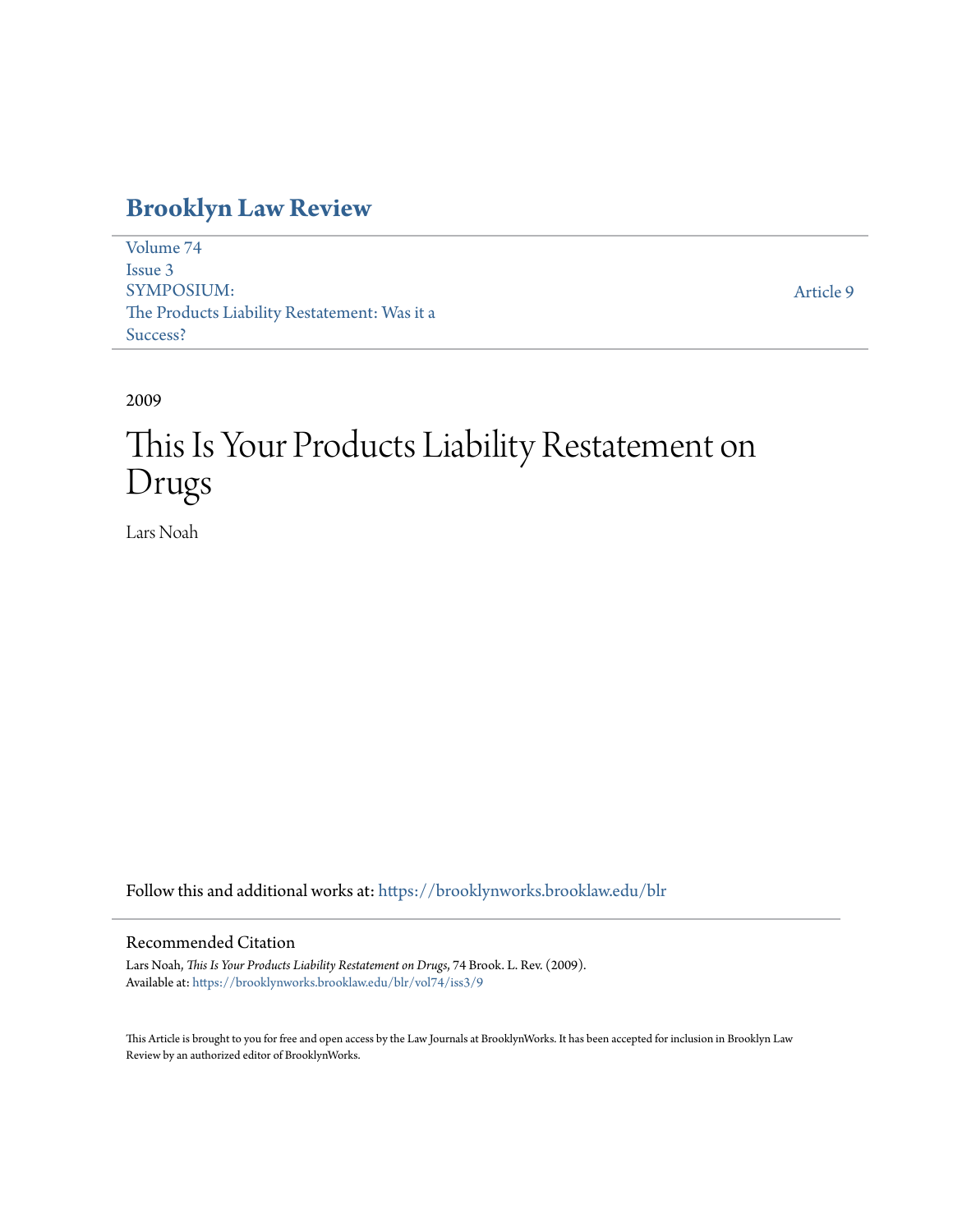# This Is Your Products Liability Restatement on Drugs

## *Lars Noah*†

#### TABLE OF CONTENTS

| L   |                  |                                                             |  |
|-----|------------------|-------------------------------------------------------------|--|
| H   |                  |                                                             |  |
|     | $\mathcal{A}$ .  |                                                             |  |
|     | В.               |                                                             |  |
|     | $\mathbf{1}$     |                                                             |  |
|     | $\overline{2}$ . | Snowflakes (and Cost-Consciousness) in Medical Practice 855 |  |
|     | 3.               |                                                             |  |
|     | $\mathcal{C}$ .  |                                                             |  |
|     | 1.               |                                                             |  |
|     | $\overline{2}$ . |                                                             |  |
|     | 3 <sub>1</sub>   |                                                             |  |
|     | 4                |                                                             |  |
|     | 5                |                                                             |  |
|     | D.               |                                                             |  |
| Ш   |                  |                                                             |  |
|     | $\mathcal{A}$ .  |                                                             |  |
|     | $\boldsymbol{B}$ |                                                             |  |
|     | $\mathbf{1}$     |                                                             |  |
|     | $\overline{2}$ . |                                                             |  |
| IV. |                  |                                                             |  |
|     | $\mathcal{A}$ .  |                                                             |  |
|     | $B_{\cdot}$      |                                                             |  |
|     | $\mathcal{C}$    |                                                             |  |
|     | 1.               |                                                             |  |
|     | $\mathfrak{D}$   | Tissue Engineering and Manufacturing Defects915             |  |
|     | D                |                                                             |  |
|     | $\mathbf{1}$ .   |                                                             |  |
|     | $\overline{2}$ . |                                                             |  |
|     | 3.               |                                                             |  |
| V.  |                  |                                                             |  |
|     |                  |                                                             |  |

*[I]ll health offers adventure; no one has a better chance to live dangerously than the ill who must take their medicine.* -Roger Traynor<sup>1</sup>

<sup>&</sup>lt;sup>†</sup> Professor of Law, Univ. of Florida. My title alludes to a public service ad campaign (showing an egg in a frying pan) aired by the Partnership for a Drug-Free America in 1982.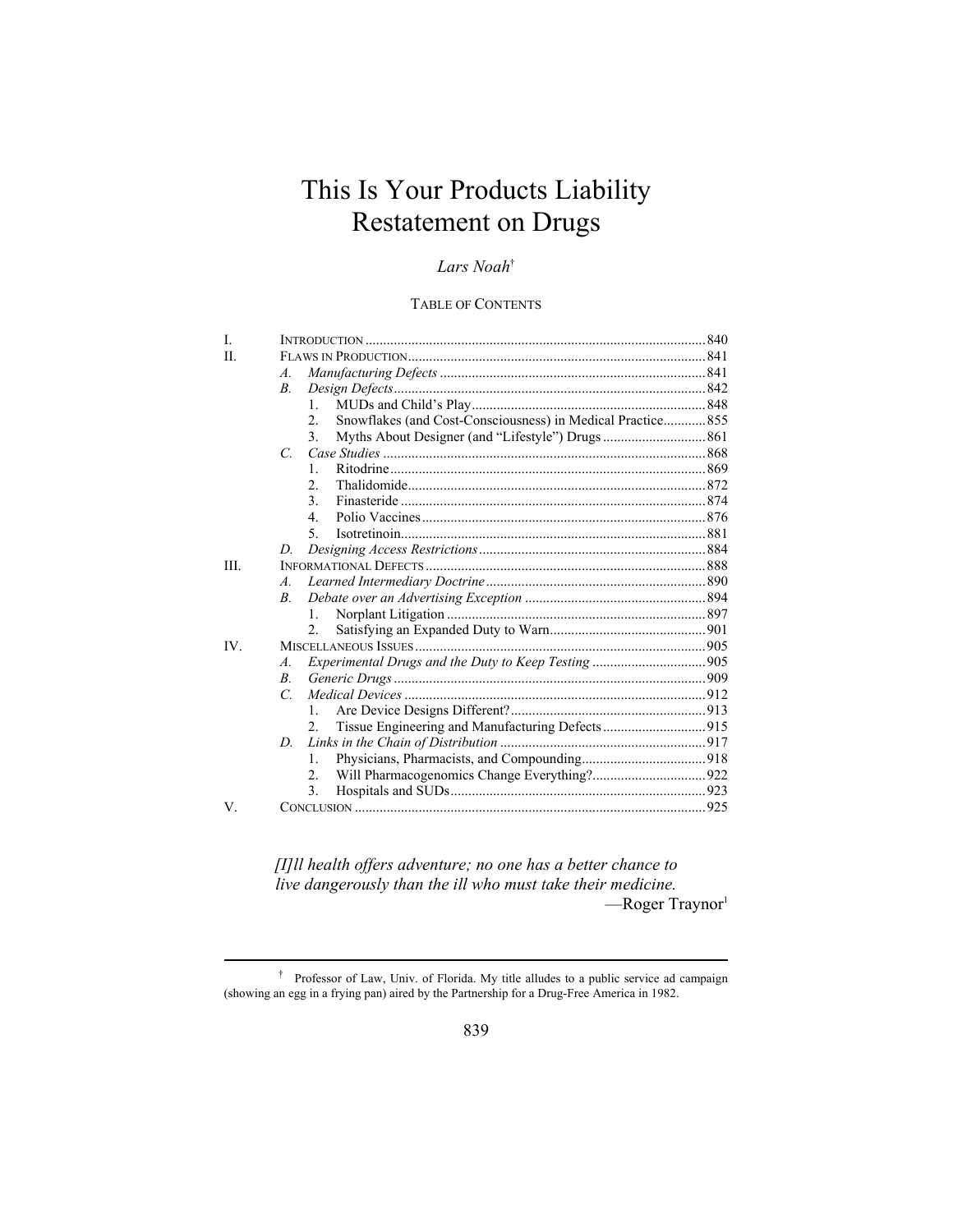#### I. INTRODUCTION

Lawsuits against the manufacturers of drugs and medical devices have become increasingly important in the last few decades, both in their volume and in the conceptual challenges that they have presented, $2$  and courts have created a variety of special rules to accommodate products liability litigation against the sellers of medical technologies.<sup>3</sup> The work of the American Law Institute (ALI) has played an important role in this process, though so far the special provisions of the *Products Liability Restatement* applicable to prescription drugs and devices have had little discernable impact. These provisions have, however, provoked a great deal of scholarly commentary, and the few courts to consider the issue have uncritically relied upon the published critiques. As explained at length herein, I find little merit in most of these negative assessments, though I point out a number of flaws, ambiguities, and arguable inconsistencies in the new *Restatement*'s special provisions that seemingly no one else has identified.

This Article attempts to offer a comprehensive evaluation of the various facets of the *Products Liability Restatement* that relate to medical technologies, and it does so from a perspective rooted in the regulatory as opposed to the doctrinal challenges posed by these products. Part II addresses production defects, focusing on the heated debate over what standards to use in deciding whether a prescription drug suffers from a defective design. Part III considers defects related to the information that accompanies prescription drugs, especially those advertised directly to consumers. Finally, Part IV touches on some of the peculiar issues raised by investigational products, generic drugs, prescription medical devices, and the duties of non-manufacturing sellers.

<sup>1</sup> Roger J. Traynor, *The Ways and Meanings of Defective Products and Strict Liability*, 32 TENN. L. REV. 363, 368 (1965). 2

*See* Alex Berenson, *Drug Industry Braces for New Suits over Even More of Its Products*, N.Y. TIMES, Apr. 22, 2006, at C1 ("As Merck reels from 11,500 suits over Vioxx, its arthritis drug, the rest of the industry is girding for challenges over another half a dozen widely used [and still marketed] medications [including Seroquel, Ortho-Evra, Prempro, and Fosamax] that plaintiffs' lawyers say have hidden and severe side effects or were improperly marketed."); *id.* ("Eli Lilly agreed to spend \$700 million to settle 8,000 lawsuits over Zyprexa . . . . Wyeth has spent \$15 billion since 1998 to resolve lawsuits over its fen-phen diet-drug combination . . . ."); Lisa Girion, *State Vioxx Trial Is Set as Drug Suits Boom; An Explosion in Litigation Spurs Calls for Legal Reform and Regulatory Changes*, L.A. TIMES, June 27, 2006, at C1 (calling "the pharmaceutical industry the nation's No. 1 target of product liability lawsuits," adding that "[m]ore than 71,000 drug lawsuits have been filed in federal courts since 2001 and . . . now account for more than a third of all product liability filings"); Julie Schmit, *More Drugs Get Slapped with Lawsuits*, USA TODAY, Aug. 23, 2006, at 3B.

*See* LARS NOAH, LAW, MEDICINE, AND MEDICAL TECHNOLOGY chs. 5-8 (2d ed. 2007); M. Stuart Madden, *The Enduring Paradox of Products Liability Law Relating to Prescription Pharmaceuticals*, 21 PACE L. REV. 313 (2001) (describing at length some of the older case law). Classic treatments of the subject include Richard A. Merrill, *Compensation for Prescription Drug Injuries*, 59 VA. L. REV. 1, 29-50, 87-120 (1973), and Paul D. Rheingold, *Products Liability—The Ethical Drug Manufacturer's Liability*, 18 RUTGERS L. REV. 947, 970-1018 (1964).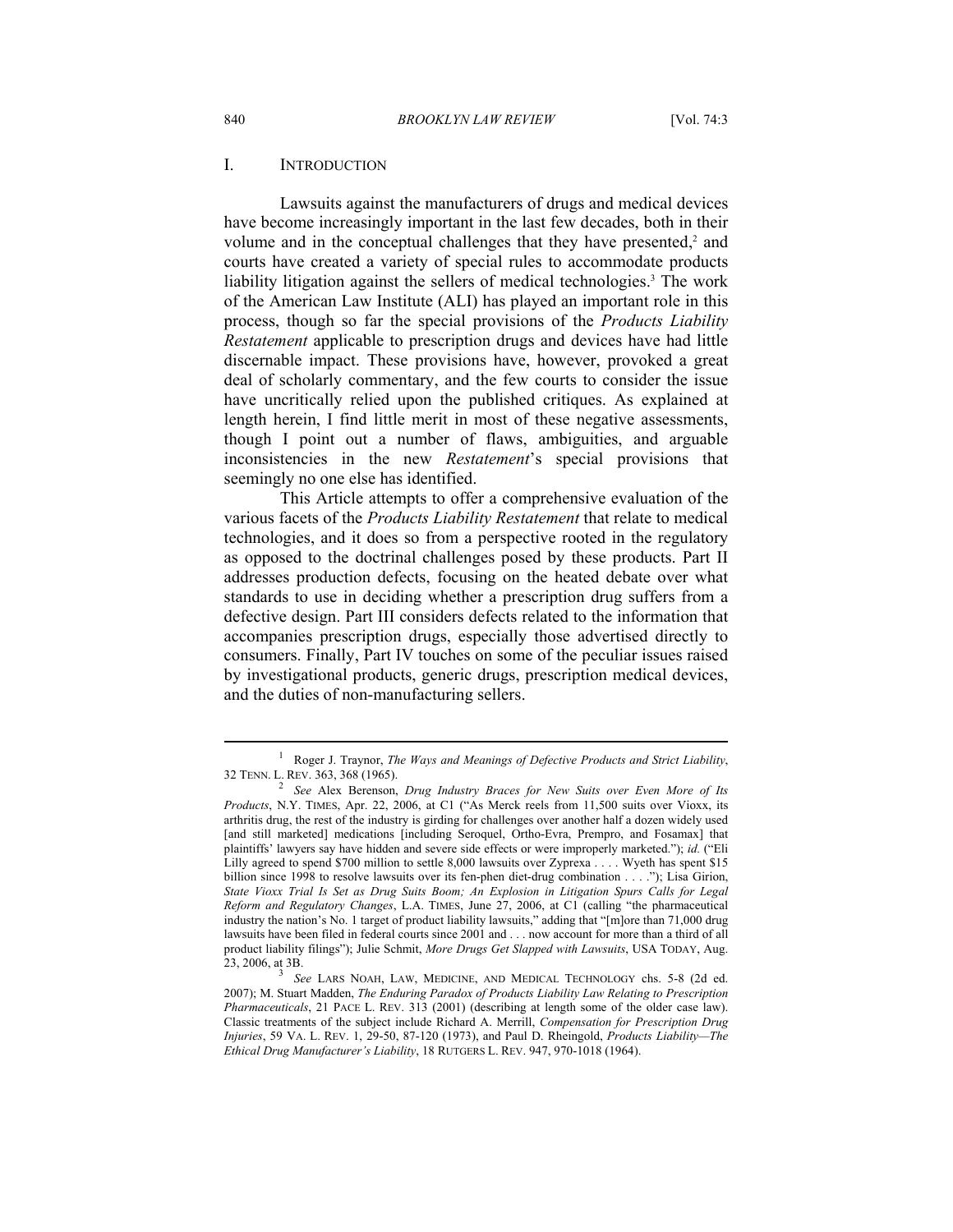#### II. FLAWS IN PRODUCTION

A product must have some sort of defect before an injured consumer may recover damages from the manufacturer or other member of the chain of distribution. This Part discusses, in turn, manufacturing and design defect claims against pharmaceutical manufacturers. It reviews several case studies that other commentators have offered, concluding that the most important potential design feature relates to the manner in which sellers restrict access to pharmaceutical products.

#### *A. Manufacturing Defects*

The *Products Liability Restatement* uses the same standard to define manufacturing defects in prescription drug and medical device cases as it does for other consumer goods.<sup>4</sup> Thus, if a product falls out of specifications for any reason, then it has a defect (a true strict liability standard).<sup>5</sup> Manufacturing defect claims involving pharmaceuticals, such as instances of product contamination, generally pose few difficulties for courts.<sup>6</sup> As with other types of consumer goods, however, plaintiffs may have to rely on circumstantial evidence of such flaws, seeking an inference of defectiveness from the occurrence of an obvious malfunction.7 Although patients injured by medical devices may rely on a product malfunction approach,<sup>8</sup> injuries associated with drug products

<sup>4</sup>  *See* RESTATEMENT (THIRD) OF TORTS: PRODS. LIAB. § 6(b)(1) (1998) (crossreferencing § 2(a), which provides that a product "contains a manufacturing defect when the product departs from its intended design even though all possible care was exercised in the preparation and marketing of the product").

*See, e.g.*, Transue v. Aesthetech Corp., 341 F.3d 911, 917-20 (9th Cir. 2003) (holding that the trial judge erred in failing to use a strict liability instruction on a manufacturing defect claim involving silicone-gel breast implants); *id.* at 919 (quoting *Products Liability Restatement* § 6 comment c as further support).

*See, e.g.*, *In re* Copley Pharm., Inc., "Albuterol" Prods. Liab. Litig., 158 F.R.D. 485, 487-88 (D. Wyo. 1994) (certifying a class action on behalf of patients who were injured by bacterial contamination of four batches of a bronchodilator drug later recalled by the manufacturer); *see also* Martin v. Am. Med. Sys., Inc., 116 F.3d 102, 103, 105 (4th Cir. 1997) (allowing a patient to pursue a breach of express warranty claim for an implant that was not sterile); Ferren v. Richards Mfg. Co., 733 F.2d 526, 527-28, 530-31 (8th Cir. 1984) (affirming judgment for plaintiff where metal defect in hip implant caused injury). *But cf. infra* notes 332-34 and accompanying text (discussing questions about the line between manufacturing and design defects in connection with tainted blood products and contaminated heparin).

<sup>&</sup>lt;sup>7</sup> See RESTATEMENT (THIRD) OF TORTS: PRODS. LIAB. § 3 & cmt. b (1998).

*See, e.g.*, McCorvey v. Baxter Healthcare Corp., 298 F.3d 1253, 1258-60 (11th Cir. 2002) (balloon catheter burst); Oja v. Howmedica, Inc., 111 F.3d 782, 792-93 (10th Cir. 1997) (reversing a directed verdict against a plaintiff's manufacturing defect claim involving a hip implant); Parkinson v. Guidant Corp., 315 F. Supp. 2d 741, 750-51 (W.D. Pa. 2004) (allowing plaintiff to request *res ipsa loquitur* instruction to provide inference of manufacturing defect where a guidewire fractured during angioplasty); *cf.* Fane v. Zimmer, Inc., 927 F.2d 124, 129-32 (2d Cir. 1991) (affirming a directed verdict for manufacturer where a metal brace may have broken because of patient misuse); Mozes v. Medtronic, Inc., 14 F. Supp. 2d 1124, 1128-29 (D. Minn. 1998) (rejecting *res ipsa loquitur* where a manufacturer of pacemaker leads offered numerous post-sale explanations for failure); Fulton v. Pfizer Hosp. Prods. Group, Inc., 872 S.W.2d 908, 910-12 (Tenn.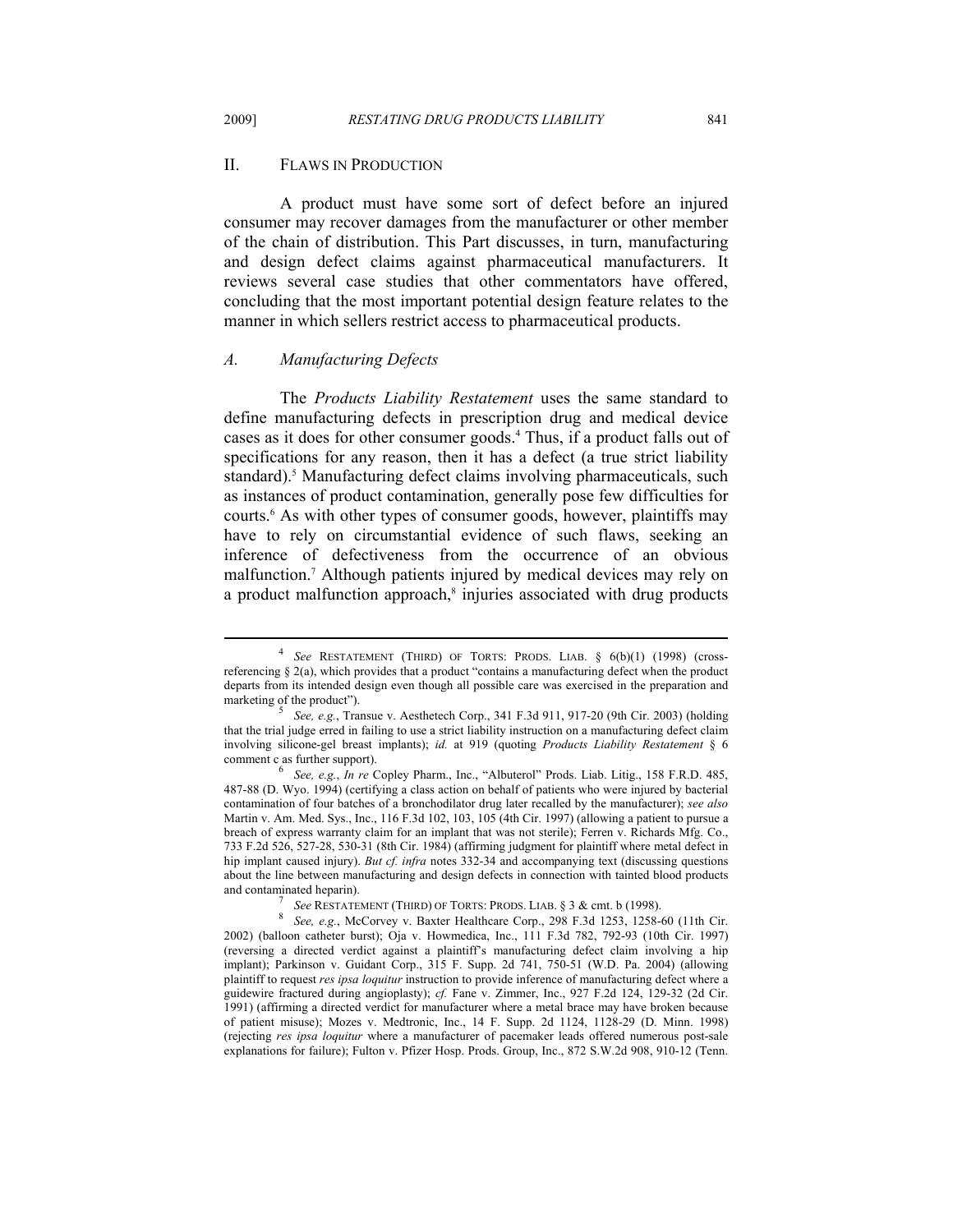rarely lend themselves to this sort of an analysis: given the variability in patient response and the inevitably of unexpected adverse events, a seemingly inexplicable failure of a metabolized chemical hardly bespeaks some deviation from the manufacturer's specifications.

#### *B. Design Defects*

As for claims of defective designs in pharmaceuticals, section 6(c) of the *Products Liability Restatement* provides as follows:

A prescription drug . . . is not reasonably safe due to defective design if the foreseeable risks of harm posed by the drug . . . are sufficiently great in relation to its foreseeable therapeutic benefits that reasonable health-care providers, knowing of such foreseeable risks and therapeutic benefits, would not prescribe the drug  $\ldots$  for any class of patients.<sup>9</sup>

As elaborated in the accompanying comment, this language sought to create a "very demanding objective standard, [and] liability is likely to be imposed only under unusual circumstances."10 As the Reporters' notes explained, "[s]ection 6(c) is a significant departure from the general defective design rules . . . , in recognition of the unique characteristics of prescription drugs."11

In adopting section 402A of the *Restatement (Second) of Torts* more than thirty years earlier, the ALI had attempted to address these issues in comment  $k$  ("unavoidably unsafe products"), $12$  which generated much confusion among courts and commentators.<sup>13</sup> In resolving design

Ct. App. 1993) (reversing judgment for a plaintiff because no evidence supported the inference that some manufacturing defect caused the pegs in a knee replacement to shear off).

RESTATEMENT (THIRD) OF TORTS: PRODS. LIAB. § 6(c) (1998) (omitting parallel references to "medical device").<br><sup>10</sup> *Id.* cmt. f ("[A]s long as a given drug . . . provides net benefits for a class of patients, it

should be available to them, accompanied by appropriate warnings and instructions. Learned intermediaries must generally be relied upon to see that the right drugs . . . reach the right patients.").<br><sup>11</sup> *Id. See* RESTATEMENT (SECOND) OF TORTS § 402A cmt. k (1965). As the Reporter later

explained:

The argument that industries producing potentially dangerous products should make good the harm, distribute it by liability insurance, and add the cost to the price of the product, encounters reason for pause, when we consider that two of the greatest medical boons to the human race, penicillin and cortisone, both have their dangerous side effects, and that drug companies might well have been deterred from producing and selling them.

WILLIAM L. PROSSER, HANDBOOK OF THE LAW OF TORTS 661 (4th ed. 1971) (footnotes omitted). 13 *Compare* Hackett v. G.D. Searle & Co., 246 F. Supp. 2d 591, 595 (W.D. Tex. 2002) (exempting all FDA-approved prescription drugs from design defect scrutiny), Grundberg v. Upjohn Co., 813 P.2d 89, 92-99 (Utah 1991) (same), and Young v. Key Pharm., Inc., 922 P.2d 59, 64-65 (Wash. 1996) (plurality), *with* Shanks v. Upjohn Co., 835 P.2d 1189, 1197-98 (Alaska 1992) (declining to adopt comment k). *See generally* Richard C. Ausness, *Unavoidably Unsafe Products and Strict Products Liability: What Liability Rule Should Be Applied to the Sellers of Pharmaceutical Products?*, 78 KY. L.J. 705 (1990); Victor E. Schwartz, *Unavoidably Unsafe Products: Clarifying the Meaning and Policy Behind Comment k*, 42 WASH. & LEE L. REV. 1139 (1985).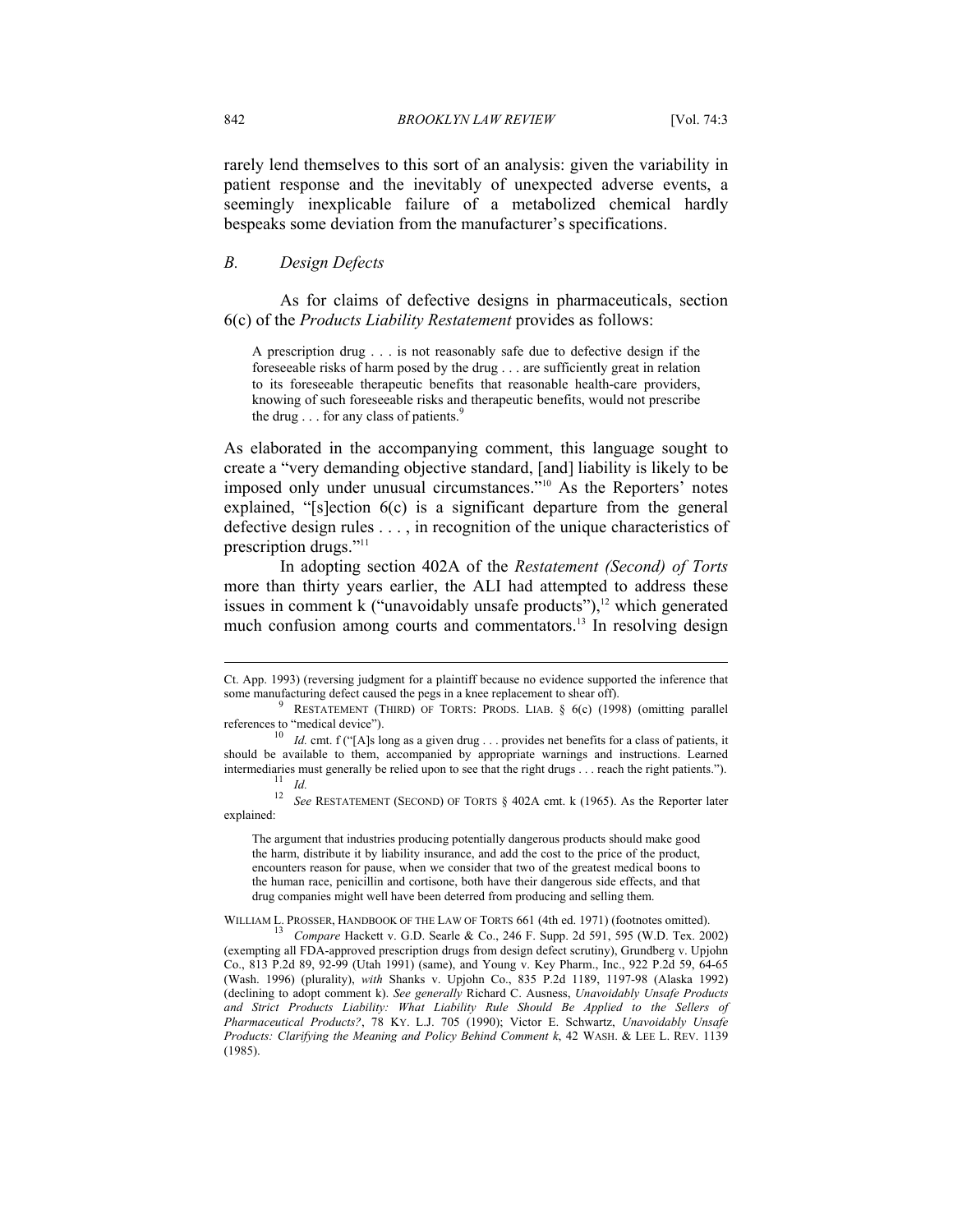defect claims against prescription (Rx) drug manufacturers, a few courts preferred to apply the warranty-inspired consumer expectations approach,<sup>14</sup> which the *Products Liability Restatement* rejects as a freestanding test for any products other than foods.<sup>15</sup> Other courts employed a risk-utility standard in such cases,<sup>16</sup> which section  $2(b)$  of the new *Restatement* endorses for all other types of consumer goods, including nonprescription drugs.<sup>17</sup>

One year before getting underway with work on the *Products Liability Restatement*, the future Reporters summarized the problems with trying to make sense of comment k: "Case law that is unintelligible cannot be intelligently restated. There is a need in this area to clarify the issues and to provide direction to the courts as to how this very special genre of cases can be sensibly approached."18 Instead of asking whether a

See, e.g., Doe v. Solvay Pharm., Inc., 350 F. Supp. 2d 257, 266-68 (D. Me. 2004) (quoting *Products Liability Restatement* § 6, but retaining a risk-utility standard); *Shanks*, 835 P.2d

<sup>14</sup> *See, e.g.*, Allison v. Merck & Co., 878 P.2d 948, 951-56, 961 (Nev. 1994) (plurality) (rejecting comment k in a case where a vaccine allegedly caused encephalitis, opting instead for the consumer expectations test or a product malfunction theory); *cf.* Castrignano v. E.R. Squibb & Sons, Inc., 546 A.2d 775, 780-82 (R.I. 1988) (treating comment k as an affirmative defense that allows the manufacturer to respond to a consumer expectations based design defect claim with risk-utility balancing). *But see* Brown v. Superior Court, 751 P.2d 470, 477-78 (Cal. 1988) (explaining that the consumer expectations test has no place in cases involving Rx drugs). 15 *See* RESTATEMENT (THIRD) OF TORTS: PRODS. LIAB. § 2(b) & cmts. f-h (1998); *id.* § 7.

Because the Reporters put so much emphasis on differential marketing to justify section 6(c), one should note that physicians may "prescribe" nutritional (non-drug) products to treat patients with special dietary needs. *See* 21 U.S.C. § 360ee(b)(3) (2006) (defining "medical food" as "a food which is formulated to be consumed or administered enterally under the supervision of a physician and which is intended for the specific dietary management of a disease or condition for which distinctive nutritional requirements, based on recognized scientific principles, are established by medical evaluation"); 21 C.F.R. § 101.9(j)(8) (2008) (elaborating on the definition); Symposium, *Medical Foods: Their Past, Present, and Future Regulation*, 44 FOOD DRUG COSM. L.J. 461 (1989); *cf.* Lambert v. Yellowley, 272 U.S. 581, 589-97 (1926) (upholding a Prohibition-era federal law that allowed for the medicinal use of certain liquors only when prescribed by a physician who had a special permit and only in strictly limited quantities).

See RESTATEMENT (THIRD) OF TORTS: PRODS. LIAB. § 2(b) & cmt. k (1998). Some courts have used the consumer expectations test in such cases. *See* Green v. Smith & Nephew AHP, Inc., 629 N.W.2d 727, 741-55 (Wis. 2001) (rejecting the risk-utility standard on a design defect claim against the seller of latex gloves used by health care workers, and holding that the defendant would face liability even if it could not have known of the risk of allergic reactions at the time of sale); *see also* West v. Johnson & Johnson Prods., Inc., 220 Cal. Rptr. 437, 458 (Ct. App. 1985) (allowing a plaintiff to use the consumer expectations test in a design defect claim against the manufacturer of a tampon that caused toxic shock syndrome). In jurisdictions that continue to use both tests for design defect, some courts allow plaintiffs to use a risk-utility standard because otherwise an adequate warning might defeat a design claim based on consumer expectations. *See* Reece v. Good Samaritan Hosp., 953 P.2d 117, 122-23 (Wash. Ct. App. 1998); *cf.* Haddix v. Playtex Fam. Prods. Corp., 138 F.3d 681, 684-86 (7th Cir. 1998) (affirming summary judgment for a tampon manufacturer because the plaintiff could not opt to use the risk-utility test for such a simple product and her design defect claim failed under the consumer expectations test where the labeling included

a clear warning of the risk of toxic shock syndrome). 18 James A. Henderson, Jr. & Aaron D. Twerski, *A Proposed Revision of Section 402A of the* Restatement (Second) of Torts, 77 CORNELL L. REV. 1512, 1545 (1992); *see also id.* at 1537 ("[Comment k] is poorly drafted and inter[n]ally inconsistent. . . . To draw on comment  $k$  as authority to resolve problems that no one even contemplated at the time of its adoption is sheer foolishness.").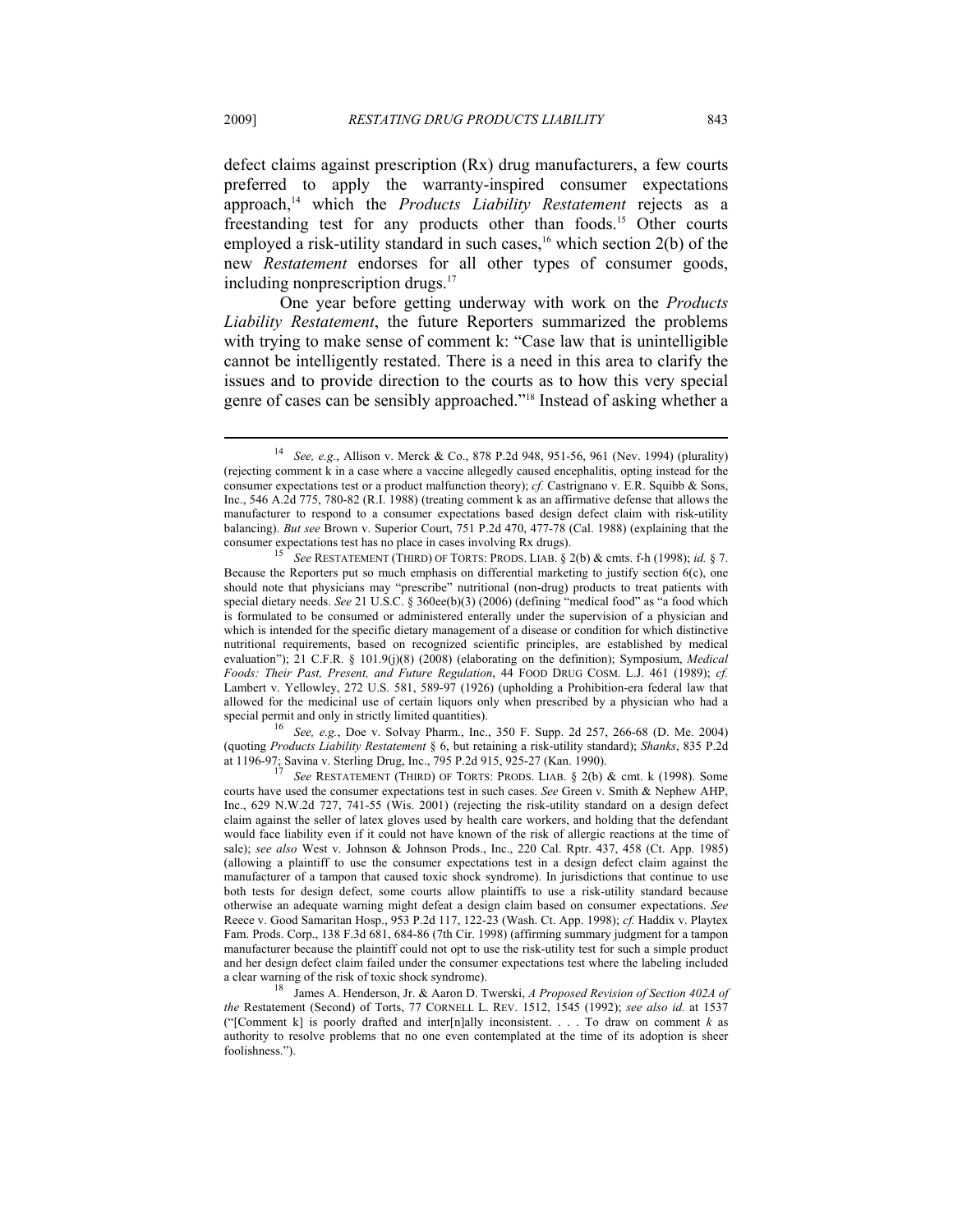reasonable alternative design (RAD) exists, the new test asks whether a fully-informed health care provider would ever select the product for any class of patients. Although a good deal clearer than its predecessor, section 6(c) of the *Products Liability Restatement* has proven to be no less controversial or subject to misunderstanding.<sup>19</sup>

Insofar as the availability of safer substitutes undoubtedly would impact a reasonable physician's decision, section 6(c) does not differ so terribly from the risk-utility test of section  $2(b)$ .<sup>20</sup> In a subsequent article, the Reporters clarified that RADs would remain relevant in this limited fashion.<sup>21</sup> They clearly meant, however, to avoid a test that focused on

<sup>19</sup> *See* George W. Conk, Essay, *Is There a Design Defect in the* Restatement (Third) of Torts: Products Liability*?*, 109 YALE L.J. 1087, 1089 (2000) (arguing that section 6(c) "demands less than reasonable care from manufacturers of drugs" and that "the rule will create a dangerous chasm in the tort law and ultimately will undermine the credibility of the ALI"); *id.* at 1106 (complaining that "the ALI adopted section 6(c) without benefit either of floor debate or of a solid bedrock of judicial decisions"); Richard L. Cupp, Jr., *Rethinking Conscious Design Liability for Prescription Drugs: The* Restatement (Third) *Standard Versus a Negligence Approach*, 63 GEO. WASH. L. REV. 76, 91-110 (1994); William A. Dreier, *Manufacturers' Liability for Drug and Medical Devices Under the* Restatement (Third) of Torts: Products Liability, 30 SETON HALL L. REV. 258 (1999); Teresa Moran Schwartz, *Prescription Products and the Proposed* Restatement (Third), 61 TENN. L. REV. 1357, 1365-68, 1378-85 (1994); Dustin R. Marlowe, Note, *A Dose of Reality for Section 6(c) of the* Restatement (Third) of Torts: Products Liability, 39 GA. L. REV. 1445 (2005); Jeffrey D. Winchester, Note, *Section 8(c) of the Proposed* Restatement (Third) of Torts*: Is It Really What the Doctor Ordered?*, 82 CORNELL L. REV. 644 (1997); *see also* Frank J. Vandall, *The American Law Institute Is Dead in the Water*, 26 HOFSTRA L. REV. 801, 809-10 (1998) (complaining that section  $6(c)$  "reads as if it were written by a lobbyist for the pharmaceutical companies"). This generally unflattering reception generated a pair of responses penned by the Reporters. *See* James A. Henderson, Jr., *Prescription Drug Design Liability Under the Proposed* Restatement (Third) of Torts*: A Reporter's Perspective*, 48 RUTGERS L. REV. 471 (1996); James A. Henderson, Jr. & Aaron D. Twerski, Essay, *Drug Designs* Are *Different*, 111 YALE L.J. 151, 180 (2001) (noting that section 6 "has become a lightning rod for criticism"); *id.* ("[W]e plead guilty to the charge that we did not restate existing case law. One could hardly be expected to restate gibberish. Instead, we opted for a fresh look at the question of design liability for prescription products . . . ."); *see also* Michael D. Green, *Prescription Drugs, Alternative Designs, and the* Restatement (Third)*: Preliminary Reflections*, 30 SETON HALL L. REV. 207 (1999) (staking out a middle ground in the debate).<br><sup>20</sup> In this sense, it also might align closely with the older case-by-case approach to

deciding whether to apply section 402A comment k (or, for that matter, the retention of negligence claims for design defect in jurisdictions applying comment k across the board). *See, e.g.*, Toner v. Lederle Labs., 732 P.2d 297, 306-11 (Idaho 1987). It might even align with the older consumer expectations test, at least insofar as the question gets asked from the perspective of a fully-informed health care professional. *See Shanks*, 835 P.2d at 1195; *see also* Henderson & Twerski, *supra* note 19, at 177-78 ("[A] patient *never* actually expects to suffer a devastating side-effect from taking a drug that is supposed to be beneficial. . . . [and,] assuming adequate warnings have been given, a reasonable, intelligent prescribing physician *always* expects that, over the run of patients, warnedagainst side-effects will occur."). 21 *See* Henderson & Twerski, *supra* note 19, at 155 (conceding that "some of the relevant

language in both the blackletter of, and comments for, section 6(c) is ambiguous"); *id.* at 155-56 ("Obviously, such a reasonable provider should consider available alternative drugs in deciding which drug, if any, to prescribe. Indeed, that may be said to be the essence of the healer's craftassessing and comparing all available courses of medical treatment."); *id.* at 152 ("Plaintiffs may establish defectiveness by showing that safer alternative drugs were available on the market that reasonable health care providers would have prescribed in place of a defendant's drug for all classes of patients."). In his rejoinder to their response to his essay, Mr. Conk cried foul. *See* George W. Conk, *The True Test: Alternative Safer Designs for Drugs and Medical Devices in a Patent-Constrained Market*, 49 UCLA L. REV. 737, 739 (2002) (expressing "surpris[e]" at the "new, expansive construction of the rule"); *id.* at 740 (observing that no one else previously had interpreted section 6(c) in this way); *id.* at 744-45 ("If both prescription drugs and medical devices were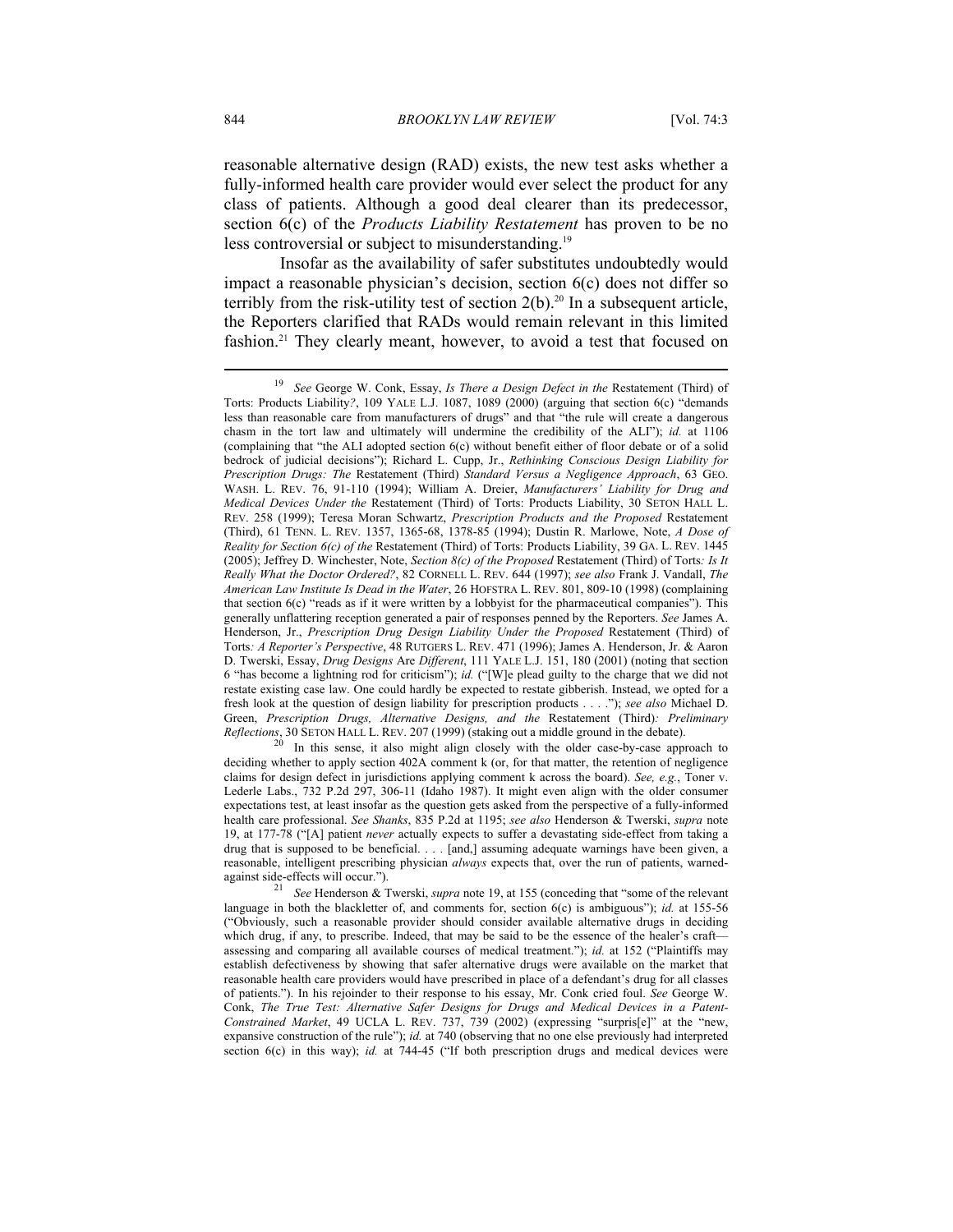the availability of hypothetical RADs in part because full substitutability seemed far harder to predict in this context: the Reporters insisted that a purported RAD serve all potential classes of patients, and they rejected any reference to Rx drugs that had not yet received approval from the Food and Drug Administration (FDA).<sup>22</sup>

Taking a cue from the medical profession promised a firmer basis for making such tricky judgments,<sup>23</sup> especially when coupled with an assumption of full information.<sup>24</sup> The Reporters had in mind an aspirational rather than simply a custom-based standard, $^{25}$  even though, in practice, a fully-informed health care provider represents a largely

their "endorsement of custom" as satisfying the industry's standard of care. *See* Conk, *supra* note 21, at 746; *see also id.* at 746-49; *id.* at 751 (objecting to section 6(c)'s "cramped approach" to design defects); *id.* at 753-54 (arguing that a malpractice-inspired "lower standard is inconsistent with the thrust of modern products liability law"); *id.* at 755 ("The new Restatement's lax standard for prescription drug and medical device design liability requires less than reasonable care."). Mr. Conk preferred a test allowing a plaintiff to base a design defect claim on expert testimony that a "postulated alternative has a reasonably good chance of withstanding FDA review." *Id.* at 761. 23 Commentators who worry about this approach leave me perplexed. *See, e.g.*,

Schwartz, *supra* note 19, at 1382 ("Clearly, medical practice should not be the basis for determining the safety of pharmaceutical products."). Clearly, she would prefer that juries make these judgments without taking any cue from medical professionals (or regulatory officials)! *See id.* at 1383 ("[I]t would seem more straightforward and less confusing to ask [the fact finder] whether a reasonable manufacturer . . . would have put the product on the market. This approach, at least, would reduce the risk of the medical custom becoming the liability standard for design claims." (footnote omitted)).

If the labeling fails to fully inform physicians, then the plaintiff will have an inadequate warning claim. *See* Henderson, *supra* note 19, at 493 ("[M]assive misprescription of drugs and medical devices almost certainly must be caused by defendants' providing inadequate warnings to medical care providers."); *see also id.* at 483 (arguing that, under such circumstances, there should be "joint responsibility of the prescribing physicians, for misprescribing obsolete drugs, and of the drug industry for continuing to promote the prescription and consumption of such drugs"). Allowing a design defect claim under this standard would serve no independent purpose. *See id.* at 493 (challenging critics "to try to compose a list of reported decisions in which defective design is the only basis for liability, not undercut by failure to warn"); *see also* Henderson & Twerski, *supra* note 19, at 171; *cf.* Neade v. Portes, 739 N.E.2d 496, 500-03 (Ill. 2000) (dismissing claims for breach of fiduciary duty as duplicative of malpractice claims). 25 *See* RESTATEMENT (THIRD) OF TORTS: PRODS. LIAB. § 6(c) cmt. f (1998) ("That some

individual providers do, in fact, prescribe defendant's product does not in itself suffice to defeat the plaintiff's claim. Evidence regarding the actual conduct of health-care providers, while relevant and admissible, is not necessarily controlling."). Thus, the mere fact of widespread (and perhaps misinformed usage) would not defeat testimony from an expert for the plaintiff that these patterns reflected irrational prescribing. *Cf.* Philip G. Peters, Jr., *The Role of the Jury in Modern Malpractice Law*, 87 IOWA L. REV. 909, 912-21 (2002) (describing the shift away from a custom-based standard of care); *id.* at 958-61, 966-69 (applauding the movement to a reasonable physician standard). *See generally* Symposium, *Empirical Approaches to Proving the Standard of Care in Medical Malpractice Cases*, 37 WAKE FOREST L. REV. 663 (2002).

intended to be vetted for defective design by comparison to other products on the market—why doesn't the Restatement say so plainly? A blackletter rule that leads careful observers to conclude that the Restatement rejects such analysis is defective . . . ."). Even before I read their dueling essays, this point struck me as fairly obvious: after all, two of the three decisions cited in the accompanying Reporters' notes had engaged in precisely such a comparison (before finding that the purportedly safer available alternatives failed to serve the needs of all classes of patients), though the third decision (and the only one finding a defective design) had not done so. *See infra* Part II.C.1. Moreover, an article published in 1994 had seen this type of RAD analysis as one possible interpretation. *See, e.g.*, Schwartz, *supra* note 19, at 1383 (doubting, however, that the Reporters had intended such a broad reading of the proposed standard that eventually became section 6(c)). 22 *See* Henderson & Twerski, *supra* note 19, at 158. This led one persistent critic to assail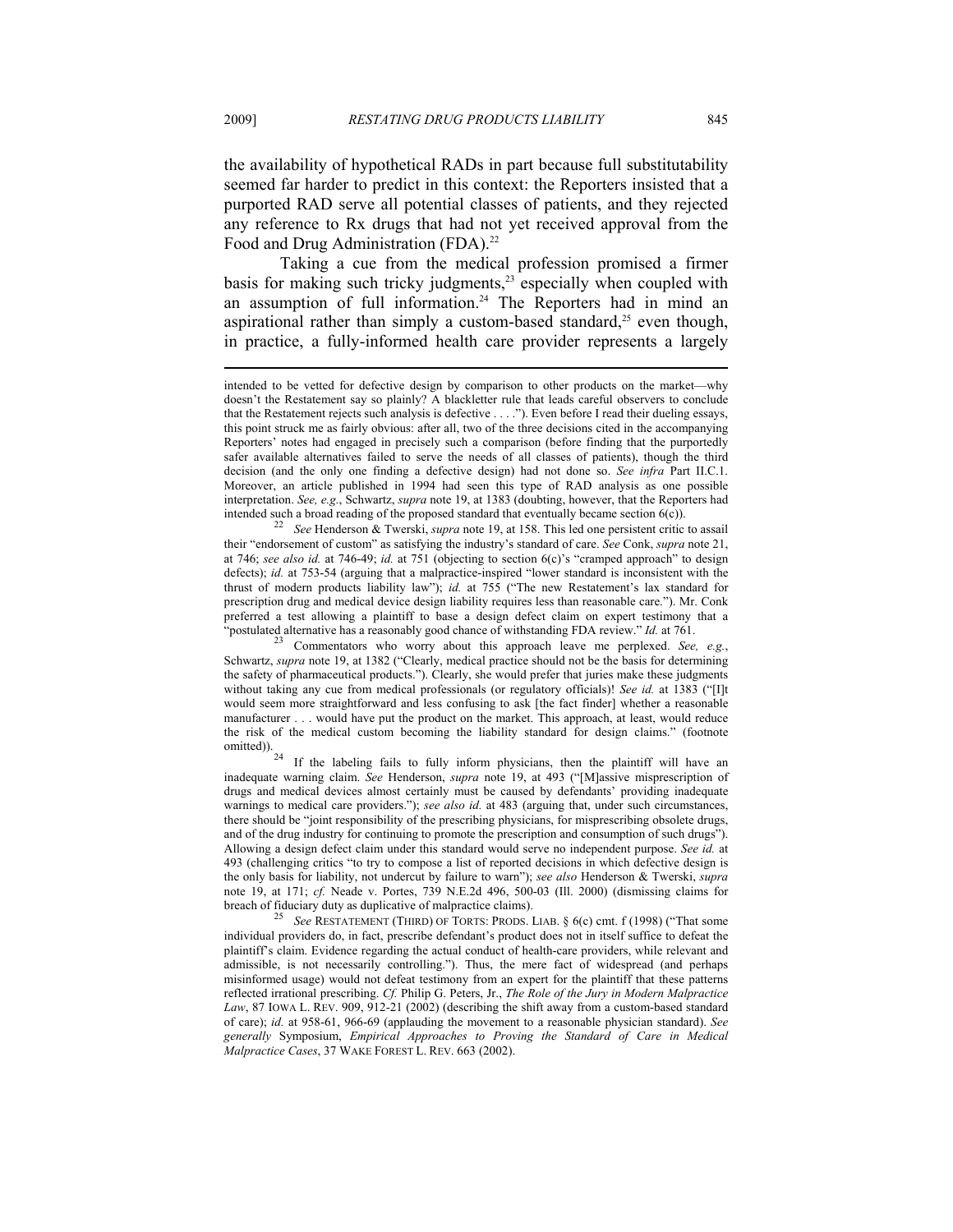unattainable ideal.<sup>26</sup> In cases involving genuinely—and, if properly labeled, unabashedly—worthless and dangerous drugs, $^{27}$  plaintiffs should have no particular difficulty finding qualified experts willing to testify that no reasonable physician would have used such a drug in any class of patients,28 which, apart from a malpractice claim against the prescribing physician, would provide the basis for a design defect claim unless the manufacturer nonetheless managed to identify such a class.<sup>29</sup>

*Drugs and Medical Devices*, 61 DEF. COUNS. J. 64, 73 (1994); Aaron D. Twerski, *From a Reporter's Perspective: A Proposed Agenda*, 10 TOURO L. REV. 5, 17-18 (1993) (explaining that in the case of drugs with "no social utility for even a discreet group of patients[,] . . . the manufacturer clearly would have a duty to warn that the drug simply does not function or does not have a particularly good use"). Of course, it seems entirely implausible that the labeling for an FDA-approved drug would ever contraindicate use in all potential classes of patients.<br><sup>28</sup> In recent years, and putting aside the regular condemnations from Ralph Nader's

associates, *see, e.g.*, Marilyn Chase, *Consumer Crusader Sidney Wolfe, M.D., Causes Pain to FDA, AMA and the Health Industry*, WALL ST. J., Apr. 7, 1992, at A18, a number of prominent physicians have assailed drug approval decisions by the FDA, *see, e.g.*, Diedtra Henderson, *Watchdog Draws Growls in Return: Cardiologist-FDA Adviser Says His Goal Is Drug Safety; Critics Say He's Bucking to Run Agency*, BOSTON GLOBE, June 5, 2007, at C1 (discussing Dr. Steven Nissen from the Cleveland Clinic). Indeed, it has become increasingly fashionable to berate the FDA and the drug industry in the pages of leading medical journals. *See, e.g.*, Eric J. Topol, *Failing the Public Health—Rofecoxib, Merck, and the FDA*, 351 NEW ENG. J. MED. 1707 (2004); *see also* Linda A. Johnson, *Doctors Fed up with Drugmakers' Tactics*, STAR-LEDGER (NEWARK), Sept. 11, 2008, at Bus.26 ("Just about every segment of the medical community is piling on the pharmaceutical industry these days . . . . Recent articles and editorials in major medical journals blast the industry."); Karl Stark, *JAMA Articles Say Merck Used Vioxx Ghostwriters*, PHILA. INQUIRER, Apr. 16, 2008, at C1 (describing a pair of articles published in the *Journal of the American Medical Association* that lambasted Merck's research, adding, however, that "[s]everal of the JAMA authors had consulted for plaintiffs' attorneys").

See Madsen v. Am. Home Prods. Corp., 477 F. Supp. 2d 1025, 1034, 1037 (E.D. Mo. 2007) (assuming that, because the Iowa Supreme Court previously had adopted *Products Liability Restatement* §§ 1-2, it would use section 6 to resolve informational and design defect claims against the manufacturer of fenfluramine and dexfenfluramine, and granting the defendant summary judgment on the design defect claim in light of uncontested testimony that some physicians would have continued prescribing these withdrawn diet drugs to some of their obese patients even after learning of the risk of valvular heart disease); Savina v. Sterling Drug, Inc., 795 P.2d 915, 926 (Kan. 1990) ("Although Pantopaque was preferred by some radiologists for limited situations, the testimony of the experts established that Amipaque, containing metrizamide, was the preferred contrast agent at the time of plaintiff's myelogram. Later, preference for metrizamide was replaced by other water-soluble contrast agents."); *id.* at 927 ("[T]he testimony of all the radiologists indicates that, although Pantopaque may be utilized for some limited situations, the preferred contrast agent at the time of plaintiff's myelogram was Amipaque. Thus, Pantopaque was not an alternative product that would have as effectively accomplished the full and intended purpose of metrizamide."); *cf.* Sita v. Danek Med., Inc., 43 F. Supp. 2d 245, 256 & n.9 (E.D.N.Y. 1999) (noting that a manufacturer of pedicle screws used in spinal fixation had compiled supportive testimony from 270 surgeons).

<sup>26</sup> *See* Lars Noah, *Medicine's Epistemology: Mapping the Haphazard Diffusion of Knowledge in the Biomedical Community*, 44 ARIZ. L. REV. 373, 376, 381-84, 391-95, 402-06, 421- 22, 432-33, 438-40, 465 (2002); *see also* Karen E. Lasser et al., *Adherence to Black Box Warnings for Prescription Medications in Outpatients*, 166 ARCHIVES INTERNAL MED. 338, 342 (2006); Andrea Petersen, *How Drug Alerts Trickle Down to Your Doctor: Amid Flurry of Red Flags About Serious Side Effects, Prescribing Turns Trickier*, WALL ST. J., Sept. 15, 2004, at D4 ("[R]esearch underscores how difficult it is for doctors to stay on top of the mass of drug information, and decide how or whether to act. The number of drugs has exploded in recent years, so there are simply more side effects and potential drug-to-drug interactions to keep track of."); Jonathan D. Rockoff, *Doctors Buried by Drug Data; Volume of Advisors from the FDA Has Some Seeking Clarity from Private Sources*, BALT. SUN, Apr. 7, 2006, at D1. 27 *See* Harvey L. Kaplan et al., *Third Restatement: New Prescription for Makers of*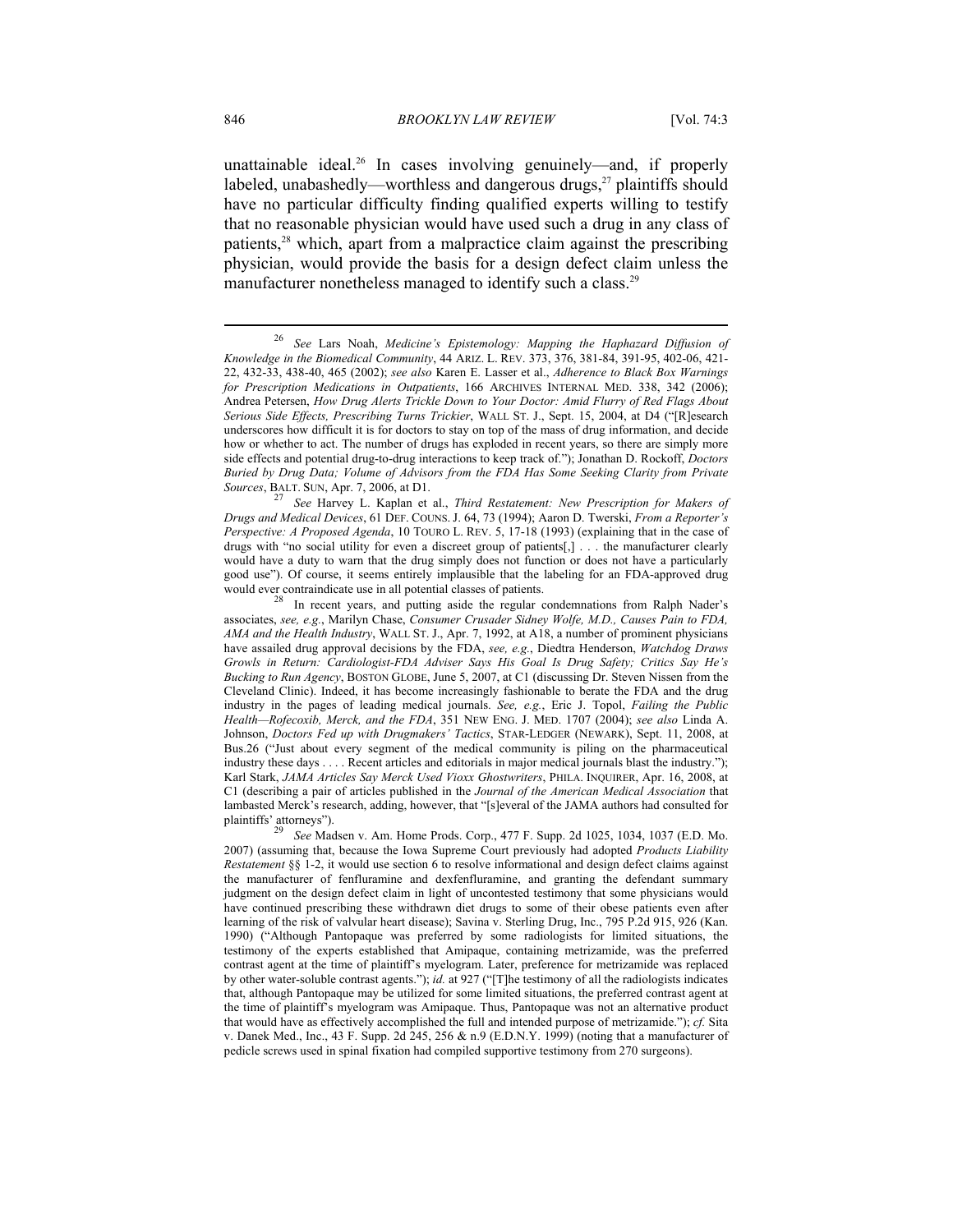By asking what a reasonable physician would select, the test presumably did not mean fully-informed only about the risks and benefits of the particular drug; instead, it imagined an expert with knowledge about the peculiar needs of the patient as well as perspective about the entire range of (drug and non-drug) options available for treatment.<sup>30</sup> Thus, section  $6(c)$  has less to do with reasonable alternative designs than with the broader (though related) question of substitutability.<sup>31</sup> Indeed, manufacturers might fare better under section 2(b) in cases where fully-informed physicians would prefer a surgical procedure over a prescription product with a challenged but unalterable design.32 So far, however, courts generally have not embraced this new approach.

After noting that no precedent existed to support what it called the "reasonable physician test" for judging design defect claims, the Nebraska Supreme Court offered a number of reasons for rejecting section 6(c) based on criticisms that had appeared in the academic literature: it is difficult to apply (and premised on a misapprehension of what influences prescribing decisions), unjustifiably protects less essential drugs (including merely "cosmetic" drugs such as Accutane®), and would deny plaintiffs recovery even in cases where a RAD existed.<sup>33</sup> In 2003, an intermediate appellate court in Georgia likewise rejected the approach endorsed by the *Products Liability Restatement*:

[Section]  $6(c)$  has been criticized for its failure to reflect existing case law, its lack of flexibility with regard to drugs involving differing benefits and risks, its unprecedented application of a reasonable physician standard, and the fact that a consumer's claim could easily be defeated by expert opinion that the drug had

<sup>30</sup> *See* James A. Henderson, Jr. & John A. Siliciano, *Universal Health Care and the Continued Reliance on Custom in Determining Medical Malpractice*, 79 CORNELL L. REV. 1382, 1390 & n.32 (1994) (noting the proliferation of therapeutic options); Amy L. Wax, *Technology Assessment and the Doctor-Patient Relationship*, 82 VA. L. REV. 1641, 1651 (1996).<br><sup>31</sup> On the difficulties in defining substitutability (and how that concept differs from the

idea of a safer alternative design), see Richard L. Cupp, Jr., *Defining the Boundaries of "Alternative Design" Under the* Restatement (Third) of Torts*: The Nature and Role of Substitute Products in* 

<sup>&</sup>lt;sup>32</sup> See Violette v. Smith & Nephew Dyonics, Inc., 62 F.3d 8, 13-14 (1st Cir. 1995). (upholding a jury verdict that found an endoscopic device intended for the treatment of carpal tunnel syndrome defectively designed because a clearly safer surgical procedure existed); Hill v. Searle Labs., 884 F.2d 1064, 1069-70 (8th Cir. 1989) (rejecting comment k defense for intrauterine device (IUD) because safer non-IUD options existed to achieve contraception); *see also* Lars Noah, *Assisted Reproductive Technologies and the Pitfalls of Unregulated Biomedical Innovation*, 55 FLA. L. REV. 603, 648 (2003) (suggesting that a "plaintiff might argue that—in light of the current state of the art—the older fertility drugs are defectively designed insofar as the risk of multifetal pregnancy now outweighs their limited benefits when compared with alternative, safer ARTs" including procedures such as in vitro fertilization). 33 *See* Freeman v. Hoffman-La Roche, Inc., 618 N.W.2d 827, 839-40 (Neb. 2000); *see* 

*also id.* at 840 (instead applying the consumer expectations test, but allowing the manufacturer to respond by reference to risk-utility factors). Separately, and after an even more conclusory analysis, the court also rejected section 9 (relating to non-fraudulent misrepresentation), *see id.* at 844-45, but it adopted section 6(d) (the learned intermediary rule for defining the scope of the duty to warn for prescription products), *see id.* at 842, which is discussed more fully below in Part III. For more on the drug Accutane, see *infra* Part II.C.5.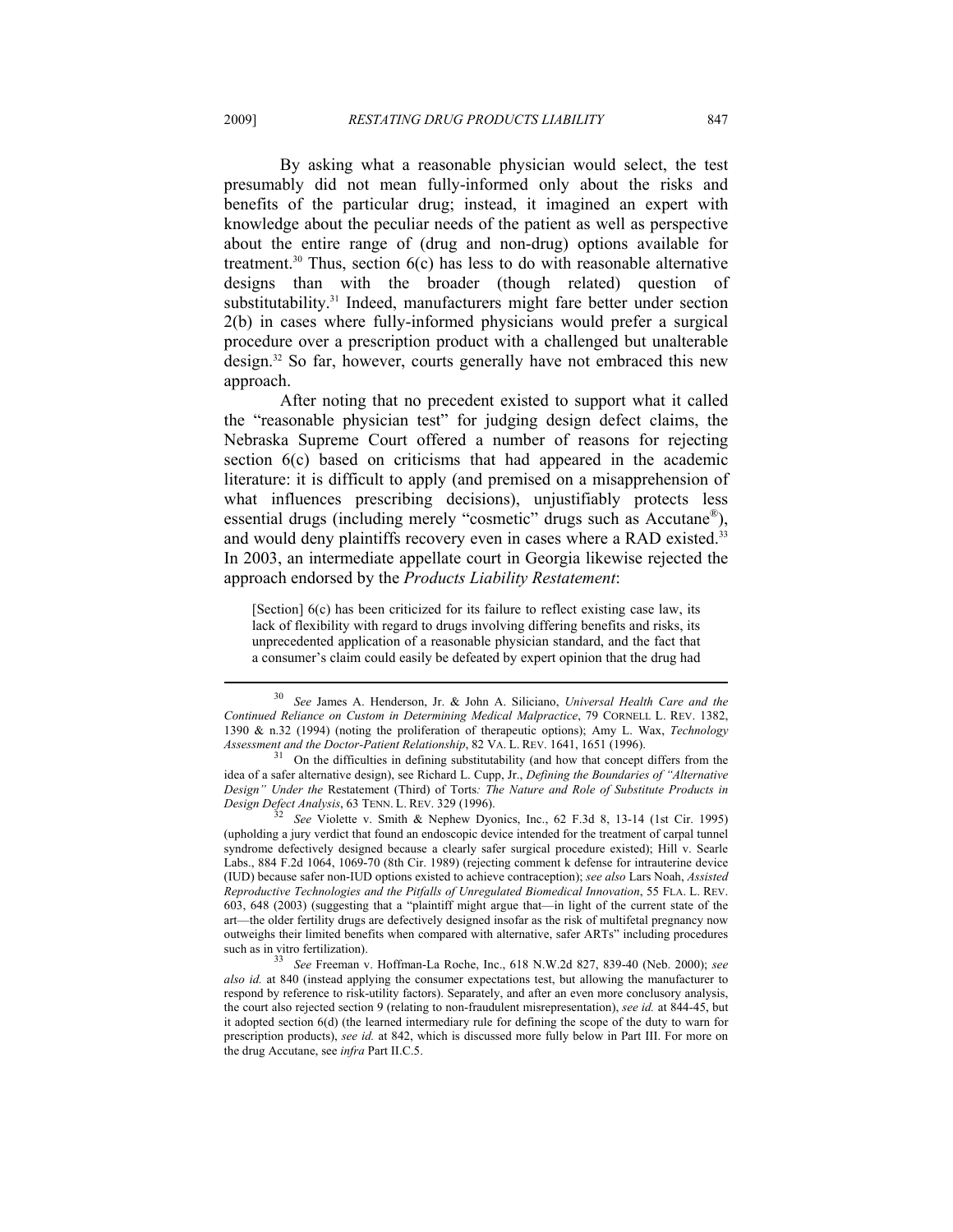some use for someone, despite potentially harmful effects on a large class of individuals.34

The track record in medical device cases looks about the same so far.<sup>35</sup>

To be sure, the older case law provided little direct support for the standard announced in section 6(c). Even so, as elaborated in the sections that follow, the substantive objections do not withstand close scrutiny: courts can manage any asserted difficulties (which seem no greater than problems one might encounter, for example, in resolving medical malpractice claims); adequately labeled prescription products leave contested questions of utility in the proper hands (namely, physicians and patients rather than judges and jurors); and, given unpredictable variability in patient response, it makes no sense to say that a RAD exists for a drug if a fully-informed health care professional would select it for some patients. In fact, if section  $6(c)$  suffers from any flaws, I argue below that it may offer incomplete protection against inappropriate claims of defective design.

#### 1. MUDs and Child's Play

Section  $6(c)$  shares important similarities with another contentious pocket of design defect scrutiny. Although elsewhere the *Products Liability Restatement* rejected the proposition that some types of products (e.g., cigarettes and handguns) may create such a high risk of injury and have so little social utility that they should be regarded as defective even without proof of a RAD,<sup>36</sup> the Reporters conceded that some products, such as toy guns that shoot hard rubber pellets, may suffer from a "manifestly unreasonable" design (MUD) if courts defined the relevant product category (and substitutes) too narrowly.<sup>37</sup> In short, if

<sup>34</sup> Bryant v. Hoffman-La Roche, Inc., 585 S.E.2d 723, 727 (Ga. Ct. App. 2003); *see also id.* at 728 (instead adopting comment k as an affirmative defense); *id.* at 730 (concluding that the manufacturer had failed to establish that the drug's utility outweighed its risks); *cf. id.* at 731-34 (Andrews, J., concurring) (advocating adoption of section 6(c)). If the court had decided otherwise, one wonders how the standard might have operated in that case because the drug was withdrawn less than one year after approval: Posicor® (mibefradil), a calcium channel blocker (used to treat angina and hypertension), caused serious interactions with several other commonly prescribed drugs (including beta blockers, another class of antihypertensives) though seemed to be relatively safe and effective when reserved for patients not taking other drugs. *See* Robert Langreth, *Recall of a Popular Roche Drug Raises Questions on Testing, Approval Process*, WALL ST. J., June 10, 1998, at B16. It

<sup>&</sup>lt;sup>35</sup> See infra notes 326-28 and accompanying text.<br><sup>36</sup> See RESTATEMENT (THIRD) OF TORTS: PRODS. LIAB. § 2 cmt. d (1998). For proponents of such a view, see Carl T. Bogus, *War on the Common Law: The Struggle at the Center of Products Liability*, 60 MO. L. REV. 1, 59 (1995); Ellen Wertheimer, *The Smoke Gets in Their Eyes: Product*  Category Liability and Alternative Feasible Designs in the Third Restatement, 61 TENN. L. REV.<br>1429 (1994). See generally Symposium, Generic Products Liability, 72 CHI.-KENT L. REV. 1 (1996).

See RESTATEMENT (THIRD) OF TORTS: PRODS. LIAB. § 2 cmt. e (1998) ("The court would declare the product design to be defective and not reasonably safe because the extremely high degree of danger posed by its use or consumption so substantially outweighs its negligible social utility that no rational, reasonable person, fully aware of the relevant facts, would choose to use, or to allow children to use, the product."); *see also* Michael J. Tõke, Note, *Categorical Liability for*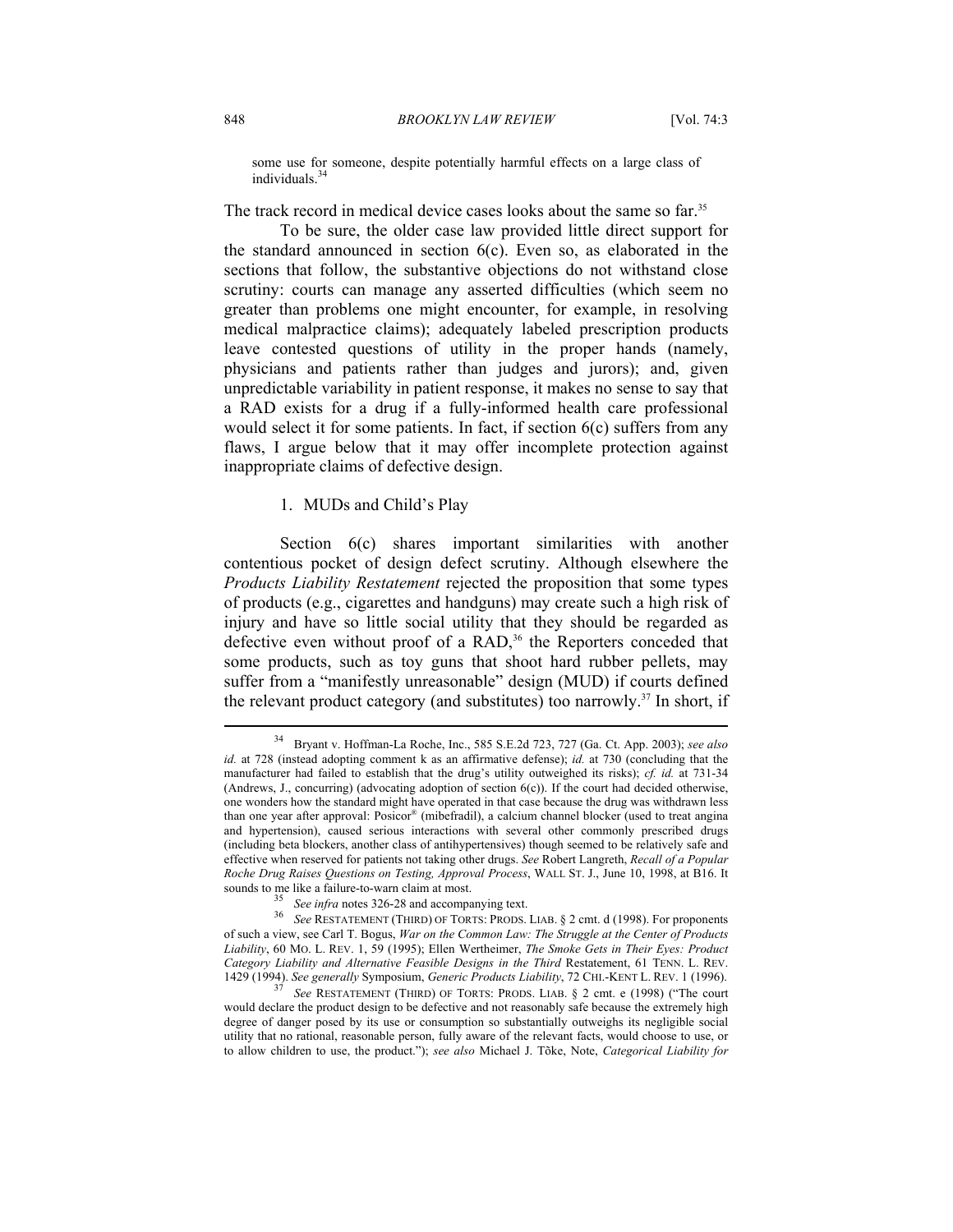no parent in their right mind would purchase such a product, then a jury could conclude that the manufacturer should not have made it available in the first place (in effect, to protect children against the foolishness of their parents and their own lack of judgment).<sup>38</sup>

Because prescription drugs often represent a class onto themselves without clear substitutes,<sup>39</sup> and because their purchase requires assent from a person more sophisticated than the end user, section  $6(c)$  created a similar standard for judging design defects.<sup>40</sup>  $\overline{a}$ 

See Model Uniform Product Liability Act, 44 Fed. Reg. 62,714, 62,727-28 (Oct. 31, 1979) ("An example [of a case where liability should attach even without a RAD] is a product seller who markets a toy that is highly dangerous to children."); *see also* Metzgar v. Playskool Inc., 30 F.3d 459, 462-65 & n.6 (3d Cir. 1994) (allowing a design defect claim where a toddler choked on a small toy). *See generally* April A. Caso, Note, *Unreasonably Dangerous Products from a Child's Perspective: A Proposal for a Reasonable Child Consumer Expectation Test*, 20 RUTGERS L.J. 433 (1989); Sonja A. Soehnel, Annotation, *Products Liability: Toys and Games*, 95 A.L.R.3d 390 (1979 & Supp. 2008). I want to thank my newborn daughter Sigrid for inspiring this line of thought. 39 *See* Frank R. Lichtenberg & Tomas J. Philipson, *The Dual Effects of Intellectual* 

*Property Regulations: Within—and Between—Patent Competition in the U.S. Pharmaceuticals Industry*, 45 J.L. & ECON. 643, 651-52 (2002) (identifying "five levels of the drug classification hierarchy" in descending order of specificity: class, subclass, drug, subdrug, and drug product); *id.* at 652 ("For economic purposes, subdrugs may be close but not perfect substitutes, but drug products within the same subdrug are certainly close to perfect substitutes."); *see also id.* at 655 ("Drugs are a very useful product market to study in this respect because the disease categories in which so-called therapeutic competition occurs are relatively well defined compared to other markets."); *id.* at 668- 71 tbl.A1 (listing more than 150 recognized classes). Only generic versions of brand-name drugs serve as true substitutes, but they raise entirely separate liability issues discussed below in Part IV.B. In the context of insurance coverage for drugs, debates have arisen about therapeutic interchange or substitutability. *See* Council on Ethical & Judicial Aff., AMA, *Managed Care Cost Containment Involving Prescription Drugs*, 53 FOOD & DRUG L.J. 25, 25 (1998) ("The needs of specific patients may be ignored in this framework because approved drugs are selected on the basis of average patient outcome, not individual effectiveness."); Donald P. Hay & Linda K. Hay, *Diagnosing and Treating Depression in a Managed Care World*, 42 ST. LOUIS U. L.J. 55, 57-58 (1998) (criticizing formularies for excluding new generations of costly antidepressant drugs that pose fewer risks for some patients); Milt Freudenheim, *Not Quite What Doctor Ordered; Drug Substitutions Add to Discord over Managed Care*, N.Y. TIMES, Oct. 8, 1996, at D1. Antitrust issues also may turn on drug substitutability. *See* Eric L. Cramer & Daniel Berger, *The Superiority of Direct Proof of Monopoly Power and Anticompetitive Effects in Antitrust Cases Involving Delayed Entry of Generic Drugs*, 39 U.S.F. L. REV. 81, 117-18, 126-34 (2004); *id.* at 129 ("[D]ifferent drug molecules within the same therapeutic class, despite possible therapeutic similarities, tend not to be close economic substitutes for purposes of defining relevant markets in delayed generic entry cases."); *id.* at 113 (conceding that a broader product market definition may be appropriate in merger cases); M. Howard Morse, *Product Market Definition in the Pharmaceutical Industry*, 71 ANTITRUST L.J. 633, 639-40, 643-52, 659-70, 676 (2003). 40 *See* Conk, *supra* note 19, at 1102, 1118-19; Victor E. Schwartz & Phil Goldberg, *<sup>A</sup>*

*Prescription for Drug Liability and Regulation*, 58 OKLA. L. REV. 135, 153-54 (2005) (suggesting by way of illustration that the COX-2 inhibitors Vioxx<sup>®</sup> and Celebrex<sup>®</sup> "are each unique products, not alternative designs of each other"); *id.* at 154 n.137 (drawing a parallel to the MUD test); *see also* Green, *supra* note 19, at 227-28, 231; *id.* at 227 (noting "a certain irony" that section 6(c) "permits categorical liability (condemnation of a drug as not worthy of being on the market)" given the "pitched battle over categorical liability" with regard to other products). For a critique (purportedly grounded in "feminist theory") that completely missed this parallel, see Dolly M. Trompeter, Comment, *Sex, Drugs, and the* Restatement (Third) of Torts*, Section 6(c): Why Comment e Is the Answer to the Woman Question*, 48 AM. U. L. REV. 1139, 1151-52, 1171-76 (1999) (advocating extension of the MUD standard to prescription products).

*Manifestly Unreasonable Designs: Why the Comment d Caveat Should Be Removed from the*  Restatement (Third), 81 CORNELL L. REV. 1181, 1201-02 (1996) (describing this concession as a response to objections lodged by members of the plaintiffs' bar); *id.* at 1222-24 (warning that this exception to the design defect standard might swallow the rule).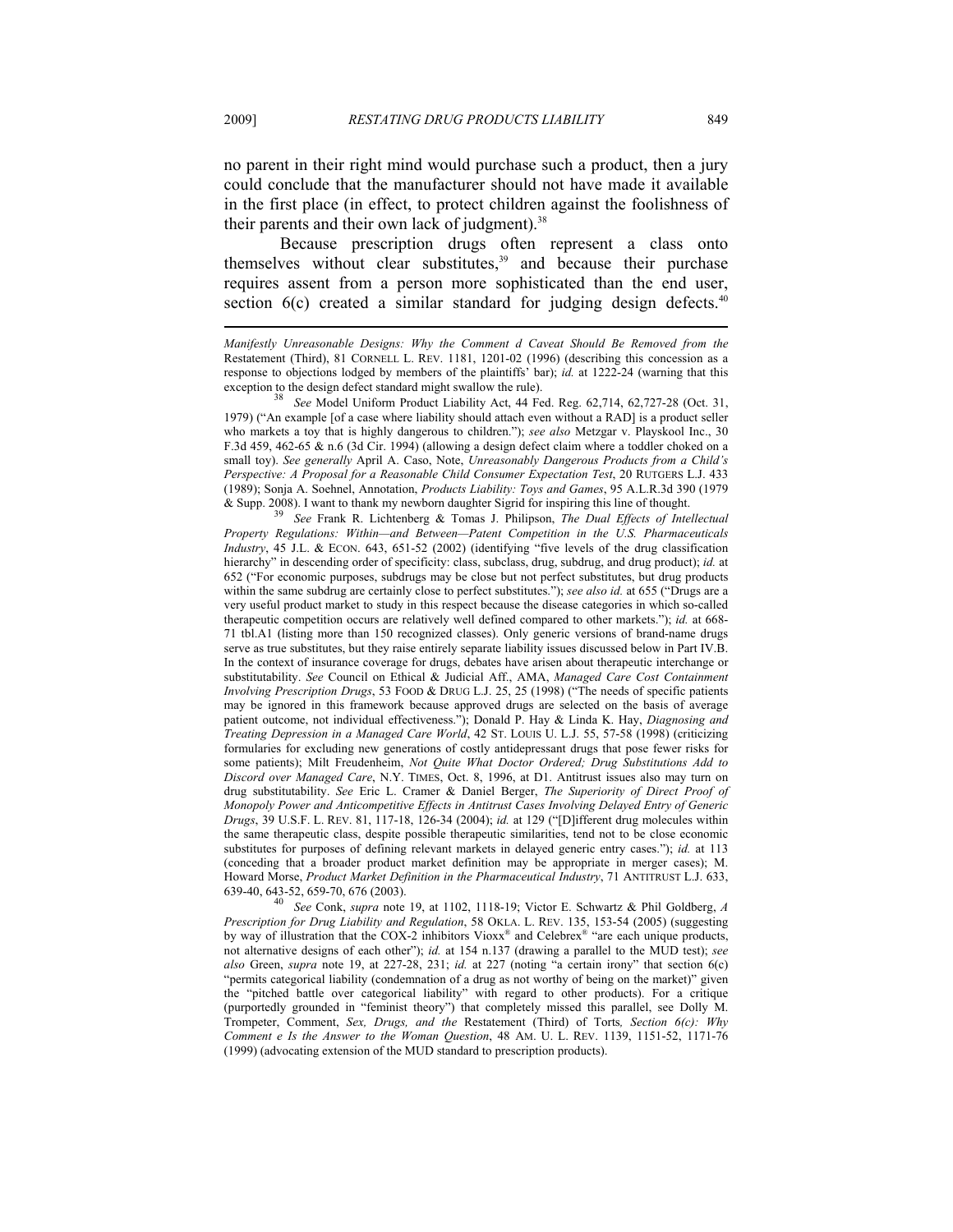Although paternalism in medicine has acquired a bad reputation, patients seek out professional assistance precisely because they lack the expertise to make such choices unaided.<sup>41</sup> The parallel to products that children may use also helps to explain other aspects of the special provisions governing design and informational defect claims involving prescription products.42 Similarly, section 2(b) imagines that the utility of some products may outweigh their risk only when used by a subset of potential consumers (e.g., adults or experts), which then requires that labeling define the appropriate subset.<sup>43</sup> In short, rather than the "unprecedented" (even "radical") new test assailed by critics, section 6(c) announces a blended standard drawn from entirely familiar tests for judging design defects in other contexts.

<sup>41</sup> *See* Mark A. Hall, *The Legal and Historical Foundations of Patients as Medical Consumers*, 96 GEO. L.J. 583, 584-85, 596-97 (2008); Carl E. Schneider, *After Autonomy*, 41 WAKE FOREST L. REV. 411, 436-38 (2006) (explaining that many patients do not want to make decisions about their medical care); *id.* at 417-25, 432-36 (discussing the impossibility of truly informed consent); *id.* at 440 (concluding that "the central bioethical enterprise of confiding decisions to patients in some strong sense is doomed"); Jan Hoffman, *Awash in Information: Patients Face a Lonely, Uncertain Road*, N.Y. TIMES, Aug. 14, 2005, § 1, at 1; *see also* Ezekiel J. Emanuel & Linda L. Emanuel, *Four Models of the Physician*-*Patient Relationship*, 267 JAMA 2221, 2226 (1992) ("Many have attacked physicians as paternalistic, urging the empowerment of patients to control their own care. . . . This model embodies a defective conception of patient autonomy, and it reduces the physician's role to that of a technologist."); *id.* (advocating instead a "deliberative" model).

<sup>&</sup>lt;sup>42</sup> See infra notes 194, 280-82 and accompanying text. Just as physicians choose treatments for use by their patients, parents must select products for their young children and then supervise the safe use of these products. Although the Reporters thought that the opportunity to engage in "differential marketing" (to ensure distribution only to appropriate users) was unique to prescription drugs and devices, *see* Henderson & Twerski, *supra* note 19, at 170-71, toys share similarities in this regard. If some toys (e.g., those with small pieces that can create a choking hazard) pose excessive dangers to one class of youngsters but not to another, then they must carry clear instructions and warnings (e.g., "not appropriate for children less than three years old"). *See* Lars Noah, *The Imperative to Warn: Disentangling the "Right to Know" from the "Need to Know" About Consumer Product Hazards*, 11 YALE J. ON REG. 293, 333 (1994). In short, instructions and warnings directed to parents help to ensure that the right toys get to the right children.<br><sup>43</sup> See, e.g., Hernandez v. Tokai Corp., 2 S.W.3d 251, 260 (Tex. 1999) ("Products

liability law does not force experienced carpenters to use only nail guns that are safe for the garage workshop. . . . To make such products safe for the least apt, and unintended, user would hold other users hostage to the lowest common denominator."); *see also* Ruiz-Guzman v. Amvac Chem. Corp., 7 P.3d 795, 796 n.2 (Wash. 2000) (noting that manufacturers of "restricted use" pesticides can only distribute these through licensed dealers for use by certified applicators); *id.* at 797 (explaining that the manufacturer of Phosdrin, an organophosphate pesticide, had created additional restrictions in advance of its proposed use in apple orchards); *id.* at 803-04 (extending § 402A comment k to such products, but only if their utility to society greatly outweighed their risks). *See generally* RESTATEMENT (THIRD) OF TORTS: PRODS. LIAB. § 2, cmts. f-g, i & *l* (1998). In short, although risk will outweigh utility in many (e.g., inexpert) users, such a product would not fail the test for design defect simply because safer substitutes exist for most (but not all) uses. Instead, the issue becomes one of clear labeling and perhaps limited channels for marketing. *Cf.* Barnes v. Litton Indus. Prods., Inc., 555 F.2d 1184, 1185-88 & n.1 (4th Cir. 1977) (imposing a duty to warn against the misuse of a prescription product by laypersons even though the label had indicated "For Professional Dental Use Only"); *infra* Part II.D (discussing access restrictions). One critic of section 6(c) argued, however, that prescription products are not different from other consumer goods with designs that might appeal to one class of buyers while posing a risk of harm to another class. *See* Cupp, *supra* note 19, at 99-101 (discussing crashworthiness features of automobiles that particular users do not need and might prefer not to pay for); *see also* Green, *supra* note 19, at 215-16 (elaborating on this parallel). One difference, of course, lies in the fact that physicians control access to products in a way structured to help ensure that the right drugs get to the right patients.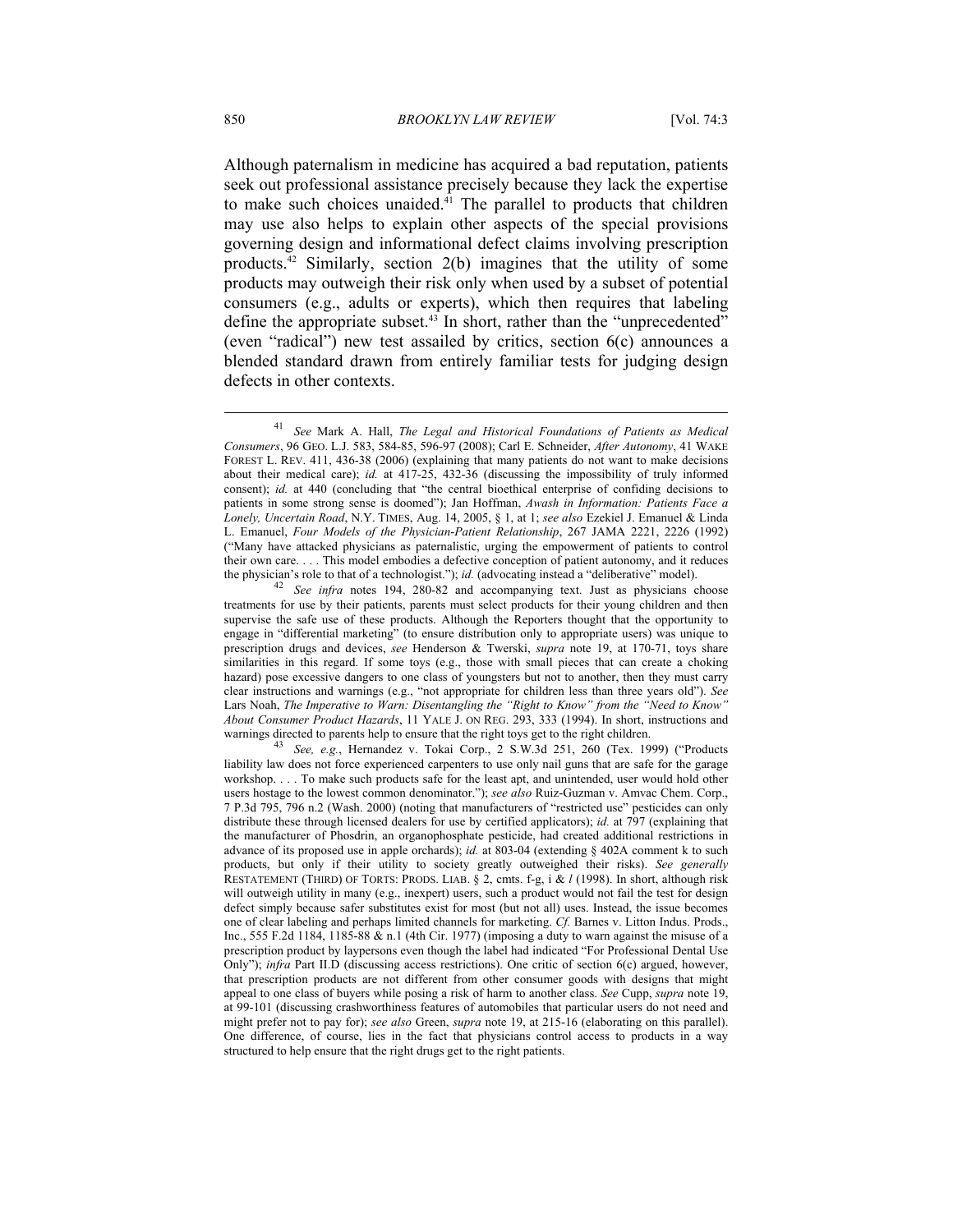Some commentators have criticized section 6(c) for insulating both lifesaving and lifestyle (read "trivial") prescription products,<sup>44</sup> but they make the same mistake as those who would call lawfully marketed products that appeal to some (wrong-headed?) consumers defectively designed even in the absence of a RAD (and in the face of an adequate warning).<sup>45</sup> One central objection to the recognition of a broader form of "product category" liability is that it would allow courts to decide that lawfully marketed products should not be available to consumers. Of course, a jury verdict does not amount to an injunction against further sales of a product,<sup>46</sup> and defenders of a more expansive standard of liability for design defects would say that it simply amounts to an obligation to pay for harm caused (and to spread those costs among all users who may derive utility from the product).<sup>47</sup> If nothing else has

<sup>44</sup> *See, e.g.*, Richard L. Cupp, Jr., *The Continuing Search for Proper Perspective: Whose Reasonableness Should Be at Issue in a Prescription Product Design Defect Analysis?*, 30 SETON HALL L. REV. 233, 252-54 (1999) (focusing on "cosmetic" uses such as treating baldness); *id.* at 257 ("[W]hen seeking to structure some well-deserved protection for extremely useful drugs, courts should note that prescription products are not all created equal, and that uses of prescription products are not all created equal."); *see also* Green, *supra* note 19, at 214 ("[T]he vast majority of new drugs provide little therapeutic advantage. . . . Rogaine may be near and dear to the hearts of some, but it is not the social-welfare equivalent of antibiotics."); *infra* note 343 (citing commentators who object to special protections for cosmetic devices such as silicone-gel breast implants). In contrast, as one commentator argued, "it is unexplained why such useful products as microchips, personal computers, telephones, trains, planes, and automobiles should always come in second to medical products in the calculus of social good." Conk, *supra* note 19, at 1127 ("[W]hy should things that we hope will bring us pleasure be subject to a more stringent standard of products liability than products that we hope will restore or maintain our health?"). For more on the lifestyle drug point, see *infra* notes 105-19 and accompanying text. 45 *See* James A. Henderson, Jr. & Aaron D. Twerski, *Closing the American Products* 

*Liability Frontier: The Rejection of Liability Without Defect*, 66 N.Y.U. L. REV. 1263 (1991); Tõke, *supra* note 37, at 1205-24. Of course, for those who criticize the MUD standard as anemic and would prefer a broader form of product category liability, *see supra* note 36, restricting design defect scrutiny for prescription products would have to find justification elsewhere. For the record, I have expressed similar qualms about agencies reaching beyond the limits of their delegated authority in pursuit of well-intentioned public health crusades. *See* Lars Noah, *Regulating Cigarettes: (Non)sense and Sensibility*, 22 S. ILL. U. L.J. 677, 689-90 (1998); *see also* Lars Noah, *Interpreting Agency Enabling Acts: Misplaced Metaphors in Administrative Law*, 41 WM. & MARY L. REV.

<sup>&</sup>lt;sup>46</sup> *Cf. In re* Paxil Litig., No. CV 01-07937 MRP, 2002 WL 31375497, at \*1 (C.D. Cal. 2002) (declining to issue a preliminary injunction in a class action lawsuit brought on behalf of users of an antidepressant who requested an order barring the manufacturer from claiming in television ads that the drug was not habit-forming); Bernhardt v. Pfizer, Inc., 2000 WL 1738645, at \*1 (S.D.N.Y. 2000) (refusing to issue an injunction ordering a drug manufacturer to notify physicians and patients about the results of a study finding that its antihypertensive agent worked less well than diuretics because this presented an issue for the FDA to resolve). 47 *See, e.g.*, Conk, *supra* note 21, at 783. A few commentators have gone still further,

disputing the proposition that prescription pharmaceuticals differ fundamentally from other products and favoring the imposition of tort liability even on such high utility products (and even for entirely unknowable risks), which would mean a rule of absolute liability on sellers of all consumer products, dispensing with any need to establish a defect (though retaining a comparative negligence defense for instances of consumer misuse). *See* Barry R. Furrow, *Enterprise Liability for Bad Outcomes from Drug Therapy: The Doctor, the Hospital, the Pharmacy, and the Drug Firm*, 44 DRAKE L. REV. 377, 415-33 (1996) (emphasizing both compensatory and deterrence rationales); Elizabeth C. Price, *Toward a Unified Theory of Products Liability: Reviving the Causative Concept of Legal Fault*, 61 TENN. L. REV. 1277, 1329-37, 1353-55 (1994); Ellen Wertheimer, *Unavoidably Unsafe Products: A Modest Proposal*, 72 CHI.-KENT L. REV. 189, 217 (1996) (emphasizing fairness and cost-spreading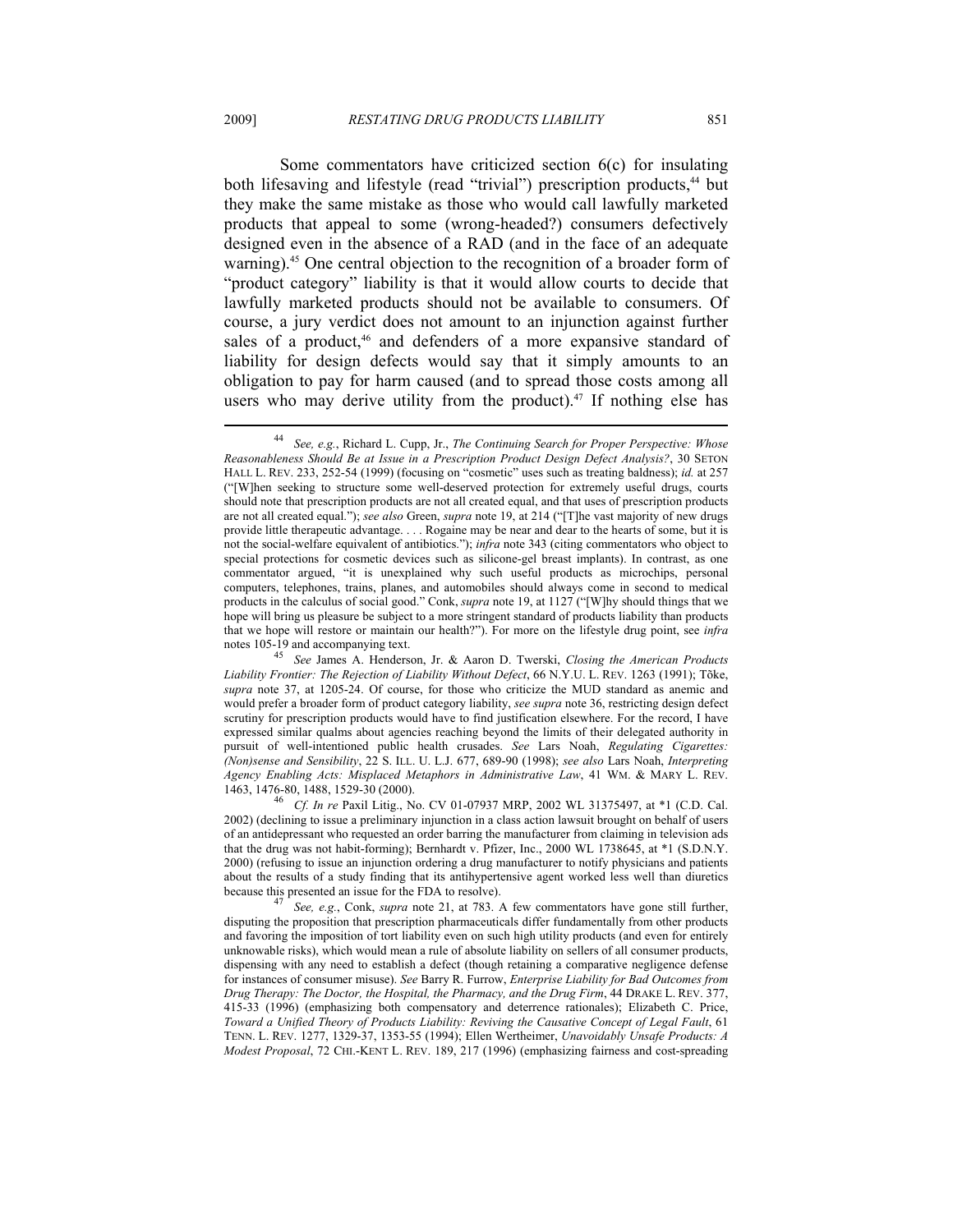emerged from the otherwise confused preemption jurisprudence of the last fifteen years, however, the Supreme Court has left little doubt about the potential regulatory effect of tort judgments.<sup>48</sup>

A conclusion that a prescription drug has a design defect may well amount to a command that would deprive other patients of access to the product.49 If a manufacturer has provided an adequate warning to the health care providers responsible for selecting an intervention for a particular patient, a jury generally would have no basis for deciding that a drug had no legitimate use in any class of patients, even if a physician may have erred in selecting it for the plaintiff.50 As it did in recognizing MUDs in only the narrowest of circumstances, the *Products Liability Restatement* crafted a design defect standard for prescription products to guard against the risk of such judicial tunnel-vision.<sup>51</sup>

When risks come to light after approval, some courts have allowed design defect claims framed by asking whether a reasonable

tort claim might conflict with a more clearly expressed FDA labeling requirement).<br>
<sup>49</sup> See Henderson & Twerski, *supra* note 19, at 169 n.78.<br>
<sup>50</sup> Cf. Swayze v. McNeil Labs., Inc., 807 F.2d 464, 468, 471-72 (5th Cir. 19 the plaintiff's claim that, if the manufacturer could not reduce the risk that health care professionals would act negligently and administer excessive doses of fentanyl, it should have withdrawn the drug from the market). In fact, when enhanced warnings fail to alter dangerous prescribing behavior (as happens far too often), pharmaceutical manufacturers may withdraw from the market products that continue to have legitimate uses. *See* Noah, *supra* note 26, at 438-40; *see also* Karen E. Lasser et al., *Timing of New Black Box Warnings and Withdrawals for Prescription Medications*, 287 JAMA 2215 (2002) (explaining that the use of such warnings may not save a drug from eventual withdrawal).

rationales); *id.* at 200-06 (discussing vaccines); *id.* at 207 n.58 (prescription drugs); *id.* at 197 n.29 (unknowable risks). 48 *See* Riegel v. Medtronic, Inc., 128 S. Ct. 999, 1007-10 (2008); Buckman Co. v.

Plaintiffs' Legal Comm., 531 U.S. 341, 347-53 (2001) (holding that fraud-on-the-FDA claim involving medical device review was impliedly preempted); *see also* R.F. v. Abbott Labs., 745 A.2d 1174, 1192-94 (N.J. 2000); Requirements on Content and Format of Labeling for Human Prescription Drug and Biological Products, 71 Fed. Reg. 3922, 3934-36 (Jan. 24, 2006) (codified at 21 C.F.R. pts. 201, 314, 601) (announcing administrative preemption of failure-to-warn claims involving Rx drugs); Lars Noah, *Rewarding Regulatory Compliance: The Pursuit of Symmetry in Products Liability*, 88 GEO. L.J. 2147, 2159 (2000); *cf.* Wyeth v. Levine, 129 S. Ct. 1187 (2009) (rejecting an implied preemption defense to a claim that the manufacturer of a prescription drug failed to supply an adequate warning, but failing to foreclose altogether the possibility that such a

See Henderson, *supra* note 19, at 493-94 (explaining that, "if a drug truly is the only one that can help a class of patients who otherwise are going to suffer serious medical injury, it would be unacceptable to deny them the drug just because doctors are misprescribing it to patients who should not be taking it," and calling this a matter "of interpersonal fairness"); Henderson & Twerski, *supra* note 19, at 152-53 (defending their "refusal to sacrifice the welfare of one class of patients to enhance the welfare of another"); Noah, *supra* note 48, at 2163; Winchester, *supra* note 19, at 657 ("One could easily imagine that a jury, faced with the tragic facts of the case before it, could be convinced that the act of marketing an injury-causing drug was inherently unreasonable, simply because the drug did indeed cause the injury its maker knew would occur in a certain percentage of the people who took it."); *see also* Lars Noah, *Civil Jury Nullification*, 86 IOWA L. REV. 1601, 1609, 1656-57 (2001). In this sense, we have the book-end to the longstanding idea that strict liability focuses on the nature of the product rather than the conduct of the seller (*see* Barker v. Lull Eng'g Co., 573 P.2d 443, 447 (Cal. 1978); RESTATEMENT (THIRD) OF TORTS: PRODS. LIAB. § 1 cmt. a (1998)): it makes no more sense to say that a product was defectively designed for this particular user. *Cf.* Simeon v. Doe, 618 So. 2d 848, 851 (La. 1993) (suggesting that, in allergic reaction cases, the "'defect' is really found in the person rather than the product").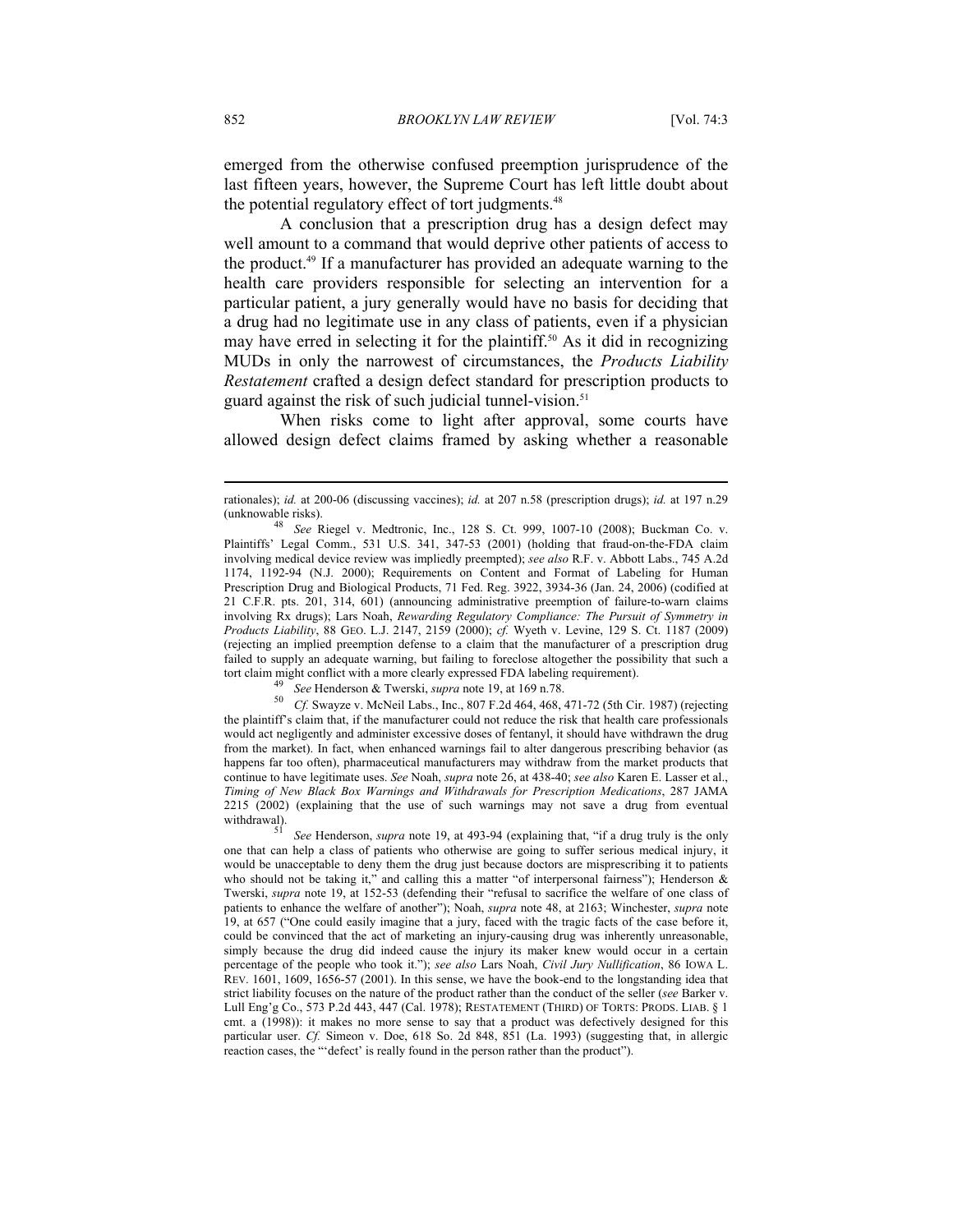drug manufacturer would have continued selling the product.<sup>52</sup> A few critics of section  $6(c)$  have expressed a preference for this standard,<sup>53</sup> in part out of a concern that physicians often continue prescribing obsolete drugs because the FDA can withdraw a product only under the rarest of circumstances.54 This represents a serious misapprehension of the relevant legislation and agency practice. The statutory provision that they cite relates only to the power to withdraw a license summarily,<sup>55</sup> while the immediately preceding clause of that subsection broadly authorizes withdrawal on any of a number of grounds but entitles the license holder to a hearing.<sup>56</sup> Moreover, the FDA has the leverage to order nominally "voluntary" withdrawals, thereby avoiding the need to abide by any procedural niceties, $57$  and it has done so recently to remove prescription drugs once safer substitutes became available.<sup>58</sup>

prescribed because statutorily a drug may only be removed from the market when there is an 'imminent hazard to the public health.'" (citing Schwartz, *supra* note 19, at 1382)). 55 *See* 21 U.S.C. § 355(e) (2006) (entitling the manufacturer to an "expedited hearing"

<sup>52</sup> *See, e.g.*, Feldman v. Lederle Labs., 479 A.2d 374, 385 (N.J. 1984); *see also* Tobin v. Astra Pharm. Prods., Inc., 993 F.2d 528, 536-37, 540 (6th Cir. 1993) (same, but not involving

<sup>&</sup>lt;sup>53</sup> See, e.g., Conk, *supra* note 19, at 1119-27; *id.* at 1126 ("Harm preventable by reasonable care or by reliance on practical, feasible, and available alternative designs is not 'unavoidable,' and manufacturers should be held responsible for failing to prevent such harms."); Conk, *supra* note 21, at 752 ("[T]he designer-manufacturer is in a position to make choices from a superior vantage point."); *id.* at 761, 787-88; Cupp, *supra* note 44, at 241 ("The reasonable manufacturer test utilizes a broader perspective and is flexible enough to recognize that, even if there is a class of persons for whom the drug is acceptable when taken as designed, the manufacturer still might be unreasonable in marketing the drug if its social costs outweigh its benefits."); *id.* at 257 ("The broad perspective of the reasonable manufacturer test is needed to provide at least some tort accountability for defective prescription-product designs."); Teresa Moran Schwartz, *The Impact of the New Products Liability Restatement on Prescription Products*, 50 FOOD & DRUG L.J. 399, 409 (1995); *id.* at 407 (calling an earlier version of section 6(c) "a kind of 'super' negligence standard that imposes liability only where . . . the drug or device should not have been on the market at all"); Winchester, *supra* note 19, at 663, 670-88, 693; *see also* Green, *supra* note 19, at 224-32 (agreeing with section 6(c)'s prohibition on "interdrug" risk-utility comparisons, but concluding that, "[t]o the extent that drugs can be manipulated to make them safer [e.g., changing combinations of ingredients or dosage], the case for an exemption from tort liability is hard to justify, even with FDA regulatory oversight"). Predicting the consequences of tweaking an existing drug product (to create a hypothesized superior version) may, however, pose greater difficulties than making comparisons among arguable therapeutic substitutes already approved for marketing. *See infra* Part II.B.3. *See* Cupp, *supra* note 44, at 236 n.17 ("The inferior drug may continue to be

after withdrawal); 21 C.F.R. § 2.5 (2008) (defining "imminent hazard"); *see also* Forsham v. Califano, 442 F. Supp. 203, 207-10 (D.D.C. 1977) (sustaining the FDA's first and only attempted exercise of this authority). 56 *See* Warner-Lambert Co. v. Heckler, 787 F.2d 147, 150-51 (3d Cir. 1986). The agency

may utilize a summary judgment procedure to deny hearing requests when it withdraws approval, *see* Weinberger v. Hynson, Westcott & Dunning, Inc., 412 U.S. 609, 620-22 (1973), and reviewing courts show tremendous deference to the FDA, *see* Schering Corp. v. FDA, 51 F.3d 390, 399-400 (3d Cir. 1995). 57 *See* Lars Noah, *The Little Agency That Could (Act with Indifference to Constitutional* 

*and Statutory Strictures)*, 93 CORNELL L. REV. 901, 906-10 & n.40, 913-14 & n.73 (2008). 58 *See, e.g.*, Denise Grady, *Doctors Call for Caution on Two More Diabetes Drugs*, N.Y.

TIMES, May 20, 2000, at A10 (Rezulin®); Gardiner Harris, *Studies Lead to Withdrawal of Drug for Bowel Ailment*, N.Y. TIMES, Mar. 31, 2007, at A12 (Zelnorm®); *Parkinson's Drug Pulled off the Market*, WASH. POST, Mar. 30, 2007, at A8 (reporting that the FDA requested the withdrawal of pergolide, a dopamine agonist, because it had been associated with heart valve damage since 2002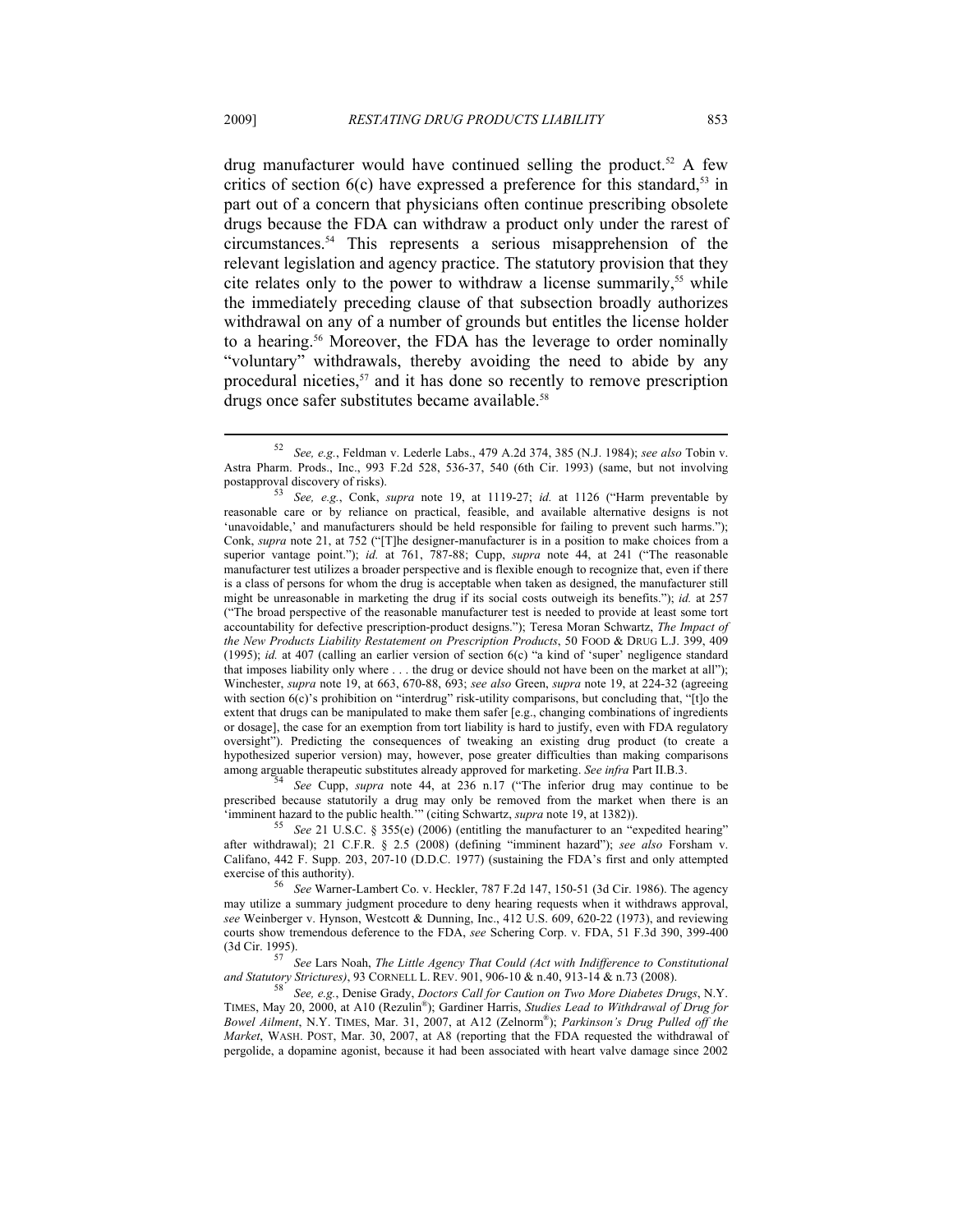Although a reasonable manufacturer test sounds like the other side of the same coin as the reasonable physician test,<sup>59</sup> it may not provide a suitable safeguard for patient welfare. On the one hand, some manufacturers may persist in marketing drugs past the point of genuine obsolescence;60 on the other hand, overly conscientious pharmaceutical manufacturers may remove drugs from the marketplace even though reasonable physicians would have continued prescribing them for a subset of patients.<sup>61</sup> Once serious risks with an approved drug become

(rofecoxib) as an example of a defectively designed drug. Although informational defect claims may well have merit in this case, it makes no sense to call the product defective in any other sense. *See* Richard A. Epstein, *Regulatory Paternalism in the Market for Drugs: Lessons from Vioxx and Celebrex*, 5 YALE J. HEALTH POL'Y L. & ETHICS 741, 751-54 (2005); *id.* at 768 ("Vioxx is better in some circumstances and worse in others. The only case in which the FDA should urge the ban is when some other drug *dominates* Vioxx on all relevant dimensions."); Marc Kaufman, *FDA Panel Opens Door for Return of Vioxx: Many Advisers Urge New Restrictions on Painkillers*, WASH. POST, Feb. 19, 2005, at A1; *see also* Stephanie Saul, *Pfizer in \$894 Million Drug Settlement*, N.Y. TIMES, Oct. 18, 2008, at B2 (Bextra and Celebrex). For the latest on this unfolding litigation, see Heather Won Tesoriero, *Vioxx Rulings Raise Bar for Suits Against Drug Firms—Decisions by Courts in Texas, New Jersey Boost Merck's Strategy in Liability Cases*, WALL ST. J., May 30, 2008, at B1.

and "[t]here are other drugs in the same class that can be substituted"); *see also* Conk, *supra* note 21, at 754 ("The FDA may . . . withdraw permission to market because a new drug comes on the market that is of superior safety."). 59 *See* RESTATEMENT (THIRD) OF TORTS: PRODS. LIAB. § 6 Reporters' Note, cmt. f

<sup>(1998) (&</sup>quot;[W]hen a drug or device provides no net benefits to any ascertainable patient class—when reasonably informed medical providers would not prescribe the drug and *no reasonable, informed manufacturer would place it on the market*—then the product design is defective and the manufacturer should be liable for the harm caused by selling it." (emphasis added)). *But cf.* Ray v. BIC Corp., 925 S.W.2d 527, 530-31 (Tenn. 1996) (rejecting suggestions that the consumer expectation test and prudent manufacturer test of design defect represented two sides of the same coin). The Reporters subsequently explained that their choice of perspective "was made to objectify the test and to cleanse it from any sense of partisanship. Reasonable health-care providers have no stake whatsoever in whether a drug should remain on the market." Henderson & Twerski, *supra* note 19, at 155-56 n.18 (adding that use of a reasonable manufacturer standard typically would give plaintiffs less protection). 60 *See, e.g.*, FDA, Notice, Sandoz Pharmaceuticals Corp.; Bromocriptine Mesylate

<sup>(</sup>Parlodel) for the Prevention of Physiological Lactation; Opportunity for a Hearing on a Proposal to Withdraw Approval of the Indication, 59 Fed. Reg. 43,347, 43,348 (Aug. 23, 1994) (recounting the manufacturer's decade-long pattern of resisting agency requests to modify labeling for the drug); *see also id.* at 43,351 ("In light of the limited benefit of using bromocriptine for the prevention of lactation, and the effectiveness and lack of serious adverse effects of conservative treatments such as . . . mild analgesics, the risk that bromocriptine may cause a serious adverse effect in a postpartum woman is unacceptable."); *cf.* Glastetter v. Novartis Pharm. Corp., 252 F.3d 986, 991 (8th Cir. 2001) ("The FDA's 1994 decision that Parlodel can cause strokes is unreliable proof of medical causation in the present case because the FDA employs a reduced standard (vis-a-vis tort liability) for gauging causation when it decides to rescind drug approval."). In the end, Sandoz did not request a hearing to challenge the agency's proposal to withdraw this indication. *See* FDA, Notice, Sandoz Pharmaceuticals Corp.; Bromociptine Mesylate (Parlodel); Withdrawal of Approval of the Indication for the Prevention of Physiological Lactation, 60 Fed. Reg. 3404 (Jan. 17, 1995); *see also* Kuhn v. Sandoz Pharm. Corp., 14 P.3d 1170, 1174-75 (Kan. 2000) (summarizing the FDA's negotiations with the manufacturer); Rick Weiss, *Drug Will No Longer Be Sold to Stop Breast Milk*, WASH. POST, Aug. 23, 1994, at F7 (explaining that emerging tort litigation and a petition filed by Public Citizen had prompted the FDA's action and the manufacturer's decision, noting one specialist's complaint that the withdrawal represented "another victory of legal intimidation over sound medical judgment"). Parlodel continues to have appropriate uses in other classes of patients, including those with Parkinson's disease, so it would not face design defect claims under section 6(c), though plaintiffs might well pursue informational defect claims.<br><sup>61</sup> See supra note 50. Some commentators point to the withdrawn analgesic Vioxx<sup>®</sup>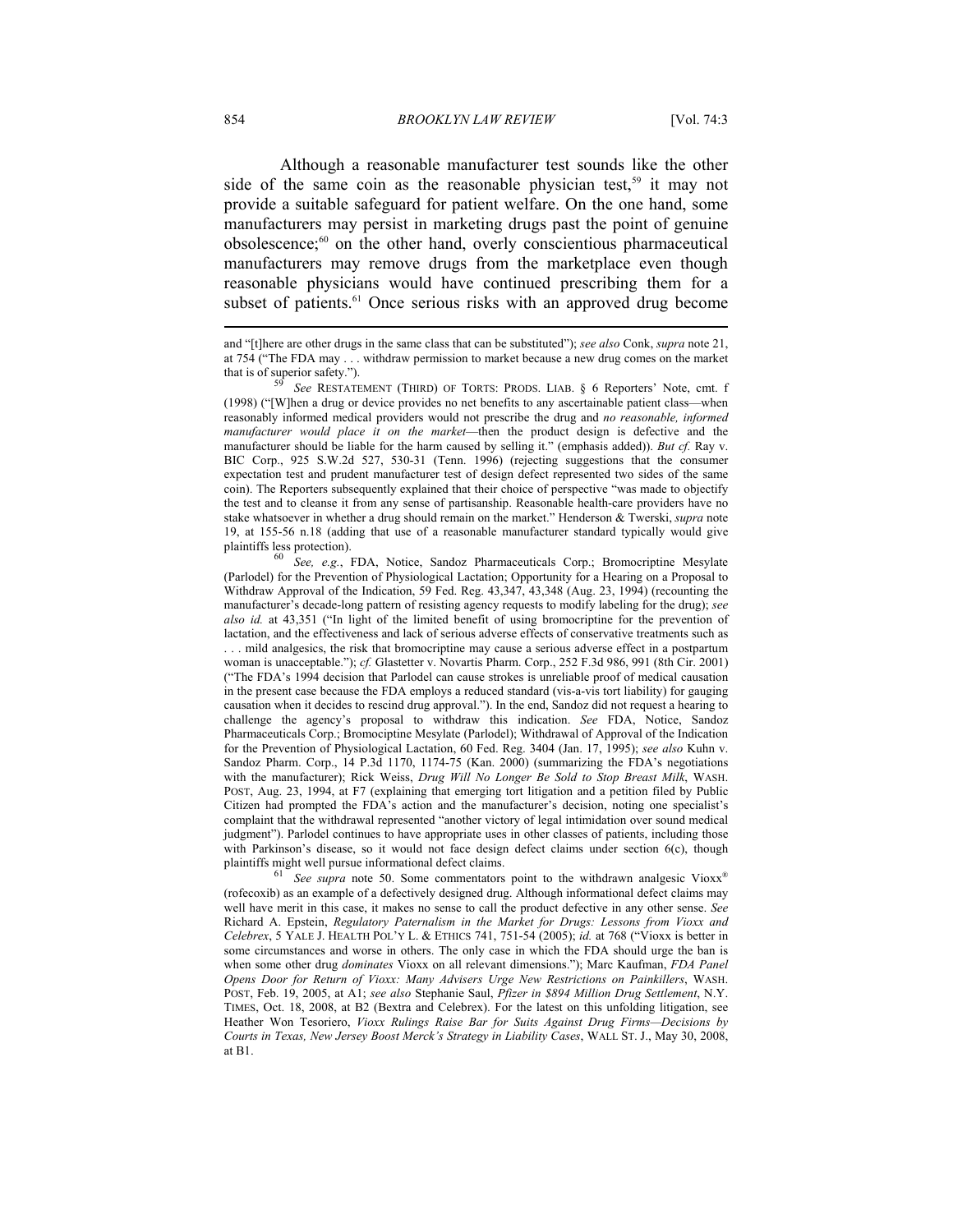known, risk-averse firms may not see much countervailing revenue in continuing to serve a narrow patient population, $62$  and patients deprived of a drug from which they derived therapeutic benefits would have no claim for continued access. $63$  Thus, framing the question from the perspective (or through the lens) of a reasonable health care provider better guards against the twin dangers of tunnel-vision (risk-utility judged solely from a plaintiff's perspective) and preference aggregation (risk-utility evaluated from a societal perspective), $64$  both of which might unduly sacrifice the needs of a minority of patients for whom the riskutility balance differs from either the particular victim or the norm.

#### 2. Snowflakes (and Cost-Consciousness) in Medical Practice

Section  $6(c)$  appropriately recognizes the variability in patient response and the inadvisability of considering a particular product design as the best choice for treating a condition in every case.<sup>65</sup> When it comes to pharmaceutical interventions, one size does not fit all.<sup>66</sup> The

<sup>62</sup> *See* Henderson, *supra* note 19, at 487-88 ("[T]he manufacturer's perspective may invite a more global, and inappropriate, netting out of costs and benefits over different classes of patients."); *cf.* Lars Noah, *Triage in the Nation's Medicine Cabinet: The Puzzling Scarcity of Vaccines and Other Drugs*, 54 S.C. L. REV. 741, 747, 751-53, 758-61 (2003) (making a similar point in connection with vaccines). In unusual cases, physicians have taken the lead in resisting FDA efforts to restrict the use of an approved drug. *See, e.g.*, Bradley v. Weinberger, 483 F.2d 410, 411- 15  $\&$  n.1 (1st Cir. 1973) (oral hypoglycemics).<br><sup>63</sup> Courts have rejected such claims when brought by subjects enrolled in halted clinical

trials of investigational drugs. *See, e.g.*, Abney v. Amgen, Inc., 443 F.3d 540, 550-53 (6th Cir. 2006); *cf.* Dahl v. HEM Pharm. Corp., 7 F.3d 1399, 1404-05 (9th Cir. 1993) (holding that the plaintiffs had a contract claim entitling them to an additional one-year supply); Michael M. Grynbaum, *Judge Orders Drug Maker to Provide Experimental Treatment to Terminally Ill* 

*Teenager*, N.Y. TIMES, Aug. 21, 2008, at C3.<br>Selecting the correct frame of reference can make a tremendous difference in avoiding simple mistakes. *See, e.g.*, Lars Noah, *An Inventory of Mathematical Blunders in Applying the Lossof-a-Chance Doctrine*, 24 REV. LITIG. 369, 393-404 (2005) (arguing that courts resolving these medical malpractice claims should convert estimated reductions in the odds of survival into relative risk figures); *cf.* Marcantonio v. Moen, 937 A.2d 861, 875-76 (Md. Ct. Spec. App. 2007) (citing this article but still entirely missing the point), *rev'd*, 959 A.2d 764, 776 (Md. 2008) (getting the result right but for the wrong reason by focusing only on the antecedent chance of survival); *id.* at 881-85 (Meredith, J., dissenting) (getting it right). 65 *See* Green, *supra* note 19, at 230-31; Henderson & Twerski, *supra* note 19, at 168-72;

*id.* at 180 ("To deny one group of patients a beneficial drug merely because adequately—warned physicians may misprescribe the same drug for another group of patients would be unfair and inefficient . . . ."); *see also* Williams v. Ciba-Geigy Corp., 686 F. Supp. 573, 577 (W.D. La.) ("Rather than simply permitting juries to apply, haphazardly and case-by-case, the risk-utility test whenever harm results, the court must require, as a part of the plaintiff's burden of producing evidence, an articulable basis for disregarding the FDA's determination that the drug should be available."), *aff'd mem.*, 864 F.2d 789 (5th Cir. 1988); *id.* at 578 ("The consequences of the nonavailability of Tegretol for those patients who suffer serious seizures, which can be fatal if not controlled, but who cannot take other anticonvulsants [because they "do not respond to, or are endangered by, more conventional anticonvulsants"], would be grave indeed.").

endangered by, more conventional anticonvulsants"], would be grave indeed."). 66 *See* John C. Ballin, Editorial, *Who Makes the Therapeutic Decisions?*, 242 JAMA 2875, 2875 (1979) ("As every physician recognizes, a drug may be the agent of choice for the majority of patients, but it is not necessarily the best therapy for all patients. Individual pharmacologic responses and idiosyncracies require that a variety of similar agents be available."); Benjamin Freedman et al., *Placebo Orthodoxy in Clinical Research I: Empirical and*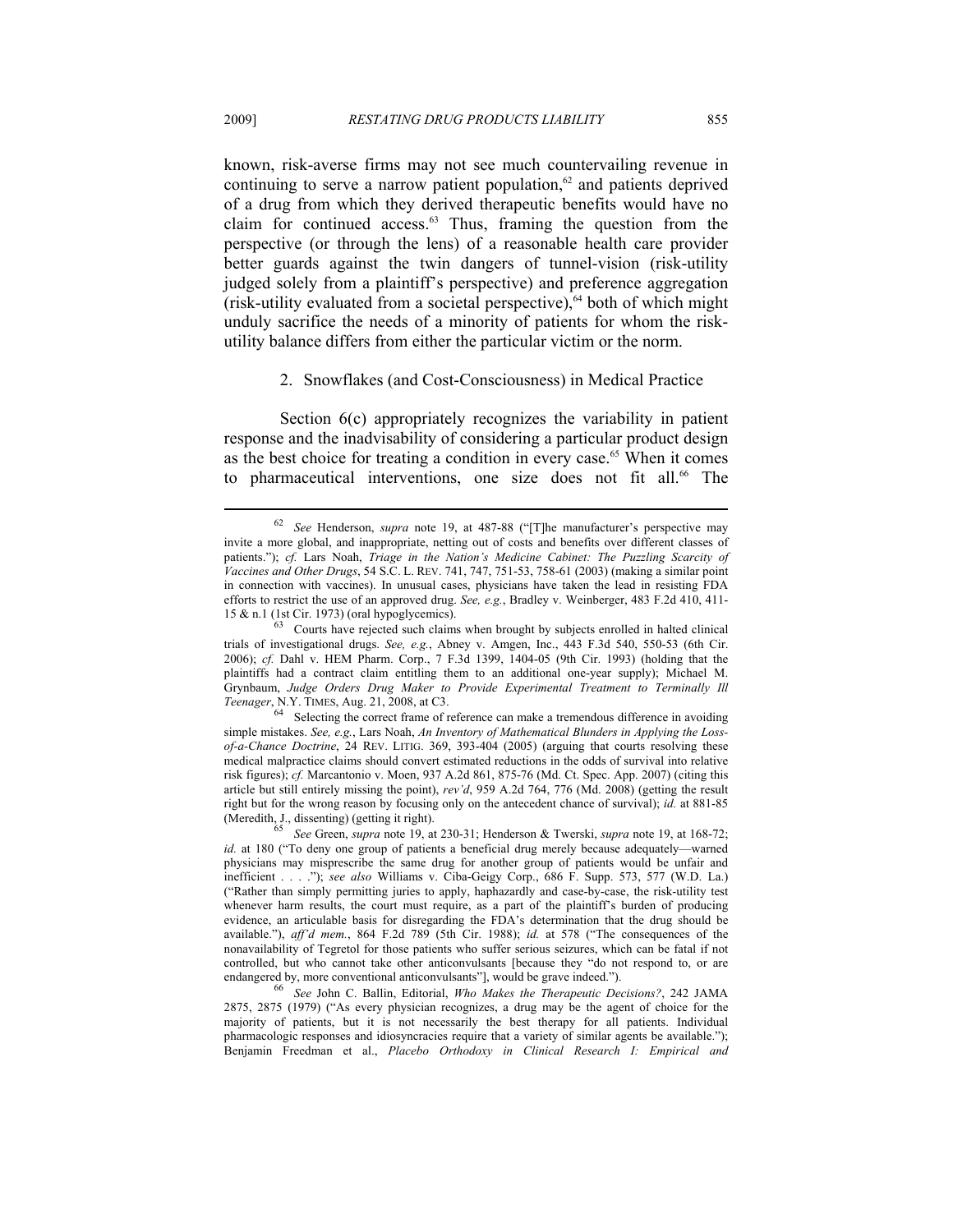requirements of patients vary widely, depending on factors such as the nature of their symptoms, progression of the underlying disease, presence of any concurrent conditions or use of other medications, and sensitivity to (or tolerance of) specific side effects. For example, differences in metabolic patterns depending on age, gender, and ethnic background may indicate selection of a drug for some patients even if its risk-utility balance is less favorable for most other persons in the population.<sup>67</sup>

Physicians frequently must try different medications at different dosages until they find the one that seems to work best in a particular patient, and they may have to try various combinations.<sup>68</sup> In some cases, a patient proves to be refractory to the "drug of choice" but responds well to a second- or third-line (often more dangerous) therapeutic agent.<sup>69</sup> This may happen, for instance, when a patient encounters a resistant strain of a common infectious agent.<sup>70</sup> These characteristics make pharmaceutical products fundamentally unlike most consumer goods, which anyone equipped with basic information could select and use successfully to achieve the product's intended purpose.

See Grant R. Wilkinson, *Drug Metabolism and Variability Among Patients in Drug Response*, 352 NEW ENG. J. MED. 2211, 2211 (2005); *infra* Part IV.D.2 (discussing pharmacogenomics); *see also* Mark A. Hall, *The Defensive Effect of Medical Practice Policies in Malpractice Litigation*, LAW & CONTEMP. PROBS., Spring 1991, at 119, 144 (referring to the "snowflake" theory, which posits that no two patients are exactly alike). 68 *See* Leila Abboud, *Drug Cocktails Hit Psychiatry*, WALL ST. J., Aug. 10, 2004, at D1

(drawing a parallel to the treatment of cancer and HIV). 69 *See* Robert M. Temple, *Commentary on "The Architecture of Government Regulation* 

*Methodological Myths*, 24 J.L. MED. & ETHICS 243, 247 (1996) ("To paraphrase Abraham Lincoln, when it comes to drugs, you can treat all of the people some of the time, and some of the people all of the time, but you cannot treat all of the people all of the time."); *see also id.* ("Side-effects are found in some who take a drug, but not in others; and even when the side-effects in two patients are by objective measure equivalent, one may find those side-effects tolerable and the other not. Heterogeneity of response is, in short, an unavoidable fact about drugs and disease . . . ."); Scott Sasjack, *Demanding Individually Safe Drugs Today: Overcoming the Cross-labeling Legal Hurdle to Pharmacogenomics*, 34 AM. J.L. & MED. 7, 8 (2008) ("[E]fficacy rates for drugs used to treat most diseases typically range between 50% and 75%."). Thus, the FDA does not seek to approve only the single "best" drug to treat a particular condition. *See* Einer Elhauge, *The Limited Regulatory Potential of Medical Technology Assessment*, 82 VA. L. REV. 1525, 1593 (1996); Maxwell J. Mehlman, *Health Care Cost Containment and Medical Technology: A Critique of Waste Theory*, 36 CASE W. RES. L. REV. 778, 787-88 (1986) (explaining that the FDA "has occasionally, albeit rarely, denied approval to market a drug on the basis that it was less safe or less effective than an alternative already on the market").

*of Medical Products*,*"* 82 VA. L. REV. 1877, 1888 (1996) ("In some cases, a relatively toxic drug will be identified as a 'second-line,' a drug to be used only in people who cannot tolerate, or do not respond to, safer agents."); Chris Adams, *Trial Judge: At FDA, Approving Cancer Treatments Can Be an Ordeal*, WALL ST. J., Dec. 11, 2002, at A1 (reporting that, after initially rejecting Eloxatin® as a "first line" therapy for colorectal cancer patients because the manufacturer had not shown extended survival, the FDA approved the drug as a "second line" treatment based on a trial demonstrating tumor shrinkage in 9% of patients who had not responded to chemotherapy); Andrew Pollack, *After a Long Struggle, Cancer Drug Wins Approval*, N.Y. TIMES, May 14, 2003, at C1 (reporting that the FDA approved Velcade® for multiple myeloma patients who have relapsed after trying at least two other treatments). 70 *See, e.g.*, Gardiner Harris, *F.D.A. Warns of Liver Failure After Antibiotic*, N.Y. TIMES,

June 30, 2006, at A14; *see also* Alexandra Calmy et al., Letter, *First-line and Second-line Antiretroviral Therapy*, 364 LANCET 329, 329 (2004).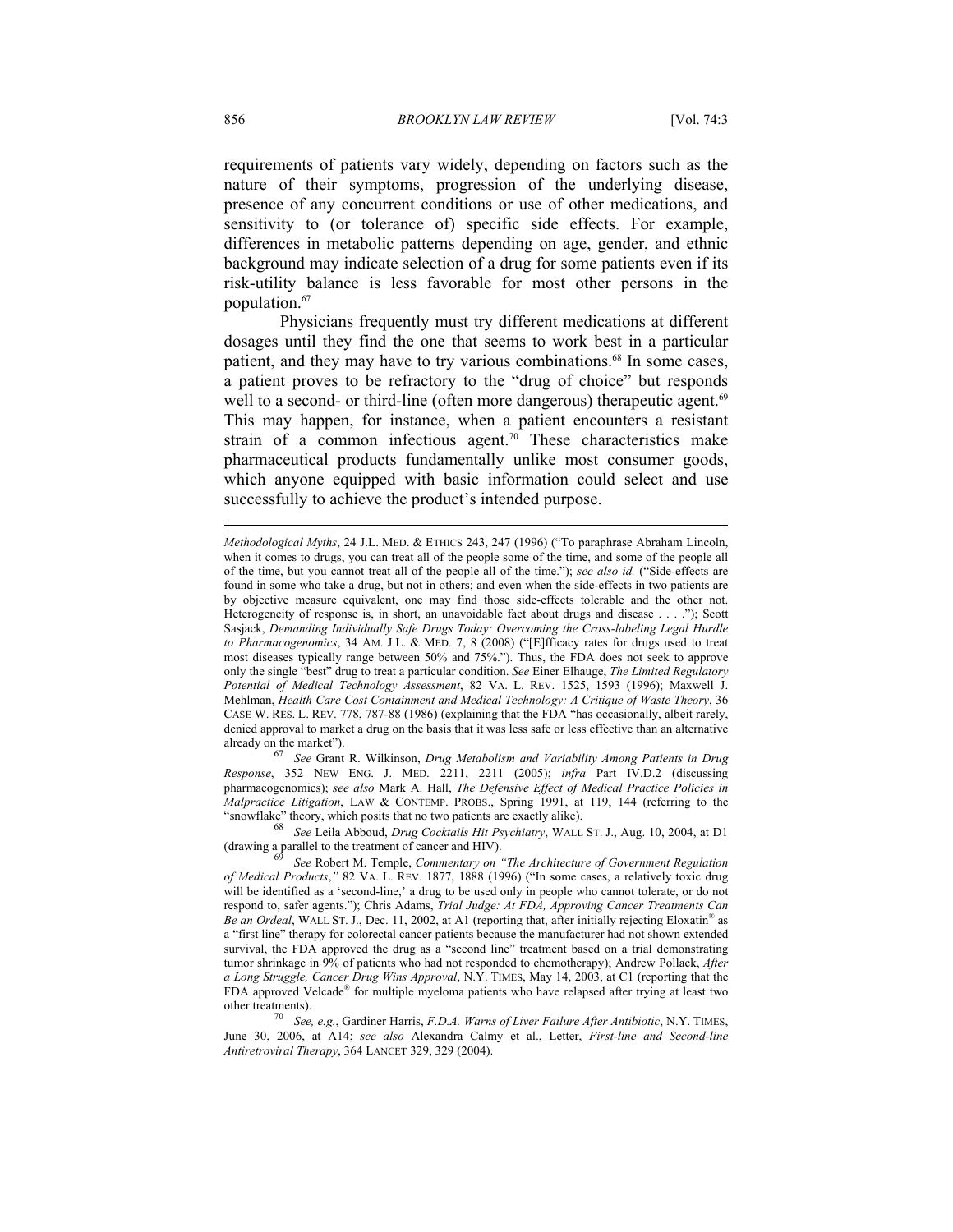In theory, of course, there always might be at least one hypothetical patient who does not tolerate or mysteriously fails to respond to every other alternative treatment in whom a reasonable physician—at a loss for any other ideas—would try a particular drug.<sup>71</sup> The Reporters had made it clear, however, that this possibility would not suffice to demonstrate the existence of a class of patients for whom physicians appropriately might select a drug.72 Labeling helps in this connection: indications (and contraindications) may specify those subpopulations of patients with a condition in whom use of the drug would (or would not) be appropriate.<sup>73</sup> Occasionally after drug withdrawal, the FDA permits continued use by an even more narrowly defined class of patients.<sup>74</sup> Finally, courts could take a cue from the

FDA's orphan drug regulations, which require that manufacturers identify a "medically plausible" subset of patients with a relatively

<sup>71</sup> *See, e.g.*, Denise Grady, *A Daring Treatment, a Little Girl's Survival*, N.Y. TIMES, Mar. 18, 2008, at F5 (describing the apparently successful use of Celebrex and thalidomide with low-dose chemotherapy in treating a child's otherwise incurable brain tumor). Separately, a surprising number of physicians report prescribing obviously ineffective (and largely benign) drugs to treat nonserious conditions in certain kinds of patients. *See* Gardiner Harris, *Study Finds Many* 

<sup>&</sup>lt;sup>72</sup> See Henderson, *supra* note 19, at 477 (explaining that the test "refers to more than a single patient, although the number necessary to constitute a class is not specified" (footnote omitted)); *see also* RESTATEMENT (THIRD) OF TORTS: PRODS. LIAB. § 6 cmt. f (1998) ("That some individual providers do, in fact, prescribe defendant's product does not in itself suffice to defeat the plaintiff's claim. Evidence regarding the actual conduct of health-care providers, while relevant and admissible, is not necessarily controlling."). The "respectable minority" rule in medical malpractice poses similar difficulties. *See* Noah, *supra* note 26, at 458 & nn.382-83. 73 *See* Richardson v. Miller, 44 S.W.3d 1, 8 n.2, 16-17 (Tenn. Ct. App. 2000). When

clinical trials produce equivocal results, sponsors may engage in statistical analyses designed to stratify the subject population in the hopes of identifying some subset in which the investigational product worked without causing unacceptable side effects. *See* Jennifer Kulynych, *Will FDA Relinquish the "Gold Standard" for New Drug Approval? Redefining "Substantial Evidence" in the FDA Modernization Act of 1997*, 54 FOOD & DRUG L.J. 127, 141-43 (1999) (discussing "post hoc subgroup analysis" and the FDA's reluctance to consider it as proof of effectiveness); Aldo P. Maggioni et al., *FDA and CPMP Rulings on Subgroup Analyses*, 107 CARDIOLOGY 97, 98-101 (2007) (explaining that labeling may describe the results of such analyses); Salim Yusuf et al., *Analysis and Interpretation of Treatment Effects in Subgroups of Patients in Randomized Clinical Trials*, 266 JAMA 93, 94 (1991) ("[T]rials adequate for detecting an overall treatment effect cannot be expected to detect effects within even relatively large subgroups . . . .").<br><sup>74</sup> *See, e.g.*, Forsham v. Califano, 442 F. Supp. 203, 205 (D.D.C. 1977) (upholding the

FDA's decision to withdraw phenformin, but allowing continued distribution to the limited class of diabetic patients for whom this oral hypoglycemic drug offered a greater therapeutic benefit than any alternative treatments); *see also* David A. Kessler, *Regulating the Prescribing of Human Drugs for Nonapproved Uses Under the Food, Drug, and Cosmetic Act*, 15 HARV. J. ON LEGIS. 693, 737 (1978) ("Withdrawal of a drug that has value to a certain patient population because the drug may be misused by a larger population in effect imposes an unfair hardship on those patients who could use the drug safely and profitably."); Francesca Lunzer Kritz, *FDA to Weigh New Controls on Problematic Drugs: Lotronex Will Be First for Consideration by New Panel*, WASH. POST, Apr. 16, 2002, at F1 (Propulsid®); Francesca Lunzer Kritz, *Still Irritable, Still Waiting: After Return to Market, Lotronex Can Be Hard to Get*, WASH. POST, Feb. 11, 2003, at F1; Andrew Pollack, *F.D.A. Restricts Access to Cancer Drug, Citing Ineffectiveness*, N.Y. TIMES, June 18, 2005, at C2 (reporting that patients who had benefitted from Iressa® could continue to use it and that the sponsor could continue enrolling subjects in clinical trials); *Some Women Can Get Zelnorm Again*, L.A. TIMES, July 28, 2007, at A13.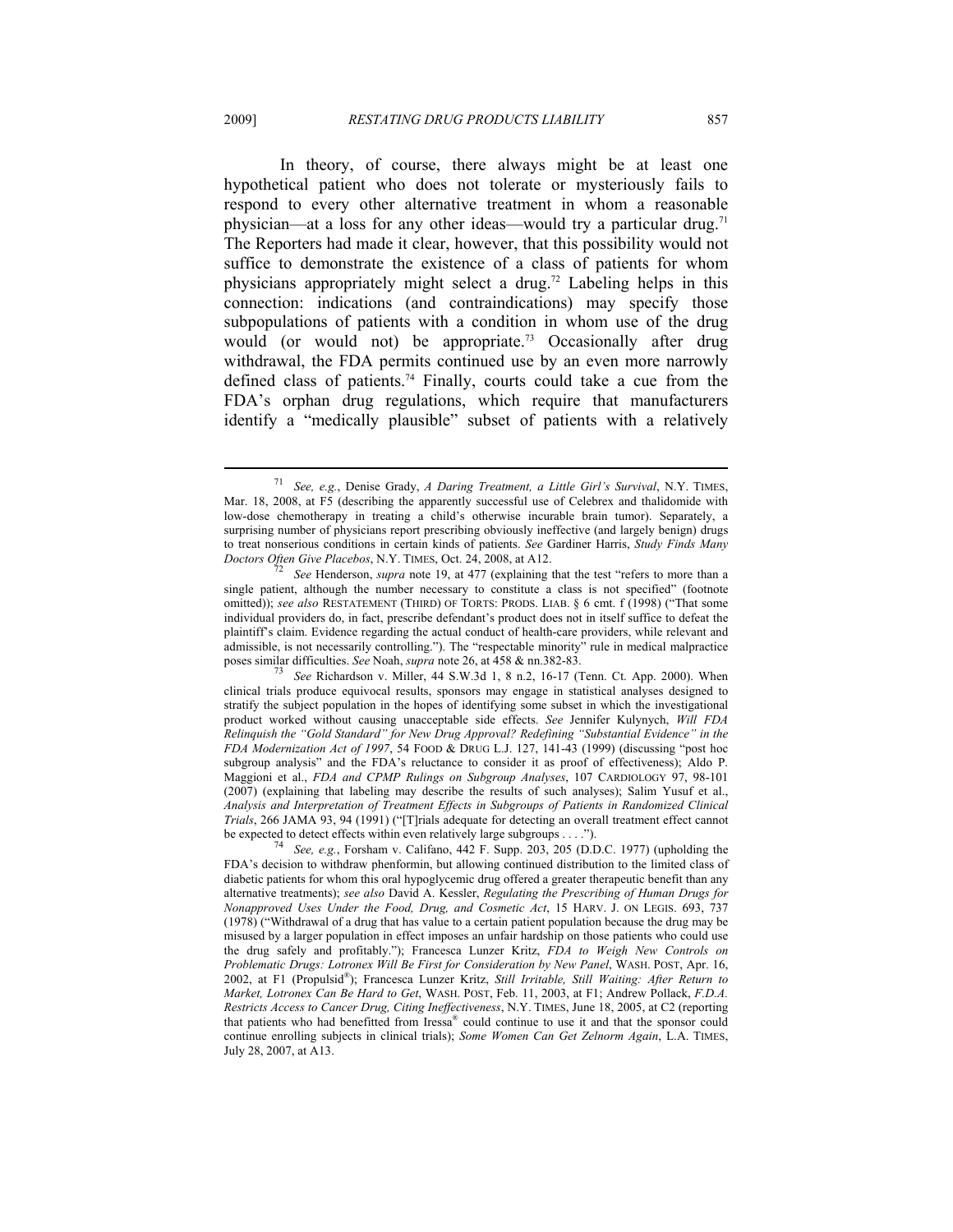common condition if they seek the incentives available for products designed to treat "rare" diseases.<sup>75</sup>

In contrast to the multi-factor test of section 2(b) of the *Products Liability Restatement*, section 6(c), with its inquiry limited to "therapeutic benefits" and using a physician-based frame of reference, may fail to protect legitimate design choices and prescribing decisions. In particular, it may undervalue matters of patient convenience, even though in practice this may have genuine public health consequences.<sup>76</sup> For instance, simplified dosing or delivery may improve patient compliance with prescribed treatment.<sup>77</sup> Changes in dosage forms may, however, present trade-offs between safety, efficacy, and convenience. In the early 1970s, scientists found that oral contraceptives containing high doses of estrogen posed a greater risk of cerebral thrombosis, and, even though it now appears that lower-dose versions did not work quite as well,<sup>78</sup> at the time it seemed that high-dose products offered no advantage in preventing pregnancy. Nonetheless, doctors sometimes prescribed the higher-dose versions to patients who suffered "break-through bleeding" when using the lower-dose products, a bothersome side effect that may

<sup>75</sup> *See* 21 C.F.R. § 316.20(b)(6) (2008); *see also* Marlene E. Haffner, *Orphan Products— Ten Years Later and Then Some*, 49 FOOD & DRUG L.J. 593, 596-98 (1994) (discussing the "salami slicing" problem, and explaining that "characteristics of the therapy (e.g., toxicity that limits the use of a drug)" may provide the basis for a medically plausible subset of patients, for instance if there is a drug with a property that "limits its use in some way to certain individuals"). Instead, one commentator has looked to the orphan drug regulations for entirely different purposes. *See* Conk, *supra* note 19, at 1107 n.86 (suggesting that these rules contemplate that different manufacturers could design competing versions of the "same" drug). Regulations that define notions of sameness in functional terms (and for purposes of awarding market exclusivity for orphan indications to sponsors of drugs no longer protected by patent), in this or any number of other FDA-related contexts (e.g., paper NDAs and generic bioequivalence), tell us nothing about whether it makes sense to imagine redesigning an approved drug. 76 *See* Amy Dockster Marcus, *The Real Drug Problem: Forgetting to Take Them*, WALL

ST. J., Oct. 21, 2003, at D1; Andrew Pollack, *Take Your Pills, All Your Pills; Drug Makers Nag Patients to Stay the Course*, N.Y. TIMES, Mar. 11, 2006, at C1; *cf.* Hill v. Searle Labs., 884 F.2d 1064, 1070-71 (8th Cir. 1989) (distinguishing, in a contraceptive failure-to-warn case, between "convenience or cost" and "medical necessity"). 77 *See* Justin Gillis, *FDA Approves Inhalable Insulin*, WASH. POST, Jan. 28, 2006, at A1

<sup>(</sup>explaining that the agency's "decision confronts millions of Americans—diabetics make up 7 percent of the population—with a complicated new strategic problem, requiring them to figure out how much long-range risk they're willing to incur for the convenience, and possibly greater disease control, of using inhaled insulin"); Ranit Mishori, *Special Delivery; Coming Soon: New Ways to Take Drugs, Without Needles or Pills*, WASH. POST, Feb. 8, 2005, at F1; Shankar Vedantam, *Implants May Reshape Schizophrenia Treatment; New Techniques Raise Fears of Coercion*, WASH. POST, Nov. 16, 2002, at A1 (reporting that long-acting antipsychotics delivered by injection could reduce problems with patient non-compliance); *see also* Mary Duffy, *Patch Raises New Hope for Beating Depression*, N.Y. TIMES, Dec. 3, 2002, at F7 (explaining that alternatives to oral formulations avoid the digestive track, which may allow for lower dosages and fewer side effects). 78 *See* Anna Wilde Mathews, *FDA Mulls Birth-Control Standards*, WALL ST. J., Jan. 19,

<sup>2007,</sup> at B5; *see also* Michael Mason, *Pressing to Look Closer at Blood Clots and the Pill*, N.Y. TIMES, Feb. 13, 2007, at F5 (reporting that "third-generation" low-dose contraceptives also may pose heightened risks).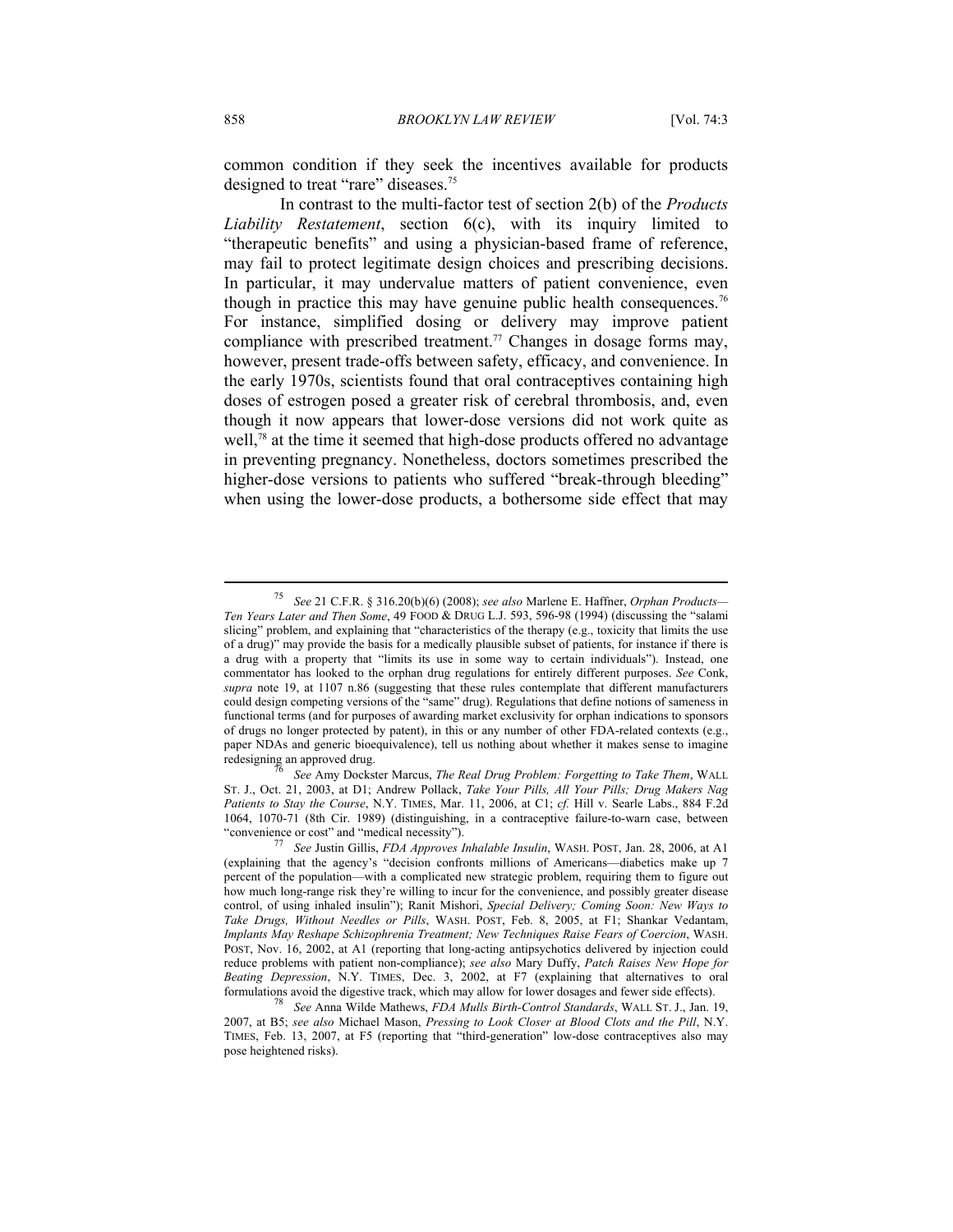reduce patient compliance with daily dosing directions and, thereby, reduce effectiveness in practice.79

Moreover, in judging the design of older prescription drugs, the reasonable physician standard (and section 6(c)'s emphasis on "*therapeutic* benefits") might make manufacturers more vulnerable to defect claims than the risk-utility test that governs other consumer products and takes cost into account.80 Consider this the flipside of the more typical cost-related criticism of section  $6(c)$ ,<sup>81</sup> with a few commentators worrying that the sole supplier of a prescription drug would have no incentive (at least not mediated by the tort system) to adopt an even slightly more costly but much improved design insofar as reasonable physicians would have no choice but to continue demanding the cheaper and more dangerous product in the absence of substitutes.<sup>82</sup> Such a scenario would, of course, provide a golden opportunity for a competitor to enter this market.<sup>83</sup> One commentator responded by

 $79$  Courts typically, and I think inappropriately, left an analysis of this trade-off to juries. *See* Brochu v. Ortho Pharm. Corp., 642 F.2d 652, 654-55 & n.4 (1st Cir. 1981); Ortho Pharm. Corp. v. Heath, 722 P.2d 410, 414-16 (Colo. 1986); Glassman v. Wyeth Labs., Inc., 606 N.E.2d 338, 340- 41, 343 (Ill. App. Ct. 1992). Nowadays some products halt the menstrual cycle altogether. *See* Shari Roan, *Now, a Birth Control Bonanza*, L.A. TIMES, July 10, 2006, at F1 (describing continuous dosing schedules and implants having the same effect); *see also* Anne Marie Chaker, *Doctors Back off Birth-Control Patch*, WALL ST. J., Nov. 22, 2005, at D1 (reporting that the FDA has added a warning about elevated estrogen levels associated with a once-a-week transdermal product); Dawn Fallik, *Experts: Patches + Heat = Danger*, PHILA. INQUIRER, Mar. 5, 2006, at A18 (describing some of the resulting litigation).

See, e.g., Banks v. ICI Am., Inc., 450 S.E.2d 671, 675 n.6 (Ga. 1994). If the reasonable physician standard governed design defect claims against automobile manufacturers, would vehicles that sacrificed some amount of passenger safety for greater affordability (or merely aesthetics) get driven from the marketplace? *Cf.* Linegar v. Armour of Am., Inc., 909 F.2d 1150, 1154 (8th Cir. 1990) ("A manufacturer is not obliged to market only one version of a product, that being the very safest design possible. If that were so, automobile manufacturers could not offer consumers sports cars, convertibles, jeeps, or compact cars."); *id.* at 1154-55 (explaining the lower cost and other utilities of less-protective bullet proof vests). 81 *See* Cupp, *supra* note 19, at 103 ("Failing to make a design alteration that would save

the lives of ninety percent of a prescription product's users but not affect the other ten percent would apparently be justified if the alternative design would raise the product's price by one pe[n]ny."). Putting aside the obvious implausibility of the one cent differential (and the assumption that competitors would not respond to such an obvious opportunity to capture a large share of this market), this hypothetical incorrectly assumes that one can predict that the redesign would not sacrifice any therapeutic utility to the ten percent of patients who benefit from the existing design. *Cf. infra* note 102 and accompanying text (discussing adverse consequences of attempts to reduce OxyContin's abuse potential). Furthermore, as argued in the text, added expense may excuse a failure to adopt a safer alternative design under section 2(b) but play essentially no role under section

<sup>6(</sup>c). 82 *See, e.g.*, Dreier, *supra* note 19, at 261-62 (suggesting that the duty to test might take care of this problem); Winchester, *supra* note 19, at 686 ("[W]hat about the case in which there is only one drug available on the market for an identifiable group of patients, yet . . . the manufacturer had in fact determined how to make the product safer, but decided not to?"); *id.* at 685-88 (suggesting that adoption of a reasonable manufacturer standard might obviate this problem). 83 *See* Henderson & Twerski, *supra* note 19, at 179; *infra* note 85; *see also* Matt Richtel,

*Warding off Diseases, Many Vaccines at a Time*, N.Y. TIMES, May 16, 2007, at H5 (describing "a broad renaissance in vaccine research and development"); Daniel Costello, *Vaccine Industry Is Being Revived*, L.A. TIMES, Jan. 28, 2007, at A1 (same).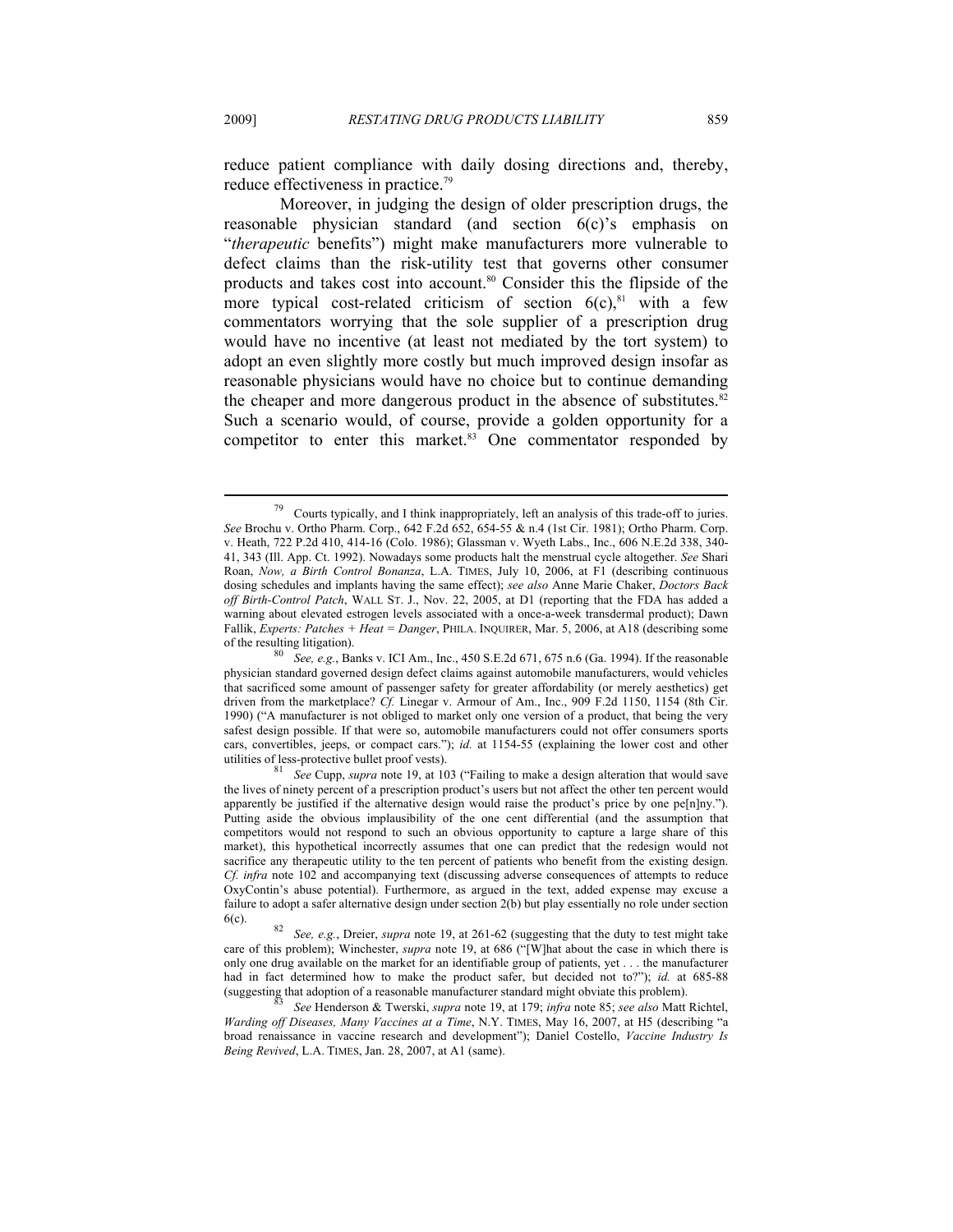emphasizing that the patent system creates barriers to entry, $84$  but those relate primarily to delayed price competition from generic ("knock off") versions rather than genuinely safer alternative designs.<sup>85</sup>

Imagine a new biotechnology drug that is safer and more effective in every type of patient with a certain condition, but it costs \$50,000 annually as compared to \$500 for the old standby;<sup>86</sup> from a purely medical standpoint, no reasonable physician would prescribe the older product, $87$  at least not unless affordability got factored into the equation.88 With time, older medical technologies will fade from the

<sup>84</sup> *See* Conk, *supra* note 21, at 757-61; *id.* at 787 ("The patent system's limits on competitive development of safer and more effective designs makes the tort system's functions of deterrence and compensation of particular importance in regard to the designs of drugs . . . ."). For a more detailed response to this point, see *infra* notes 176-81 and accompanying text. 85 *See* Lichtenberg & Philipson, *supra* note 39, at 644 ("A patent protects an innovator

only from others who produce the same product, but it does not protect him from others who produce better products under new patents."); *id.* at 651 ("[W]ithin-patent competition after patent expiration is from so-called generic manufacturers and between-patent competition is from so-called brand-name manufacturers engaging in therapeutic competition within a given disease class."); *id.* at 646-47 ("[C]reative destruction through between-patent competition accounts for at least as much erosion of innovator returns as within-patent competition caused by patent expiration, and often considerably more."); Kevin Outterson, *The Vanishing Public Domain: Antibiotic Resistance, Pharmaceutical Innovation and Intellectual Property Law*, 67 U. PITT. L. REV. 67, 95 n.159 (2005) ("Within a particular class, many drugs may reach the market, very frequently with different patent holders."); *id.* at 95 n.162 ("The average time before a second member of a therapeutic class is marketed is about 1.2 years."). 86 *See* Denise Gellene, *New Cancer Drugs Are Driving up Cost of Care*, L.A. TIMES,

May 14, 2005, at C1 (reporting that the switch from standard chemotherapy agents to "targeted" drugs has, for instance, doubled the average life expectancy of patients with inoperable colon cancer (to 22 months), while treatment costs increased 500-fold (to \$250,000)); Rachel Zimmerman, *Drug Slows a Deadly Cancer, Study Finds, but Price Is Steep*, WALL ST. J., June 16, 2005, at D2 (reporting that Velcade®, a newly approved proteasome inhibitor that costs more than \$45,000 for a nine month course of treatment, allowed multiple myeloma patients to live an average of three months longer than those given the standard treatment of dexamethasone, a generic corticosteroid that costs \$170 and causes fewer serious side effects); *see also* Thomas H. Lee & Ezekiel J. Emanuel, *Tier 4 Drugs and the Fraying of the Social Compact*, 359 NEW ENG. J. MED. 333 (2008); Deborah Schrag, *The Price Tag on Progress: Chemotherapy for Colorectal Cancer*, 351 NEW ENG. J. MED. 317 (2004); Marilyn Chase, *Cancer Tab: Pricey Drugs Put Squeeze on Doctors*, WALL ST. J., July 8, 2008, at A1. 87 Unlike some other industries (e.g., consumer electronics), technological advance in

medicine brings with it increasing rather than declining costs. *See* David M. Kent et al., *New and Dis-improved: On the Evaluation and Use of Less Effective, Less Expensive Medical Interventions*, 24 MED. DECISION MAKING 281, 282 (2004) ("Although lower quality, lower cost products are ubiquitous in most consumer markets, barriers remain for . . . cost-saving medical technologies."); *id.* at 285 ("Clinical medicine is perhaps unique as a consumer market for the absence of innovations promoted for being less costly, albeit less effective, than the best standard.").<br><sup>88</sup> Cf. Savina v. Sterling Drug, Inc., 795 P.2d 915, 924 (Kan. 1990) (explaining that other

courts included cost as a risk-utility factor in resolving pharmaceutical design defect claims); Peter D. Jacobson & C. John Rosenquist, *The Use of Low-Osmolar Contrast Agents: Technological Change and Defensive Medicine*, 21 J. HEALTH POL. POL'Y & L. 243, 250-54 (1996); Laura Landro, *The Informed Patient: Weighing Which Babies Get a Costly Drug—Small Numbers Who Benefit May Not Justify \$6,000 Price of Preventive RSV Therapy*, WALL ST. J., Apr. 16, 2008, at D1 (Synagis®). Perhaps physicians would worry that some patients would not comply with a treatment regimen because of the expense. *Cf.* Cupp, *supra* note 44, at 237 (suggesting "that physicians are acting reasonably in prescribing the cheaper Proscar to the subclass planning to cut the pills to use safely for baldness"). For the most part, however, they know little about the prices of drugs or how these may impact their patients. *See* Michael E. Ernst et al., *Prescription Medication Costs: A Study of Physician Familiarity*, 9 ARCHIVES FAM. MED. 1002, 1004-06 (2000); Alex D. Federman,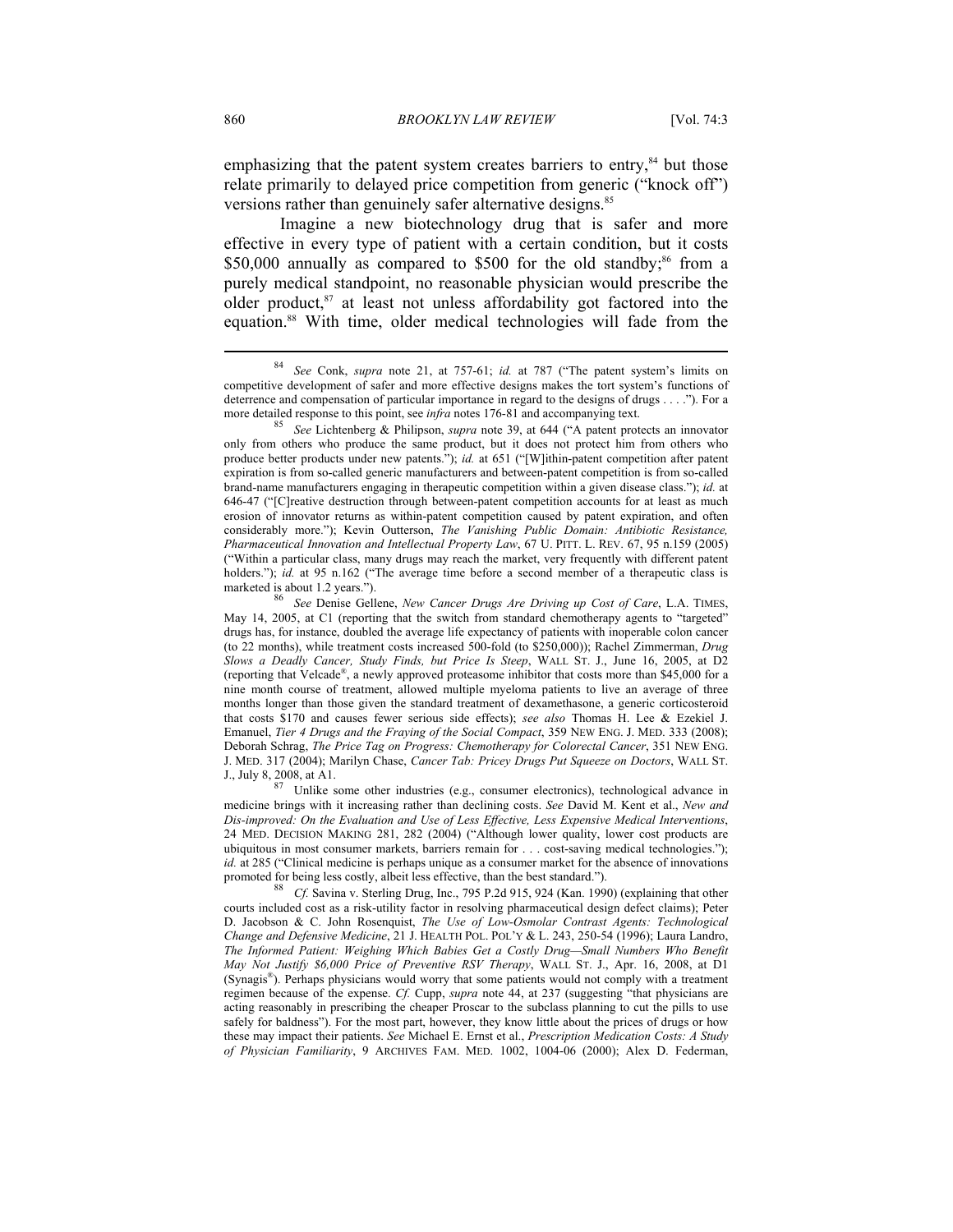scene, but manufacturers may persist in marketing them, especially if cost-conscious purchasers continue to demand "safe enough" prescription drugs. $89$  Section  $6(c)$  appropriately discourages the continued marketing of genuinely obsolete prescription products that pose undue risks to patients when the FDA has not acted to withdraw these products,<sup>90</sup> but it also should incorporate section  $2(b)$ 's willingness to factor affordability and convenience into the equation.

#### 3. Myths About Designer (and "Lifestyle") Drugs

Section  $6(c)$  recognizes that pharmaceuticals are not designed in the same sense as other consumer goods; instead, new drugs are discovered.<sup>91</sup> The advent of new techniques of "rational drug design,"<sup>92</sup> which some commentators point to when disputing the supposed distinctiveness of pharmaceutical products, $93$  will not fundamentally change things anytime soon.94 A pharmaceutical manufacturer cannot

on a prescription product if it "became obsolete as a result of other subsequently developed and approved drugs of superior safety and equivalent efficacy that have entered the market, without the challenged drug being removed from the marketplace" (footnote omitted)). For instance, the approval of recombinant growth hormone (rhGH) entirely displaced the form derived from cadavers, which suppliers had withdrawn after reports that it transmitted Creutzfeldt-Jakob disease. *See* Lars Noah, *Managing Biotechnology's [R]evolution: Has Guarded Enthusiasm Become Benign Neglect?*, 11 VA. J.L. & TECH. 4, 21 (2006).<br><sup>91</sup> Even today, drug discovery depends to a large extent on dumb luck. *See* Thomas M.

Burton, *Flop Factor: By Learning from Failures, Lilly Keeps Drug Pipeline Full*, WALL ST. J., Apr. 21, 2004, at A1; Gina Kolata, *Drugs That Deliver More Than Originally Promised*, N.Y. TIMES, Apr. 5, 1998, § 4, at 3; Peter Landers, *Stalking Cholesterol: How One Scientist Intrigued by Molds Found First Statin*, WALL ST. J., Jan. 9, 2006, at A1. 92 Green, *supra* note 19, at 200; *see also* Naomi Aoki, *Inventing Designer Drugs: By* 

*Moving to Cambridge, Novartis Bets \$4 Billion It Can Revamp the Science of the Pharmaceutical Industry*, BOSTON GLOBE, Apr. 13, 2003, at D1; Denise Grady & Lawrence K. Altman, *Experimental Drug May Fight SARS, Researchers Say*, N.Y. TIMES, May 14, 2003, at A6. 93 *See, e.g.*, Green, *supra* note 19, at 220; *id.* at 213 (conceding that this remains

"generally more theoretical than contemporaneously real," but predicting that it will become more significant in the future); *see also* Conk, *supra* note 19, at 1107 (arguing that a RAD-based standard "could prove increasingly useful as genetic engineering and microbiology advance and the range of design choices for pharmaceutical product designers becomes broader and less opaque"); Conk, *supra* note 21, at 756 (same). Advances in genetics may, instead, make pharmaceutical cases even more challenging to resolve under existing products liability doctrine. *See infra* Part IV.D.2.<br><sup>94</sup> See Peter Landers, *Human Element: Drug Industry's Big Push into Technology Falls* 

*Short*, Wall St. J., Feb. 24, 2004, at A1 (reporting that combinatorial chemistry and high-throughput screening have not panned out); *see also* John Markoff, *Herculean Device for Molecular Mysteries*, N.Y. TIMES, July 8, 2008, at F2 ("Experimentation in the use of supercomputers to model molecular

Editorial, *Don't Ask, Don't Tell: The Status of Doctor-Patient Communication About Health Care Costs*, 164 ARCHIVES INTERNAL MED. 1723 (2004). 89 *See supra* note 39 (discussing restricted formularies); *see also* Scott Gottlieb, Op-Ed,

*Congress Wants to Restrict Drug Access*, WALL ST. J., Jan. 20, 2009, at A15. Thus, an insurer might defend a policy that covered only generic drugs in the sense that it ensured payment for the state-ofthe-art as it had existed approximately one decade earlier (and as it still exists in many industrialized countries where price controls have slowed the introduction of expensive innovations). *Cf.* Outterson, *supra* note 85, at 73 ("Rich consumers pay for and receive the latest innovations (2005 medicine), while the poor might well be satisfied with the less effective, but much less expensive, 1991 all-generic pharmacopoeia."); Daniel Yi, *Savings Ahead in Generic Medicines: Patents Are Expiring on Four Big Brand Names*, L.A. TIMES, July 15, 2006, at A1.<br><sup>90</sup> See Conk, *supra* note 21, at 749-50 (conceding that section 6(c) would impose liability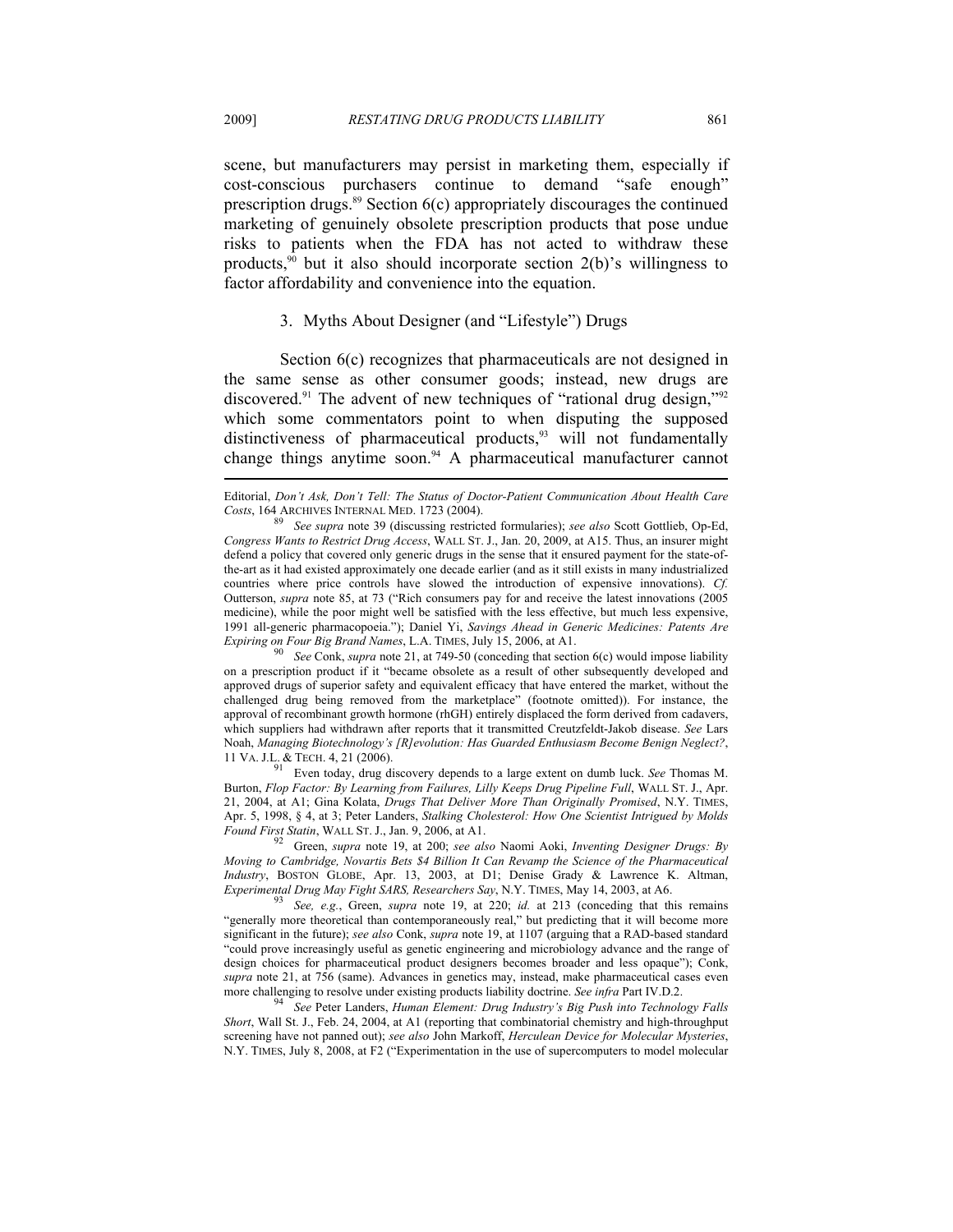market a theoretical redesign until it discovers this allegedly superior drug, subjects it to the full battery of preclinical and clinical testing over a period of several years, and then patiently waits for the FDA's blessing.<sup>95</sup> Hypothesized redesigns have unpredictable safety and efficacy profiles, which makes it impossible for an expert to predict whether it would pass muster with the FDA.<sup>96</sup>

In some cases, a design defect may relate to the proportions of (or interactions between) ingredients used in a combination drug product rather than the design of the separately approved chemicals themselves.<sup>97</sup>

interactions has been going on for more than a decade, but the field is still largely in its infancy."). Even if improved genetic information and enhanced computing power allow for greater initial precision in the identification of promising agents, testing in animals and humans will have to continue for the foreseeable future. *See* Helen M. Berman & Rochelle C. Dreyfuss, *Reflections on the Science and Law of Structural Biology, Genomics, and Drug Development*, 53 UCLA L. REV. 871, 883-86 (2006). 95 *See* Ackley v. Wyeth Labs., Inc., 919 F.2d 397, 398-404 (6th Cir. 1990); *id.* at 401

<sup>(&</sup>quot;Without an FDA license to produce another design, Wyeth was legally prohibited from distributing either a fractionated cell or an acellular [pertussis] vaccine . . . ."); Pease v. Am. Cyanamid Co., 795 F. Supp. 755, 757, 760 (D. Md. 1992) (explaining that the FDA did not approve an acellular version until 1991, and then only as a booster because of doubts about its effectiveness in infants); Jones v. Lederle Labs., 785 F. Supp. 1123, 1127-28 (E.D.N.Y.) (granting a JNOV to the manufacturer), *aff'd*, 982 F.2d 63, 64 (2d Cir. 1992); White v. Wyeth Labs., Inc., 533 N.E.2d 748, 753 (Ohio 1988) (describing evidence concerning the relative safety and effectiveness of alternative vaccine designs as "speculative at best"); *see also* Henderson & Twerski, *supra* note 19, at 175 ("[A]s long as marketing of such safer drugs requires FDA approval, in-court replication of the formal approval process will continue to exceed the limits of adjudication."). *But see* Graham v. Wyeth Labs., 666 F. Supp. 1483, 1496-98 (D. Kan. 1987); Toner v. Lederle Labs., 732 P.2d 297, 308 (Idaho 1987). 96 *See* Stephanie Saul, *Drug Makers Race to Cash in on Fight Against Fat*, N.Y. TIMES,

Apr. 3, 2005, § 1, at 1; *see also* Robert J. Mayer, Editorial, *Targeted Therapy for Advanced Colorectal Cancer—More Is Not Always Better*, 360 NEW ENG. J. MED. 623 (2009) (describing entirely unexpected efficacy problems encountered when using a pair of approved drugs in combination). If any such experts actually existed, then they could make a killing in the stock market! *Cf.* John Russell, *Which Way, FDA?: Is Lilly's Promising Blood Thinner Effient Destined to Move Ahead with FDA Approval Next Week, or Could It Stall Because of Concerns over Its Health Risks?*, INDIANAPOLIS STAR, Sept. 21, 2008, at Bus. 1 (reporting disagreement among investment analysts, even after the completion of all testing, about the approval odds for prasugrel as the deadline neared for a final agency decision); Jeanne Whalen, *FDA Setback for New Drug from Roche*, WALL ST. J., Sept. 19, 2008, at B10 (actrema). <sup>97</sup> *See, e.g.*, Ezagui v. Dow Chem. Corp., 598 F.2d 727, 731-32 (2d Cir. 1979) (alleged

defect related to the use of a different inactive ingredient that caused endotoxins to leak from the pertussis component of a combination vaccine); *id.* at 733-36 (finding sufficient evidence in the record to present a jury question); *see also* Green, *supra* note 19, at 211-12, 219 (using other illustrations to make these points). Along similar lines, consider the following hypothetical:

Suppose the vaccine causes a mild auto-immune reaction—a rash that lasts for a week in one out of a million persons who take the vaccine. The side effect can be eliminated by changing one of the inert ingredients with which the vaccine is coated to another inert ingredient, no more expensive and equally adept at serving its purpose. The vaccine is defectively designed despite its enormous social utility.

Michael D. Green, *The Schizophrenia of Risk-Benefit Analysis in Design Defect Litigation*, 48 VAND. L. REV. 609, 619 (1995) ("Risk-benefit operates at the margin—the utility of the existing design compared to the alternative—not at the level of the entire product."); *see also* Green, *supra* note 19, at 225 ("At the margin, we should always be willing to examine whether we can improve the overall benefit-to-risk ratio of a product."). In support of the argument that design defects may relate to the relative portions of different active ingredients in combination drugs, critics often cite *Brochu v. Ortho Pharm. Corp.*, 642 F.2d 652 (1st Cir. 1981), but the claims against the manufacturer of the oral contraceptive at issue in that case had more to do with the risks and benefits of just one of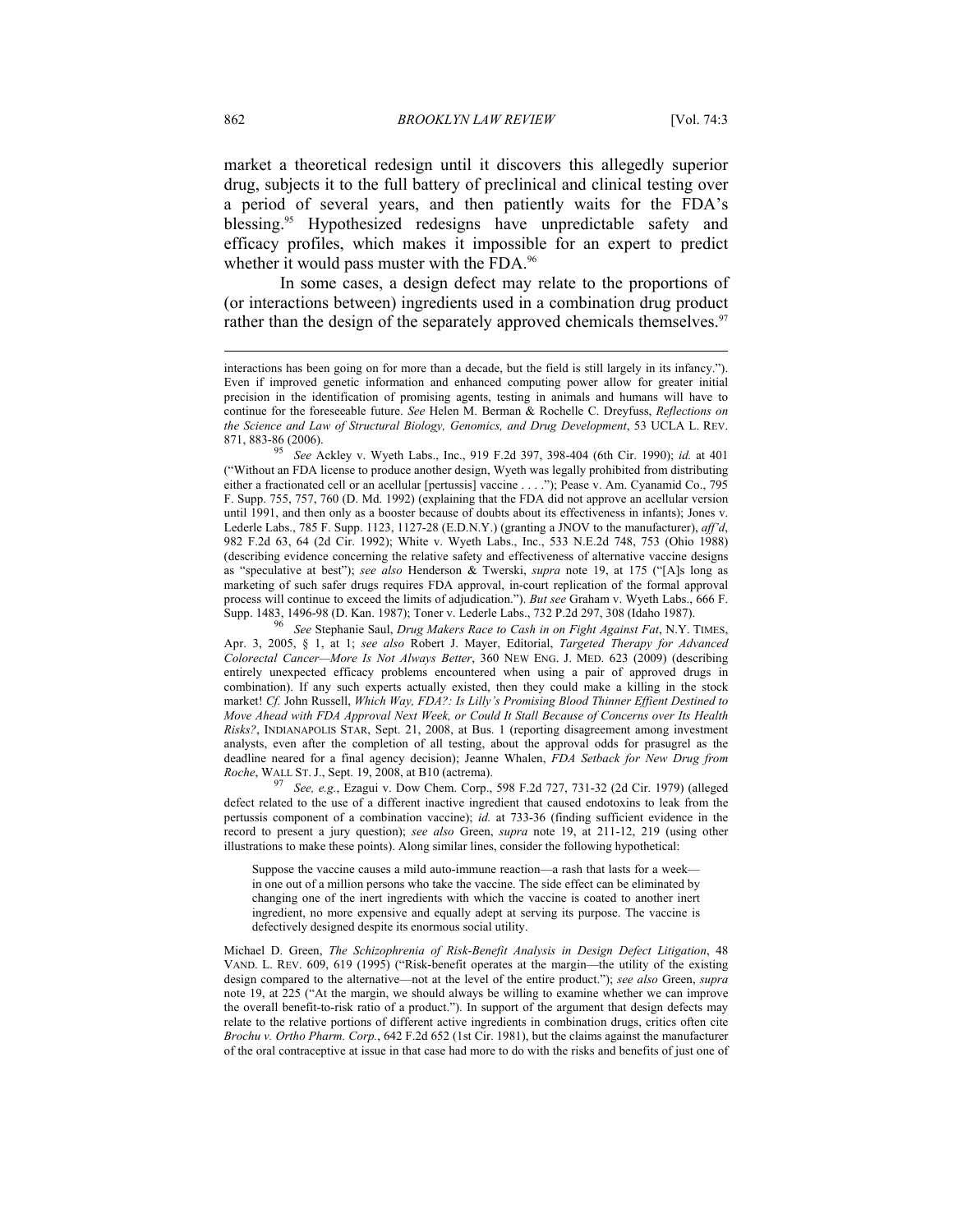Design issues also may relate to fixed dosage levels.<sup>98</sup> Even minor changes in formulation (e.g., different inactive ingredients) would, however, require the submission of a new drug approval (NDA) supplement to the FDA with supporting data to demonstrate bioavailability of the active ingredient.<sup>99</sup> For instance,  $OxyContin<sup>®</sup>$ caused deaths among abusers who had managed to defeat the delayedrelease mechanism by crushing or dissolving the pills.100 After the filing of several lawsuits, the manufacturer announced plans to add an ingredient that could deactivate the oxycodone when crushed, but the changed formulation would have to await FDA approval.<sup>101</sup> In fact, these reformulation efforts have encountered roadblocks.<sup>102</sup>

Apart from laboring under misimpressions about the ease of redesigning prescription drugs, critics of efforts to constrain design defect scrutiny point out that pharmaceutical products do not all have equally high utility. In making product approval decisions, the FDA routinely struggles with such questions.<sup>103</sup> Obviously, the agency will

See 21 C.F.R. § 314.70 (2008) (distinguishing—for purpose of requiring NDA supplements—between "major," "moderate," and "minor" changes); *see also* Mead Johnson Pharm. Group v. Bowen, 838 F.2d 1332, 1334-35 & n.2 (D.C. Cir. 1988) (explaining that lower-level agency reviewers have the authority to approve NDA supplements but not NDAs). Perhaps hypothetical redesigns that would require only an NDA supplement (especially for changes that did not qualify as "major") might provide fair game for design defect claims while those that would require the filing of a new (full blown) NDA should remain off limits. 100 *See* Barry Meier, *U.S. Asks Painkiller Maker to Help Curb Wide Abuse*, N.Y. TIMES,

May 1, 2001, at A16. OxyContin is an extended-release formulation of oxycodone, a synthetic form of morphine effective in relieving severe or chronic pain such as that experienced by cancer patients. 101 *See* Lars Noah, *Challenges in the Federal Regulation of Pain Management* 

*Technologies*, 31 J.L. MED. & ETHICS 55, 62 (2003) (discussing the use of naltrexone); *see also* Sandra Blakeslee, *Drug Makers Hope to Kill the Kick in Pain Relief*, N.Y. TIMES, Apr. 20, 2004, at F1 (reporting that another approach involves adding a chemical irritant such as capsaicin). 102 *See* Andrew Pollack, *Company Said to Develop Substitute for Painkiller*, N.Y. TIMES,

Nov. 5, 2003, at C4; *see also* Marc Kaufman, *Drug Firms Trying to Make Painkillers Less Abusable*, WASH. POST, June 14, 2004, at A7 (reporting that "some combination drugs that might reduce the

abuse potential of painkillers are also likely to reduce their effectiveness"). 103 *See, e.g.*, E.R. Squibb & Sons, Inc. v. Bowen, 870 F.2d 678, 681-86 (D.C. Cir. 1989) (upholding the FDA's decision to withdraw approval of drugs where the agency found no "medical significance" to the use of antifungal ingredients intended to reduce candidal overgrowth after a course of antibiotics); Warner-Lambert Co. v. Heckler, 787 F.2d 147, 154-56 (3d Cir. 1986) (rejecting the plaintiff's claim that "'effectiveness' as used in the Act means only that the drug will have the effect the manufacturer claims for it," and concluding that the demonstration of effectiveness must include evidence of a therapeutic level of action compared with placebo); *see also* Rob Stein, *Medication Under a Microscope: Studies Raise Questions About Drugs' Efficacy Against* 

 $\overline{\phantom{a}}$ 

the active ingredients as compared to lower-dose versions used in competing products, *see id.* at 654-55 & nn.1&4. 98 *See* Green, *supra* note 19, at 212-13; *see also* Suz Redfearn, *Low-Dose Hormone* 

*Approved*, WASH. POST, Mar. 25, 2003, at F1 (reporting that the manufacturer of Prempro® had responded to new risk information by securing approval for a lower-dose (and presumably safer) version, and noting a similar response many years earlier by sellers of oral contraceptives); Andrew Schneider, *Banned Pesticide Allowed as Medicine: U.S. Bars Lindane, Except to Treat Lice*, BALT. SUN, Aug. 14, 2006, at 1A (reporting that the FDA sought to limit the number of doses dispensed at a time). Changes in dosing instructions, however, relate more to questions of labeling than design. *Cf.* Abigail Zuger, *Caution: That Dose May Be Too High*, N.Y. TIMES, Sept. 17, 2002, at F1 (reporting that manufacturers often reduce recommended dosages in response to postapproval safety concerns).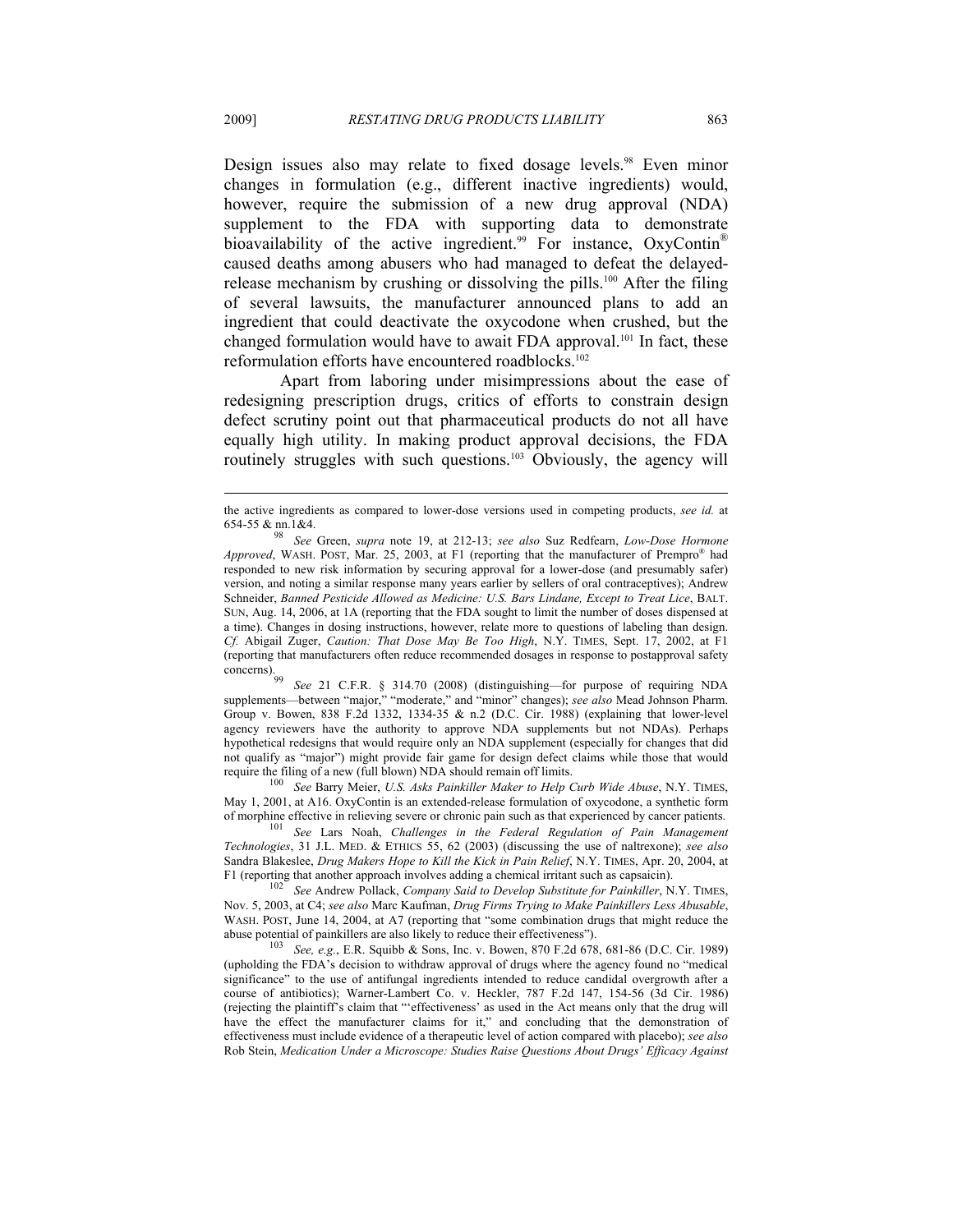tolerate substantial risks for drugs that may save lives, $104$  while products that treat minor conditions or offer only symptomatic relief will not get approved unless fairly benign.105 Between these two extremes lie difficult and increasingly contested judgments about the nature of the condition intended for treatment,<sup>106</sup> as illustrated by recent debates over the use of psychotropic drugs,<sup>107</sup> stimulants in children with behavioral disorders,<sup>108</sup>

treated by available therapy, considerable toxicity is acceptable, and labeling is used to attempt to guide physicians in detecting and mitigating harm."); Ron Winslow, *What Makes a Drug Too Risky? There's No Easy Answer*, WALL ST. J., Feb. 16, 2005, at B1. In reviewing high priority (potentially lifesaving) drugs, the agency has become more willing to accept "surrogate markers" for clinical endpoints. *See* 21 C.F.R. §§ 314.510, 601.41. For example, in the case of new cancer treatments, tumor shrinkage might substitute for evidence of extended survival times. *See* Anna Wilde Mathews, *Are Long Trials Always Needed for New Drugs?*, WALL ST. J., Apr. 26, 2004, at B1; *cf.* Andrew Pollack, *F.D.A. Restricts Access to Cancer Drug, Citing Ineffectiveness*, N.Y. TIMES, June 18, 2005, at C2 (reporting that the FDA approved Iressa® for lung cancer based on a fairly small clinical trial that showed tumor shrinkage in 10% of patients who had not responded to chemotherapy but rescinded its approval two years later after the sponsor submitted postapproval clinical trials that showed no improvement in survival). 105 *See* Scott Allen, *In Fat War, Doctors Have Few Weapons*, BOSTON GLOBE, Apr. 1,

2004, at A1 (reporting that, according to some critics, FDA reviewers "subject weight-loss drugs to tougher safety standards than other drugs because they do not regard obesity as a true disease"); Laura Johannes & Steve Stecklow, *Dire Warnings About Obesity Rely on Slippery Statistic*, WALL ST. J., Feb. 9, 1998, at B1 ("[T]he FDA's bar for approving new drugs is lower for disease treatments than for other problems, such as baldness or skin wrinkles. The agency is less likely to approve a drug for a nondisease condition when it is shown to have serious side effects—such as those that diet drugs produce."); *see also* Christopher Rowland, *FDA Chief Looks to Speed Diabetes, Obesity Drugs*, BOSTON GLOBE, June 4, 2003, at A1; Rob Stein, *Is Obesity a Disease?: Insurance, Drug Access May Hinge on Answer*, WASH. POST, Nov. 10, 2003, at A1. 106 *See* Lars Noah, *Pigeonholing Illness: Medical Diagnosis as a Legal Construct*, 50

HASTINGS L.J. 241, 259-63, 290-92 (1999). Thus, commentators have criticized the drug industry for promoting the medicalization of normal or relatively minor conditions. *See* Ray Moynihan et al., *Selling Sickness: The Pharmaceutical Industry and Disease Mongering*, 324 BRIT. MED. J. 886 (2002); Rob Stein, *Marketing the Illness and the Cure? Drug Ads May Sell People on the Idea That They Are Sick*, WASH. POST, May 30, 2006, at A3; Fiona Walsh, *Glaxo Denies Pushing "Lifestyle" Treatments*, GUARDIAN (LONDON), Apr. 28, 2006, at 28 (GSK "defended itself against accusations that it is turning healthy people into patients by 'disease mongering' and pushing 'lifestyle' treatments for little-known ailments [e.g., restless leg syndrome]. Studies published in a respected medical journal . . . accused the big pharmaceutical companies of 'medicalising' problems such as high cholesterol and sexual dysfunction."); *see also* Marc Kaufman, *Hormone Replacement Gets New Scrutiny: Finding of Increased Risks Prompts Federal Effort*, WASH. POST, Aug. 14, 2002, at A1 (reporting that "federal officials want to explore whether hormone therapies and their producers have encouraged women to believe menopause is a condition to be treated, rather than an inevitable and natural set of changes to be managed," noting "the FDA's discomfort with the way that hormone

treatments have been widely presented as an antidote to menopause"). 107 *See* Colleen Cebuliak, *Life as a Blonde: The Use of Prozac in the '90s*, 33 ALTA. L. REV. 611 (1995) (discussing emotional enhancement and cosmetic pharmacology); Jeff Donn, *Are We Taking Too Many Drugs?*, NEWSDAY, Apr. 19, 2005, at B13 ("[T]he Centers for Disease Control voiced concern about huge off-label growth of antidepressants to treat such loosely defined syndromes as compulsion, panic or anxiety and PMS. Drug makers, doctors and patients have all been quick to medicate some conditions once accepted simply as part of the human condition."); Shankar Vedantam, *Drug Ads Hyping Anxiety Make Some Uneasy*, WASH. POST, July 16, 2001, at A1 (describing the successful marketing of Paxil® (paroxetine), and noting that "pharmaceutical companies, traditionally in the business of finding new drugs for existing disorders, are increasingly in the business of seeking new disorders for existing drugs"); *see also* Lars Noah, *Comfortably* 

*Disease*, WASH. POST, Feb. 19, 2008, at A2. FDA regulations define "effectiveness" in terms of "clinically significant" outcomes. *See* 21 C.F.R. § 330.10(a)(4)(ii) (2008) (nonprescription drugs); *id.* § 601.25(d)(2) (biologics); *id.* § 860.7(e)(1) (devices).<br><sup>104</sup> See Temple, *supra* note 69, at 1888 ("For serious diseases, especially those poorly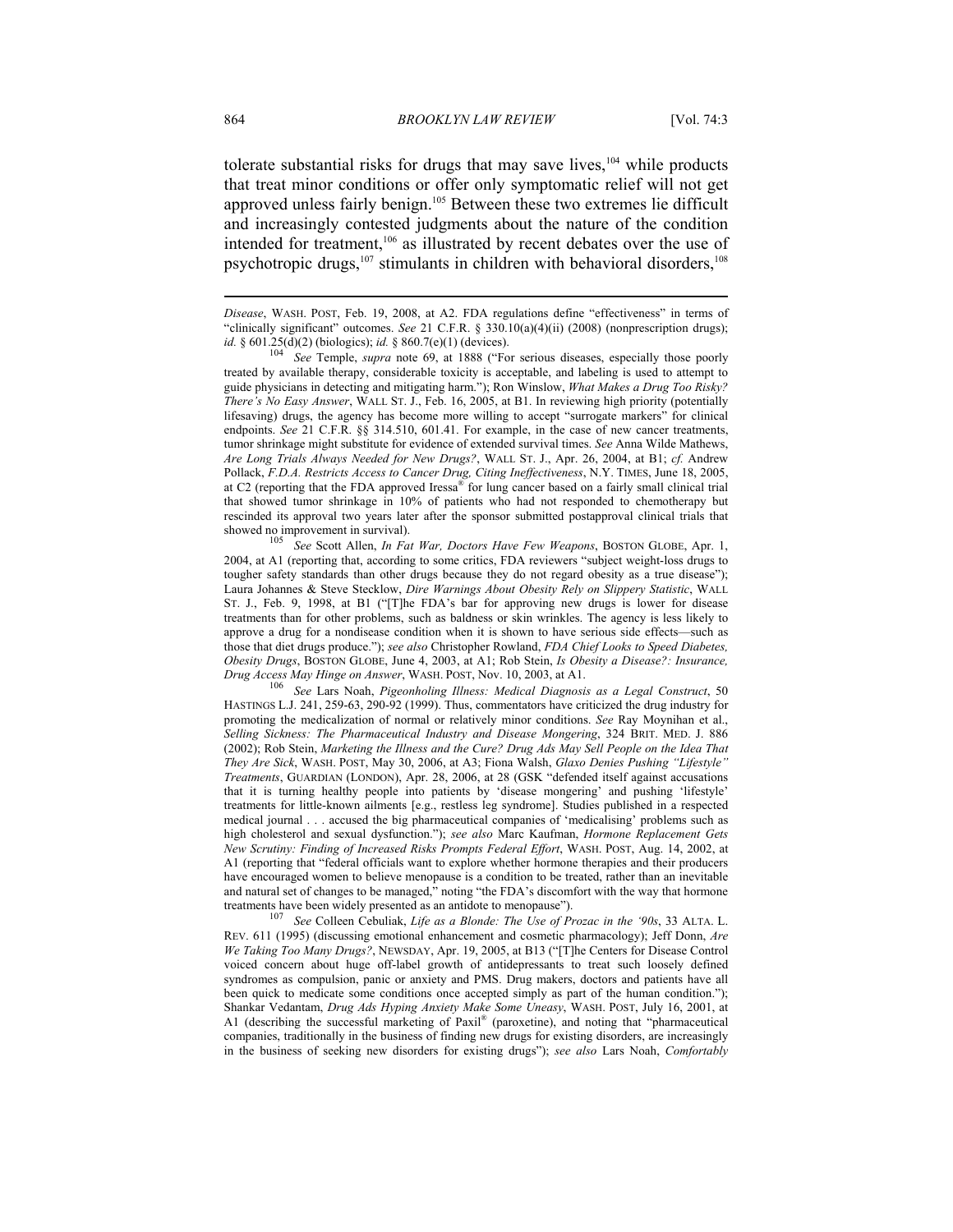the abortifacient drug Mifeprex<sup>®</sup> (mifepristone),<sup>109</sup> and the vaccine Gardasil<sup>®</sup> (designed to prevent a sexually transmitted disease, human papillomavirus (HPV), linked to cervical cancer).<sup>110</sup>

Some commentators would hold manufacturers of "lifestyle" drugs to a higher standard. One laundry list of such products included treatments for erectile dysfunction (ED), arthritis, obesity, and urinary incontinence,<sup>111</sup> but it failed to explain the reasons for lumping these disparate drugs together: was it that they offered primarily symptomatic relief (or targeted a mere risk factor<sup>112</sup>) and required chronic use? Aside from problems of recreational abuse, are powerful analgesics properly dismissed as merely "lifestyle" drugs? Contraceptives sometimes get trivialized in this fashion.<sup>113</sup>

 $\overline{\phantom{a}}$ 

Aug. 22, 2006, at A14; Shankar Vedantam, *Debate over Drugs for ADHD Reignites: Long-Term Benefit for Children at Issue*, WASH. POST, Mar. 27, 2009, at A1 (reporting that prescriptions for ADHD drugs have reached almost 40 million annually); *see also* Gardiner Harris, *Use of Antipsychotics in Children Is Criticized*, N.Y. TIMES, Nov. 19, 2008, at A20. <sup>109</sup> See Lars Noah, *A Miscarriage in the Drug Approval Process?: Mifepristone Embroils CHU* 

*the FDA in Abortion Politics*, 36 WAKE FOREST L. REV. 571, 593 (2001) ("Some opponents have suggested that the agency might . . . recast mifepristone's intended use in terminating pregnancy as a risk to the fetus rather than (or perhaps in addition to) a benefit to the mother, which might then justify summary withdrawal of the drug as an imminent hazard to public health."); *see also id.* at 580 ("[T]he clinical utility of a drug that can terminate pregnancy must lie in the fact that it provides a safer (or more convenient) alternative to a surgical abortion."); *id.* at 581-82 (questioning the product's eligibility for accelerated FDA approval as a treatment for "serious illness").

product's eligibility for accelerated FDA approval as a treatment for "serious illness"). 110 *See* Charlotte J. Haug, Editorial, *Human Papillomavirus Vaccination: Reasons for Caution*, 359 NEW ENG. J. MED. 861, 861-62 (2008); Sylvia Law, *Human Papillomavirus Vaccination, Private Choice, and Public Health*, 41 U.C. DAVIS L. REV. 1731, 1733-42, 1755-64 (2008); *see also* Note, *Toward a Twenty-first Century* Jacobson v. Massachusetts, 121 HARV. L. REV. 1820, 1838-41 (2008) (suggesting a distinction, for purposes of evaluating the constitutionality of compulsory immunization programs, between "medically necessary" vaccines, which offer the only real means of protection against infectious diseases, and "practically necessary" vaccines that protect, for instance, against STDs (e.g., HPV and hepatitis B), which could be avoided through other means). 111 *See* Joseph Weber & Amy Barrett, *The New Era of Lifestyle Drugs: Viagra and Other* 

*Blockbusters Are Transforming the \$300 Billion Industry*, BUS. WK., May 11, 1998, at 92; *see also* David Gilbert et al., *Lifestyle Medicines*, 321 BRIT. MED. J. 1341, 1342 (2000) (offering a similar list, and focusing on payment issues); Cindy Parks Thomas, *Incentive-Based Formularies*, 349 NEW ENG. J. MED. 2186, 2188 (2003) ("Some insurers have created a fourth, 'lifestyle,' tier for more discretionary or 'cosmetic' drugs . . . .").

 $\frac{112}{112}$  What once qualified as mere risk factors may, over time, get recharacterized as diseases in their own right, as in the case of hypertension. *See, e.g.*, Denise Grady, *As Silent Killer Returns, Doctors Rethink Tactics to Lower Blood Pressure*, N.Y. TIMES, July 14, 1998, at F1 (reporting that "it is not known whether all drugs that lower blood pressure also protect against heart attack and stroke"). Thereupon, physicians began diagnosing patients with pre-hypertension. *See* Elizabeth Agnvall, *Making Us (Nearly) Sick: A Majority of Americans Are Now Considered to Have at Least One "Pre-Disease" or "Borderline" Condition. Is This Any Way to Treat Us?*, WASH. POST, Feb. 10, 2004, at F1; *see also* January W. Payne, *Forever Pregnant—Guidelines: Treat Nearly* 

*All Women as Pre-Pregnant*, WASH. POST, May 16, 2006, at F1. 113 *See, e.g.*, Hill v. Searle Labs., 884 F.2d 1064, 1069-70 & n.9 (8th Cir. 1989) (finding that IUDs do not serve an "exceptional social need" in part because many alternative forms of contraception exist, including abstention); *see also* MacDonald v. Ortho Pharm. Corp., 475 N.E.2d 65, 69-70 (Mass. 1985) (emphasizing the elective nature of contraceptives). *But see* Kociemba v. G.D. Searle & Co., 680 F. Supp. 1293, 1305-06 (D. Minn. 1988) (disagreeing). Contraceptives may,

*Numb: Medicalizing (and Mitigating) Pain-and-Suffering Damages*, 42 U. MICH. J.L. REFORM 431, 463-64 (2009). 108 *See* Gardiner Harris, *F.D.A. Strengthens Warnings on Stimulants' Risks*, N.Y. TIMES,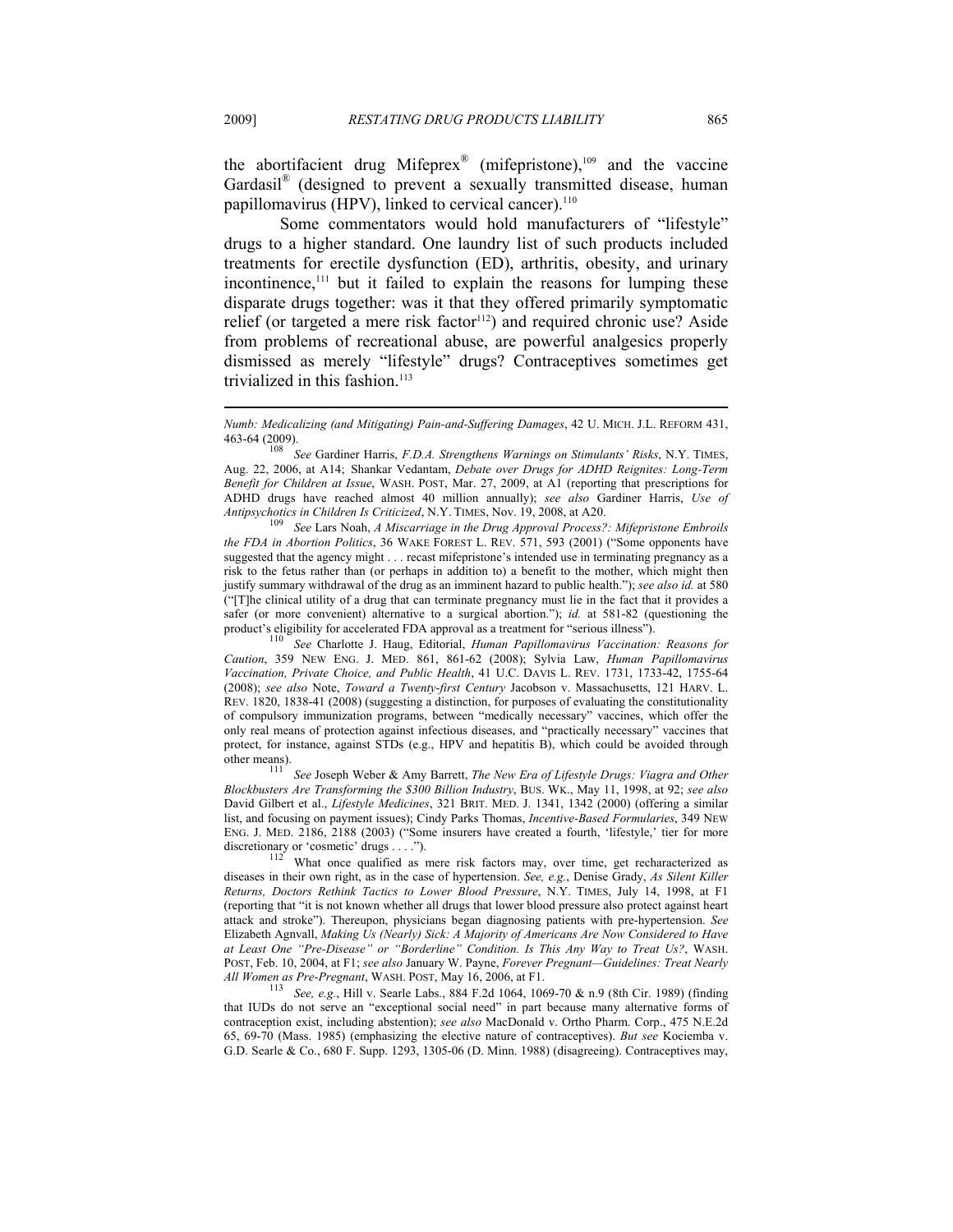#### 866 *BROOKLYN LAW REVIEW* [Vol. 74:3

Even if not elevated to the vaunted status of a genuine "disease," bothersome conditions (e.g., irritable bowel syndrome) and disfiguring ailments (e.g., cystic acne) undoubtedly have adverse effects on the sufferers' quality of life, which can take an emotional and financial toll on them.114 If not unduly dangerous, the FDA does permit marketing of prescription products that presumably everyone would label as "lifestyle" drugs (e.g., wrinkle reducers),115 though even unmistakably cosmetic products such as Botox® may have secondary therapeutic uses.116 In the final analysis, all drugs are, to one degree or another, lifestyle drugs.<sup>117</sup>

In theory, section 6(c)'s reference to "therapeutic benefits" and use of a physician-based standard might expose "lifestyle" drugs to unforgiving design defect scrutiny.<sup>118</sup> Although it appears that the

30, 2001, at F1 (reporting that those who favored withdrawing Lotronex® (alosetron), a drug indicated for use in patients with irritable bowel syndrome, had argued that its risks of severe constipation or ischemic colitis were unacceptable because it only treated a non-life-threatening condition, while the majority of patients on the drug who had suffered no serious side effects protested the withdrawal because the drug had helped them to cope with a condition that

significantly interfered with their daily life activities).<br>
<sup>115</sup> See Natasha Singer, *Injecting Silicone, and Risk*, N.Y. TIMES, Jan. 26, 2006, at G1.<br>
<sup>116</sup> See Lisa Girion, *Concern Raised on Botox Safety*, L.A. TIMES Rhonda L. Rundle, *Botox Use on Migraines Gains Support*, WALL ST. J., Sept. 12, 2008, at B3; Shankar Vedantam, *Botox Appears to Ease Depression Symptoms*, WASH. POST, May 21, 2006, at A9; *see also* Liz Kowalczyk, *Doctors Seek a Viagra Variant for Lung Ailment*, BOSTON GLOBE, Aug. 3, 2001, at A1 (reporting that physicians have used the ED drug sildenafil to treat pulmonary hypertension in infants); Donald G. McNeil, Jr., *Cosmetic Saves a Cure for Sleeping Sickness*, N.Y. TIMES, Feb. 9, 2001, at A1. 117 *Cf.* Anita Bernstein & Joseph Bernstein, *An Information Prescription for Drug* 

*Regulation*, 54 BUFF. L. REV. 569, 608-11 (2006) (conceding that "lifestyle" drugs lie along a continuum, though suggesting a distinction based on the exercise of patient choice). A similarly vague dividing line exists with regard to medical procedures, treating "elective" surgeries as nonessential (or, at least, non-emergency). *See* FDA, General and Plastic Surgery Devices; Effective Date of Requirement for Premarket Approval of Silicone Inflatable Breast Prosthesis, 58 Fed. Reg. 3436, 3439 (Jan. 8, 1993) ("Whether performed for reconstruction or augmentation purposes, breast implantation is a discretionary elective surgical procedure performed for its psychological benefits."); *see also* Zalazar v. Vercimak, 633 N.E.2d 1223, 1225-27 (Ill. App. Ct. 1993) (adopting a subjective standard of decision causation for informed consent claims involving elective cosmetic surgery); Peter H. Schuck, *Rethinking Informed Consent*, 103 YALE L.J. 899, 955 (1994) (proposing a heightened consent duty in the case of elective treatments); *cf.* Whitlock v. Duke Univ., 637 F. Supp. 1463, 1470-71 (M.D.N.C. 1986) (concluding that the degree of required risk disclosure is higher in the context of non-therapeutic research), *aff'd*, 829 F.2d 1340 (4th Cir. 1987). *But see* Pauscher v. Iowa Methodist Med. Ctr., 408 N.W.2d 355, 359-61 (Iowa 1987) (declining to draw such a distinction). Even so, unmistakably lifesaving procedures technically also should qualify as elective insofar as respect for autonomy means that patients have a right to decline treatment. *See* Dan W. Brock & Steven A. Wartman, *When Competent Patients Make Irrational Choices*, 322 NEW

ENG. J. MED. 1595 (1990). 118 *See* Henderson, *supra* note 19, at 492 ("[W]hen defendant's drug is the only one of its kind on the market and serves what members of the medical profession ostensibly believe to be a useful purpose, plaintiff should not reach the trier of fact."). A subsequent article co-authored by one of the Reporters (but unrelated to section 6) repeatedly drew a distinction between "lifestyle" and "therapeutic" drugs. *See* Margaret A. Berger & Aaron D. Twerski, *Uncertainty and Informed* 

 $\overline{\phantom{a}}$ 

however, have unmistakable medical justifications, *see* Steven R. Bayer & Alan H. DeCherney, *Clinical Manifestations and Treatment of Dysfunctional Uterine Bleeding*, 269 JAMA 1823, 1826- 28 (1993), including for women in whom pregnancy would present dangers to themselves or their children (indeed, the labeling for prescription drugs that treat other conditions may insist that patients use contraceptives in order to guard against the risk of birth defects).<br><sup>114</sup> See, e.g., Denise Grady, *F.D.A. Pulls a Drug, and Patients Despair*, N.Y. TIMES, Jan.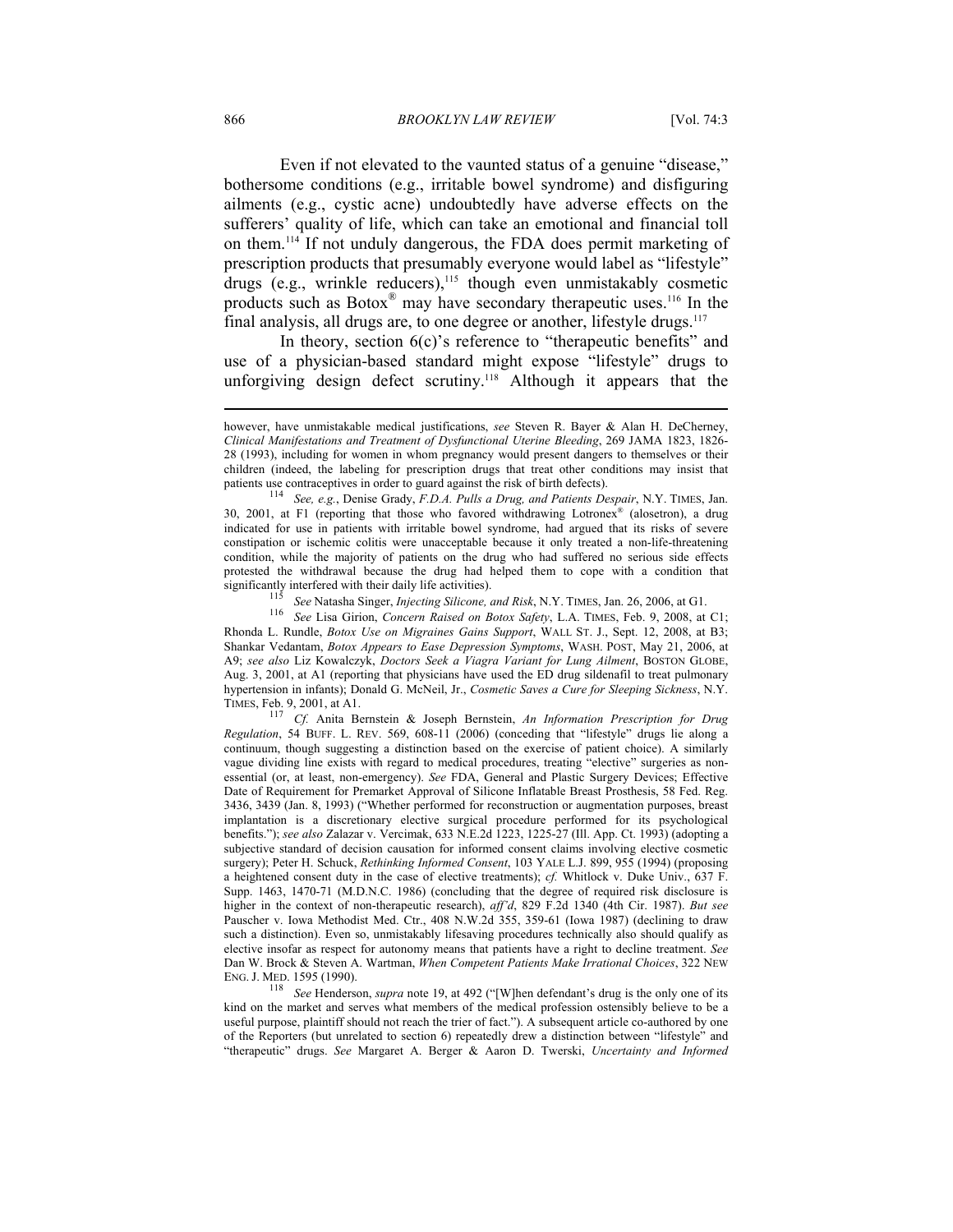Reporters meant to include even "cosmetic" products that required the intervention of a health care provider, $119$  courts may refuse to credit these separately published glosses on the blackletter formulation. If taken at face value, section 6(c) could have the effect of delegating judgments about the utilities of prescription products to reasonable physicians whose professional training presumably would give us a far narrower range of legitimate clinical endpoints, which would make some pharmaceutical manufacturers more vulnerable to design defect claims than they would have been under the more flexible and consumeroriented standard of section 2(b).

Aside from questions about the special utility of prescription drugs, some commentators have argued that, unlike other consumer goods, these products rarely cause third-party effects,<sup>120</sup> but this claim of distinctiveness strikes me as clearly incorrect. It disregards, for instance, recurring litigation over birth defects (including cases where the drug has no intended use related to pregnancy), $121$  sedation (as it relates to

different breast implant designs, and arguing that fully-informed patients should be allowed to opt for a riskier version on aesthetic grounds); Henderson & Twerski, *supra* note 19, at 176-77 (noting that "there exists a class of patients who benefit emotionally and psychologically," even if not physically, from such products, and recognizing that "prescription drugs and devices [with] aesthetic properties can have profoundly beneficial effects on an individual's psychic well-being"); *cf.* Savina v. Sterling Drug, Inc., 795 P.2d 915, 927 (Kan. 1990) ("The policy considerations underlying strict liability and Comment *k* would apply to a diagnostic drug as well as to a drug used for treatment."). It remains unclear how they would evaluate secondary utilities such as convenience and cost that seemingly have no therapeutic benefit broadly conceived. *See supra* notes 76-90 and accompanying text. 120 *See* Green, *supra* note 19, at 216 ("Only in the rarest situation is there any potential for

*Choice: Unmasking* Daubert, 104 MICH. L. REV. 257, 259, 272, 288 & n.148 (2005) [hereinafter *Informed Choice*]; *id.* at 279 (imagining a drug that "has little therapeutic value and provides only aesthetic or palliative relief"); *see also id.* at 269-70 (using Parlodel, which allegedly "created gratuitous risk with very little benefit" in lactation suppression, especially compared to the use of OTC analgesics for this same purpose, to justify the recognition of a new type of failure-to-warn claim that would not require proof of causation); *cf.* David E. Bernstein, Correspondence, *Learning the Wrong Lessons from "An American Tragedy": A Critique of the Berger-Twerski Informed Choice Proposal*, 104 MICH. L. REV. 1961, 1967-68 (2006) (disputing their suggestion that the morning sickness remedy Bendectin qualified as a lifestyle drug, explaining that, in severe cases, it could reduce dehydration and the accompanying need for hospitalization and risks of fetal harm). Their rejoinder never attempted to respond to the point that Bendectin served genuine therapeutic purposes, opting instead for rhetorical flourishes to underscore their thesis. *See* Margaret A. Berger & Aaron D. Twerski, Correspondence, *From the Wrong End of the Telescope: A Response to Professor David Bernstein*, 104 MICH. L. REV. 1983, 1989 (2006) ("When one seeks to huckster drugs as if they were M&M's, brutal honesty is called for."); *id.* at 1992 (referring to decisions "to imbibe non-therapeutic drugs," as if these amounted to alcoholic beverages); *see also id.* at 1991-92 (suggesting that Vioxx "offer[ed] little or no therapeutic benefits"). 119 *See* Henderson, *supra* note 19, at 484-86 (discussing a hypothetical choice between

third-party effects from drugs."); Henderson, *supra* note 19, at 494 (referring to "the substantial absence of third-party effects"); *see also id.* at 480-81 ("[W]hen negative third party effects are minimal, courts should hesitate before imposing the added costs of greater safety on users or consumers who do not volunteer to pay for additional safeguards when choosing which product designs to buy in the marketplace." (footnote omitted)); Henderson & Twerski, *supra* note 19, at 177 (noting that cosmetic drugs and devices "rarely have adverse third-party effects"). 121 *See infra* Part II.C.2 (thalidomide and methotrexate); *infra* Part II.C.5 (isotretinoin);

*infra* notes 313-14 and accompanying text (diethylstilbestrol); *see also* David B. Brushwood, *Drug Induced Birth Defects: Difficult Decisions and Shared Responsibilities*, 91 W. VA. L. REV. 51 (1988).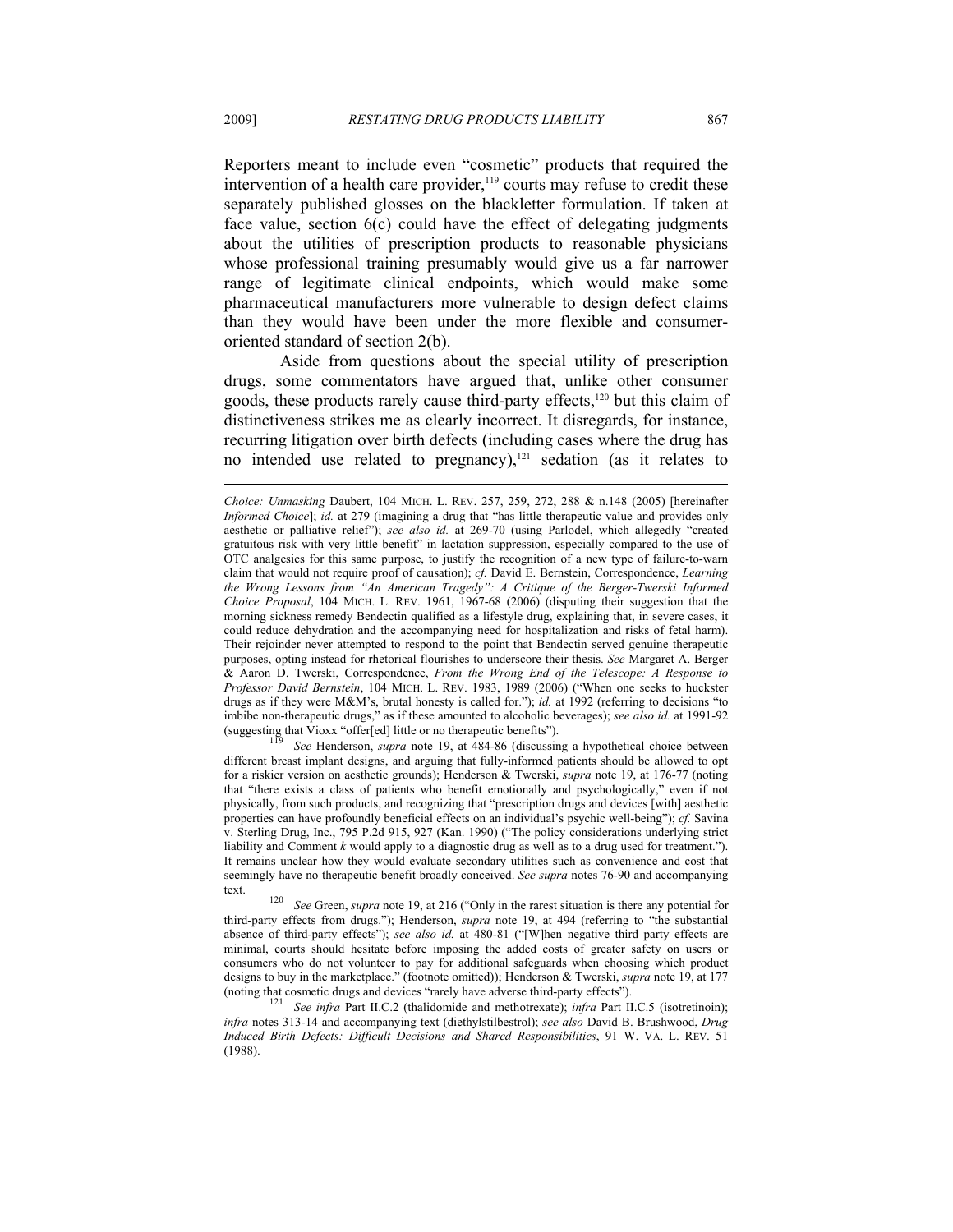automobile accidents and the like), $122$  and psychosis.<sup>123</sup> It also seemingly disregards claims related to abuse and diversion.<sup>124</sup> Finally, though not so far as I know litigated, efficacy failures may permit contagious diseases to spread to others,<sup>125</sup> pharmaceuticals may cause harm to health care workers,<sup>126</sup> and medical technologies may have deleterious environmental consequences.<sup>127</sup> Prescription products have many distinctive characteristics, but an absence of third-party effects is not one of them.

#### *C. Case Studies*

The operation of section 6(c) becomes more concrete when applied to particular fact patterns, real or imagined (as I note repeatedly  $\overline{\phantom{a}}$ 

*See, e.g.*, Erony v. Alza Corp., 913 F. Supp. 195, 197 (S.D.N.Y. 1995) (allowing an inadequate warning claim to proceed on behalf of a teenager who died after sucking on his father's discarded Duragesic® patches); *see also* Joseph B. Prater, Comment, *West Virginia's Painful Settlement: How the OxyContin Phenomenon and Unconventional Theories of Tort Liability May Make Pharmaceutical Companies Liable for Black Markets*, 100 NW. U. L. REV. 1409 (2006); *cf.* Gipson v. Kasey, 150 P.3d 228, 229, 233-34 (Ariz. 2007) (holding that a patient who gave away oxycodone owed a duty to others injured by misuse). On this score, the Reporters only imagined a minor possibility that friends or family of patients would borrow their unused prescription drugs. *See*

Henderson & Twerski, *supra* note 19, at 171 n.81.<br><sup>125</sup> Cf. Dave Murphy, 92 Patients Told of Possible Exposure to TB: Medical Devices in *Hospital Surgeries Weren't Sterilized*, S.F. CHRON., Feb. 11, 2005, at B4 (reporting that a sterilizing device had failed to function). The flipside of this argument appears frequently (as justifying limits on liability in order to reduce disincentives to R&D): vaccines and antibiotics, for example, resemble public goods because, when they work, both the patient and third parties benefit; conversely, when antibiotics are used inappropriately, the patient derives no benefit and third parties eventually may suffer harm due to the emergence of bacterial resistance. *See* David Brown, *Drug-Resistant Cases of TB in U.S. Increase*, WASH. POST, Mar. 24, 2006, at A10; Justin Gillis & Ceci Connolly, *Emphasis on Cipro Worries Officials*, WASH. POST, Oct. 19, 2001, at A17 (reporting that drug-resistant bacteria contribute to 70,000 deaths each year in the United States); Anita Manning, *"Superbugs" Spread Fear Far and Wide: Drug-Resistant Staph Infections No Longer Threaten Just Hospital*  Patients, USA TODAY, May 11, 2006, at 1A (reporting outbreaks of community-acquired methicillin-resistant staph aureus (MRSA)); *see also* Outterson, *supra* note 85, at 67-68, 73-86, 94- 114, 119-123 (elaborating on problems of resistance to antibiotics and antivirals, and discussing various proposed solutions). 126 *See* Jim Morris, *What If the Cure Is Also a Cause?: The Same Chemo Drugs That Save* 

*Some Cancer Patients' Lives Put Health Workers at Risk*, WASH. POST, Feb. 15, 2005, at F1. 127 *See* Christopher T. Nidel, *Regulating the Fate of Pharmaceutical Drugs: A New Prescription for the Environment*, 58 FOOD & DRUG L.J. 81 (2003); Martha Mendoza, *Drugs Found in More Cities' Water*, ORLANDO SENT., Sept. 12, 2008, at A12; Frank D. Roylance, *"Rescue" Inhaler Costs to Climb: Supplies Tighten Ahead of Ban of Ozone-Destroying CFC Propellants in Devices*, BALT. SUN, Feb. 19, 2006, at 1A.

<sup>122</sup> *See, e.g.*, McKenzie v. Hawai'i Permanente Med. Group, Inc., 47 P.3d 1209, 1210-11, 1218-22 (Haw. 2002); Coombes v. Florio, 877 N.E.2d 567, 572-75 (Mass. 2007) (plurality) (addressing the duty of physicians to warn in such cases); Osborne v. United States, 567 S.E.2d 677, 679 (W. Va. 2002); *see also* Stephanie Saul, *Some Sleeping Pill Users Range Far Beyond Bed*, N.Y. TIMES, Mar. 8, 2006, at C1 (reporting that Ambien® has been linked to sleepwalking and impaired

See, e.g., Potter v. Eli Lilly & Co., 926 S.W.2d 449, 451 (Ky. 1996) (Prozac<sup>®</sup>), *abrogated on other grounds by* Hoskins v. Maricle, 150 S.W.3d 1 (Ky. 2004); Rimbert v. Eli Lilly & Co., 577 F. Supp. 2d 1174, 1234 (D.N.M. 2008) (same); Upjohn Co. v. Freeman, 885 S.W.2d 538, 540, 548-50 (Tex. Ct. App. 1994) (reversing a judgment for plaintiffs in a Halcion® psychosis case); Emily Heller, *Drug Maker Hit with \$8M Verdict: Jury Finds Maker of Paxil Mainly Responsible for*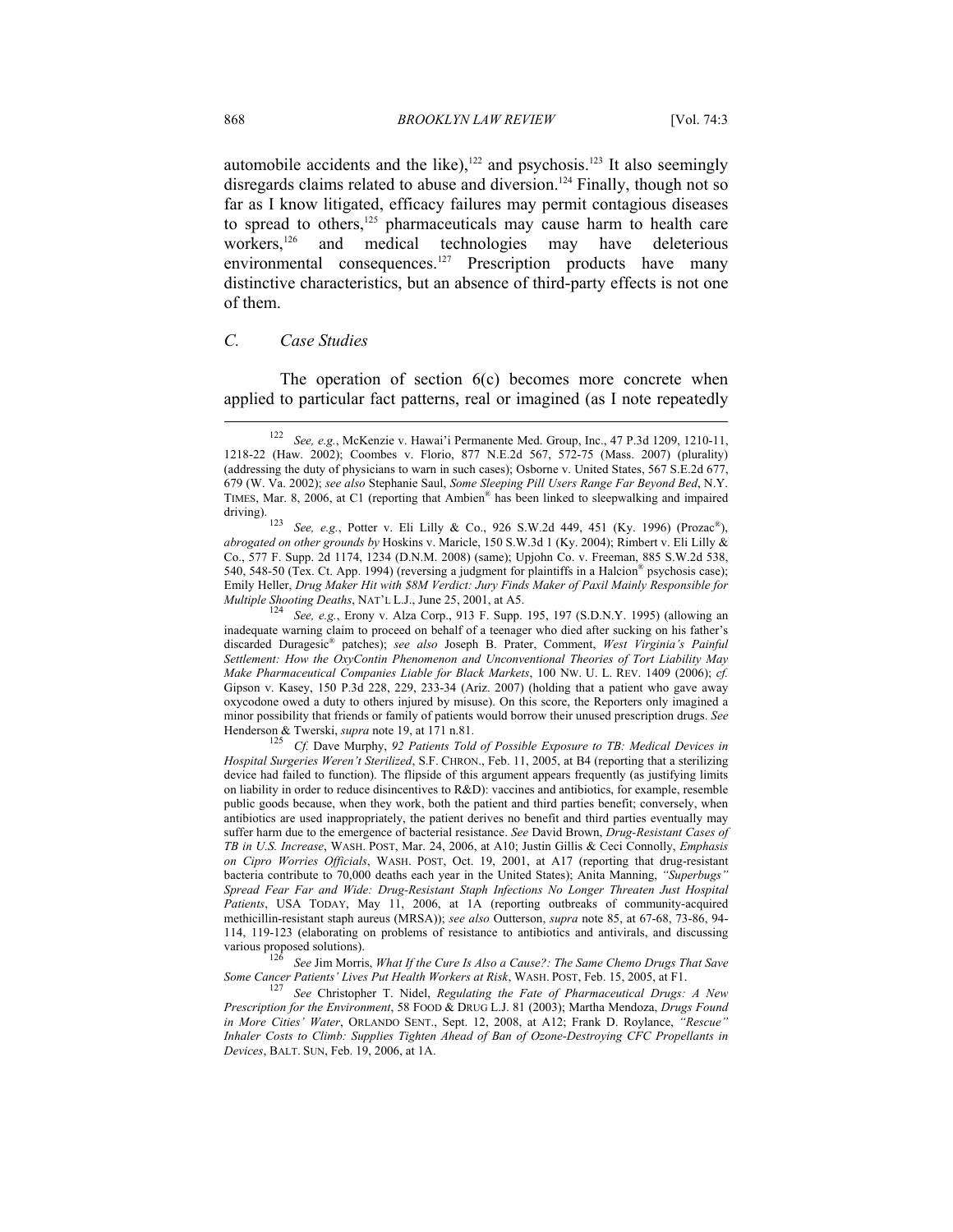$\overline{\phantom{a}}$ 

below, these turn out to be far more imagined than real, but that alone does not defeat the effort to draw relevant insights from these case studies).<sup>128</sup> The sections that follow discuss various illustrations offered by both proponents and critics: ritodrine, thalidomide, finasteride, polio vaccines, and isotretinoin. In the subpart that follows immediately after these case studies, I draw some broader lessons and suggest a centrally important design feature of pharmaceutical products that has escaped the attention of commentators.

#### 1. Ritodrine

The Reporters offered an illustration of a successful design defect claim under section  $6(c)$ ,<sup>129</sup> which they had based on the decision *Tobin v. Astra Pharmaceutical Products, Inc*. 130 Commentators have debated whether or not *Tobin*'s holding aligns with section 6(c), but nearly everyone has taken the opinion at face value.131 In fact, the court's analysis in that case seemed emblematic of precisely the sort of mischief

<sup>128</sup> Pure hypotheticals offered by critics of section 6(c) suffer from acontextuality. *See, e.g.*, Cupp, *supra* note 19, at 100 n.147 (imagining a drug that provides "a slight benefit to" 10% of users, while causing a lethal allergic reaction in the other 90%, and that it was not possible to specify the subgroup of users for whom the drug worked without harm); *id.* at 97 (arguing, even more implausibly, that, "if the prescription product could reasonably be prescribed to a single person even if it were fatal as to all other persons to whom it is prescribed—the product would be immune from design liability"). In terminally-ill patients who have exhausted alternative treatments, I would expect reasonable physicians (and their desperate patients) to opt for a 10% chance of slight benefit even in the face of a 90% chance of death; while, in non-serious conditions (or life-threatening conditions amenable to other treatments), I trust that no reasonable health care provider supplied with an adequate warning would use such a product (in the highly unlikely event that the FDA would have allowed its marketing in the first place). *See id.* at 100 n.147 (conceding as much). In a subsequent article, this same commentator offered a different hypothetical based only loosely on reality. *See* Cupp, *supra* note 44, at 234-38 (discussing finasteride); *id.* at 237 n.26 (conceding the hypothetical nature of the facts presented); *see also infra* Part II.C.3 (critiquing this case study).

<sup>&</sup>lt;sup>129</sup> See RESTATEMENT (THIRD) OF TORTS: PRODS. LIAB. § 6 cmt. f & illus. 1 (1998).<br><sup>130</sup> 993 F.2d 528 (6th Cir. 1993).<br><sup>131</sup> Strangely, a feminist critique of section 6(c) dismissed *Tobin* as atypical because it seemed to involve a drug marketed without having secured FDA approval. *See* Trompeter, *supra* note 40, at 1154-55; *see also id.* at 1156 (suggesting that the case really involved a product malfunction, which would allow an inference of a manufacturing defect, even though from all appearances the drug had worked to halt the plaintiff's premature labor). Contrary to this commentator's interpretation, *see id.* ("Thus, section 6(c) is a 'super' res ipsa loquitur standard, forcing the plaintiff to shoulder the difficult burden of establishing *comprehensive* product failure not just for her, but for every class of users."); *id.* at 1172 (reiterating that "inefficacy is the basis of liability"), effective drugs could fail the test if equally effective interventions posed lower risks in all classes of patients. She also badly misunderstood the one judicial opinion that offered the clearest support for the protective standard announced in section 6(c). *See id.* at 1159-60 (focusing on language in *Williams v. Ciba-Geigy Corp.*, 686 F. Supp. 573 (W.D. La.), *aff'd*, 864 F.2d 789 (5th Cir. 1988), that discussed matters of safety, entirely ignoring other language in the opinion that explained, even if the risk were higher than established, the anticonvulsant would have been appropriate for epileptics unresponsive to other less dangerous drugs and was the only treatment available for patients with trigeminal neuralgia); *see also* Cupp, *supra* note 44, at 242 (making the same mistake).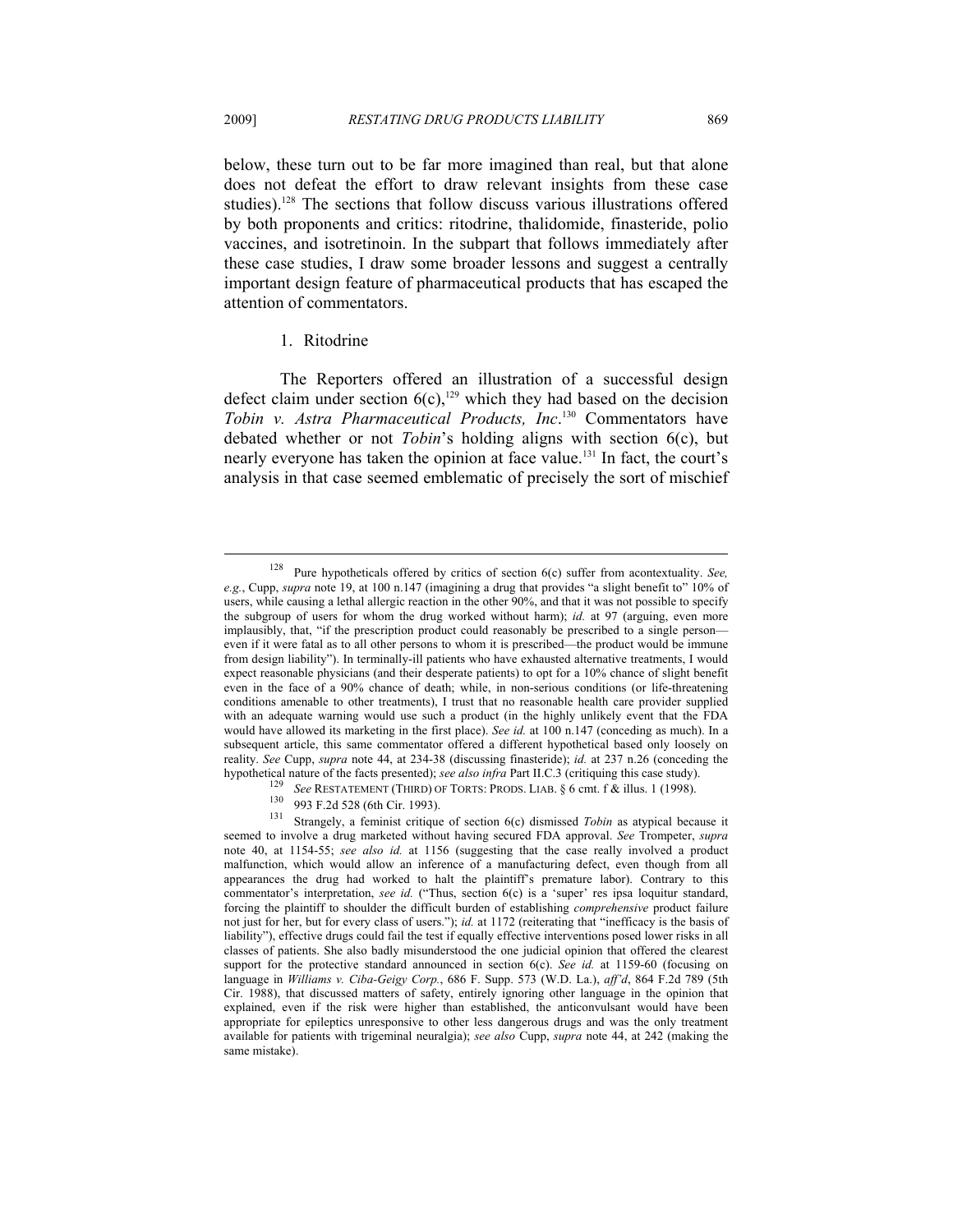that the Reporters had sought to guard against, $132$  and it also poses important questions about the operation of their blackletter formulation.

In *Tobin*, a woman pregnant with twins received a prescription for Yutopar® (ritodrine) to prevent premature labor. She developed serious cardiac problems while taking the drug and, after a successful delivery, required a heart transplant. The plaintiff prevailed at trial on her design defect and failure-to-warn claims, after her experts identified numerous methodological flaws in the clinical trials submitted to the FDA, which members of the agency's advisory committee also had criticized. The federal appellate court in *Tobin* affirmed, concluding that, notwithstanding the fact of FDA approval (or any evidence of fraud in securing that approval or contrary postapproval data), $133$  the jury could have concluded that the manufacturer should never have marketed the drug because it had no good evidence of effectiveness in improving neonatal outcomes, though the court did concede that the drug appeared to reduce the need for maternal hospitalization.<sup>134</sup> In short, if the jury found that the drug lacked all utility (because it simply did not work), then any risk would render it defectively designed. The drug's labeling had contraindicated its use in patients with pre-existing cardiac disease (which, it turns out, this patient had, though her doctors did not know that at the time), but the court concluded that the drug also should not have been available for use in any other types of patients.

*Tobin* suffers from numerous shortcomings. First, the court allowed the jury to conclude (with the assistance, of course, of the

 $\overline{\phantom{a}}$ 

<sup>132</sup> *See* Henderson, *supra* note 19, at 492 (conceding that section 6(c) "allows courts to second-guess the FDA on the . . . question of whether a drug approved by the FDA and marketed by a defendant should *not* have been approved and marketed," though trusting that that would occur "only in relatively rare cases"); Henderson & Twerski, *supra* note 19, at 174 ("By countenancing a finding that a defendant's drug is, essentially, worthless, section 6(c) tacitly assumes that the FDA will occasionally approve (or fail to order withdrawal of) a drug that should not be allowed on the market."). I fail to see how this involves any less an exercise in "rank speculation" than trying to decide whether the FDA might approve a hypothesized alternative design, *id.* at 167; *see also id.* at 162-64; indeed, absent some confession of error by the agency, *cf. supra* note 60 (discussing the FDA's decision to withdraw bromocriptine for the suppression of lactation based on postapproval risk information and reconsideration of its relative efficacy), it seems even less appropriate to invite a jury to engage in this sort of reassessment, *see* Green, *supra* note 19, at 231 ("The FDA performs a risk-benefit analysis when it approves a new drug and, as long as the FDA is provided accurate and complete study data from the drug's sponsor, only a regulatory skeptic or a jury exalter would suggest that such a determination be reconsidered de novo in a civil case."); *see also id.* at 222-23, 232 (explaining the importance of insisting on full regulatory compliance and not simply the fact of agency approval); *cf.* Kaplan et al., *supra* note 27, at 70-75 (favoring the complete elimination of

design defect claims).<br><sup>133</sup> Even skeptics of a regulatory compliance defense seem to concede that it ought to cover those rare cases where plaintiffs allege defectiveness at the time of FDA approval without suggesting that the manufacturer misled the agency. *See* Michael D. Green, *Statutory Compliance and Tort Liability: Examining the Strongest Case*, 30 U. MICH. J.L. REFORM 461, 477-78, 495 (1997); *see also id.* at 490-92 (explaining the difficulties that courts would encounter if asked to revisit approval decisions that plaintiffs allege the applicant tainted by some violation of agency requirements); *id.* at 472-73, 495-96 (explaining that most cases involve risks discovered after approval and, for that reason, should proceed as failure-to-warn rather than design defect claims). 134 *See Tobin*, 993 F.2d at 537-40 & n.8.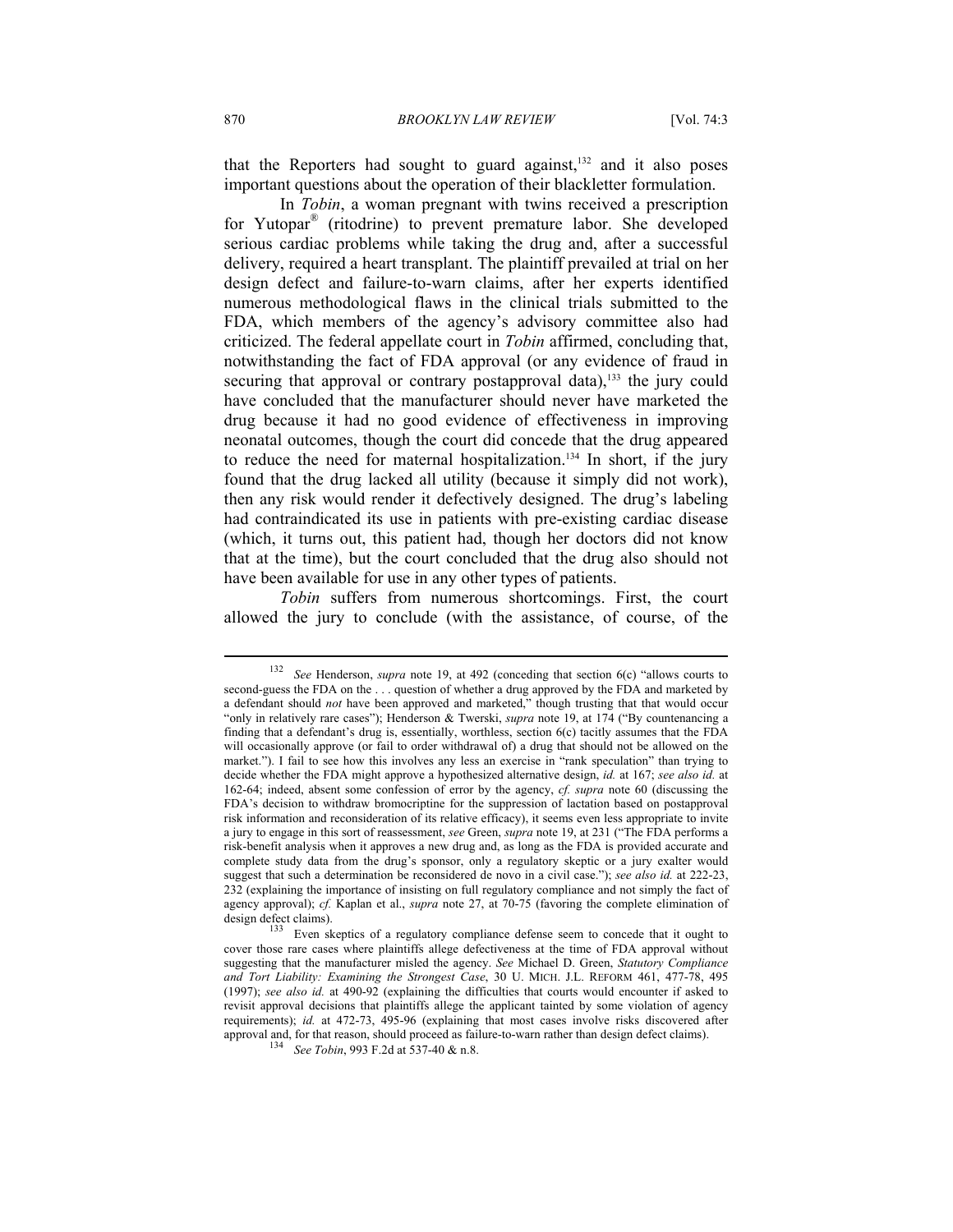parties' experts) that the FDA should have accepted neither a surrogate marker (i.e., gestational age) for a clinical end-point (i.e., neonatal health), nor a sub-group analysis of clinical trials that the agency's advisory committee had viewed as methodologically flawed.135 Second, the court failed to consider the fact that the FDA had not approved any other tocolytic agents as of 1993 or that neonatal intensive care was more primitive when it approved ritodrine in 1980.136 Third, the court marginalized ritodrine's evident effectiveness in reducing the need for repeated hospitalizations during pregnancy.137 In effect, it turned a complex risk-utility judgment, using data from less than ideal clinical trials, into a no-brainer by allowing the jury to conclude that the drug was totally ineffective.<sup>138</sup> In short, *Tobin* offers a poor illustration of section  $6(c)$ 's intended scope and operation.

<sup>137</sup> The court's evident indifference to the drug's ability to reduce the need for maternal hospitalization reinforces previously discussed questions about section 6(c)'s emphasis on "therapeutic benefits." *See supra* notes 76-90 and accompanying text. 138 Thus, I disagree with one commentator's recent claim that judges resolving drug

<sup>&</sup>lt;sup>135</sup> The court gave exaggerated significance to the comments of the advisory committee, disregarding the fact that the FDA had undertaken a lengthy internal review (and had no obligation to abide by the committee's recommendations) and that the committee had in the end recommended approval. In 1992, based on newly published research, another FDA advisory committee concluded that oral ritodrine lacked effectiveness at current dosages. *See* F-D-C REP. ("The Pink Sheet"), Nov. 2, 1992, at 4; *see also* Kenneth J. Leveno & F. Gary Cunningham, Editorial, *β-Adrenergic Agonists for Preterm Labor*, 327 NEW ENG. J. MED. 349, 349-51 (1992). The drug remains available in the United States, though only in an injectable form (oral dosage forms are still marketed in Canada). 136 *Cf.* Niels H. Lauersen et al., *Inhibition of Premature Labor: A Multicenter* 

*Comparison of Ritodrine and Ethanol*, 127 AM. J. OBSTET. & GYNECOL. 837, 844-45 (1977); Sandra G. Boodman, *Labor Drug Assailed: Article Challenges Mag Sulfate Use*, WASH. POST, Oct. 10, 2006, at F1. The court noted that extended bed rest worked in half of all preterm labor cases. *See Tobin*, 993 F.2d at 540 n.9. In fact, no research supports this still widespread assumption. *See*

products liability cases focus unduly on questions of safety and "do not consider effectiveness." Anita Bernstein, *Enhancing Drug Effectiveness and Efficacy Through Personal Injury Litigation*, 15 J.L. & POL'Y 1051, 1072 (2007); *see also id.* at 1058 (calling effectiveness "the neglected and undertheorized younger sibling of prescription drug safety"); *id.* at 1060 (pointing out that "the danger of harmful effects can be named in a warning much more clearly than the danger of futility"); *id.* at 1061 ("explor[ing] the contrary thesis that effectiveness is, and ought to be, central to personal injury litigation related to prescription drugs"); *id.* at 1100. Elsewhere, however, she correctly recognized that effectiveness inevitably gets taken into account when judging prescription drug defectiveness. *See id.* at 1084. (In contrast, Bernstein's repeated assertion that the federal regulatory "effectiveness" standard means nothing other than truth-in-labeling, *see id.* at 1066-68, 1082, 1098, and her passing suggestion that the FDA does not mandate labeling about comparative effectiveness, *see id.* at 1084-85, have no foundation, *see supra* notes 69 & 103.) If a therapeutic failure occurs because of subpotency in a particular dose, an injured patient clearly could allege a manufacturing defect, and, if it occurs because a properly manufactured product does not work at all (as found in *Tobin*), then the patient could allege a design defect (but, if the drug only happens to fail in a particular patient, then, at most, the patient might have an informational defect claim in the event that the manufacturer exaggerated effectiveness or failed to specify known limitations on use in certain patient subgroups). The tricky issues in therapeutic failure (as opposed to adverse side effect) cases relate to causation and damages, but, apart from a brief discussion of emotional distress, *see* Bernstein, *supra*, at 1080-82, she never mentions (much less grapples with) these complexities, *see, e.g.*, Willis v. Wu, 607 S.E.2d 63, 66 (S.C. 2004) ("A 'wrongful pregnancy' or 'wrongful contraception' action is brought by the parent of a healthy but unplanned child, seeking damages from [inter alia] a . . . pharmaceutical manufacturer who allegedly was negligent in . . . manufacturing a contraceptive prescription or device."); Noah, *supra* note 64, at 377-78 & n.32 (explaining that only in medical malpractice cases do courts recognize claims for the loss of a less-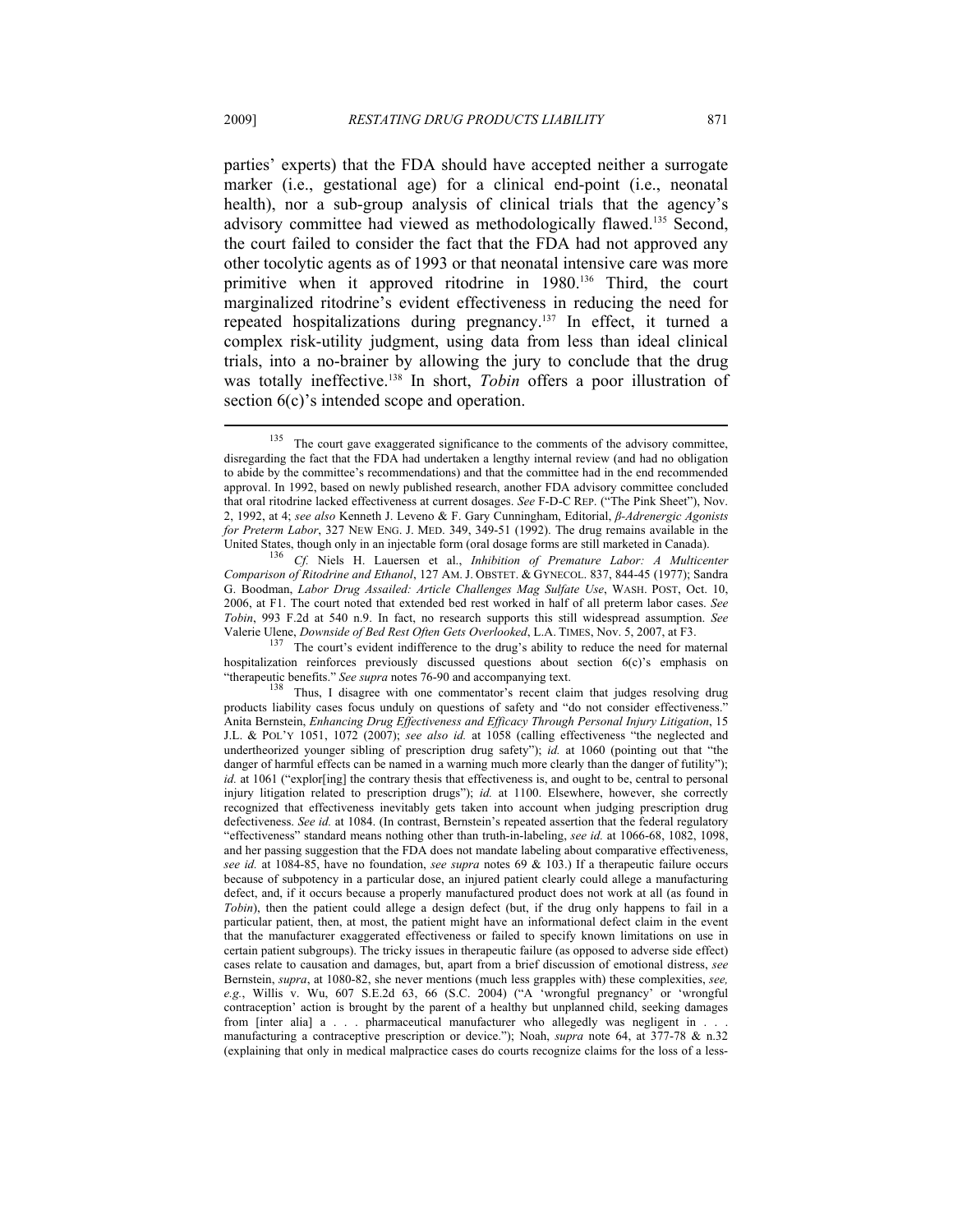#### 2. Thalidomide

Similarly, one cannot say that the infamous teratogen thalidomide suffers from a design defect. Currently approved by the FDA for the treatment of skin lesions associated with Hansen's disease (leprosy), though contraindicated for use in pregnancy (and accompanied by various other mechanisms designed to help ensure that physicians and patients take this limitation on use seriously), $139$  this drug appropriately passes the section  $6(c)$  test.<sup>140</sup> One wonders whether thalidomide would fare as well under a less structured risk-utility balancing approach in a case where a pregnant leprosy patient had used the drug: (1) from the perspective of her terribly deformed child, the risk clearly outweighs the utility; (2) from the perspective of the mother, the risk to her offspring also undoubtedly outweighs the drug's utility to her (after all, less effective and more dangerous, but non-teratogenic, options such as glucocorticoids might have worked for her);<sup>141</sup> and (3) from a societal

than-even chance for a better outcome); *see also* Rivera v. Wyeth-Ayerst Labs., 283 F.3d 315, 319- 21 (5th Cir. 2002) (dismissing, for lack of standing, a nationwide class action lawsuit brought on behalf of healthy users and insurers seeking only to recover their economic losses after the withdrawal of Duract® prompted by safety concerns); New Jersey Citizen Action v. Schering-Plough Corp., 842 A.2d 174, 177-78 (N.J. Super. Ct. App. Div. 2003) (similar conclusion on claims based on direct-to-consumer advertising for Claritin®). *See generally* Moin A. Yahya, *Can I Sue Without Being Injured?: Why the Benefit of the Bargain Theory for Product Liability Is Bad Law and Bad Economics*, 3 GEO. J.L. & PUB. POL'Y 83 (2005). <sup>139</sup> See Rochelle Sharpe, *FDA Approves the Use of Thalidomide to Treat Lesions Caused* 

*by Leprosy*, WALL ST. J., July 17, 1998, at B6; Sheryl Gay Stolberg, *Thalidomide Approved to Treat Leprosy, with Other Uses Seen*, N.Y. TIMES, July 17, 1998, at A1; *see also* Michael E. Franks et al., *Thalidomide*, 363 LANCET 1802, 1806-08 (2004) (identifying numerous other therapeutic uses under investigation). 140 *See* Dreier, *supra* note 19, at 260-61; Green, *supra* note 19, at 228 (calling thalidomide

<sup>&</sup>quot;the horror drug of all time," but explaining that it would pass muster under section 6(c) now that the FDA has approved it for treating a serious skin condition associated with leprosy); *cf.* Brown v. Superior Court, 751 P.2d 470, 481 (Cal. 1988) ("It seems unjust to grant the same protection from liability to those who gave us thalidomide as to the producers of penicillin."). One can say much the same of diethylstilbestrol (DES), the drug at issue in *Brown*. Although the discovery of risks from in utero exposure rendered its continued use in the prevention of miscarriages unjustified (especially in light of doubts that it ever worked for that purpose), *see* Leef Smith, *The DES Legacy: Children of Women Given the Hormone DES Decades Ago Now Cope with Their Own—and Even Their Children's—Health Problems*, WASH. POST, Sept. 23, 2003, at F1, the drug had other legitimate uses, *see* FDA, Diethylstilbestrol as Postcoital Oral Contraceptive; Patient Labeling, 40 Fed. Reg. 5351, 5354-55 (Feb. 5, 1975) (codified at 21 C.F.R. § 310.501(b) (1988)), *revoked*, 54 Fed. Reg. 22,585, 22,586 (May 25, 1989); *cf.* Castrignano v. E.R. Squibb & Sons, Inc., 546 A.2d 775, 776 n.1, 781-82 (R.I. 1988) (recognizing other uses, but nonetheless allowing a jury to find a design defect). 141 *Cf.* Harbeson v. Parke Davis, Inc., 746 F.2d 517, 523-25 (9th Cir. 1984) (affirming

judgment for plaintiffs on an informed consent claim where physicians failed to advise an epilepsy patient of the teratogenicity of Dilantin® after she specifically had inquired about such risks in order to decide whether to attempt to conceive); Gerber v. Hoffmann-La Roche Inc., 392 F. Supp. 2d 907, 920 (S.D. Tex. 2005) ("Mr. Gerber can only argue that Shirley Gerber would not have taken Accutane in the first place if Roche's warning had been adequate."); Hogle v. Hall, 916 P.2d 814, 816-17 (Nev. 1996) (affirming a plaintiff's judgment on an inadequate warning claim involving Accutane). If a physician had selected the drug to treat nausea during pregnancy rather than leprosy, then the patient and victim would have a clear malpractice claim but still not a design defect claim against the manufacturer.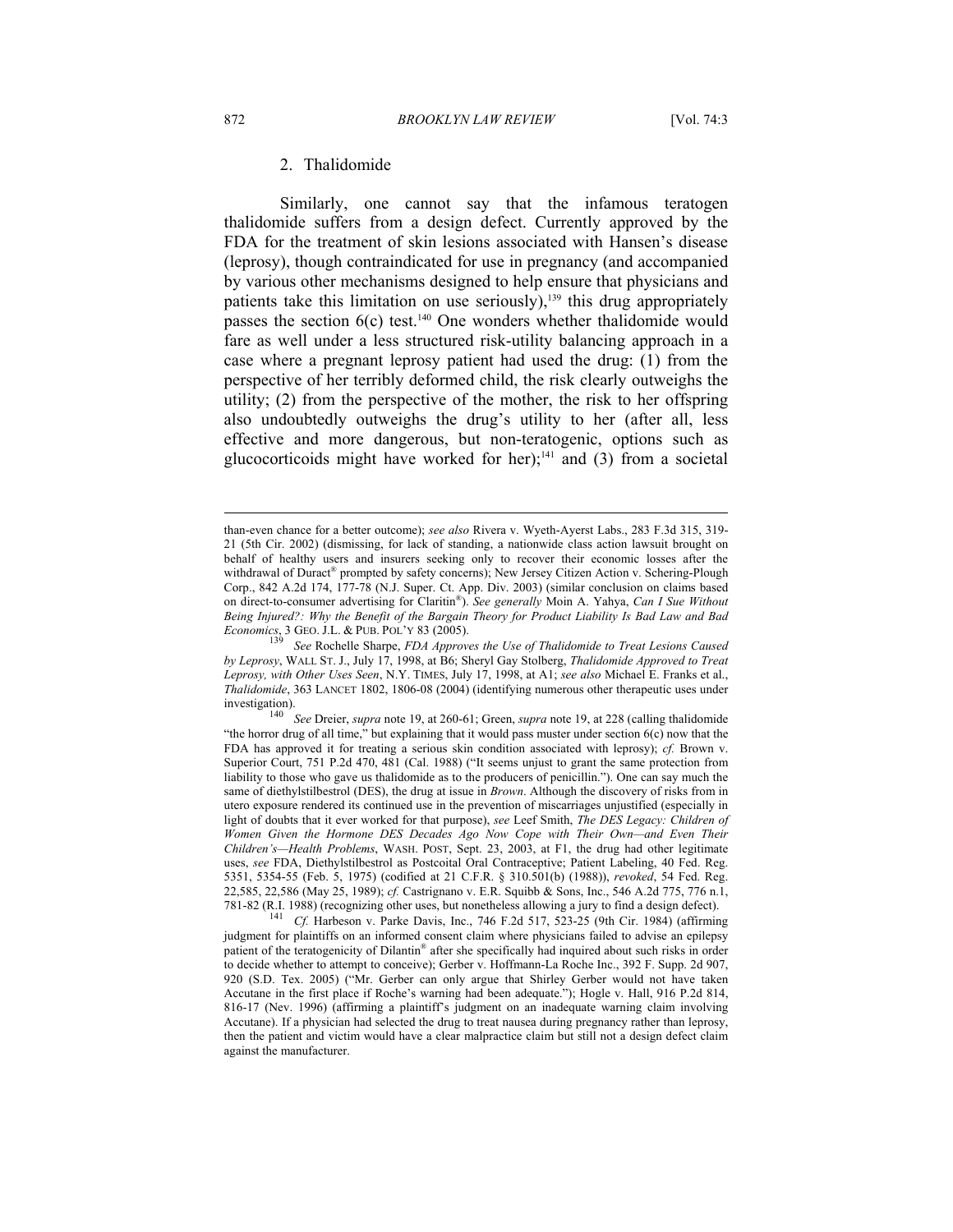perspective,  $142$  the specter of a wave of birth defects arising from the very real possibility of the irresponsible use of this drug by physicians and patients might well outweigh the utility to the relatively small (and still stigmatized) community of leprosy sufferers.<sup>143</sup> Section  $6(c)$  does a better job of managing such cases than either a particularized or aggregate form of risk-utility balancing.144

For another potent though far less notorious teratogen, consider methotrexate. It would make no sense to characterize this chemotherapy agent as defectively designed. As amply revealed in their labeling, cytotoxic agents have powerful and potentially lethal side effects. When used in cancer patients, often in various combinations and in conjunction with non-drug treatments such as surgery and radiation, the potential benefits may justify taking such risks. When a particular chemotherapy drug fails to slow cancer progression, it does not mean that the product

<sup>142</sup> *See* Hill v. Searle Labs., 884 F.2d 1064, 1069 (8th Cir. 1989) (asking whether a prescription product serves an "exceptional social need"); *see also* W. Kip Viscusi, *Wading Through the Muddle of Risk-Utility Analysis*, 39 AM. U. L. REV. 573, 591-97 (1989) (noting that risk-utility analysis might proceed from the perspective of buyers, seller, or society); *cf.* David G. Owen, *Risk-Utility Balancing in Design Defect Cases*, 30 U. MICH. J.L. REFORM 239, 239 (1997) (calling the global approach "balancing bedlam"); David G. Owen, *Toward a Proper Test for Design Defectiveness: "Micro-Balancing" Costs and Benefits*, 75 TEX. L. REV. 1661, 1670-86 (1997) (explaining the flaws with a "macro-balancing" approach).

See Calvin Sims, Japan Apologizes to Lepers and Declines to Fight Isolation Ruling, N.Y. TIMES, May 24, 2001, at A3; Sally Squires, *A Scary Diagnosis Hits Home: When a Tiny Rash Turns out to be Leprosy, a Teen and Her Community Learn the Modern Reality of Living with the Biblical Disease*, WASH. POST, May 27, 2008, at F1. Contrast this stigma with the continuing activism on behalf of thalidomide victims. *See* Sarah Boseley, *Thalidomide Victims Launch Battle for More Compensation*, GUARDIAN (LONDON), Apr. 4, 2008, at 15; Jamie Talan, *Thalidomide's* 

*Legacy*, WASH. POST, Jan. 4, 2000, at F10. 1144 Writing one year prior to its FDA approval for leprosy, one commentator used thalidomide to argue otherwise (on the assumption that agency had approved its use as an antinauseant during pregnancy and that the manufacturer marketed it as completely safe notwithstanding knowledge of reported birth defects in Europe). *See* Winchester, *supra* note 19, at 677-78. First, his hypothetical clearly would provide the basis for an informational defect claim. Second, it mistakenly assumes that the reasonable health care provider standard would ask what a physician presented with this inaccurate information would do. Third, even if the physician knew everything that the hypothetical manufacturer knew but failed to reveal, this commentator concluded that a design defect could not exist in the absence of a substitute. *See id.* at 678 ("If thalidomide were in fact the only 'available' tranquilizer for pregnant women, then section  $[6](c)$  automatically confers immunity."). I have no doubt that a fully-informed physician would advise the patient to tough it out (is that a substitute?) rather than assume a high risk of very serious birth defects in order to treat a non-life-threatening condition. *See* Henderson, *supra* note 19, at 492-93 ("It is theoretically possible under the proposed Restatement that a plaintiff might be able to show that, notwithstanding a drug's exclusivity for treating a particular medical condition, no reasonable, knowledgeable provider would prescribe the drug for any class of patients."). Writing one year after the FDA approved thalidomide for leprosy, another commentator conceded that it might not fail design defect scrutiny, so he imagined instead that it only had secured approval for treating baldness! *See* Cupp, *supra* note 44, at 238 (concluding, even given full risk labeling and the admitted availability of substitutes, that such a product would survive design defect scrutiny under section  $6(c)$ ). I find this suggestion equally absurd. Even if only indicated for the treatment of male pattern baldness (rather than by women or during pregnancy), such a drug would present serious teratogenic risks because semen can carry residues of thalidomide. *See* Rita Rubin, *Thalidomide Could Guide Use of Drugs That Risk Birth Defects*, USA TODAY, July 22, 1998, at 7D. Given the availability of effective but non-teratogenic treatments, no reasonable physician would prescribe it for any class of balding patients (even if the FDA approved it).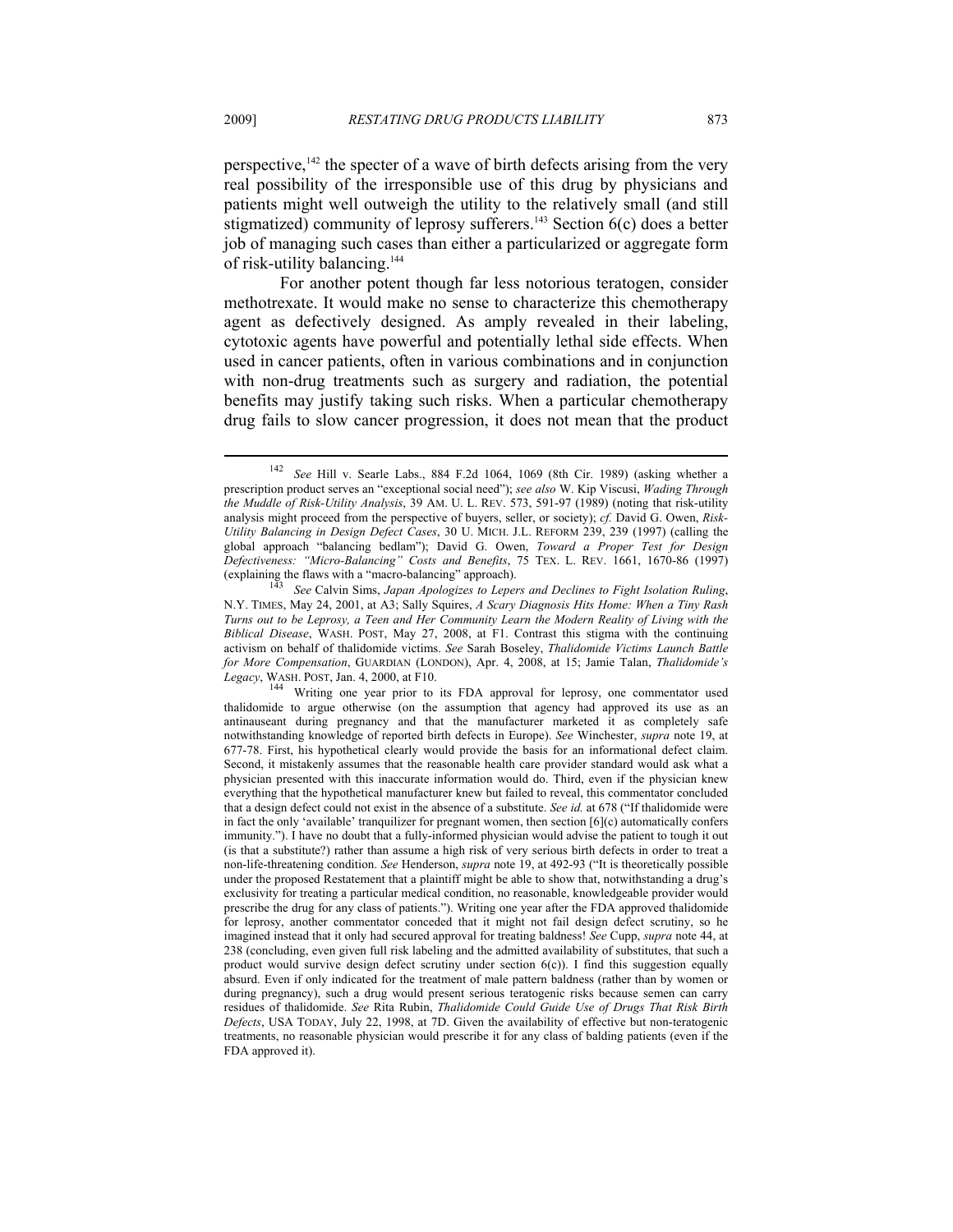suffers from any defect.<sup>145</sup> Now what if a physician uses a cytotoxic agent for something other than cancer? For instance, doctors have used methotrexate off-label as an abortifacient.146 Could a patient who received this chemotherapy agent to terminate a pregnancy argue that the drug suffers from a design defect (especially now that the FDA has approved mifepristone for this purpose<sup>147</sup>)? Perhaps a jury engaging in aggregate risk-benefit analysis would reach the correct conclusion (treating it instead as a case of either a failure to warn or medical malpractice<sup>148</sup>), but again section  $6(c)$  better guards against the possibility of an absurd outcome.

## 3. Finasteride

Richard Cupp offered an entirely different illustration designed to criticize the operation of section 6(c). He explained that, four years after the FDA approved Proscar® (finasteride) for the treatment of benign prostatic hyperplasia (BPH), one study found an additional risk and another study failed to confirm its effectiveness.149 A jury might well second-guess the agency on the basis of such sparse evidence (as happened in *Tobin*), but, one decade later, the totality of published

<sup>&</sup>lt;sup>145</sup> Similarly, when such a drug does arrest the cancer but causes the patient's death, it also does not mean that the product suffers from a design flaw, and the availability of other (sometimes effective and less dangerous) interventions should not make any difference.

<sup>&</sup>lt;sup>146</sup> See Richard U. Hausknecht, Methotrexate and Misoprostol to Terminate Early *Pregnancy*, 333 NEW ENG. J. MED. 537 (1995); *see also* John Leland, *Abortion Might Outgrow its Need for* Roe v. Wade, N.Y. TIMES, Oct. 2, 2005, § 4, at 14 (focusing on the off-label use of the ulcer drug misoprostol to induce a miscarriage). Methotrexate has other off-label uses. *See* Michael E. Weinblatt, Editorial, *Methotrexate for Chronic Diseases in Adults*, 332 NEW ENG. J. MED. 330, 331 (1995) (explaining that low doses may help to treat autoimmune diseases); *see also* Sidney A. Shapiro, *Limiting Physician Freedom to Prescribe a Drug for Any Purpose: The Need for FDA Regulation*, 73 NW. U. L. REV. 801, 819-20 (1978) (describing problems encountered with the off-

label uses of methotrexate). 147 *See supra* note 109. 148 *See* Sheppard-Mobley v. King, 830 N.E.2d 301, 303 (N.Y. 2005) (summarizing tort claims brought on behalf of an infant whose mother declined to undergo a surgical abortion after a nonsurgical abortion using methotrexate failed and caused serious birth defects). Off-label prescribing does not invariably amount to a deviation from the standard of care. *See* David C. Radley et al., *Off-label Prescribing Among Office-Based Physicians*, 166 ARCHIVES INTERNAL MED. 1021 (2006); Bernadette Tansey, *Why Doctors Prescribe Off Label*, S.F. CHRON., May 1, 2005, at A12; *see also* Bell v. Maricopa Med. Ctr., 755 P.2d 1180, 1182 (Ariz. Ct. App. 1988) (alleging malpractice for the failure to use an approved drug for an off-label use); Bridges v. Shelby Women's Clinic, 323 S.E.2d 372, 374-76 (N.C. Ct. App. 1984) (same).

Clinic, 323 S.E.2d 372, 374-76 (N.C. Ct. App. 1984) (same). 149 *See* Cupp, *supra* note 44, at 235. In fact, the news article that he cited, though mentioning an earlier study that found no benefit over placebo, had focused on a newly published study that confirmed limited efficacy. *See* Laura Beil, *Drug Shows Promise for Prostate Patients*, DALLAS MORN. NEWS, Feb. 26, 1998, at 4A; *see also* Michelle I. Wilde & Karen L. Goa, *Finasteride: An Update of Its Use in the Management of Symptomatic Benign Prostatic Hyperplasia*, 57 DRUGS 557 (1999). For a discussion of the debate over the unflattering earlier study, see Lawrence K. Altman, *Common Drug for Prostrate Is Ineffective, Study Finds*, N.Y. TIMES, Aug. 22, 1996, at A18.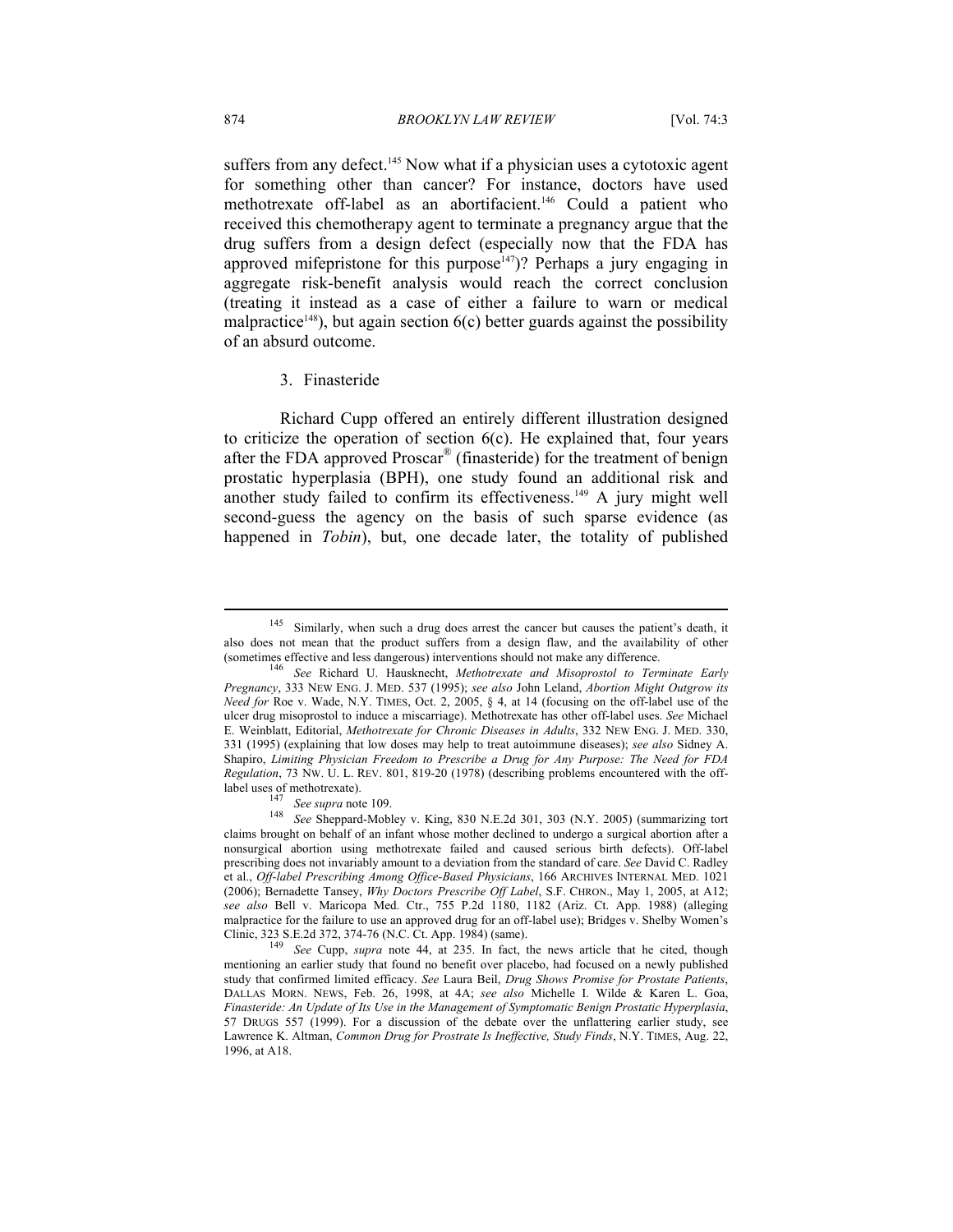research continues to support the widespread use of this still-approved drug for treating BPH.150

Cupp added that the FDA had approved Hytrin® (terazosin), another drug for treating this condition,<sup>151</sup> and he even suggested that saw palmetto represented a safe and effective alternative for treating BPH.152 Imagine jurors finding an FDA-approved prescription drug defectively designed because they agreed that a patient could have gone to his health food store and purchased a largely unregulated dietary supplement supported by some flimsy evidence of efficacy!<sup>153</sup> Section  $6(c)$ , with its reasonable physician standard, helps guard against precisely such muddle-headedness.

There is, however, more to Cupp's story about Proscar: the FDA approved a low-dose version of finasteride (Propecia®) in 1998 for the treatment of baldness. Because, however, Proscar tablets offered five times the dose for less than one-third the price, physicians evidently prescribed it off-label (with instructions to split the pill) instead of prescribing Propecia.<sup>154</sup> Cupp argued that, given this pattern of off-label usage,<sup>155</sup> section  $6(c)$  "might bar from recovery all of the men harmed by using Proscar for its primary, health-related purpose."<sup>156</sup> Assuming just

<sup>151</sup> See Cupp, *supra* note 44, at 235. The latest entrant in this growing class has a wonderful moniker: Rapaflo. *Watson Wins OK for Prostate Drug*, L.A. TIMES, Oct. 9, 2008, at C5. 152 *See* Cupp, *supra* note 44, at 236 & n.15 (explaining that a "study reported that Saw

Palmetto extract is more effective, far safer, and cheaper than Proscar," citing a statement made by a member of Congress). I hear that another member of that august scientific body, Senator Tom Harkin, used to swear by bee pollen. 153 *See* Robert S. DiPaola & Ronald A. Morton, Editorial, *Proven and Unproven Therapy* 

<sup>150</sup> *See* Gina Kolata, *New Take on a Prostate Drug, and a New Debate*, N.Y. TIMES, June 15, 2008, at A1 (reporting that finasteride also may have prophylactic value, and noting that Proscar now competes with half a dozen generic versions of the drug); *see also* E. Darracott Vaughan, Jr., Editorial, *Medical Management of Benign Prostatic Hyperplasia—Are Two Drugs Better Than One?*, 349 NEW ENG. J. MED. 2449, 2449-53 (2003); Shankar Vedantam, *More Men Are Urged to Take Drug Against Prostate Cancer*, WASH. POST, Feb. 25, 2009, at A14. As explained previously, *see supra* notes 54-58 and accompanying text, there is no absolutely basis for Cupp's suggestion that Proscar remains on the market only because the FDA lacks the authority to withdraw drugs except in

*for Benign Prostatic Hyperplasia*, 354 NEW ENG. J. MED. 632, 632-33 (2006); Rob Stein, *Vitamin Didn't Lower Prostate Cancer Risk*, WASH. POST, Oct. 28, 2008, at A9 (describing the early termination of NIH study of vitamin E and selenium); Lindsey Tanner, *Many Go on Taking Discredited Remedies*, SEATTLE TIMES, Feb. 27, 2006, at A5 (reporting that recent studies have found no therapeutic value to glucosamine, chondroitin, saw palmetto, echinacea, St. John's wort, or shark cartilage); *see also* Whitaker v. Thompson, 353 F.3d 947, 948-49 (D.C. Cir. 2004) (upholding the FDA's decision to reject a petition requesting permission to label saw palmetto products with a claim that they could treat BPH); Lars Noah, *A Drug by Any Other Name . . . ?: Paradoxes in Dietary Supplement Risk Regulation*, 17 STAN. L. & POL'Y REV. 165, 190 (2006) (urging the FDA to make fuller use of its limited statutory authority to crack down on unsafe herbal products).

<sup>&</sup>lt;sup>154</sup> See Cupp, supra note 44, at 236-37.<br><sup>155</sup> See id. at 237 ("It could be argued that physicians are acting reasonably in prescribing the cheaper Proscar to the subclass planning to cut the pills to use safely for baldness, even though Proscar's primary use, treating prostate enlargement, would be unhelpful and unreasonably

dangerous."). 156 *Id.* at 237-38; *see also id.* at 238 ("Finding just one reasonable use, even if that use is ancillary and for purely cosmetic purposes, in effect immunizes the manufacturer regardless of how much harm a drug inflicts overall."); *id.* at 241 ("Under the reasonable physician test, Proscar is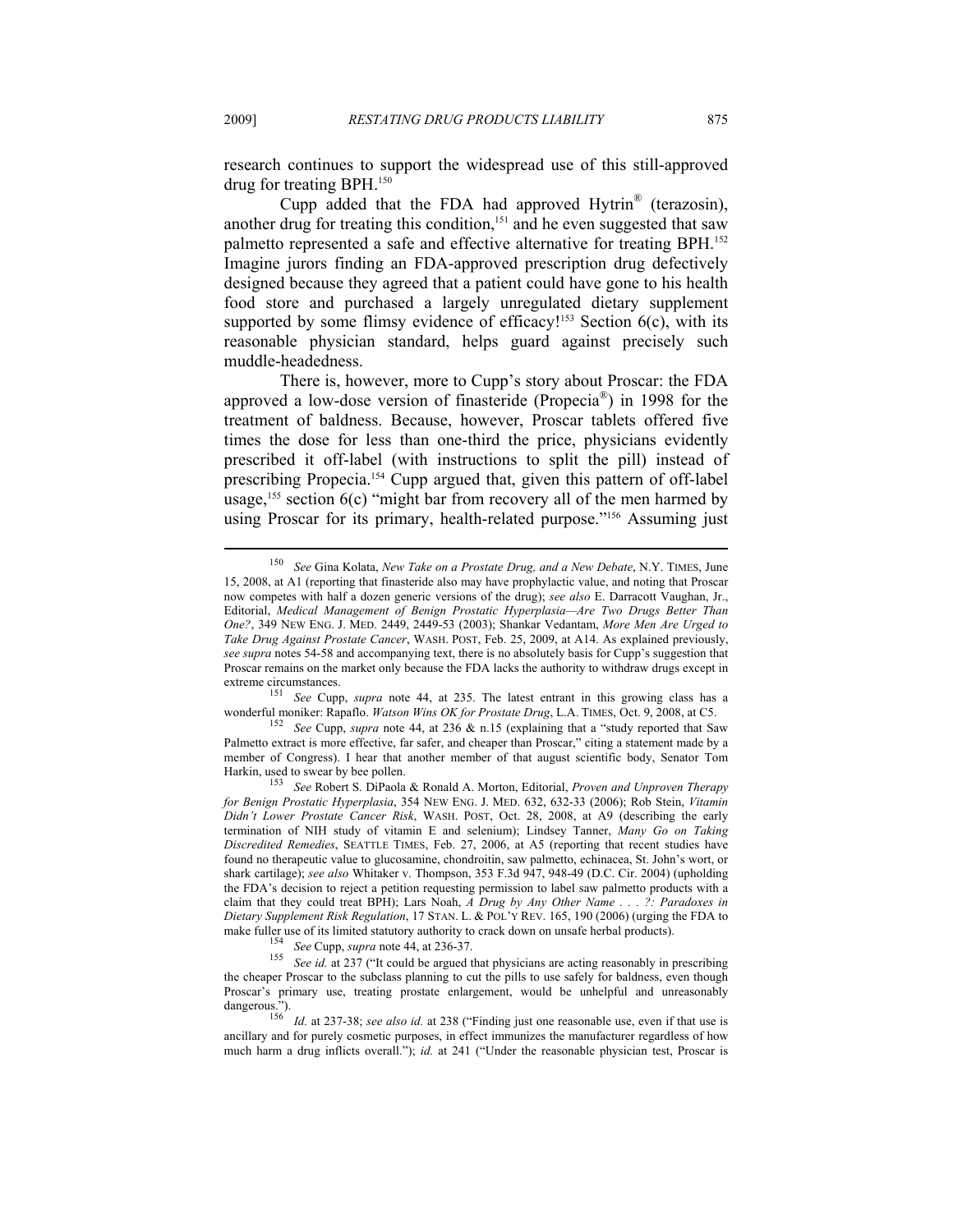for the sake of argument (and very much contrary to reality) that finasteride would fail risk-utility analysis when used in the treatment of BPH, section 6(c) would do nothing to bar recovery for physician negligence (assuming that the manufacturer had fully warned) for using it in such patients. Moreover, I seriously doubt that any reasonable physicians would prescribe Proscar for their balding patients given the ready availability of Propecia,<sup>157</sup> especially when coupled with the hazards associated with pill splitting.<sup>158</sup>

## 4. Polio Vaccines

Another commentator offered a case study that superficially seemed to pose a more serious challenge to section 6(c). George Conk contrasted the Sabin oral polio vaccine (OPV), which uses an attenuated form of the viral agent, with the Salk injected (inactivated) polio vaccine (IPV), which uses killed virus: according to his description, both forms offer equal efficacy in all classes of recipients (at least after the development of an enhanced-potency version of IPV), but OPV carries a one-in-2.4 million risk of causing vaccine-associated paralytic polio (VAPP) in either recipients or close contacts.159 Conk added that several

immunized from liability because it can be used safely to treat the cosmetic problem of baldness and<br>is cheaper than the lower dosage design.").<br> $\frac{157}{48}$  explained above reasonable physicians midad solely by "thermouti

As explained above, reasonable physicians guided solely by "therapeutic" considerations under section 6(c) would not take cost into account. *See supra* notes 86-89 and accompanying text. Moreover, the availability of Propecia seriously weakens this hypothetical as a critique of section 6(c); it would have worked better to pretend that the FDA had never approved Propecia and focus instead on the recognized off-label use of Proscar (for baldness), which would create a class of patients in whom reasonable health care providers might prescribe a drug that, on Cupp's version of the record, has no legitimate use for its labeled (BPH) indication. If Propecia did not exist, then the tougher question becomes whether a reasonable physician would prescribe Proscar off-label for a class of "patients" with nothing other than a cosmetic condition. *See supra* notes

<sup>118-19</sup> and accompanying text. 158 *See* Nicolas G. Barzoukas, *Pill Splitting Raises Issues of Safety and Patent Coverage*, NAT'L L.J., May 22, 2000, at B9; *see also* Timmis v. Permanente, No. A102962, 2004 WL 2943993, at \*1, \*9 (Cal. Ct. App. 2004) (rejecting an unfair business practice claim against one HMO's pillsplitting program); Tara Parker-Pope, *Health Insurers Push Pill Splitting as a Way to Save Money on Drugs*, WALL ST. J., Nov. 22, 2005, at D1. If nothing else, some fool will think that taking the full five milligram tablet would mean thicker and quicker hair growth notwithstanding the serious side effects reported at that dosage. Moreover, if Proscar did not work for BPH (and physicians preferred using other drugs to treat this condition), a profit-maximizing manufacturer would have withdrawn the drug so that physicians could not cut into its Propecia revenues. *Cf.* Denise Gellene, *Avastin Use in Eyes Irks Genentech*, L.A. TIMES, Oct. 17, 2005, at C1 (reporting that ophthalmologists have used a colon cancer drug off-label on more than 1,000 patients with macular degeneration because it costs far less than the same ingredient marketed by the manufacturer for that use, adding that the manufacturer "is in discussions with the [FDA] to modify the Avastin label to state that the drug is not for ophthalmic use").

<sup>&</sup>lt;sup>159</sup> See Conk, *supra* note 19, at 1114-15. Notably, the resulting litigation focused almost entirely on inadequate warnings of this risk. *See* Fay F. Spence, Note, *Alternatives to Manufacturer Liability for Injuries Caused by the Sabin-Type Oral Polio Vaccines*, 28 WM. & MARY L. REV. 711, 716-35 (1987); *see also* Graham v. Am. Cyanamid Co., 350 F.3d 496, 514 (6th Cir. 2003) (rejecting a claim that OPV manufacturer had a duty to inform physicians that IPV represented the preferred choice); Johnson v. Am. Cyanamid Co., 718 P.2d 1318, 1326 (Kan. 1986) (same, though based on the fact that IPV was not commercially available at the relevant time). Conk's essay actually had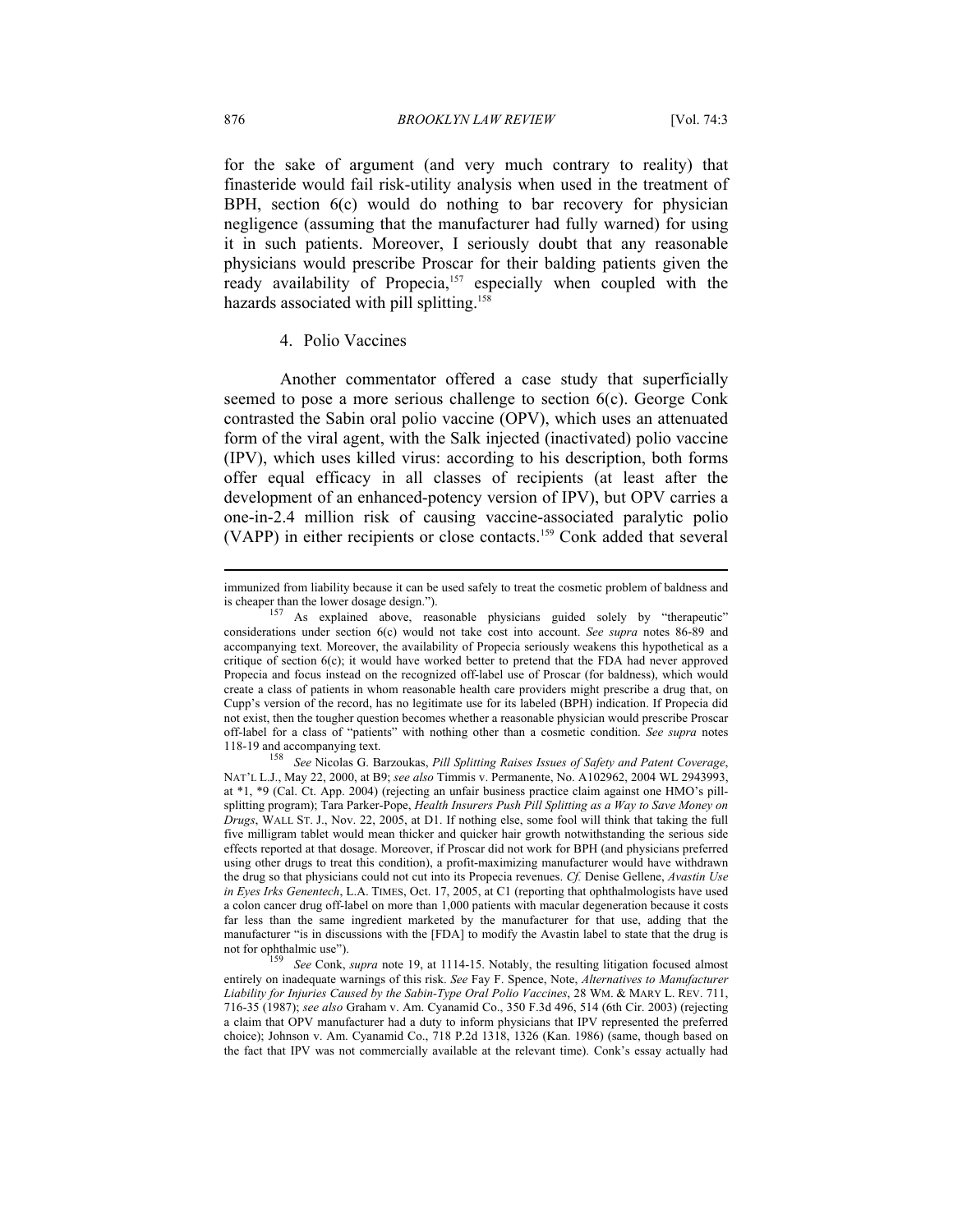other industrialized countries rely exclusively on IPV (and that U.S. authorities recommended the same in 1999), $160$  though he did note that professional and public health organizations had continued to favor OPV (except in infants with compromised immune systems or who may come in close contact with unvaccinated individuals) for a variety of reasons: expense (IPV costs almost twenty times as much per dose), ease of administration, an advantage in conferring intestinal immunity, and an opportunity for providing second-hand immunity by exposing unvaccinated individuals (in effect, the risk of VAPP may have a silver  $lining$ ).<sup>161</sup>

In dismissing the intestinal immunity advantage as disputed, Conk failed to recognize that only OPV can prevent infection (IPV keeps an infected person from becoming sick but does not prevent them from becoming carriers and transmitting the illness to others) and that questions about (and research into) the enhanced-potency form of IPV continued well into the mid-1980s.<sup>162</sup> The delay in transitioning from OPV to IPV in this country had nothing to do with stalling by profitdriven manufacturers (after all, officials had licensed the enhancedpotency form of IPV in 1987); instead, it had everything to do with the continued circulation of the wild virus in the Western hemisphere (and the risk of importation into the United States) until the early 1990s.<sup>163</sup> Only after confirming its eradication did the Centers for Disease Control

<sup>160</sup> See Conk, *supra* note 19, at 1115; *see also* Recommendations of the Advisory Comm. on Immunization Practices, *Poliomyelitis Prevention in the United States: Introduction of a Sequential Vaccination Schedule of Inactivated Poliovirus Vaccine Followed by Oral Poliovirus Vaccine*, 46 MORBIDITY & MORALITY WKLY. REP. No. RR-3, at 7-8 (1997) [hereinafter ACIP

Recommendations] (discussing enhanced-potency IPV).<br><sup>161</sup> See Conk, *supra* note 19, at 1116 n.132; *see also Graham*, 350 F.3d at 499, 514 (summarizing the advantages); *Johnson*, 718 P.2d at 1321-22 (same); ACIP Recommendations, *supra* note 160, at 12 tbl.3; Samuel L. Katz, *Conquering Polio: From Culture to Vaccine—Salk and Sabin*, 351 NEW ENG. J. MED. 1485, 1487 (2004); David Brown, *Global Polio Largely Fading: Stronger Vaccine Is Playing Key Role*, WASH. POST, Dec. 26, 2005, at A1 (describing a shift to monovalent OPV). Even researchers from the companies that produce enhanced-potency IPV had to concede that OPV enjoyed an advantage (though they thought only a marginal one) in spreading immunity. *See* Andrew D. Murdin et al., *Inactivated Poliovirus Vaccine: Past and Present*<br>*Experience*, 14 VACCINE 735, 740-41 (1996).<br><sup>162</sup> See ACIP Peopmendations surve note 160 of 7.9; id at 12 (containing declination

focused on blood factor concentrates, but, as explained below, *see infra* note 332, that case study did not as directly raise questions about section 6(c). The Reporters penned a detailed response to Conk's arguments, but they largely ignored his polio vaccine illustration. *See* Henderson & Twerski, *supra* note 19, at 176 n.100 (noting simply that the FDA had not licensed the type of IPV used at the time in European countries); *see also* Conk, *supra* note 21, at 781-83 (conceding the same). They all failed to recognize that the FDA had licensed an enhanced-potency IPV product in 1987. *See* Recommendations of the Immunization Practices Advisory Comm., *Poliomyelitis Prevention: Enhanced-Potency Inactivated Poliomyelitis Vaccine—Supplementary Statement*, 36 MORBIDITY & MORALITY WKLY. REP. 795 (1987).

*See* ACIP Recommendations, *supra* note 160, at 7-8; *id.* at 13 (explaining that "continued use of OPV induces intestinal immunity among vaccine recipients, thereby enhancing community resistance to transmission of wild virus (should it be reintroduced)"); *see also* Kearl v. Lederle Labs., 218 Cal. Rptr. 453, 455 n.1 (Ct. App. 1985) (describing a series of efficacy failures with IPV reported in Finland), *abrogated by* Brown v. Superior Ct., 751 P.2d 470 (Cal. 1988).<br><sup>163</sup> See CDC, *Certification of Poliomyelitis Eradication—The Americas, 1994*, 43

MORBIDITY & MORTALITY WKLY. REP. 720 (1994).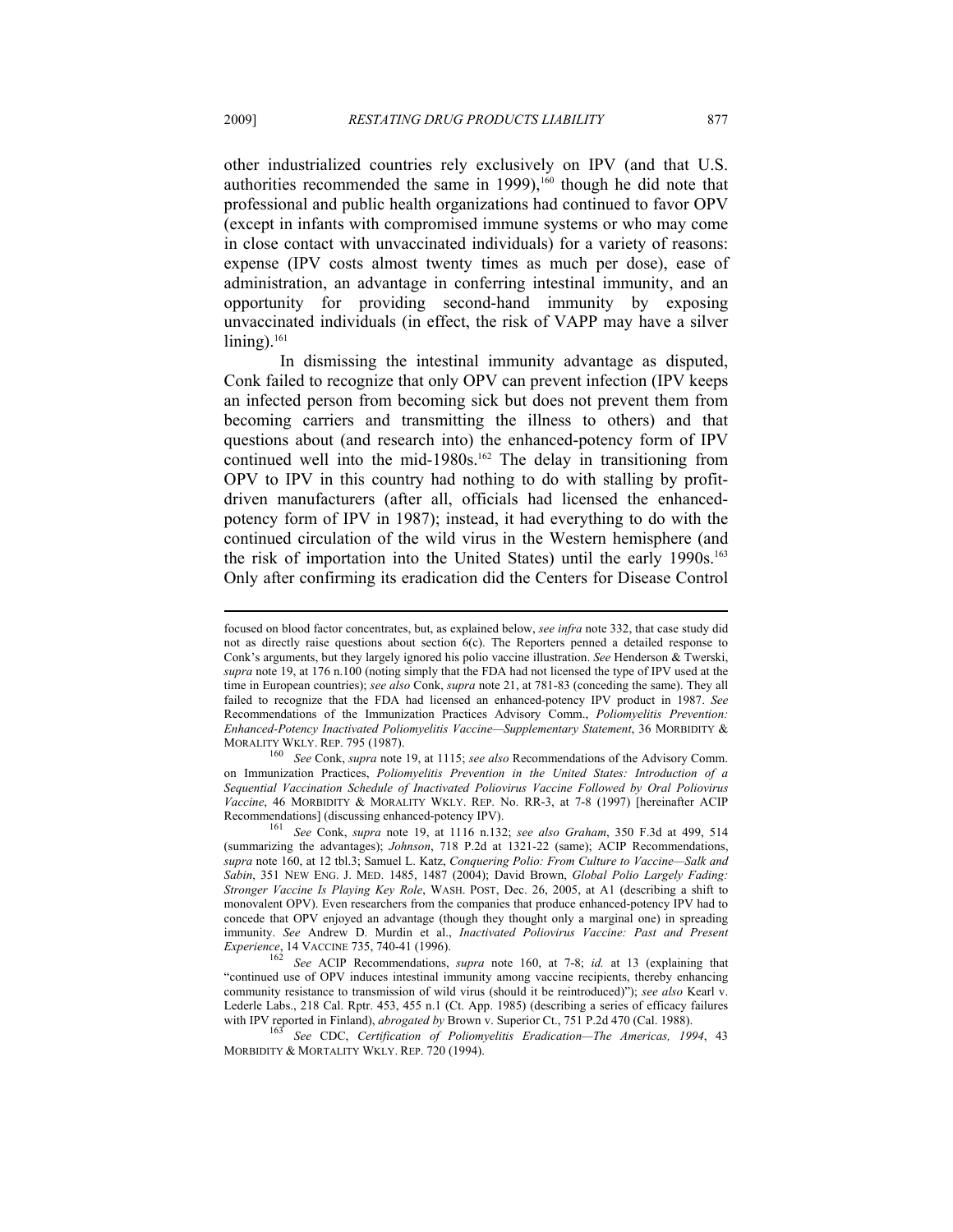(CDC) decide that the slightly safer but in fact somewhat less effective IPV gradually should displace OPV.164

More so than other medical technologies, the use of childhood vaccines depends heavily on the recommendations of public health officials. Unlike the FDA (which lays things out in labeling and then leaves professionals to make sensible judgments), the CDC actively attempts to influence medical practice in the use of these products.165 In effect, a vaccine licensed by the FDA but not yet blessed by the CDC might as well not exist. In hindsight, perhaps the CDC acted too slowly in deciding to transition from OPV to IPV in the late 1990s, but the information available at the time did not favor IPV as clearly as Conk has suggested. Would he really have wanted the manufacturer of OPV to withdraw its product from the market in the early 1980s (even before the FDA had licensed a competitor's enhanced-potency IPV in 1987, and long before the CDC dictated in 1999 that no reasonable health care professional should continue to use OPV except under unusual circumstances)? Alternatively, would he have expected health care professionals to switch from OPV to IPV in 1987 notwithstanding the CDC's contrary (even if now arguably questionable) recommendations? In fact, even in the wake of the CDC's revised recommendations, properly labeled OPV should not face design defect claims.

Just for the sake of argument, let us take Conk's story at face value (and entirely disregard the CDC's role) but also assume that, during the 1990s, the labeling for OPV accurately disclosed the incredibly small risk of VAPP and that, somewhat implausibly, the labeling for the FDA-approved enhanced-potency IPV revealed absolutely no peculiar risks at all (e.g., injection site reactions).166 Conk

<sup>164</sup> *See* ACIP Recommendations, *supra* note 160, at 2, 5. Thus, starting in 1997, the CDC recommended a gradual (3-5 year) transition to IPV (with OPV used as a booster in the interim). *See id.* at 2, 9. It also explained, however, that parents should have the choice of using IPV alone. *See id.*

at 12-14. 165 *See* CDC, *Recommended Immunization Schedules for Persons Aged 0-18 Years— United States, 2007, 297 JAMA 691, 691-94 (2007).*<br><sup>166</sup> See ACIP Recommendations, *supra* note 160, at 18-19 (noting sensitivity reactions to

IPV). In addition, one would have to imagine away the National Childhood Vaccine Injury Act of 1986 (NCVIA), Pub. L. No. 99-660, 100 Stat. 3755 (codified as amended at 42 U.S.C. §§ 300aa-1 to -34 (2006)), which aimed to discourage the filing of tort claims by, among other things, codifying the comment k defense for covered vaccines (and, with regard to inadequate warning claims, codifying the learned intermediary doctrine coupled with an FDA compliance defense), *see* 42 U.S.C. § 300aa-22(b)&(c); *cf.* Am. Home Prods. Corp. v. Ferrari, 668 S.E.2d 236, 238-42 (Ga. 2008) (interpreting this provision as incorporating a case-by-case rather than blanket version of comment k, and allowing plaintiffs to pursue design defect claims against manufacturers of childhood vaccines for using the preservative thimerosal). *See generally* Lainie Rutkow et al., *Balancing Consumer and Industry Interests in Public Health: The National Vaccine Injury Compensation Program and Its Influence During the Last Two Decades*, 111 PENN ST. L. REV. 681 (2007). If, instead, one focused on the early 1980s, before the NCVIA (and while other countries used enhanced-potency IPV but it had not yet reached the United States), it would suffice to point out that IPV remained only a hypothetical RAD (not yet licensed domestically and still subject to open questions about effectiveness). For a parallel trajectory involving the design of the whole-cell pertussis vaccine, with plaintiffs pointing to fractionated and acellular versions used overseas but not yet licensed in this country, see *supra* note 95.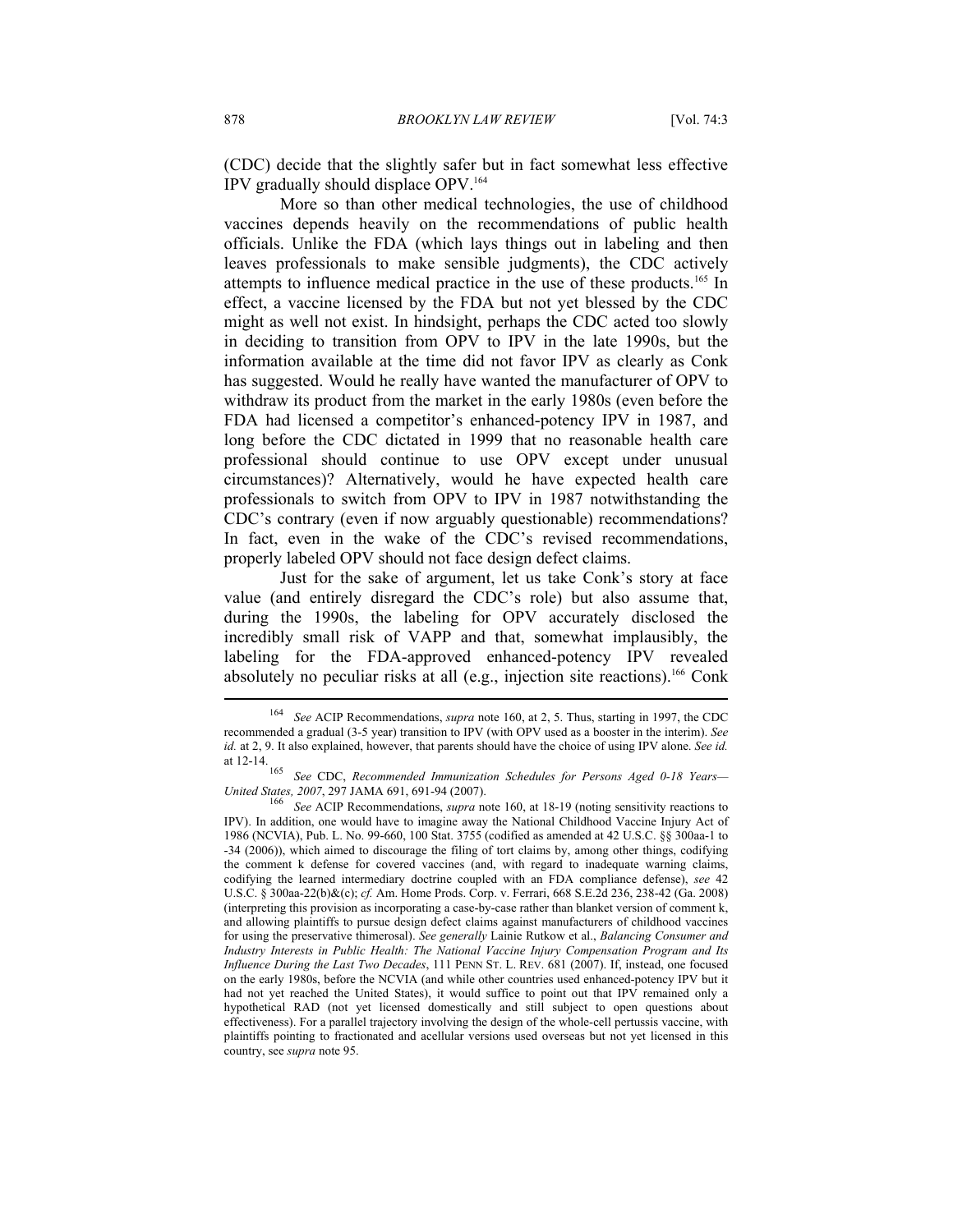argued that section 6(c) inappropriately would have protected OPV's manufacturer from design defect liability, while the risk-utility balancing of section 2(b) would lead to a conclusion that IPV represented a safer alternative design.<sup>167</sup> Unlike section  $6(c)$ , however, section  $2(b)$  allows considerations of non-therapeutic utilities such as cost and convenience,<sup>168</sup> so it may not have treated IPV as a RAD for OPV.<sup>169</sup>

As it happens, courts applying comment k on a case-by-case basis (which meant engaging in a form of risk-utility balancing) uniformly rejected design defect claims against the manufacturer of OPV during all relevant time periods.<sup>170</sup> In fact, as Conk belatedly conceded, OPV continues to have a recognized but narrow use: "emergency mass administration to control polio outbreaks."171 Thus, even with an FDAlicensed and CDC-endorsed safer alternative available, reasonable health care providers clearly would continue to select OPV for some classes of patients, and section 6(c) appropriately would foreclose a design defect claim brought by a patient injured by its use, whether or not such use had been appropriate in that particular case.

Undeterred, Conk finally revealed the premise underlying his opposition to the standard announced by the *Products Liability Restatement*:

The fact that emergency circumstances can be defined in which the more dangerous drug might be indicated, despite risks, does not save the sole manufacturer of polio vaccine from liability to the injured for failure to adopt the safer design in the ordinary course of mandatory inoculation. Imposition of liability for failure to offer the alternative safer design in such circumstances

<sup>167</sup> *See* Conk, *supra* note 19, at 1114 ("Section 6(c) would not permit, for example, a challenge to a live-virus vaccine that unnecessarily caused the disease it was designed to prevent, even if there had long been an equally effective killed-virus vaccine that does not cause infection."); *id.* at 1115-16. <sup>168</sup> See supra notes 80-83 and accompanying text. Indeed, if these get delivered in mass

immunization settings, the learned intermediary rule may not apply, which would require warnings directed to recipients. *See infra* note 216 and accompanying text. It also makes one wonder whether the intermediary-linked design defect standard then should fall away. *See infra* notes 246-50 and accompanying text. 169 *Cf.* ACIP Recommendations, *supra* note 160, at 9, 12-15 (noting the absence of a

licensed combination product that included IPV). Adding IPV to other routinely injected childhood vaccines eventually eliminated this disutility relative to OPV. *See* Rob Stein, *Vaccine Promises More Protection, Fewer Shots: FDA Approves Round of Three Inoculations That Protects Infants Against Five Diseases, WASH. POST, Dec. 17, 2002, at A2.* 

<sup>&</sup>lt;sup>170</sup> Courts rejected design defect claims (1) before 1968, when OPV competed against an early version of IPV (which required three separate injections followed by booster shots), (2) between 1968 and 1987, when it lacked any commercial competition (though limited quantities of IPV were imported, *see* Philip M. Boffey, *Polio: Salk Challenges Safety of Sabin's Live-Virus Vaccine*, 196 SCIENCE 35 (1977)), and (3) between 1987 and 2000, when it co-existed in the United States with the enhanced-potency IPV (but continued to have the CDC's endorsement), *see* Spence, *supra* note 159, at 723 & n.81; *see also id.* at 715 n.32 (quoting from the Orimune's package insert and consent forms used in the mid-1980s, which included references to the availability of IPV as an alternative).

Conk, *supra* note 21, at 782; *see also* Updated Recommendations of the Advisory Comm. on Immunization Practices, *Poliomyelitis Prevention in the United States*, 49 MORBIDITY & MORALITY WKLY. REP. No. RR-5, at 15-16 (2000).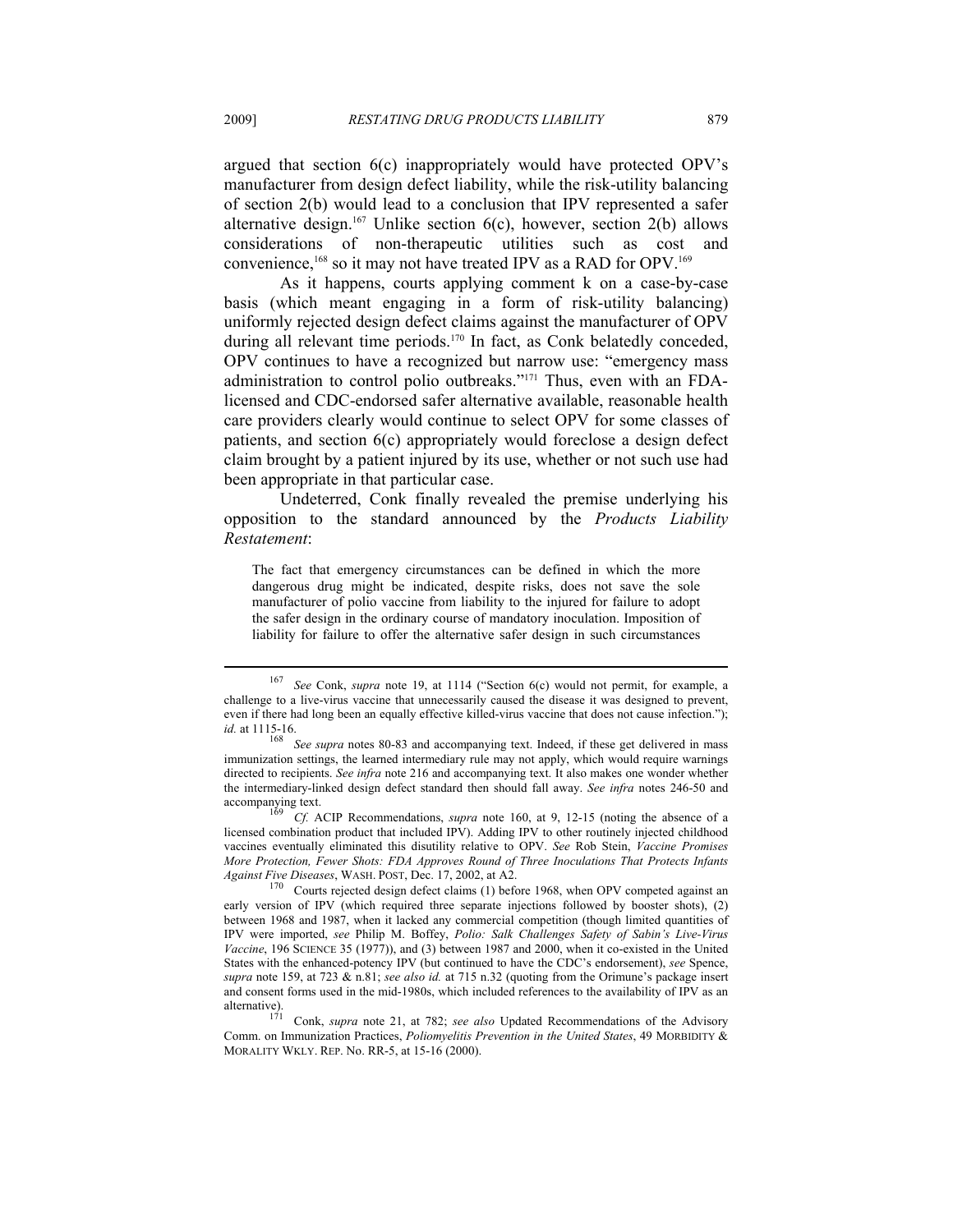does not bar production of the challenged product—which may have residual uses. A finding that a design is defective—for the foreseeable conditions of product use—does not make the challenged design contraband. The factual finding that the product design is defective for the conditions for which it is marketed is simply a legal predicate for the judgment that there is a fair basis on which to impose the obligation to compensate the avoidably injured.<sup>172</sup>

Putting aside the mixing of entirely different time periods and counterfactual assumptions about inappropriate marketing (or the limited legitimate uses of OPV), $173$  the fact that only a "sole manufacturer" served the U.S. market had at least something to do with other sellers' legitimate fears about the imposition of liability under just such circumstances.174 If OPV's manufacturer faces design defect liability,

<sup>172</sup> Conk, *supra* note 21, at 782-83. Like other commentators who find nothing distinctive about prescription products, *see supra* note 47, he appears ready to impose something approaching absolute liability. Section 6(c) does well to ensure that nothing of the sort will happen. His original essay concluded by summarizing and disputing the half dozen rationales typically offered in support of section 6(c). *See* Conk, *supra* note 19, at 1127-32. For instance, Conk argued that "[t]he designer should no more be freed from its duty to market safe products by the existence of an intermediary physician than a manufacturer of industrial equipment should be relieved of the duty to include safety devices merely because employers are obligated by law to provide a safe workplace." *Id.* at 1128. That parallel may, however, cut the other way. *See, e.g.*, Scarangella v. Thomas Built Buses, Inc., 717 N.E.2d 679, 683-84 (N.Y. 1999); *see also infra* note 317 (discussing the "sophisticated purchaser" defense).<br>
<sup>173</sup> Conk meda similar mistakes in suggesting algorithm that the manufacturer of the sole

Conk made similar mistakes in suggesting elsewhere that the manufacturer of the sole vaccine against smallpox (Dryvax), which ceased production in the 1980s, might face design defect claims insofar as hypothetical RADs existed for this old—and, until remaining stockpiles were hurriedly pressed back into limited use in 2002, no longer used—vaccine, including a purportedly safer product used in Japan and licensed by VaxGen with plans to secure FDA approval. *See* George W. Conk, *Reactions and Overreactions: Smallpox Vaccination, Complications, and Compensation*, 14 FORDHAM ENVTL. L.J. 439, 459-61 & n.55 (2003). It took almost five years for a different company to secure FDA approval of a new vaccine, though one that differs little from Dryvax except for its method of production. *See* John Heilprin, *FDA Approves New, Easily Produced Smallpox Vaccine*, ORLANDO SENT., Sept. 2, 2007, at A9; *New Smallpox Vaccine to Be Reviewed by FDA*, STAR-LEDGER (NEWARK), May 20, 2007, at 23; *Original Smallpox Vaccine Shelved as Times Change: Dryvax Is Retired After Saving Many*, STAR-LEDGER (NEWARK), Mar. 1, 2008, at 6. A genuinely safer version remains on the drawing board. *See* Renae Merle, *Deal for Smallpox Vaccine Could Jump-Start BioShield*, WASH. POST, June 7, 2007, at D1; *see also* Justin Gillis, *Safer Smallpox Vaccines in Works: U.S. Preparing for Potential Bioterror Attack*, WASH. POST, Nov. 14, 2005, at A1 (reporting that, in contrast to VaxGen's less well studied but potentially more effective version, a modified version developed in Germany (licensed by Acambis and Bavarian Nordic) "essentially trades potency for safety"). Ultimately, VaxGen's smallpox project stalled, while its anthrax vaccine efforts collapsed entirely. *See* Renae Merle, *Anthrax Vaccine Contract Voided, Thwarting Administration*, WASH. POST, Dec. 20, 2006, at A1. The more interesting question with Dryvax arose from earlier plans to extend (dilute) the limited existing stockpiles. *See* Sharon E. Frey et al., *Clinical Responses to Undiluted and Diluted Smallpox Vaccine*, 346 NEW ENG. J. MED. 1265

<sup>(2002). 174</sup> *See* Noah, *supra* note 62, at 743 (discussing judicial recognition of price hikes and supply shortages that had coincided with dramatic increases in products liability litigation involving childhood vaccines); *id.* at 759-61, 763-64 (discussing the relationship between threatened tort liability and the removal of therapeutic products from the market); *see also id.* at 761-62, 764 (explaining that legislative reforms also have attempted to respond to such concerns); Noah, *supra* note 48, at 2159 ("Critics of the regulatory compliance defense respond that a tort judgment does not dictate any alteration of primary conduct, but in the next breath they emphasize the need to retain the threat of liability to serve a deterrent function . . . . They can't have it both ways."). From 1977 to 2000, only Lederle marketed OPV (as Orimune®); after 2000, no company in the U.S. produced a trivalent OPV product for the domestic market.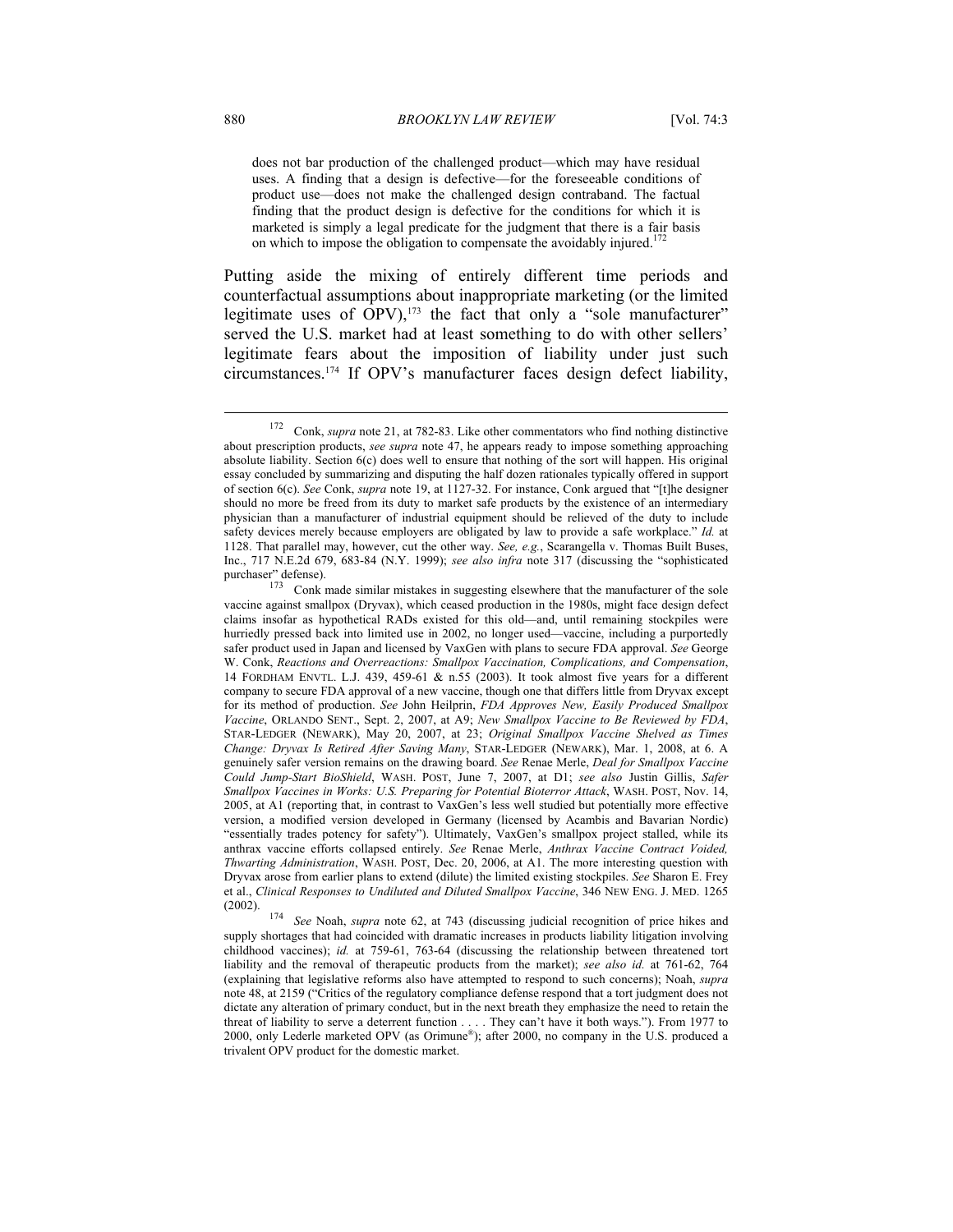then it can continue producing the product (so long as it pays for any injuries that result), but why would it choose to do so (and, when it leaves the market, what will happen if polio makes a comeback)?! In what sense does a manufacturer that continues to market OPV after 1999 (and properly labeled to indicate its use only in case of an emergency) act unreasonably—must it also offer IPV, or does it suffice that a pair of competitors had brought that allegedly superior product to the market more than a decade earlier?

## 5. Isotretinoin

In an article published two years later, Conk trotted out Accutane® (isotretinoin) as another example, though this one designed to illustrate the value of engaging in risk-utility balancing even in the absence of an FDA-approved RAD.175 In retrospect, this illustration also backfired, nicely demonstrating the pitfalls of his approach to judging design defect claims. First, Conk argued that the manufacturer's methodof-use patent (perhaps one of the weakest types of patents<sup>176</sup>) gave it a monopoly that discouraged the introduction of safer alternatives.<sup>177</sup> Although it would keep others from selling isotretinoin tablets of particular doses for the treatment of acne, it in no way prevented the

<sup>175</sup> *See* Conk, *supra* note 21, at 761-71. As he explained in closing the discussion:

The Accutane example demonstrates that the institutional competence problems with the section 2(b) alternative safer design test . . . are not so formidable as they might appear at first blush. . . . [S]mall changes yielded significant safety gains but were neglected until [the] approaching loss of a broad patent monopoly threatened the manufacturer-designer with loss of market control.

*Id.* at 771. Actually, upon closer examination, it demonstrates just the opposite. 176 *See* William D. Noonan, *Patenting Medical Technology*, 11 J. LEGAL MED. 263, 283, 287-88 (1990); Richard A. Castellano, Note, *Patent Law for New Medical Uses of Known Compounds and Pfizer's Viagra Patent*, 46 IDEA: J.L. & TECH. 283, 294-301, 308-11 (2006); *see also* Peter Landers, *Nosed Out? With New Patent, Mayo Clinic Owns a Cure for Sniffles*, WALL ST. J., Apr. 30, 2003, at A1 (reporting that a researcher had secured method-of-use patents for antifungal agents to treat sinusitis and chronic asthma, and contrasting this situation with the failure of researchers to do so for the use of antibiotics in treating ulcers). 177 *See* Conk, *supra* note 21, at 762-63 ("Such a patent-constrained market environment

can create a type of market failure that impedes the availability of alternative, safer compositions or methods of manufacture, or alternative safer dosing methods."). The method-of-use patent for isotretinoin would not have limited "safer compositions or methods of manufacture" as he claimed because those represent different types of patents, and it would not even prevent a "safer dosing method" that fell outside of the bounds of the range of doses disclosed in the patent. *Cf.* Bayer AG v. Elan Pharm. Research Corp., 212 F.3d 1241, 1249-54 (Fed. Cir. 2000) (holding that a generic drug manufacturer's micronized version would not infringe patents for nifedipine crystals of a defined specific surface area). Indeed, the decision in the Prozac case that he quotes at length, *see* Conk, *supra* note 21, at 758-59 n.87, invalidated a method-of-use patent, *see* Eli Lilly & Co. v. Barr Labs., Inc., 251 F.3d 955, 969-72 (Fed. Cir. 2001); *see also* Merck & Co. v. Teva Pharm. USA, Inc., 395 F.3d 1364, 1372-77 (Fed. Cir. 2005) (invalidating a method-of-use patent covering the once-weekly formulation of Fosamax® on grounds of obviousness); Warner-Lambert Co. v. Apotex Corp., 316 F.3d 1348, 1351-53, 1366 (Fed. Cir. 2003) (rejecting a claim by the manufacturer of Neurontin® (gabapentin), which was labeled only for treating epilepsy but widely used in patients with neurodegenerative diseases, that approval of a generic version would infringe (or induce infringement of) its method patent covering such off-label uses).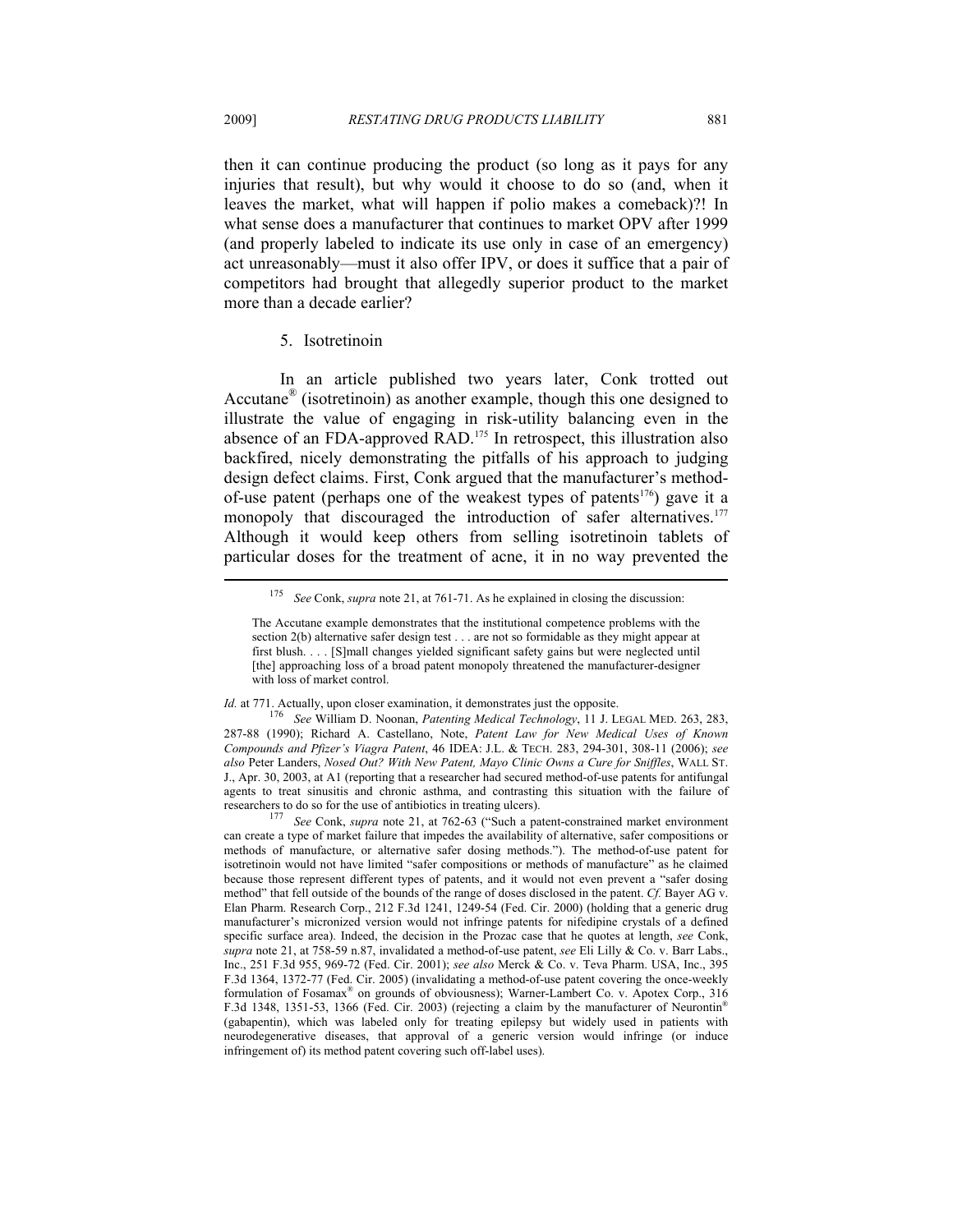development of other vitamin A derivatives for such uses (or of isotretinoin for entirely other uses).<sup>178</sup> He cited one patent covering shortcourse treatments for less serious forms of acne,<sup>179</sup> but this would not have involved any alteration in the dosage formulation (only revisions in the drug's labeling),180 and nothing prevented researchers from publicizing such an off-label use.<sup>181</sup> Conk suggested that Roche should have had an obligation to look into this method and revise its instructions accordingly, but in the next breath he correctly recognized that this would have provided a basis for liability under section  $6(d)$ <sup>182</sup> So why on earth does he keep complaining about the unduly narrow scope of design defect claims under section 6(c)?

Conk also emphasized that, shortly before expiration of its patent, Roche filed an application for FDA approval of a new and

<sup>178</sup> *See* Ortho Pharm. Corp. v. Cosprophar, Inc., 828 F. Supp. 1114, 1117 (S.D.N.Y. 1993) (summarizing, in the course of resolving a Lanham Act case, the history behind tretinoin (Retin- $A^{\mathcal{B}}$ ), an FDA-approved retinoid-based topical acne drug sold by a subsidiary of Johnson & Johnson, which began developing a cream version (Renova<sup>®</sup>) for use against wrinkles after published research confirmed the efficacy of this off-label use), *aff'd*, 32 F.3d 690 (2d Cir. 1994); Lawrence K. Altman, *Medical Dilemma: Necessary Drugs with Intolerable Dangers*, N.Y. TIMES, May 3, 1988, at C3 (reporting that Accutane "was the first to be licensed in what is expected to be a series of drugs derived from Vitamin A, called retinoids"); Gina Kolata, *A Second Skin Drug Is Called Major Threat for Birth Defects*, N.Y. TIMES, May 1, 1988, § 1, at 1 ("Drug manufacturers have created 1,500 compounds that are closely related to Accutane, . . . and researchers are testing some to see if they can cure skin diseases, treat a variety of cancers or prevent cancer of the breast, lung or colon.").

See Conk, *supra* note 21, at 763-64 & n.108. In arguing that Roche failed to investigate this potentially safer method of use, Conk misunderstood the difference between Accutane's indication (severe recalcitrant nodular acne) and the researcher's method-of-use patent (for "a patient having mild cystic acne or with scarring non-cystic acne"). Even after the expiration of Roche's method patent, the researcher could not market such a product without going through the

FDA approval process for this new indication and dosing regimen.<br>For more background on the drug's regulatory milestones, including a history of its many labeling revisions, see FDA, *Isotretinoin (Marketed as Accutane) Capsule Information*, http://www.fda.gov/cder/drug/infopage/accutane/default.htm (last visited June 19, 2008). In the last twenty-five years, the agency has imposed increasingly stringent controls on access to this drug. *See* Robert S. Stern, *When a Uniquely Effective Drug Is Teratogenic: The Case of Isotretinoin*, 320 NEW ENG. J. MED. 1007, 1008 (1989); Gardiner Harris, *F.D.A. Imposes Tougher Rules for Acne Drug*, N.Y. TIMES, Aug. 13, 2005, at A1 ("The new program is the latest and by far most drastic of more than 40 efforts by the agency in the last 22 years to reduce harm from Accutane . . . while allowing its continued use."); *see also* Ami E. Doshi, Comment, *The Cost of Clear Skin: Balancing the Social and Safety Costs of iPLEDGE with the Efficacy of Accutane (Isotretinoin)*, 37 SETON HALL L. REV.

<sup>625, 659-60 (2007) (</sup>concluding that the FDA should withdraw approval). <sup>181</sup> *See, e.g.*, Boaz Amichai et al., *Low-dose Isotretinoin in the Treatment of Acne Vulgaris*, 54 J. AM. ACAD. DERMATOLOGY 644 (2006). Another commentator provided a better apparent illustration of Conk's point, suggesting that Amgen had shelved a patent on a protein binding factor that would have dramatically slowed the excretion (and therefore the dosages needed) of its blockbuster anemia drug Epogen® (recombinant erythropoietin). *See* Kurt M. Saunders, *Patent Nonuse and the Role of Public Interest as a Deterrent to Technology Suppression*, 15 HARV. J.L. & TECH. 389, 395-96 (2002). To support this allegation, he relied entirely on an e-mail message later posted on a blog. *See id.* at 395 n.31. The only published information about this episode that I could find suggested that government officials failed to take this conspiracy theory the least bit seriously. *See Consumer Advocates Say Company May Be Suppressing Research at University-Run Lab*, CHRON. HIGHER EDUC., May 1, 1998, at A49 (describing a letter from Ralph Nader and an associate requesting an investigation by the Federal Trade Commission). 182 *See* Conk, *supra* note 21, at 764.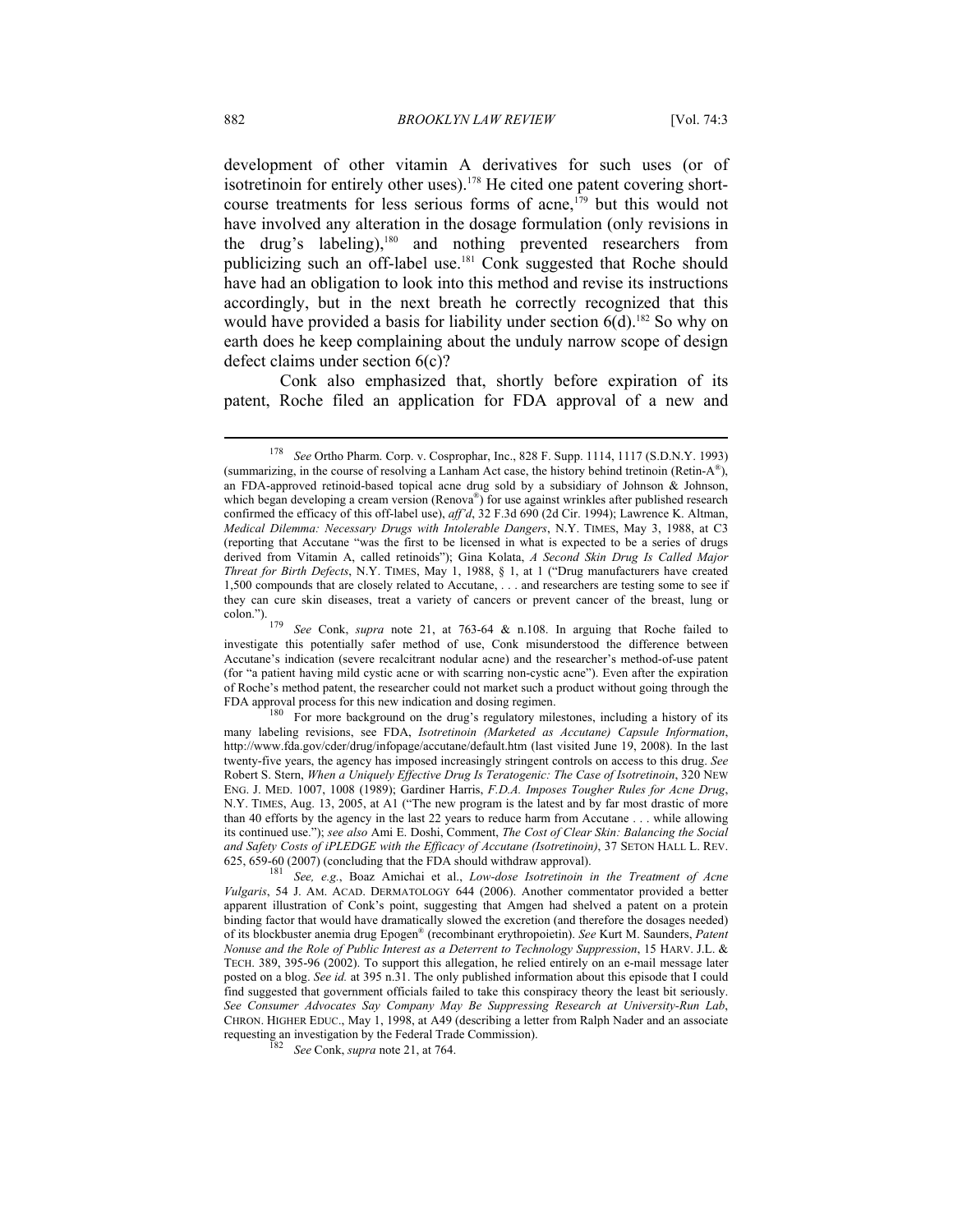improved (micronized) formulation of isotretinoin, and he cited the favorable internal agency reviews prepared in advance of an advisory committee meeting held in 2000.<sup>183</sup> He expressed outrage that section 6(c) would allow the manufacturer to get away with "an egregious case of warehousing an alternative safer design for deployment when the patent term expires."184 Sounding like the good plaintiff's lawyer that he is, Conk continued:

A jury might reasonably conclude that the manufacturer's timetable for development of the new, low-dose, more controllable product was dictated too much by market considerations and too little by concern for the safety and health of those who consumed the product, those who were aborted, or those born with grave deformities that might have been avoided if the dosing pattern had been lowered and the new formulation had been deployed earlier.<sup>1</sup>

A clarion call for punitive damages if I ever heard one! Except for one minor problem: in spite of the endorsement of the internal reviewers, and notwithstanding the subsequent publication of the research that indicated limited advantages to the micronized version (though not at all with respect to the serious risk of birth defects),<sup>186</sup> the FDA never approved the new formulation.187 Moreover, even if it had done so, this would not have prevented agency approval of generic versions of the original formulation,188 and sponsors willing to conduct new clinical trials could

<sup>183</sup> *See id.* at 765-66, 767-69. 184 *Id.* at 769; *see also id.* ("[T]he social cost of the tardy development of the new product provides the basis for a finding of liability in favor of the deformed children of mothers who took Accutane (the old formula) when Roche could have brought the new formulation to market earlier

instead of waiting for the end of the old product's patent monopoly period."). 185 *Id.* at 770; *see also id.* (adding that other plaintiffs probably will not have such damning evidence to use in bringing their design defect claims).<br><sup>186</sup> See John S. Strauss et al., *A Randomized Trial of the Efficacy of a New Micronized* 

*Formulation Versus a Standard Formulation of Isotretinoin in Patients with Severe Recalcitrant Nodular Acne*, 45 J. AM. ACAD. DERMATOLOGY 187, 194-95 (2001); John S. Strauss et al., *Safety of a New Micronized Formulation of Isotretinoin in Patients with Severe Recalcitrant Nodular Acne: A Randomized Trial Comparing Micronized Isotretinoin with Standard Isotretinoin*, 45 J. AM. ACAD. DERMATOLOGY 196 (2001); *id.* at 199 & tbl.2 (indicating that the researchers removed one subject who had become pregnant while taking the micronized version and then aborted). Indeed, to the extent that patients might find the micronized version more tolerable (because less likely to cause bothersome side effects such as dry eyes), *see id.* at 207, and because nothing suggested a reduced teratogenic risk at the lower (but equally bioavailable) dosage, one might have seen an increase in the overall number of birth defects had the FDA approved the newer version. 187 *See* Michelle Meadows, *The Power of Accutane: The Benefits and Risks of a* 

*Breakthrough Acne Drug*, FDA CONSUMER, Mar.-Apr. 2001, at 18 (discussing the limited product changes that came out of the September 2000 advisory committee meeting); *see also* John S. Strauss et al., *Guidelines of Care for Acne Vulgaris Management*, 56 J. AM. ACAD. DERMATOLOGY 651, 656 (2007) (discussing the latest views about the use of isotretinoin, but making no mention of a micronized version apart from citing his pair of co-authored articles from 2001). For the current version of Accutane's package insert, see http://www.rocheusa.com/products/accutane/pi.pdf (last<br>visited Aug. 12, 2008).<br><sup>188</sup> Ju feet provisions of the drug because spribble in 2002. See Gideau Kennet

In fact, generic versions of the drug became available in 2002. See Gideon Koren et al., *Generic Isotretinoin: A New Risk for Unborn Children*, 170 CAN. MED. ASS'N J. 1567 (2004); *see also* Margaret A. Honein et al., *Can We Ensure the Safe Use of Known Human Teratogens?: Introduction of Generic Isotretinoin in the US as an Example*, 27 DRUG SAFETY 1069, 1075 (2004) (explaining that each generic version must use a parallel risk-management program). Generic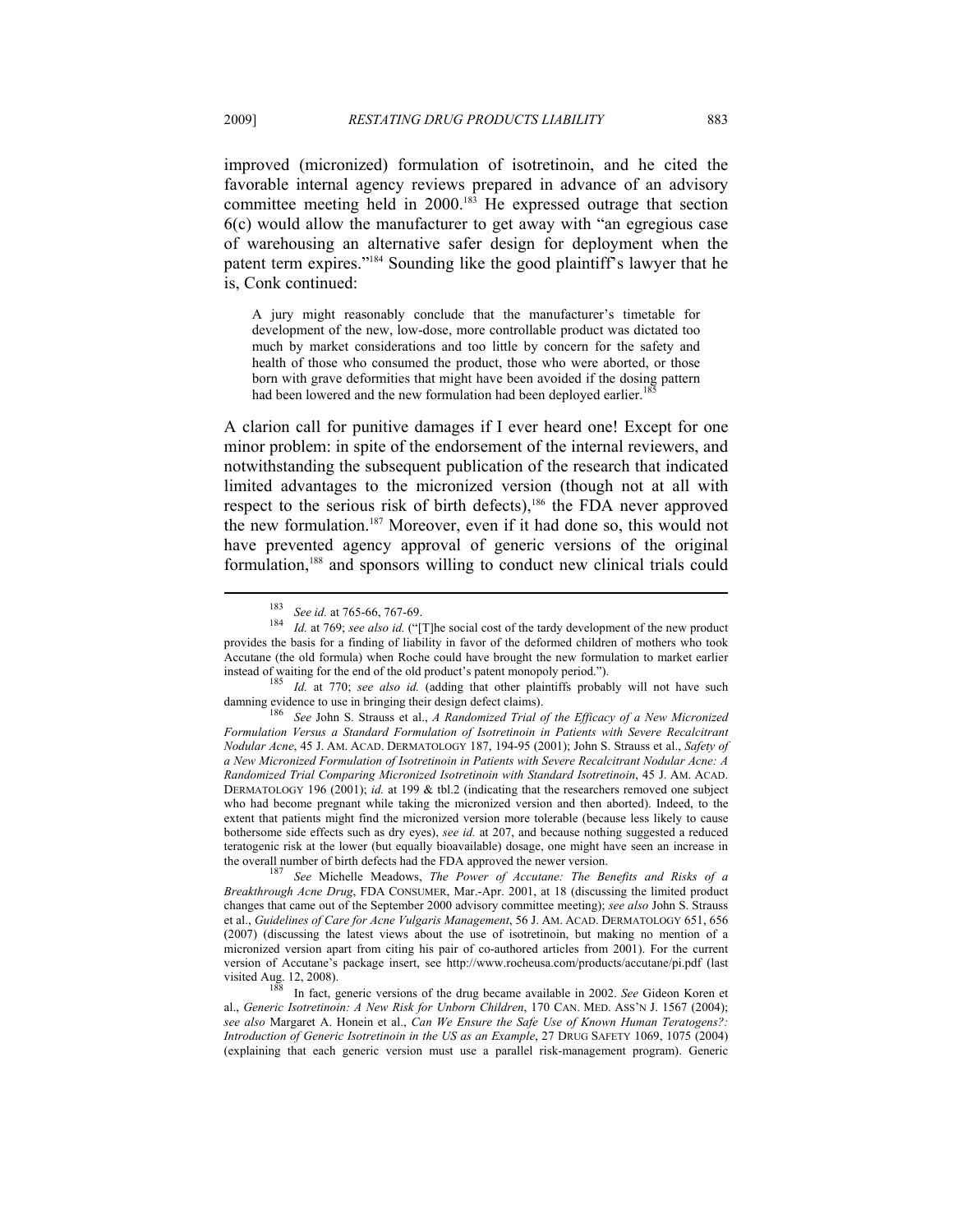have secured approval of other variations of the original formulation of isotretinoin. Thus, Conk unwittingly again demonstrated the wisdom of the Reporters' refusal to allow plaintiffs to rely on hypothetical RADs for prescription products.

### *D. Designing Access Restrictions*

Critics have objected that section 6(c) conflicts with the wellaccepted proposition that product manufacturers should not get to warn their way out of a duty to adopt reasonable alternative designs.189 Apart from the previously discussed difficulties with redesigning drugs, this complaint fails to appreciate the centrality of labeling in helping to define a pharmaceutical product's niche.<sup>190</sup> Moreover, these issues may go beyond labeling to include choices about how and to whom a seller markets a drug.<sup>191</sup>

For instance, with teratogens such as thalidomide and isotretinoin, plaintiffs might pursue negligent marketing claims on the theory that a prescription drug manufacturer should have further

[T]he manufacturer's first obligation is reasonable design; warnings logically come after, in order to deal with any remaining pockets of hidden risk that cannot reasonably be designed out of the product. With respect to prescription products, this logical sequence is necessarily reversed. Exposure to design-based liability comes into play only as a measure of last resort . . . .

Henderson & Twerski, *supra* note 19, at 178-79.<br><sup>190</sup> See Joe Collier & Ike Iheanacho, *The Pharmaceutical Industry as an Informant*, 360 LANCET 1405, 1405 (2002) ("Although the primary function of drug companies is to develop and market drugs, these companies spend more time and resources generating, gathering, and disseminating information."); Rebecca S. Eisenberg, *The Problem of New Uses*, 5 YALE J. HEALTH POL'Y L. & ETHICS 717, 717-18 (2005) ("Drugs are information-rich chemicals that in many respects are more akin to other information products (such as databases) than they are to other chemicals . . . . Creating new molecules has become relatively cheap, but determining which molecules are safe and effective for which therapeutic purposes has remained stubbornly expensive . . . ."); *see also* Lars Noah, *Authors, Publishers, and Products Liability: Remedies for Defective Information in Books*, 77 OR. L. REV. 1195, 1212 (1998) ("[D]rug companies are actually engaged in the business of producing and selling information for use by patients and their physicians . . . . [T]he product defectiveness inquiry depends entirely on the information accompanying the product, such as the indications and contraindications for use."); *id.* ("The conceptual separation between the product itself and information contained within the product, so evident in cases declining to hold authors and publishers strictly liable, is absent in the prescription drug liability context."); *cf.* Feldman v. Lederle Labs., 479 A.2d 374, 385 (N.J. 1984) (noting that "an inadequate warning could

constitute a design defect").<br>
Comment k to section 402A had referred separately to proper marketing and proper warnings as prerequisites (along with proper preparation) for exempting sellers of unavoidably unsafe products from strict liability claims. *See* Swayze v. McNeil Labs., Inc., 807 F.2d 464, 468 (5th Cir. 1987).

applicants would not, however, have gotten approval if the FDA had withdrawn the NDA for the pioneer's original formulation on safety grounds. *See* 21 C.F.R. § 216 (2008) (listing such withdrawals). I found only a single instance where, at the license holder's request, the agency had done so. *See* FDA, Notice, Hoffmann-La Roche, Inc.: Withdrawal of Approval of a New Drug Application, 68 Fed. Reg. 53,384, 53,385 (Sept. 10, 2003) (withdrawing Tegison® (etretinate) four years after its sponsor had begun marketing a safer version).<br><sup>189</sup> See, e.g., Cupp, *supra* note 44, at 253-54. As the Reporters subsequently explained: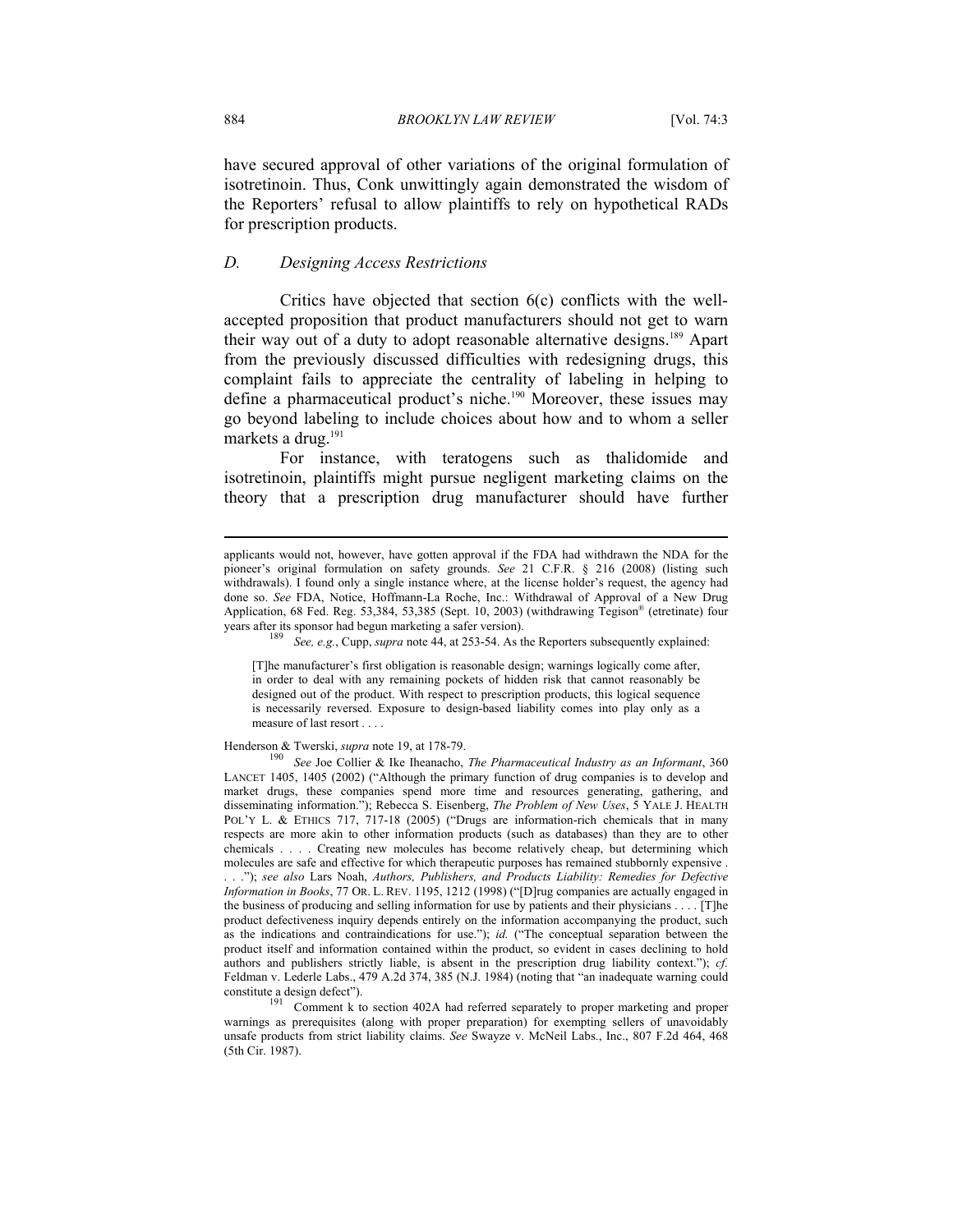$\overline{a}$ 

restricted distribution.<sup>192</sup> Such claims would represent a hybrid between more traditional defects in design and labeling,<sup>193</sup> challenging a manufacturer's choice about the appropriate channels for distributing potentially hazardous goods, such as items not appropriate for use by youngsters,194 in a way that resembles novel (and largely unsuccessful) theories asserted against gun sellers.<sup>195</sup>

See, e.g., Moning v. Alfono, 254 N.W.2d 759, 762 (Mich. 1977) (holding that a jury should resolve negligence claims against the manufacturer, wholesaler, and retailer of slingshots marketed directly to children); *id.* at 771 ("The issue in the instant case is not whether slingshots should be manufactured, but the narrower question of whether marketing slingshots directly to children creates an unreasonable risk of harm."); *cf.* First Nat'l Bank of Dwight v. Regent Sports Corp., 803 F.2d 1431, 1435 (7th Cir. 1986) (rejecting failure-to-warn and negligent marketing claims against the manufacturer of metal-tipped lawn darts sold as appropriate for adults only, but allowing claims for violations of federal regulations prohibiting sales of such products through toy stores and

similar retail outlets). 195 *See, e.g.*, Merrill v. Navegar, Inc., 28 P.3d 116, 119 (Cal. 2001); Chicago v. Beretta U.S.A. Corp., 821 N.E.2d 1099, 1148 (Ill. 2004); Hamilton v. Beretta U.S.A. Corp., 750 N.E.2d 1055, 1059 (N.Y. 2001); *see also* Jean Macchiaroli Eggen & John G. Culhane, *Gun Torts: Defining a Cause of Action for Victims in Suits Against Gun Manufacturers*, 81 N.C. L. REV. 115, 204-09 (2002). *But see* Ileto v. Glock Inc., 349 F.3d 1191, 1201-09 (9th Cir. 2003) (allowing a negligent marketing claim to proceed); City of Cincinnati v. Beretta U.S.A. Corp., 768 N.E.2d 1136, 1141 (Ohio 2002) (allowing a municipality to pursue such claims). Some of these lawsuits alleged that manufacturers of certain types of weapons or ammunition should not have sold these products to civilians, instead limiting their distribution to law-enforcement professionals and the military. *See, e.g.*, McCarthy v. Olin Corp., 119 F.3d 148, 152, 156-57 (2d Cir. 1997) (noting, in the course of rejecting such a claim, that the manufacturer of Black Talon® bullets subsequently limited sales to

<sup>192</sup> *See* Lars Noah, *Too High a Price for Some Drugs?: The FDA Burdens Reproductive Choice*, 44 SAN DIEGO L. REV. 231, 236-37 & n.23, 256 & n.100 (2007) (noting that the manufacturer of Accutane has faced claims that it should have taken steps beyond the issuance of stern warnings to both doctors and patients to ensure that women would not become pregnant while using this teratogenic drug, and adding that these lawsuits have failed on other grounds); *cf. id.* at 239 (wondering whether the FDA could "demand that the manufacturer sell a bundled product (for example, a single pill that combined a teratogen with a hormonal contraceptive)"); Lars Noah, *Ambivalent Commitments to Federalism in Controlling the Practice of Medicine*, 53 U. KAN. L. REV. 149, 188-91 (2004) (discussing a variety of distribution restrictions on prescription drugs considered by regulatory officials). Congress recently granted the FDA express authority to restrict the distribution of prescription drugs to specially trained physicians. *See* Food and Drug Administration Amendments Act of 2007, Pub. L. No. 110-85, § 901(b), 121 Stat. 823, 930 (to be

codified at 21 U.S.C. § 355-1(f)(3)(A)). Some negligent marketing claims relate primarily to issues of product design, while others focus on the nature of the information communicated to users (i.e., advertising), but a third subset of negligent marketing claims—those that relate to distribution choices—do not fit as neatly into an existing liability box. *See* Richard C. Ausness, *Tort Liability for the Sale of Non-Defective Products: An Analysis and Critique of the Concept of Negligent Marketing*, 53 S.C. L. REV. 907, 909-10, 915-16, 944-46 (2002); *see also id.* at 939 ("Just a few years ago, it appeared that negligent marketing was about to become a powerful tool in products liability litigation, particularly where the products involved were not 'defective' in the traditional sense."); *id.* at 954 ("[A] manufacturer's failure to actively monitor retail sales or to supervise the conduct of distributors and retail sellers seems more like nonfeasance than misfeasance."); *id.* at 965 (concluding for a variety of reasons that courts should decline to recognize such claims). Although many of the broader critiques of this theory have force, the distinctive treatment of medical technologies for purposes of applying other liability rules may justify some willingness to entertain negligent marketing claims. Ausness also mentioned Rx drugs, though focusing primarily on OxyContin. *See id.* at 915-17, 945 & n.349; *see also id.* at 916 (making a passing reference to the diet drug combination fen-phen). OxyContin (like the handgun litigation) relates more to criminal misuse, *see infra* note 203, while fen-phen, which relates to problems of inappropriate off-label prescribing, better matches the type of negligent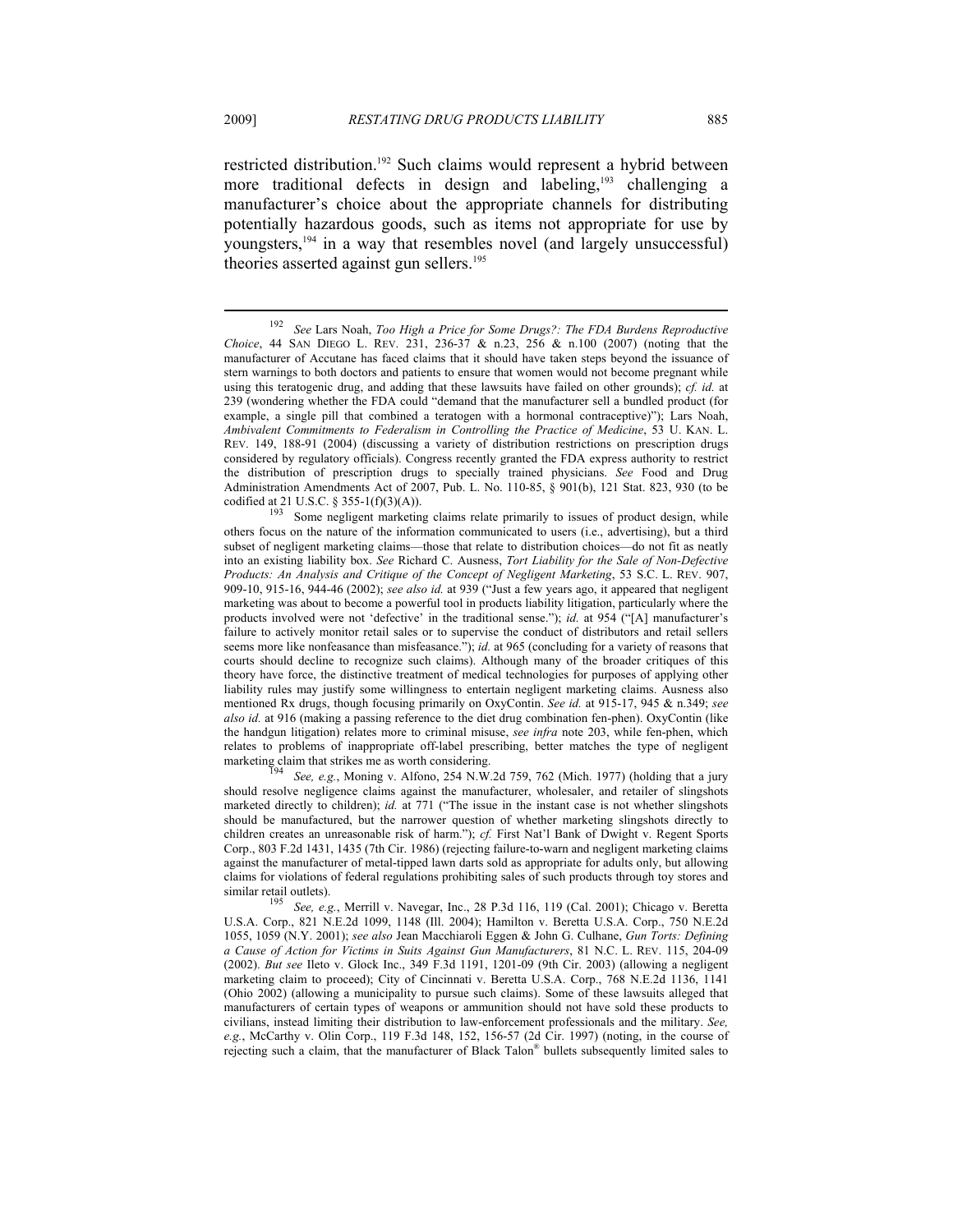#### 886 *BROOKLYN LAW REVIEW* [Vol. 74:3

Although the *Products Liability Restatement* finds a bright line distinguishing prescription and nonprescription products, which it then uses to justify different rules for the former category (because of the power of differential marketing),<sup>196</sup> pharmaceuticals actually fall along a continuum. For instance, stricter prescription requirements apply to controlled substances and certain teratogens (and the most restrictive access restrictions apply to investigational drugs dispensed to subjects enrolled in clinical trials). Although most people use prescription drugs on an out-patient basis, physicians order the administration of some medications in hospitals and other controlled settings.197 Conversely, the relatively recent phenomenon of advertising prescription drugs directly to consumers, as well as the advent of Internet prescribing and dispensing, may have made these products more similar to over-thecounter (OTC) drugs.<sup>198</sup> A few nonprescription drugs, in contrast, now require securing permission from a pharmacist,<sup>199</sup> and plaintiffs might argue that other OTC pharmaceuticals also should move "behind-thecounter" (or even to Rx status),<sup>200</sup> but the *Restatement* reserves the

doses). 198 *See* Chester Chuang, Note, *Is There a Doctor in the House? Using Failure-to-Warn Liability to Enhance the Safety of Online Prescribing*, 75 N.Y.U. L. REV. 1452, 1483 & n.131 (2000) (imagining the emergence of a new class of "quasi-prescription" drugs, and suggesting that Rx antihistamines might qualify); *id.* at 1453 ("In an online world where the physician is conspicuously absent, or at best virtual, the learned intermediary doctrine breaks down . . . ."); *see also* Henderson & Twerski, *supra* note 19, at 173 n.91 (conceding that, if physicians routinely acquiesced in patient demands for heavily advertised products, "[t]his breakdown of the learned intermediary as a screening device would make marketing of prescription drugs not substantially different from that of nonprescription products"); *infra* notes 246-50. For more about direct-to-consumer advertising, see *infra* Part III.B. 199 *See* Daniel Healey, *Plan BTC: The Case for a Third Class of Drugs in the United* 

*States*, 63 FOOD & DRUG L.J. 375, 375-77, 385-86 (2008) (explaining that the FDA conditioned approval for switches from prescription status of emergency contraceptive and smoking cessation products on an age restriction enforced by pharmacists); *see also* FDA, Notice of Public Meeting, Behind the Counter Availability of Certain Drugs, 72 Fed. Reg. 56,769 (Oct. 4, 2007) (seeking input about the merits of this approach). Federal law now requires behind-the-counter status (though not limited to pharmacies) for products containing pseudoephedrine, though this statute sought to prevent criminal diversion rather than any direct risks to the consumer. *See* 21 U.S.C. § 830(e) (2006); Jean C. O'Connor et al., *Developing Lasting Legal Solutions to the Dual Problems of* 

<sup>200</sup> See Lars Noah, *Treat Yourself: Is Self-Medication the Prescription for What Ails American Health Care?*, 19 HARV. J.L. & TECH. 359, 382-83 (2006); *id.* at 381 ("If an OTC drug with otherwise unassailable labeling and design causes an injury, then the victim might argue that the product should have been made available only under professional medical supervision and never sold directly to consumers."); *see also* Howard Latin, *"Good" Warnings, Bad Products, and Cognitive Limitations*, 41 UCLA L. REV. 1193, 1271 (1994) ("Why should the presence of a 'good' warning, no matter how explicit, prevent courts from considering the value of alternative marketing

professionals); *id.* at 163 (Calabresi, J., dissenting) ("Selling tanks to the armed forces is fine; selling them to the general public is, I would think, clearly negligent."). 196 *See* Henderson & Twerski, *supra* note 19, at 156, 170-73, 178-79; *id.* at 168-69

<sup>(&</sup>quot;[S]uch differentiation [in design defect standards based on users] is not possible for

non<br><sup>197</sup> See, e.g., Press Release, *FDA Approves Entereg to Help Restore Bowel Function Following Surgery*, http://www.fda.gov/bbs/topics/NEWS/2008/NEW01838.html (May 20, 2008) (explaining that, in order to minimize risks relative to benefits, this drug will be restricted to inpatient use, only at specially certified hospitals, and patients may receive no more than fifteen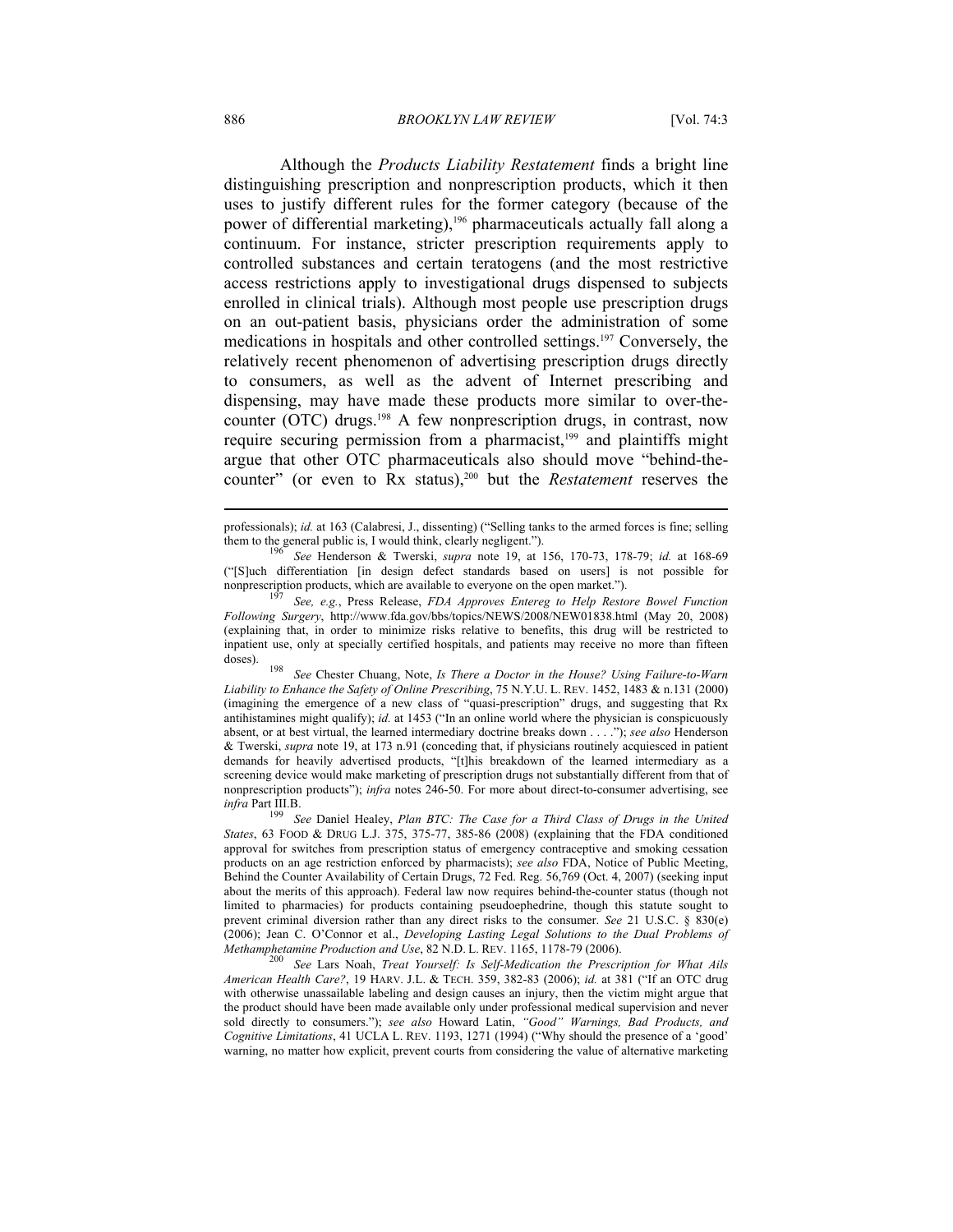narrow design defect test of section 6(c) for products already subject to prescription restrictions (though without drawing any distinctions among them). $201$ 

Some commentators have suggested that drug manufacturers have a duty to cut off supplies to Internet companies that engage in irresponsible online prescribing and dispensing.202 More controversially, if general practitioners engaged in patterns of dangerous overprescribing,203 then a plaintiff might claim that the drug manufacturer had a duty to limit access to only some subset of responsible physicians (perhaps only certain specialists or physicians who have registered with the manufacturer after attesting to their knowledge of the risks involved

OTC products. *See infra* note 249. 202 *See* Richard C. Ausness, *Will More Aggressive Marketing Practices Lead to Greater Tort Liability for Prescription Drug Manufacturers?*, 37 WAKE FOREST L. REV. 97, 136 (2002) (forecasting that negligent marketing claims will be brought against manufacturers of prescription drugs when patients suffer injuries as a result of dispensing by unscrupulous Internet pharmacies); Chuang, *supra* note 198, at 1480-88; *cf.* Stephanie Feldman Aleong, *Green Medicine: Using Lessons from Tort Law and Environmental Law to Hold Pharmaceutical Manufacturers and Authorized Distributors Liable for Injuries Caused by Counterfeit Drugs*, 69 U. PITT. L. REV. 245, 265-72 (2007) (suggesting an entirely inapt nondelegable duty theory to hold manufacturers liable for hazardous counterfeiting). Serious practical difficulties would, however, complicate any such effort. *See* Chuang, *supra* note 198, at 1460-61 (noting that Pfizer had sought assistance from the Federal Trade Commission to combat online prescribing of Viagra); *cf.* Ceci Connolly, *Pfizer Cuts Supplies to Canadian Drugstores*, WASH. POST, Feb. 19, 2004, at A10. The FDA once conditioned drug approval on restricted distribution through a single pharmacy. *See* Aaron Zitner, *Date-Rape Drug OK'd to Treat Sleep Disorder*, L.A. TIMES, July 18, 2002, at A12 (GHB); *cf.* Anna Wilde Mathews & Leila Abboud, *FDA Approves Generic OxyContin*, WALL ST. J., Mar. 24, 2004, at A3 ("[T]he FDA has never limited any opioid to certain pharmacies, and agency officials say they don't have

the authority to block certain physicians from prescribing a drug.").<br><sup>203</sup> Courts generally have rejected negligent marketing claims involving the opioid analgesic OxyContin. *See, e.g.*, Labzda v. Purdue Pharma L.P., 292 F. Supp. 2d 1346, 1355 (S.D. Fla. 2003); *see also* Phillip J. Wininger, Note, *Pharmaceutical Overpromotion Liability: The Legal Battle over Rural Prescription Drug Abuse*, 93 KY. L.J. 269, 281-94 (2004-2005) (evaluating the prospects for such claims). Imagine, however, that the manufacturer had sold OxyContin without the required legend for Schedule II controlled substances (or, worse yet, without even the Rx legend, which would make it available on OTC shelves alongside analgesics such as acetaminophen and ibuprofen); I assume that—whether called a design defect, informational defect, or negligent marketing claim—such a case would fall under the defectiveness per se rubric. *See* RESTATEMENT (THIRD) OF TORTS: PRODS. LIAB. § 4 & cmt. d (1998).

strategies in light of the common tendency of people to overuse over-the-counter drugs that provide

relief from chronic ailments?"). 201 *Cf. supra* note 15 (explaining that "medical foods" require a prescription). Separately, now that OTC drugs may offer some genuine clinical utility accompanied by non-trivial risks, why not treat these products as "unavoidably unsafe"? *See* Thomas M. Moore & Scott L. Hengesbach, *Comment k: A Prescription for the Over-the-Counter Drug Industry*, 22 PAC. L.J. 43, 55 n.57, 61-86 (1990) (arguing that sellers of OTC drugs should receive the same exemption from strict liability claims granted to sellers of prescription drugs); Daniel W. Whitney, *Product Liability Issues for the Expanding OTC Drug Category*, 48 FOOD & DRUG L.J. 321, 324 (1993) ("[I]t is difficult to fathom how a Rx drug would lose its social utility merely because it is being made available OTC."). After all, the movement of a product from prescription to nonprescription status does not alter its intrinsic character so much as the means of access and the method of marketing. *Cf.* Bober v. Glaxo Wellcome PLC, 246 F.3d 934, 939-40, 942 (7th Cir. 2001) (rejecting a consumer fraud claim against the manufacturer of Zantac® for suggesting that two doses of the 75 mg OTC version could not be substituted for the prescribed 150 mg version). The unpredictably of drug response would apply whether or not access requires a prescription, and OTC drugs encounter no less regulatory scrutiny than Rx drugs: indeed, for those that have gotten switched, they have undergone far closer FDA review. *See* Noah, *supra* note 200, at 365-66. In some instances, physicians may even "prescribe"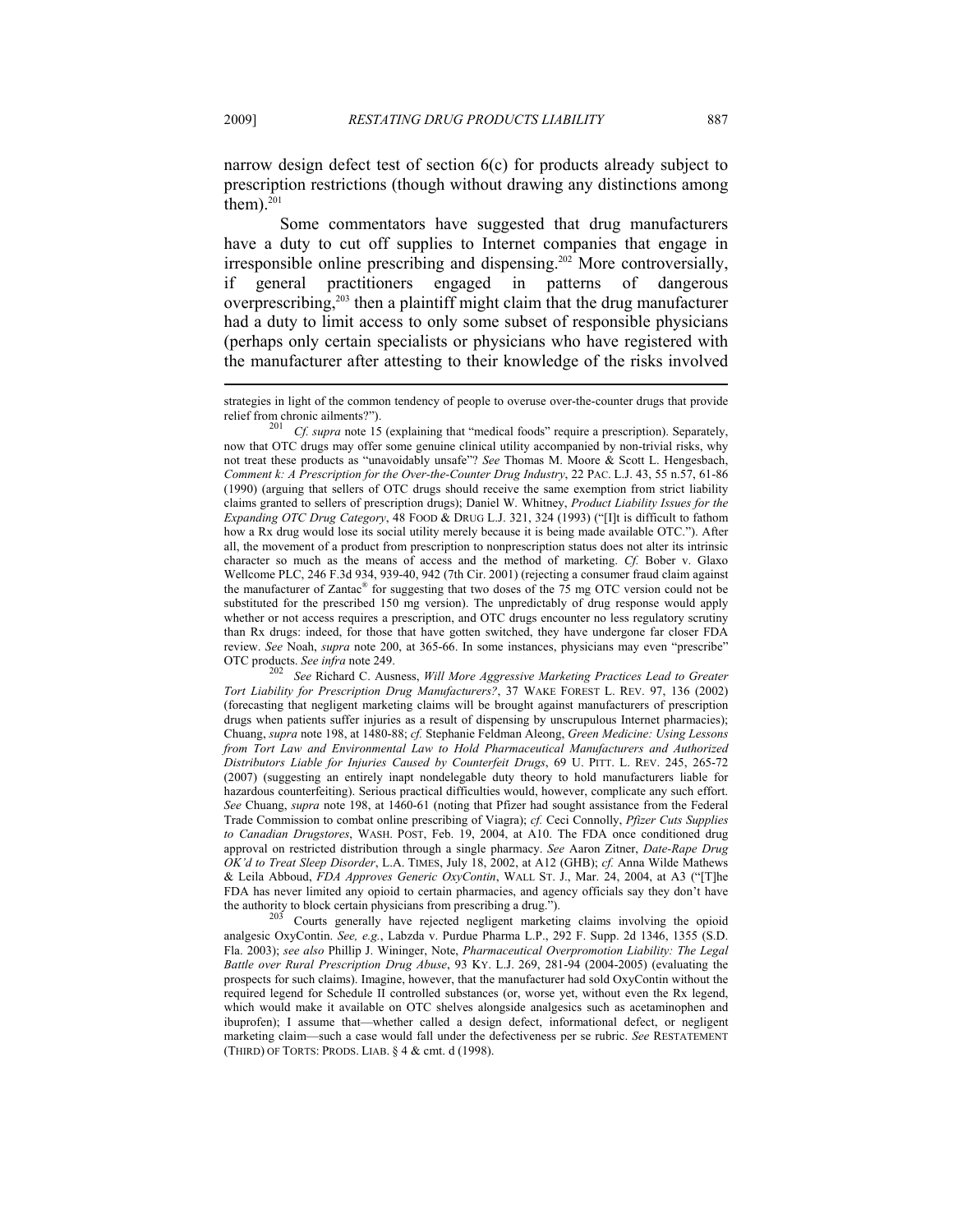in the use of a product).<sup>204</sup> Such a theory might morph into a design defect claim (viewing the drug product as a package or bundle that includes choices about how patients may secure access to it), $205$  which in turn would cast some doubt on the narrow conception of drug designs reflected in section  $6(c)$ .<sup>206</sup>

## III. INFORMATIONAL DEFECTS

This Part considers alleged defects in the information that accompanies prescription products, especially those advertised directly to consumers. Under the "learned intermediary" rule, manufacturers satisfied their duty to warn of the hazards associated with Rx drugs by communicating risk information to physicians.<sup>207</sup> Accordingly, section 6(d) of the *Products Liability Restatement* provides as follows:

<sup>204</sup> *See* Swayze v. McNeil Labs., Inc., 807 F.2d 464, 477 (5th Cir. 1987) (Goldberg, J., dissenting) ("McNeil could have prevented liability by removing, selectively, the [narcotic anesthesia] drug from hospitals that could not ensure that qualified doctors would prescribe [it, as opposed to certified nurse anesthetists who lacked prescribing privileges]."); *see also* Erik Eckholm & Olga Pierce, *Methadone Rises as a Painkiller with Big Risks*, N.Y. TIMES, Aug. 17, 2008, at A1 ("Methadone, once used mainly in addiction treatment centers to replace heroin, is today being given out by family doctors, osteopaths and nurse practitioners for throbbing backs . . . and a host of other severe pains. . . . [The FDA] is now considering requiring doctors to take special classes on prescribing narcotics."); *cf. In re* TMJ Implants Prods. Liab. Litig., 97 F.3d 1050, 1060 (8th Cir. 1996) (Heaney, J., dissenting) (suggesting that the manufacturer of Teflon should have ceased supplying this raw material to a medical device company because it knew of dangers associated with this application); Hunnings v. Texaco, Inc., 29 F.3d 1480, 1485-86 (11th Cir. 1994) (holding that a negligence claim could proceed against the supplier of mineral spirits where it knew that a retailer packaged the chemical in used milk jugs and sold the product without warnings); Mason v. Texaco Inc., 862 F.2d 242, 246 (10th Cir. 1988) (explaining that a "bulk seller [has] the obligation to sell only to knowledgeable and responsible distributors"). 205 *See, e.g.*, Carl Salzman, *Mandatory Monitoring for Side Effects: The "Bundling" of* 

*Clozapine*, 323 NEW ENG. J. MED. 827 (1990) (describing a controversial (and short-lived) system of restricted distribution adopted by the manufacturer of the new antipsychotic Clozaril® (partly in response to liability fears) that included weekly blood testing as a prerequisite for dispensing the drug to schizophrenic patients in order to guard against fatalities caused by agranulocytosis, a side effect reported during clinical trials in less than 2% of subjects); *see also* Noah, *supra* note 190, at 1214 (discussing other contexts that involve product bundling). When Celgene created its complex risk management program (S.T.E.P.S.) for Thalomid to guard against the risk of birth defects, it secured a patent on it (and, when Hoffmann-LaRoche had to create a similar program for Accutane, it purchased a license from Celgene). See Doshi, supra note 180, at 641 n.113.

it purchased a license from Celgene). *See* Doshi, *supra* note 180, at 641 n.113. 206 *See* Margaret Gilhooley, *When Drugs Are Safe for Some but Not Others: The FDA Experience and Alternatives for Products Liability*, 36 HOUS. L. REV. 927, 945-47 (1999); *id.* at 946 ("The best case for applying a distribution limit, if products liability law were to be extended to recognize a new type of defect, relates to misuse of a drug that poses grave risks not only to the immediate users, but also to the wider public."). With little explanation, however, this commentator dismissed the possibility:

Limiting the distribution of drugs, however, is too novel to be an appropriate basis for a finding of products liability. It is not clear, for example, how such a responsibility fits into the structure of the Restatement. A limit on distribution goes beyond being a warning, but unlike the typical design defect, it does not relate to a change in the formulation or dose of the drug.

*Id.* at 945; *see also id.* at 946-49 (favoring, instead, patient-directed labeling to serve as a counterweight to inappropriate prescribing by physicians). 207 *See infra* Part III.A.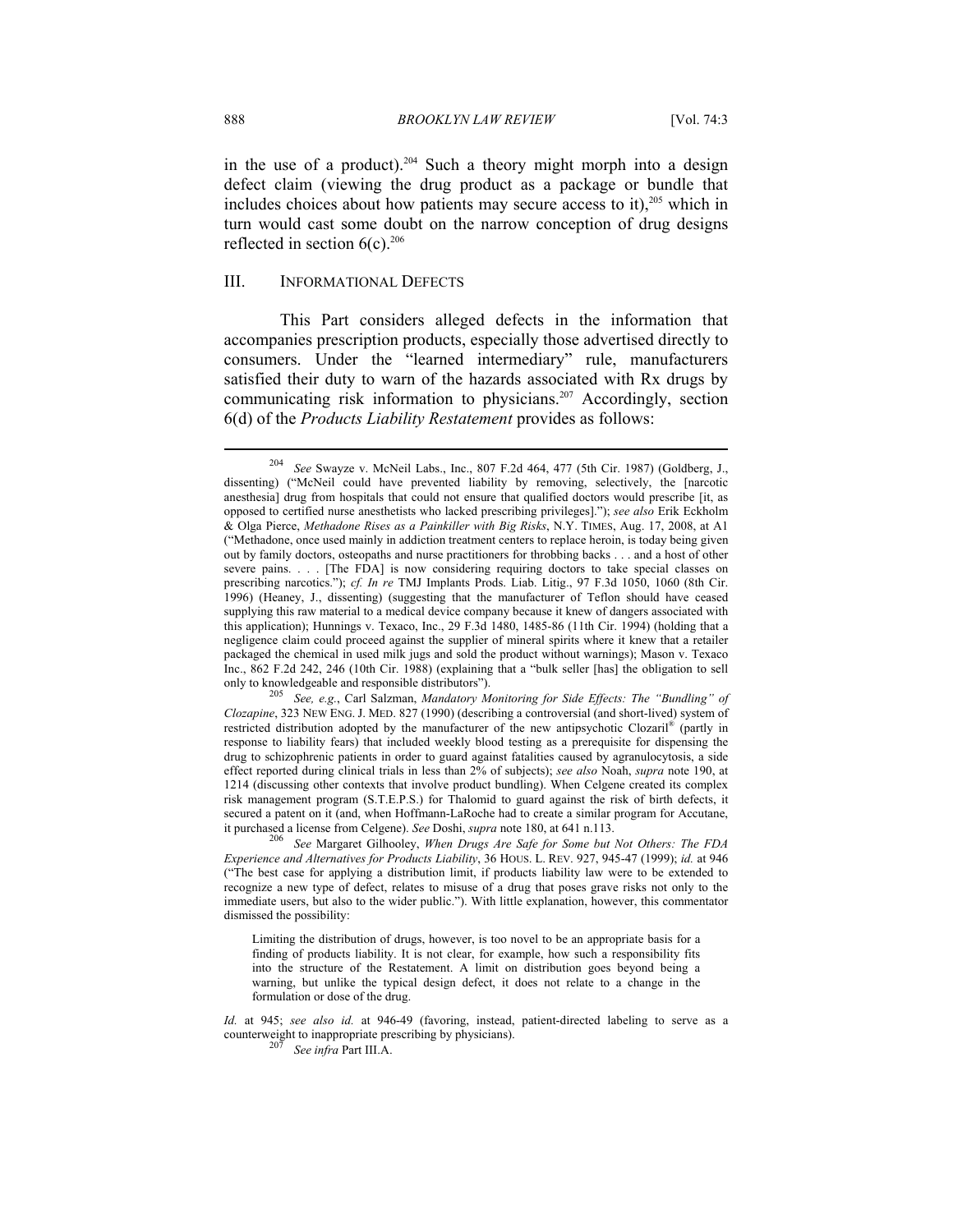A prescription drug . . . is not reasonably safe due to inadequate instructions or warnings if reasonable instructions or warnings regarding foreseeable risks of harm are not provided to: (1) prescribing and other health-care providers who are in a position to reduce the risks of harm in accordance with the instructions or warnings; or (2) the patient when the manufacturer knows or has reason to know that health-care providers will not be in a position to reduce the risks of harm in accordance with the instructions or warnings.<sup>208</sup>

When set alongside the blackletter formulation for design defects, which asked only whether a fully-informed health care professional would prescribe a product to any class of patients, the second clause of this provision imagines a different type of decisionmaking process when suggesting that manufacturers might have a duty to supply information to patients as well. Perhaps this language reflects an understanding of the physician's primary role as related to product selection and only secondarily concerned with communicating risk information.<sup>209</sup> The scope of section  $6(d)(2)$ 's exception to the learned intermediary rule remains unclear.

The Reporters initially tried to recognize an exception in situations where manufacturers had engaged in direct-to-consumer advertising  $(DTCA)$ ,<sup>210</sup> which would have greatly expanded the duty of pharmaceutical manufacturers to warn patients. The final draft did not

<sup>208</sup> RESTATEMENT (THIRD) OF TORTS: PRODS. LIAB. § 6(d) (1998) (omitting parallel reference to "medical device"). The reference to "other" (non-prescribing) health-care providers recognizes that the assessment and treatment of adverse events may occur outside of the prescribing relationship and that manufacturers distribute professional labeling widely (and not only in ways that immediately accompany the particular product). *See id.* cmt. d. *But cf.* Kaplan et al., *supra* note 27, at 66 ("Manufacturers should not be required to warn unascertainable 'others' who, because of independent decisions made by doctors, have been enlisted in the treatment of patients."). Nonphysician prescribers may qualify as learned intermediaries. *See* Walker v. Merck & Co., 648 F. Supp. 931, 934-35 (M.D. Ga. 1986) (treating nurses as learned intermediaries when they administered a vaccine), *aff'd mem.*, 831 F.2d 1069 (11th Cir. 1987); Wyeth-Ayerst Labs. Co. v. Medrano, 28 S.W.3d 87, 92-93 (Tex. Civ. App. 2000) (same, in case of an implanted contraceptive); *see also infra* note 236 (noting the extension of prescribing privileges).<br><sup>209</sup> See RESTATEMENT (THIRD) OF TORTS: PRODS. LIAB. § 6 cmt. d (1998) ("When

prescribing health-care providers are adequately informed of the relevant benefits and risks associated with various prescription drugs and medical devices, they can reach appropriate decisions regarding which drug or device is best for specific patients."); *see also* Thomas v. Hoffman-LaRoche, Inc., 731 F. Supp. 224, 229 (N.D. Miss. 1989) ("[T]he physician through education, experience, and specialized training is in the best position to make a benefit/risk analysis in making the determination to prescribe a particular drug for a specific patient."). One court suggested that the learned intermediary rule would not protect a manufacturer against a claim for failure to warn the general public of a drug recall. *See* Nichols v. McNeilab, Inc., 850 F. Supp. 562, 564-65 (E.D. Mich. 1993) (distinguishing the notification of a drug withdrawal prompted by safety concerns from the risk information conveyed to patients at the time that a drug is initially prescribed); *see also* Francesca Lunzer Kritz, *Recalls: Who Knew?*, WASH. POST, Oct. 22, 2002, at F1 (reporting that patients often do not receive notifications of drug recalls). *But cf.* Windham v. Wyeth Labs., Inc., 786 F. Supp. 607, 611 (S.D. Miss. 1992) (finding that manufacturer had no duty to warn a patient

who had filled a prescription three years earlier of newly acquired risk information). 210 *See* RESTATEMENT (THIRD) OF TORTS: PRODUCTS LIABILITY § 103(a)(3)(iii) (Council Draft No. 1, 1993); *see also* Lars Noah, *Advertising Prescription Drugs to Consumers: Assessing the Regulatory and Liability Issues*, 32 GA. L. REV. 141, 161-68 (1997) (detailing the drafting history, and criticizing the claimed support for this exception). Parts III.A and III.B below borrow from (and update) my earlier article on this subject. *See id.* at 155-61, 169-79.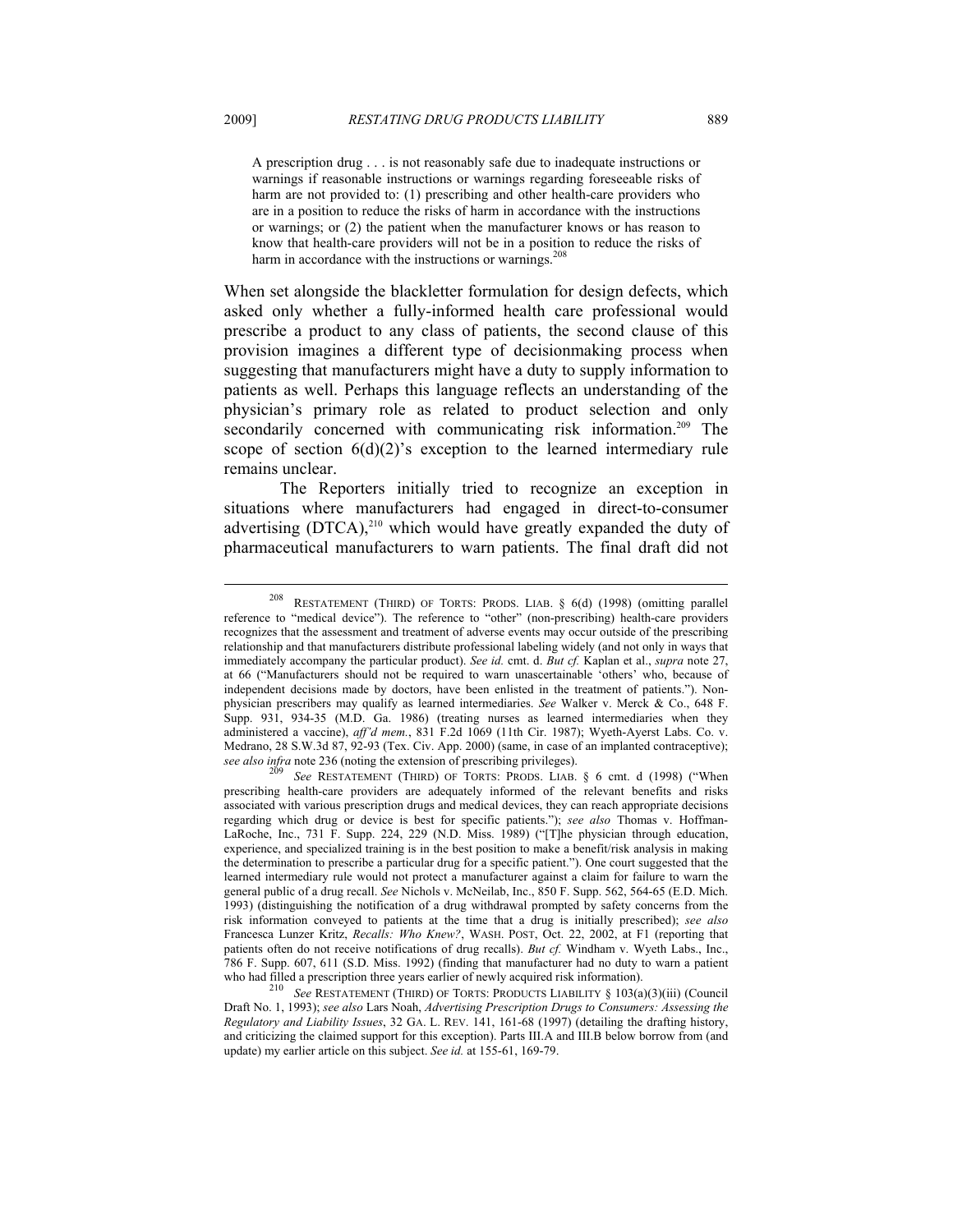include this exception, instead explaining that the ALI took no position on the issue and left it for developing case law.211 As direct advertising of prescription drugs has continued to expand, plaintiffs predictably have urged courts to recognize such an exception to the learned intermediary rule,<sup>212</sup> but so far only a single jurisdiction has taken this step.<sup>213</sup>

# *A. Learned Intermediary Doctrine*

In essentially all jurisdictions, manufacturers of prescription drugs satisfy their common law duty to warn by providing precautionary information to physicians and others who act in the capacity of learned intermediaries.<sup>214</sup> Thirty-five years ago the United States Court of Appeals for the Fifth Circuit offered the following oft-quoted justification for this rule:

Prescription drugs are likely to be complex medicines, esoteric in formula and varied in effect. As a medical expert, the prescribing physician can take into account the propensities of the drug, as well as the susceptibilities of his patient. His is the task of weighing the benefits of any medication against its potential dangers. The choice he makes is an informed one, an individualized medical judgment bottomed on a knowledge of both patient and palliative.<sup>215</sup>

The physician essentially acts as a proxy, selecting a therapeutic product on the patient's behalf.

Only in situations where such an individualized decision is unlikely to be made—for example, when individuals receive vaccines through a mass immunization program—would a manufacturer have to provide a warning directly to the patient.<sup>216</sup> A few courts have extended the mass immunization exception to other drugs, such as contraceptives,

<sup>211</sup> *See* RESTATEMENT (THIRD) OF TORTS: PRODS. LIAB. at 174 (1998); *see also* Charles J. Walsh et al., *The Learned Intermediary Doctrine: The Correct Prescription for Drug Labeling*, 48 RUTGERS L. REV. 821, 869 (1996) (calling section 6(d) a "tepid endorsement" of the learned

See Bob Van Voris, *Drug Ads Could Spell Legal Trouble: Consumer Campaigns May Result in Greater Liability*, NAT'L L.J., July 21, 1997, at B1 ("[L]awyers on both sides of the issue agree that plaintiffs will use the ads to assault the learned intermediary defense.").

<sup>&</sup>lt;sup>213</sup> See infra Part III.B.1.<br><sup>214</sup> See Ehlis v. Shire Richwood, Inc., 367 F.3d 1013, 1017 (8th Cir. 2004) (noting the nearly universal adoption of this doctrine); Guidry v. Aventis Pharm., Inc., 418 F. Supp. 2d 835, 840 (M.D. La. 2006); Vitanza v. Upjohn Co., 778 A.2d 829, 838 (Conn. 2001). *But see* State *ex rel*. Johnson & Johnson Corp. v. Karl, 647 S.E.2d 899, 901 (W. Va. 2007) (rejecting the rule); *id.* at 904 (finding that "the total number of jurisdictions recognizing the learned intermediary doctrine, either by decision of the highest court or by statute, is only twenty-two"). 215 Reyes v. Wyeth Labs., 498 F.2d 1264, 1276 (5th Cir. 1974) (declining, however, to

apply the rule because, although the polio vaccine qualified as a prescription drug, it had not been prescribed to the recipient in a conventional sense and more closely resembled the unsupervised use of an OTC drug); *id.* at 1277 (concluding that "Wyeth knew or had reason to know that the vaccine would not be administered as a prescription drug"). 216 *See, e.g.*, Mazur v. Merck & Co., 964 F.2d 1348, 1361-64 (3d Cir. 1992); Allison v.

Merck & Co., 878 P.2d 948, 958 n.16 (Nev. 1994). With regard to childhood vaccines, however, federal legislation has overridden the mass immunization exception. *See* 42 U.S.C. § 300aa-22(c) (2006); *supra* note 166.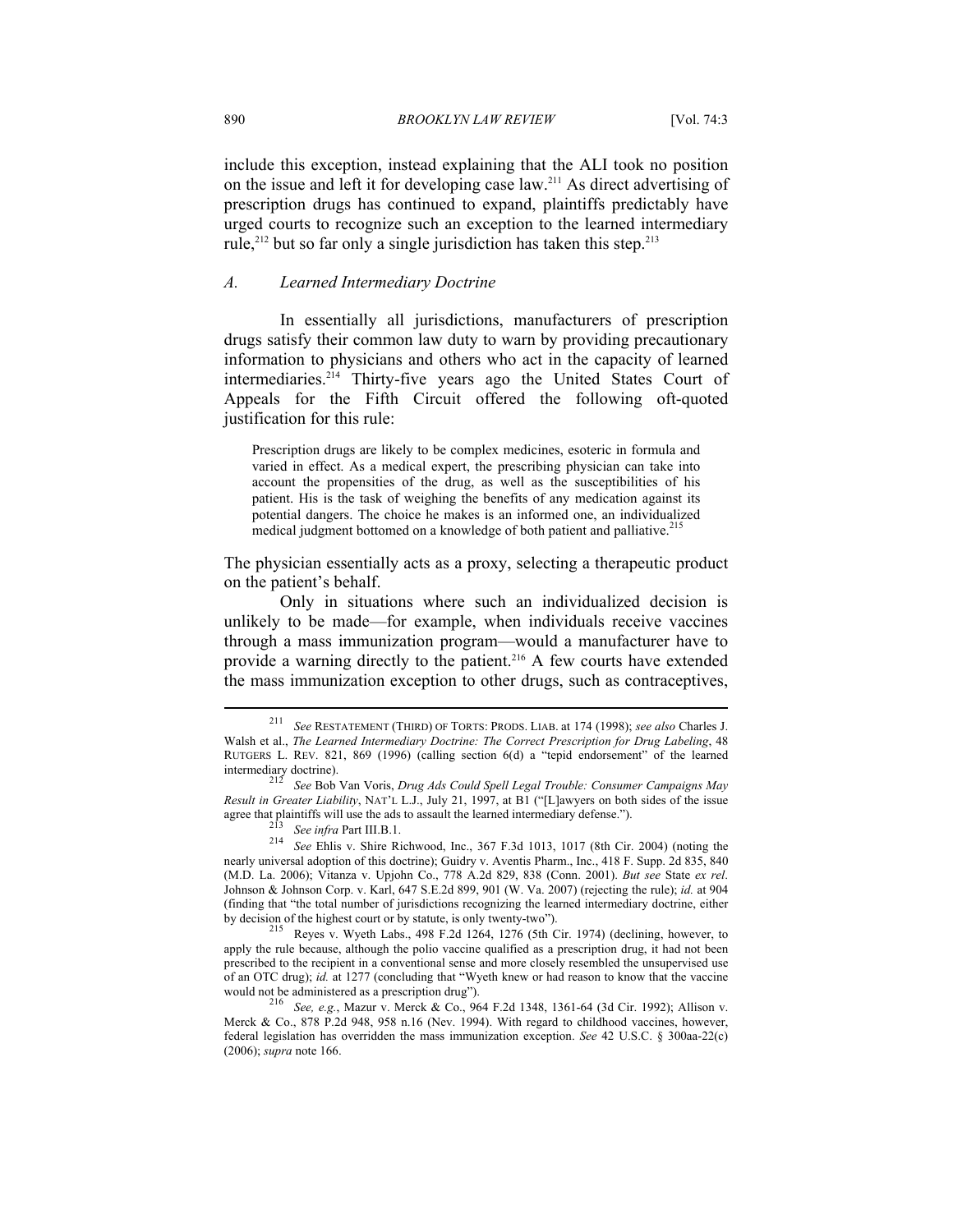for which a health care professional may not make an individualized judgment in prescribing a particular medication.<sup>217</sup> Even so, the overwhelming majority of courts do not recognize any exception for contraceptives.<sup>218</sup> In 1997, one state supreme court held that FDAmandated patient package inserts (PPIs) eliminated the learned intermediary rule,<sup>219</sup> while several other courts have rejected any such exception.<sup>220</sup>

The learned intermediary doctrine reflects several related, subsidiary rationales. First, courts do not wish to intrude upon the doctorpatient relationship, and warnings that contradict information supplied by their physician might undermine the patient's trust in the physician's judgment.<sup>221</sup> Second, physicians may be in a superior position to convey meaningful information to their patients, $222$  as they must do to satisfy their duty to secure informed consent.223 Third, drug manufacturers

*Martin*, 661 N.E.2d at 356; Mikell v. Hoffman-LaRoche, Inc., 649 So. 2d 75 (La. Ct. App. 1994); *see also In re* Norplant Contraceptive Prods. Liab. Litig., 165 F.3d 374, 379 (5th Cir. 1999) ("Why the learned intermediary doctrine should somehow be less applicable when the severity of the side effects encourages the FDA to promote additional labeling escapes us.").

that doctor was liable for not warning patient of risks involved with the use of asthma medication);

<sup>217</sup> *See, e.g.*, Odgers v. Ortho Pharm. Corp., 609 F. Supp. 867, 878-79 (E.D. Mich. 1985) (oral contraceptives); MacDonald v. Ortho Pharm. Corp., 475 N.E.2d 65, 69-70 (Mass. 1985) (same); *see also* Hill v. Searle Labs., 884 F.2d 1064, 1071 (8th Cir. 1989) (intrauterine devices). 218 *See In re* Norplant Contraceptive Prods. Liab. Litig., 955 F. Supp. 700, 704-05 & n.18

<sup>(</sup>E.D. Tex. 1997) (collecting cases), *aff'd*, 165 F.3d 374 (5th Cir. 1999); *see also* Martin v. Ortho Pharm. Corp., 661 N.E.2d 352, 356 (Ill. 1996) (observing that a "majority of courts . . . have held that the FDA regulations concerning contraceptive pharmaceuticals should not serve as a basis to displace or create exceptions to the learned intermediary doctrine"); *cf.* Doe v. Solvay Pharm., Inc., 350 F. Supp. 2d 257, 272 (D. Me. 2004) (declining to extend the rationales underlying the contraceptive exception to an antidepressant prescribed for the treatment of obsessive-compulsive disorder). 219 *See* Edwards v. Basel Pharm., 933 P.2d 298, 301 (Okla. 1997) ("When direct warnings

to the user of a prescription drug have been mandated by a safety regulation promulgated for the protection of the user, an exception to the learned intermediary doctrine exists . . . ."). The court also held that compliance with the FDA's PPI requirement would not foreclose an inadequate warning claim. *See id.* at 301-03; *see also* Brochu v. Ortho Pharm. Corp., 642 F.2d 652, 658 (1st Cir. 1981) (holding that compliance with FDA labeling requirements would not preclude tort liability).<br><sup>220</sup> *See, e.g.*, Presto v. Sandoz Pharm. Corp., 487 S.E.2d 70, 73-74 (Ga. Ct. App. 1997);

<sup>&</sup>lt;sup>221</sup> See Brooks v. Medtronic, Inc., 750 F.2d 1227, 1232 (4th Cir. 1984) ("One in a serious medical condition . . . faces unwanted, unsettling and potentially harmful risks if advice, almost inevitably involved and longwinded, from non-physicians, contrary to what the doctor of his choice has decided should be done, must be supplied to him during the already stressful period shortly before his trip to the operating room."); McKee v. Am. Home Prods. Corp., 782 P.2d 1045, 1055 (Wash. 1989) (suggesting that PPIs "may confuse and frighten the patient"). 222 *See Brooks*, 750 F.2d at 1232 (noting that "the question turns on who is in a better

position to disclose risks"); *Martin*, 661 N.E.2d at 357 ("[P]rescribing physicians, and not pharmaceutical manufacturers, are in the best position to provide direct warnings to patients concerning the dangers associated with prescription drugs."); *MacDonald*, 475 N.E.2d at 74 (O'Connor, J., dissenting) ("Doctors, unlike printed warnings, can tailor to the needs and abilities of an individual patient the information that that patient needs in order to make an informed decision whether to use a particular drug."). Professional labeling approved by the FDA may even urge physicians to communicate particular information to their patients. *See* Noah, *supra* note 42, at 321 & n.117. Manufacturers may supply PPIs to physicians who directly administer or implant a product. *See* Humes v. Clinton, 792 P.2d 1032, 1043 (Kan. 1990) (granting summary judgment to IUD manufacturer where physician had neglected to hand out its PPIs in favor of a homemade leaflet).<br><sup>223</sup> See, e.g., Hutchinson v. United States, 915 F.2d 560, 562-63 (9th Cir. 1990) (holding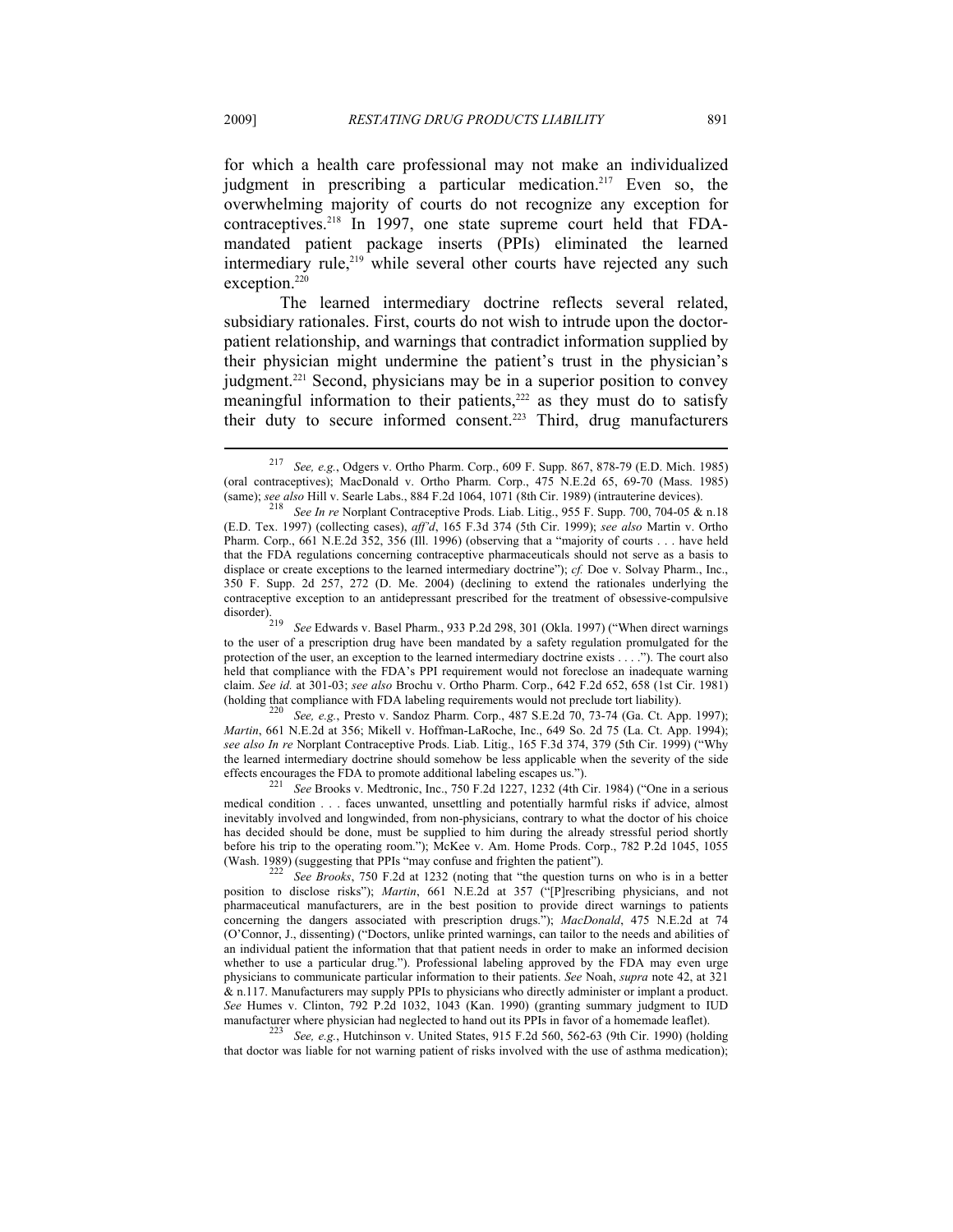typically lack effective means to communicate directly with patients, making it necessary to rely on physicians to convey the relevant information—unlike OTC products, pharmacists usually dispense prescription drugs from bulk containers rather than as unit-of-use packages in which the manufacturer may have enclosed labeling.<sup>224</sup> Finally, because of the complexity of risk information about prescription drugs, comprehension problems would complicate any effort by manufacturers to translate physician labeling for lay patients.<sup>225</sup> For this reason, even critics of the rule do not suggest that pharmaceutical companies should provide warnings *only* to patients and have no tort duty to warn physicians.<sup>226</sup>

The learned intermediary rule has important consequences for litigation. When reduced to the question of whether the warning conveyed to a physician or other health care practitioner was adequate, plaintiffs will encounter greater difficulties getting a case to a jury.<sup>227</sup>

*Warning Labels Add to Risk in Prescription Drugs*, N.Y. TIMES, June 4, 1999, at A27. 225 *See, e.g.*, Hill v. Searle Labs., 884 F.2d 1064, 1070 (8th Cir. 1989) (noting that "the information regarding risks is often too technical for a patient to make a reasonable choice"); Reaves v. Ortho Pharm. Corp., 765 F. Supp. 1287, 1290 (E.D. Mich. 1991) ("As with other prescription drugs, patients are unlikely to understand technical medical information regarding the nature and propensities of oral contraceptives."); *see also* AMA Council on Sci. Aff., *Health Literacy*, 281 JAMA 552, 552 (1999); Lauran Neergaard, *Doctors' Orders, Drug Labels Often Misunderstood*, PHILA. INQUIRER, Apr. 9, 2004, at A3 (reporting an estimate from the Institute of Medicine that

ninety million Americans have limited health literacy).<br><sup>226</sup> Indeed, the first judicial opinion to use the "learned intermediary" terminology did so in a case where the prescription drug manufacturer had argued that it owed no duty to warn the physician. *See* Sterling Drug, Inc. v. Cornish, 370 F.2d 82, 85 (8th Cir. 1966). Similarly, evidently no one has suggested freeing physicians of their duty to secure informed consent from patients when prescribing drugs accompanied by PPIs.<br><sup>227</sup> See, e.g., Ackermann v. Wyeth Pharms., 526 F.3d 203, 209-14 (5th Cir. 2008)

(Effexor®); Ziliak v. AstraZeneca LP, 324 F.3d 518, 521 (7th Cir. 2003) (inhaled corticosteroid); Stahl v. Novartis Pharms. Corp., 283 F.3d 254, 264-68 (5th Cir. 2002) (Lamisil®); *id.* at 268 ("[W]hen a particular adverse effect is clearly and unambiguously mentioned in a warning label and the prescribing physician unequivocally states that he or she was adequately informed of that risk by the warning, the manufacturer has satisfied its duty to warn . . . ."); *id.* at 269-72 (finding no

MacPherson v. Searle & Co., 775 F. Supp. 417, 423 (D.D.C. 1991); Korman v. Mallin, 858 P.2d 1145, 1149-51 (Alaska 1993) (describing the duty of physician to secure patient's informed consent to treatment); Niemiera v. Schneider, 555 A.2d 1112, 1119-21 (N.J. 1989) (absolving manufacturer but remanding claim that physician failed to warn patient); Martin v. Hacker, 628 N.E.2d 1308, 1311-13 (N.Y. 1993); *see also* Arato v. Avedon, 858 P.2d 598, 607 (Cal. 1993) (discussing the "uniquely human and necessarily situational ingredients that contribute to a specific doctor-patient exchange of information"). 224 *See* Davis v. Wyeth Labs., Inc., 399 F.2d 121, 130-31 (9th Cir. 1968) (observing that

<sup>&</sup>quot;it is difficult under such circumstances for the manufacturer, by label or direct communication, to reach the consumer with a warning," and contrasting OTC drugs, but noting that means of communication other than labeling are available in a mass immunization program); *see also* FDA, Prescription Drug Product Labeling; Medication Guide Requirements, 60 Fed. Reg. 44,182, 44,197 (Aug. 24, 1995) (defining "unit-of-use packaging" as "products [that] are pre-packaged in standardized amounts that can be dispensed directly to patients"); FDA, Revocation of Patient Package Insert Requirements, 47 Fed. Reg. 39,147, 39,150-51 (Sept. 7, 1982) (noting that oral contraceptives are unique in this sense, which assures that "each patient receives a patient brochure with the drug"). In recent years, pharmacists have experimented with computer-generated information sheets to accompany prescriptions, sometimes but not always with assistance from pharmaceutical manufacturers or medical associations. *See* Jonathan D. Rockoff, *Prescription Leaflets Lack Key Safety Data*, WALL ST. J., Dec. 17, 2008, at D3; Sheryl Gay Stolberg, *Faulty*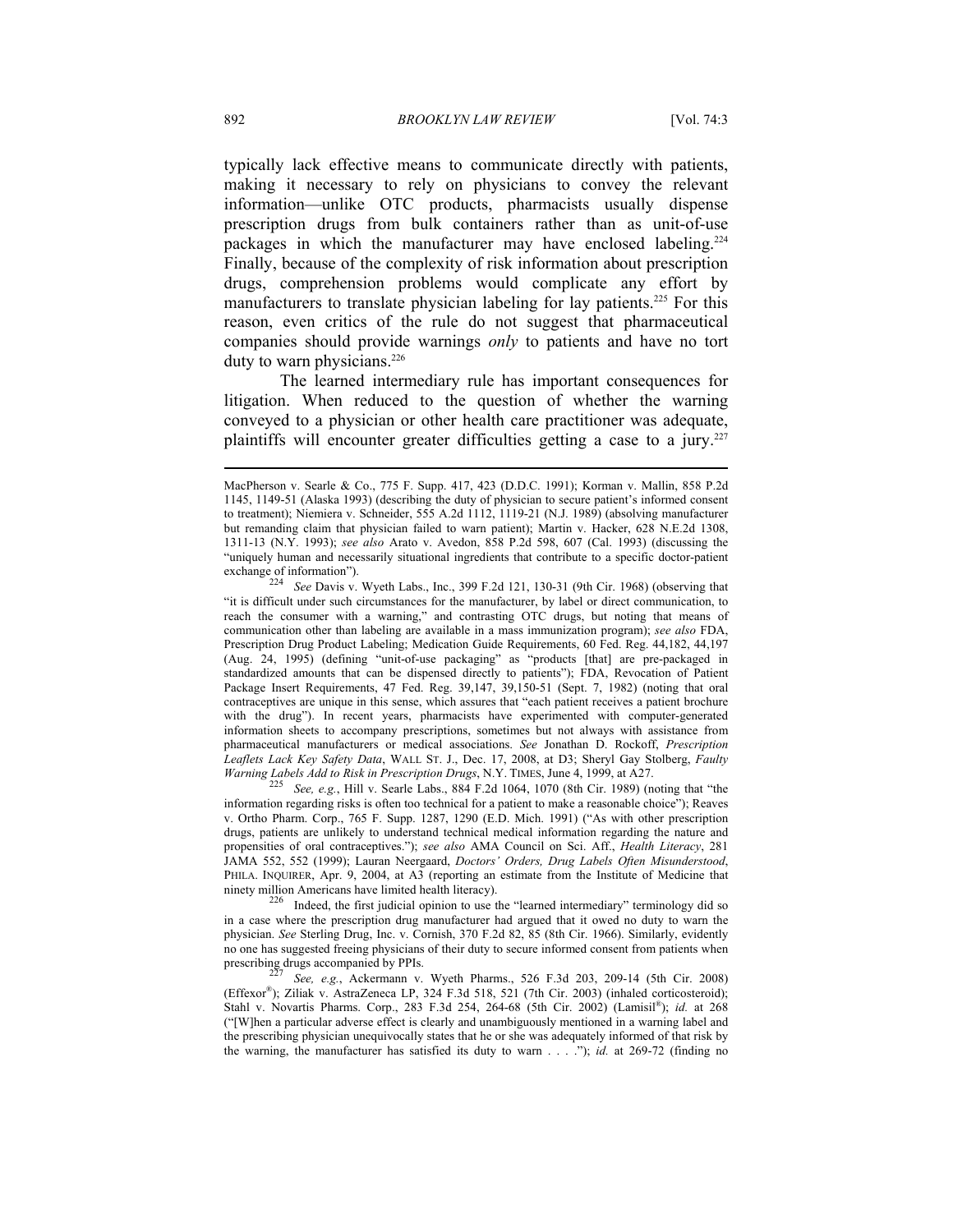Although physicians may have an incentive to shift blame to the drug manufacturer,<sup>228</sup> normally they will testify that they understood the warnings provided by the company,<sup>229</sup> as contrasted with a plaintiff's testimony that the warning communicated to the physician seemed insufficient. Moreover, as contrasted with a consumer-directed warning to which jurors often can apply their own experience, plaintiffs may have to produce expert testimony to support an inadequacy claim.<sup>230</sup> In some cases, of course, plaintiffs succeed in convincing juries that a warning directed to their physicians was inadequate, either because it failed to mention known risks,<sup>231</sup> failed to draw sufficient attention to this information,<sup>232</sup> was diluted by overpromotion of the product,<sup>233</sup> or was not communicated through the most effective means available.<sup>234</sup>

Wooten v. Johnson & Johnson Prods. Inc., 635 F. Supp. 799, 802-04 (N.D. Ill. 1986). Alternatively, physicians may concede that they had learned of the information from other sources, which would mean that any failure to warn did not cause the patient's injury. *See* Motus v. Pfizer Inc., 358 F.3d 659, 660-61 (9th Cir. 2004); Ellis v. C.R. Bard, Inc., 311 F.3d 1272, 1283 n.8 (11th Cir. 2002); Eck v. Parke, Davis & Co., 256 F.3d 1013, 1021-24 (10th Cir. 2001) (physician's testimony that she already knew of the risk and would have selected the drug even with a fuller warning rebutted the heeding presumption); Miller v. Pfizer Inc., 196 F. Supp. 2d 1095, 1126-30 (D. Kan. 2002), *aff'd*, 356 F.3d 1326 (10th Cir. 2004); *id.* at 1129 n.108 (noting that the prescribing physician's consulting relationship with the defendant would not provide the jury with a sufficient basis for disbelieving his testimony); Harden v. Danek Med., Inc., 985 S.W.2d 449, 451 (Tenn. Ct. App. 1998); Noah, *supra* note 26, at 453; *see also id.* at 455 ("Courts have . . . declined to impose a duty on product sellers to educate health care providers about information that has appeared in the medical literature."). 230 *See, e.g.*, Upjohn Co. v. MacMurdo, 562 So. 2d 680, 683 (Fla. 1990) ("[T]he adequacy

or inadequacy of the warning to inform a physician must, except in the more obvious situations, be proved by expert testimony."); Wyeth Labs., Inc. v. Fortenberry, 530 So. 2d 688, 692 (Miss. 1988) ("The adequacy of a warning addressed to the medical community may fall into the category of

See, e.g., Wells v. Ortho Pharm. Corp., 788 F.2d 741, 745-46 (11th Cir. 1986); DeLuryea v. Winthrop Labs., 697 F.2d 222, 225 (8th Cir. 1983); Wooderson v. Ortho Pharm. Corp., 681 P.2d 1038, 1049-50, 1056-57 (Kan. 1984); Feldman v. Lederle Labs., 479 A.2d 374, 389 (N.J. 1984); *see also* Marks v. OHMEDA, Inc., 871 So. 2d 1148, 1156 (La. Ct. App. 2004) (sustaining the apportionment of full responsibility to the manufacturer of an anesthesia machine for carbon monoxide poisoning suffered by a patient where it had failed to warn hospital employees of this

risk). 232 *See, e.g.*, McNeil v. Wyeth, 462 F.3d 364, 368 (5th Cir. 2006); Thom v. Bristol-Myers Squibb Co., 353 F.3d 848, 853-54 (10th Cir. 2003) (holding that the adequacy of a warning presented a question for the jury where the package insert was "equivocal" in referring to reports of adverse effect as "rare" and only "temporally associated" but for which a "causal relationship . . . had not been established"); Bennett v. Madakasira, 821 So. 2d 794, 805-07 (Miss. 2002).

See, e.g., Caraker v. Sandoz Pharm. Corp., 172 F. Supp. 2d 1018, 1030 (S.D. Ill. 2001); *see also* Axen v. Am. Home Prods. Corp., 974 P.2d 224, 234 (Or. Ct. App. 1999) (relevant to

punitive damages). 234 *See, e.g.*, Hoffman v. Sterling Drug, Inc., 485 F.2d 132, 146-47 (3d Cir. 1975); Mahr v. G.D. Searle & Co., 390 N.E.2d 1214, 1232 (Ill. App. Ct. 1979); Richards v. Upjohn Co., 625 P.2d 1192, 1196-97 (N.M. Ct. App. 1980); *see also* Janssen Pharmaceutica, Inc. v. Bailey, 878 So. 2d 31, 55-59 (Miss. 2004) (noting that plaintiffs had argued "that Propulsid became a victim of label fatigue" by virtue of the five revisions to the package insert—sometimes accompanied by "Dear Doctor" letters—issued over the course of five years to convey increasingly alarming risk information, and concluding that this presented a question for the fact-finder).

inadequacy in the instructions for monitoring liver function); Estate of LaMontagne v. Bristol-Myers Squibb, 111 P.3d 857, 862-65 & n.19 (Wash. Ct. App. 2005) (Glucophage®). 228 *See* S.H. Willig, *Physicians, Pharmacists, Pharmaceutical Manufacturers: Partners in* 

*Patient Care, Partners in Litigation?*, 37 MERCER L. REV. 755, 769-77 (1986).<br><sup>229</sup> See, e.g., Hall v. Merck, Sharp & Dohme, 774 F. Supp. 604, 606-07 (D. Kan. 1991);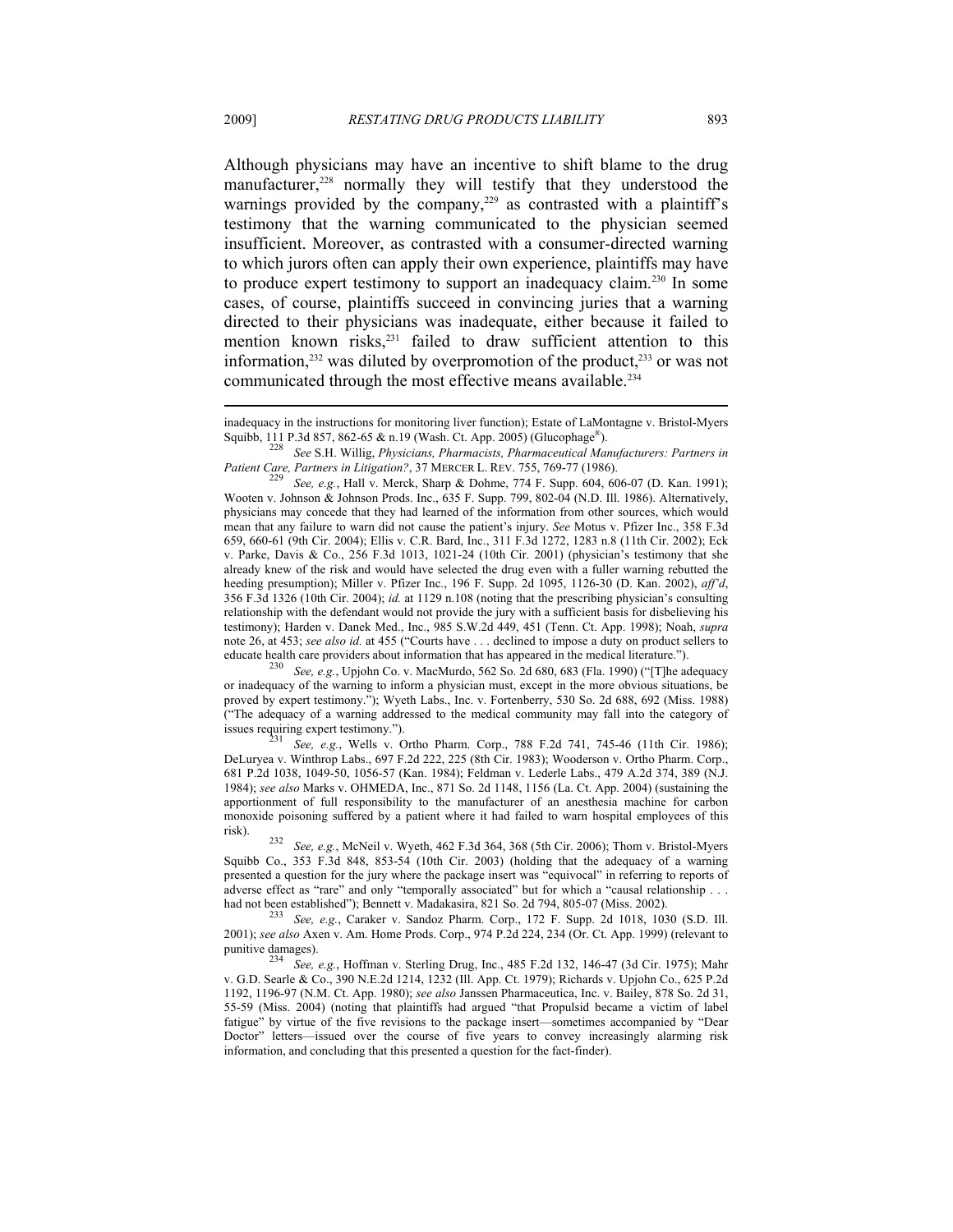#### 894 *BROOKLYN LAW REVIEW* [Vol. 74:3

The learned intermediary doctrine has attracted its share of critics who argue, among other things, that the defense reflects an anachronistic and excessively paternalistic model of the physicianpatient relationship and fails to take into account changes in the delivery of health care services.235 In particular, some critics argue that the emergence of managed care organizations has constrained physician autonomy so substantially that prescribing decisions may no longer reflect an informed medical judgment.<sup>236</sup> Even so, in 2004, one of the last remaining jurisdictions not to have ruled on this issue expressly adopted section  $6(d)$ ,<sup>237</sup> while, in 2007, the West Virginia Supreme Court became the first jurisdiction to reject the learned intermediary rule altogether.<sup>238</sup>

## *B. Debate over an Advertising Exception*

This Section canvasses the arguments made by proponents of an exception to the learned intermediary doctrine in DTCA cases,<sup>239</sup> as reflected in an important decision from the New Jersey Supreme Court, and suggests a number of responses. Until the central feature that defines the marketing of prescription drugs—namely, the requirement that a

<sup>235</sup> *See, e.g.*, Timothy S. Hall, *Reimagining the Learned Intermediary Rule for the New Pharmaceutical Marketplace*, 35 SETON HALL L. REV. 193, 195-99, 226-34, 261 (2004); Nancy K. Plant, *The Learned Intermediary Doctrine: Some New Medicine for an Old Ailment*, 81 IOWA L. REV. 1007, 1078 (1996) (concluding that "[r]adical changes in the health care system" justify elimination of the learned intermediary doctrine). *But see* Richard C. Ausness, *Learned Intermediaries and Sophisticated Users: Encouraging the Use of Intermediaries to Transmit Product Safety Information*, 46 SYRACUSE L. REV. 1185, 1229-35 (1996) (arguing that, although manufacturers are best situated to generate risk information, only physicians and other intermediaries should have the duty to communicate this information to end-users); Walsh et al., *supra* note 211, at 880 ("The learned intermediary doctrine has proven durable. Its continuing viability is supported by the common sense notion that, in the case of prescription drugs, information

is best directed toward medical professionals."). 236 *See* Hall, *supra* note 235, at 226-27; Plant, *supra* note 235, at 1023-32. In addition, prescribing privileges have spread to health care professionals who do not have a medical degree. *See* Mary Beck, *Improving America's Health Care: Authorizing Independent Prescriptive Privileges for Advanced Practice Nurses*, 29 U.S.F. L. REV. 951, 954 (1995) (explaining that eleven states give advanced practice nurses full prescribing authority, while thirty-seven states grant them limited prescribing authority subject to supervision by a physician); Phyllis Coleman & Ronald A. Shellow, *Extending Physicians' Standard of Care to Non-Physician Prescribers: The Rx for Protecting Patients*, 35 IDAHO L. REV. 37, 45-71 (1998) (criticizing the extension of limited prescribing authority to advanced practice nurses, physician assistants, pharmacists, optometrists, and psychologists); Brent Pollitt, *Fool's Gold: Psychologists Using Disingenuous Reasoning to Mislead Legislatures into Granting Psychologists Prescriptive Authority*, 29 AM. J.L. & MED. 489, 507-24

<sup>(2003). 237</sup> *See* Larkin v. Pfizer, Inc., 153 S.W.3d 758 (Ky. 2004) (declining, however, to take any

position on possible exceptions). 238 *See* State *ex rel*. Johnson & Johnson Corp. v. Karl, 647 S.E.2d 899 (W. Va. 2007); *see also* Jerica L. Peters, Note, State v. Karl*: An Unreasonable Rejection of the Learned Intermediary Doctrine*, 48 JURIMETRICS J. 285, 301-02, 305-08 (2008) (criticizing the decision). 239 *See, e.g.*, Teresa Moran Schwartz, *Consumer-Directed Prescription Drug Advertising* 

*and the Learned Intermediary Rule*, 46 FOOD DRUG COSM. L.J. 829 (1991); Tim S. Hall, Note, *Bypassing the Learned Intermediary: Potential Liability for Failure to Warn in Direct-to-Consumer Prescription Drug Advertising*, 2 CORNELL J.L. & PUB. POL'Y 449 (1993). For my earlier and more detailed responses to their particular arguments, see Noah, *supra* note 210, at 169-79.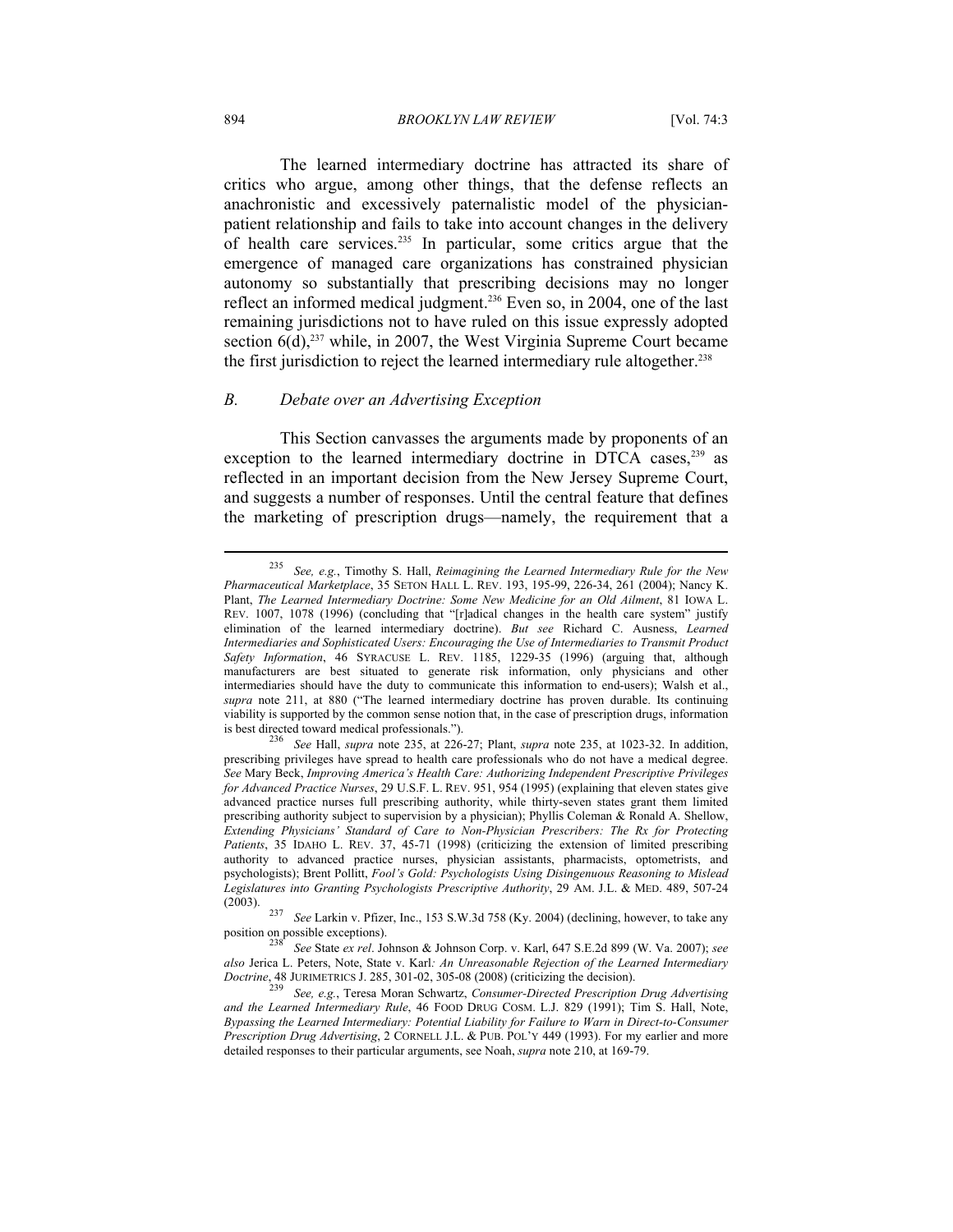medical professional authorize the purchase by a particular patient—is modified,<sup>240</sup> the learned intermediary rule does not lose its force simply because a company chooses to promote its product directly to consumers.241 Plaintiffs' lawyers do their share of tacky (and potentially hazardous) direct advertising to users of prescription products, $242$  but surely they would not have to fear tort claims brought by patients who discontinued a prescribed (and still net beneficial) course of treatment (or simply became anxious) in response to exaggerated risk information appearing in ads trolling for clients.<sup>243</sup>

Preliminarily, however, the possibility of recognizing an advertising (or other) exception raises questions about the interrelationship between the design and warning provisions of the *Products Liability Restatement*. 244 If an exception to the learned

 $240$  Arguments about the reduced role of physicians in health care delivery, if taken to an extreme, may suggest that the existing prescription restrictions no longer make any sense. Perhaps someday patients will purchase any drugs that they would like, whether recommended by a physician, nurse, neighbor, or pharmaceutical company. In the meantime, however, a medical professional will continue to intervene in the decision to prescribe a drug and make the final judgment about its relative risks and benefits for a particular patient. It would constitute professional malpractice to do otherwise. *See supra* note 223; *see also* Plant, *supra* note 235, at 1055-62 (elaborating on the informed consent duties of prescribers).

Wholly apart from the liability issues, DTCA continues to generate heated debate. *See* Julie M. Donohue et al., *A Decade of Direct-to-Consumer Advertising of Prescription Drugs*, 357 NEW ENG. J. MED. 673, 674 (2007); Matthew F. Hollon, Editorial, *Direct-to-Consumer Advertising: A Haphazard Approach to Health Promotion*, 293 JAMA 2030 (2005); Richard L. Kravitz, *Directto-Consumer Advertising of Prescription Drugs: Implications for the Patient-Physician Relationship*, 284 JAMA 2244 (2000); Nat Ives, *FDA Ponders Pros and Cons of the Ways Prescription Drugs Are Promoted to Consumers*, N.Y. TIMES, Sept. 29, 2003, at C11; Bruce Japsen, *AMA Urges a No-Ad Period for New Drugs*, CHI. TRIB., June 15, 2006, at 1.<br><sup>242</sup> See Bernstein, *supra* note 118, at 1965, 1973, 1976-77, 1980 n.116, 1981; Schwartz &

Goldberg, *supra* note 40, at 166 & n.204; Chen-Sen Wu, *Distributive Justice in Pharmaceutical Torts: Justice Where Justice Is Due?*, LAW & CONTEMP. PROBS., Fall 2006, at 207, 223-24; Mary Flood, *Drug Doubts Put Lawyers in Motion*, HOUS. CHRON., June 10, 2007, at Bus. 1 (reporting that plaintiffs' attorneys use newspaper and television ads and "case-soliciting Web sites that already look like a pharmacy's inventory, except that the drugs listed are alleged to cause harm," and adding that the manufacturer of the latest target (the diabetes drug Avandia®) expressed concern that "lawyer ads could frighten patients into discontinuing their medicine, which could endanger their health"); *id.* (noting that one Houston firm's phone number is "1-800-BAD-DRUG"); Joseph P. Fried, *Specialty Lawyers Gear up for Suits over Two Medications*, N.Y. TIMES, July 30, 2000, § 1, at 28; *see also* David Brown, *Scientist's Two Roles in Study May Conflict*, WASH. POST, Feb. 21, 2004, at A10 (reporting that the author of a controversial study linking autism to a type of vaccine had failed to disclose his closely related work for a plaintiff's lawyer done under a grant of nearly \$90,000 from a legal aid society). One of my favorites aired during the summer of 2008, from a series of ads run by the firm Ferrer Poirot & Wansbrough on various cable channels, was styled as a "Medical Alert!" and did not focus on any particular drug but instead a class of serious side effects (Stevens Johnson syndrome or toxic epidermal necrolysis) allegedly associated with two dozen (mostly still marketed, and many OTC) pharmaceutical products. One of the firm's latest TV spots (focusing on the risk of diabetes associated with the atypical antipsychotic drug Seroquel®) helpfully tells prospective clients not to discontinue treatment without first checking with their doctors.<br><sup>243</sup> Cf. Bailey v. Huggins Diagnostic & Rehab. Ctr., Inc., 952 P.2d 768, 770-73 (Colo. Ct.

App. 1997) (rejecting tort claims against the author of a book that had exaggerated the risks associated with mercury in dental amalgam).<br><sup>244</sup> Similarly, as a reasonable physician test has begun to displace the traditional custom-

based standard of care, courts have had to rethink various subsidiary malpractice doctrines. *See* Philip G. Peters, Jr., *The Quiet Demise of Deference to Custom: Malpractice Law at the Millennium*, 57 WASH. & LEE L. REV. 163, 166-68 (2000).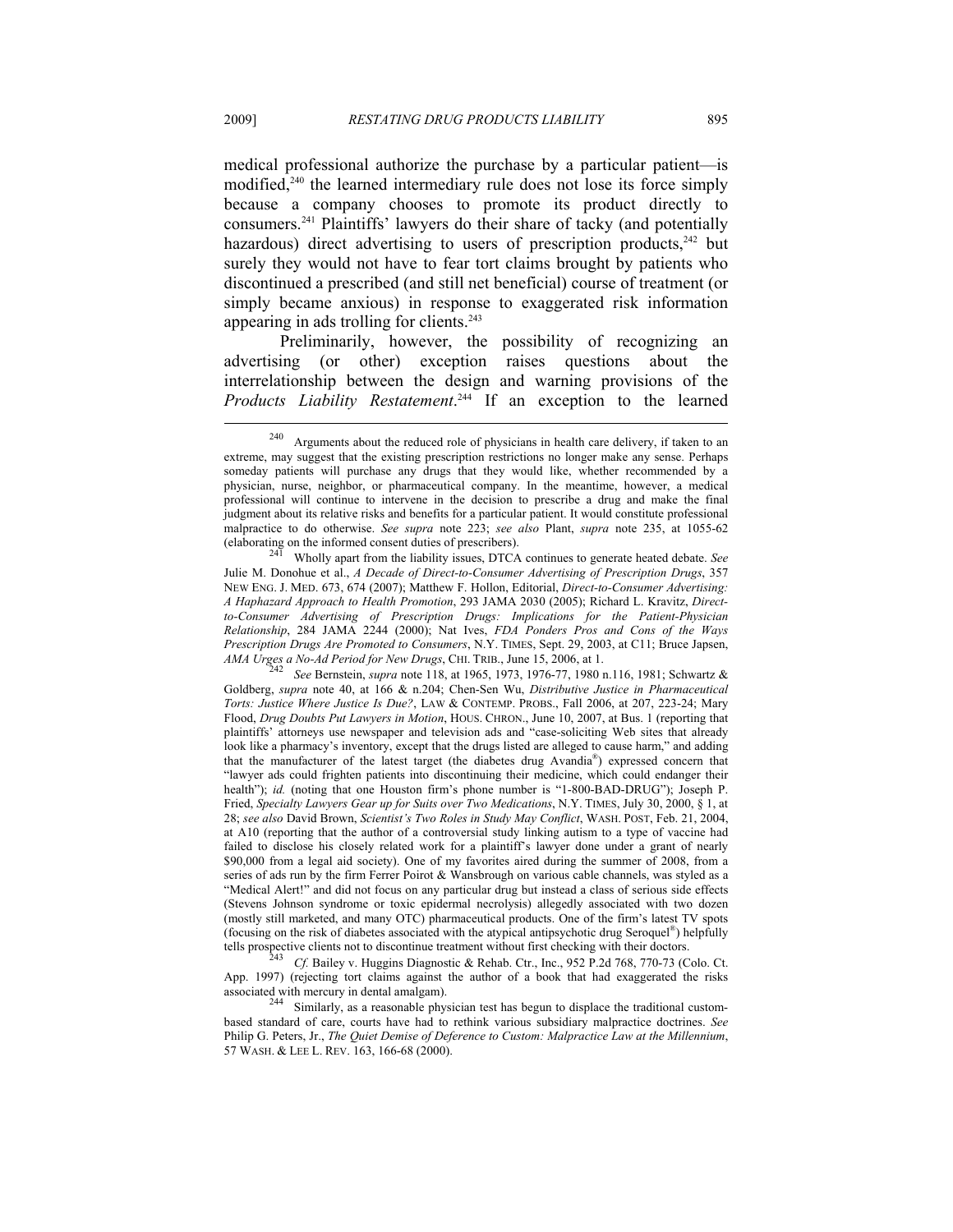intermediary rule covers a particular case, such as mass immunizations, should that also render inapplicable section 6(c)'s physician-based design defect standard in favor of the more open-ended test of section  $2(b)$ ?<sup>245</sup> How about the far less common contraceptive exception—if section  $6(d)(2)$  would allow a failure-to-warn claim because the learned intermediary has fallen out of the picture, would that also render inapplicable the protective design defect standard of section  $6(c)$ <sup>246</sup> The Reporters subsequently considered this difficulty, though only in connection with a possible advertising exception, but they thought that such an "unlikely juncture" lay "far in the future."<sup>247</sup>

Separately, if courts increasingly recognized exceptions to the learned intermediary rule that depended on the particulars of the relative degree of consumer and physician involvement in product selection,<sup>248</sup> then why not work it in the other direction—for instance, when health care professionals select OTC drugs for their patients?249 Of course, a categorical rule—as the Reporters preferred for design defects and ultimately (though incompletely) accepted for warning claims—avoids the uncertainty that would attend a case-by-case inquiry into whether a

<sup>245</sup> Courts following *Restatement (Second)* § 402A comment k did not do so categorically when finding that a drug had not satisfied one of the prerequisites for this immunity from strict liability design defect claims; instead, the failure, for instance, to supply a proper warning to patients might render comment k's protection against design defect claims inapplicable in the particular case. Under the *Products Liability Restatement*, at least insofar as prescription drug manufacturers had warned patients adequately in such cases, a design defect claim might offer plaintiffs their only recourse. The mass immunization exception may not, however, provide a good test of this difficulty because public health authorities have made a societal risk-benefit judgment. *See supra* note 165 and accompanying text. 246 *Cf.* Shanks v. Upjohn Co., 835 P.2d 1189, 1195 n.7 (Alaska 1992) ("In strict liability

design cases involving such [atypical prescription] products, it may be appropriate to apply the

<sup>&#</sup>x27;ordinary consumer expectation' test rather than the 'ordinary doctor expectation test.'").<br>
<sup>247</sup> See Henderson & Twerski, *supra* note 19, at 173.<br>
<sup>248</sup> As happened, for instance, in cases extending the mass immunizati other settings involving vaccine administration. *See* Hall, *supra* note 235, at 206 & n.55, 209-10; *see also id.* at 198 (advocating in all cases "a fact-based inquiry to determine whether the drug in question was in fact sold in the absence of an effective intermediary"); *id.* at 205, 239-54, 261 (same); *id.* at 220-21, 231, 244 (arguing that § 6(d) represented a move in this direction); *id.* at 216- 19 (objecting to the blanket application of the rule subject only to narrow categorical exceptions). For a new twist on immunizations, see Stephen Smith, *Fly-by Flu Shot: No Need to Get out of the Car—Vaccination Is Available at Hospital's Drive-through*, BOSTON GLOBE, Oct. 29, 2008, at B1. 249 *See, e.g.*, Ferrara v. Berlex Labs., Inc., 732 F. Supp. 552, 553-55 & n.1 (E.D. Pa. 1990)

<sup>(</sup>applying the doctrine to reject claims for failing to warn of dangerous interaction against the manufacturers of a prescription antidepressant and an OTC decongestant prescribed by the plaintiff's physician); *see also* Kelley v. Wiggins, 724 S.W.2d 443, 449-50 (Ark. 1987) (affirming verdict against a clinic for negligently using Sudafed® in high-risk patient); Sharkey v. Sterling Drug, Inc., 600 So. 2d 701, 711 (La. Ct. App. 1992) (crediting a physician's testimony that he would not have recommended aspirin for a child with flu-like symptoms if the OTC label had included a fuller warning of the risk of Reye's syndrome); Noah, *supra* note 42, at 321 & n.117, 338 (noting that the FDA sometimes approves separate professional labeling for OTC drugs); Peter Temin, *Realized Benefits from Switching Drugs*, 35 J.L. & ECON. 351, 358-59 (1992); Whitney, *supra* note 201, at 329-30 (arguing that the learned intermediary rule should apply in such cases). *But see* Mitchell v. VLI Corp., 786 F. Supp. 966, 970 (M.D. Fla. 1992) (declining to apply the learned intermediary rule to an OTC contraceptive sponge that a physician had supplied to his patient).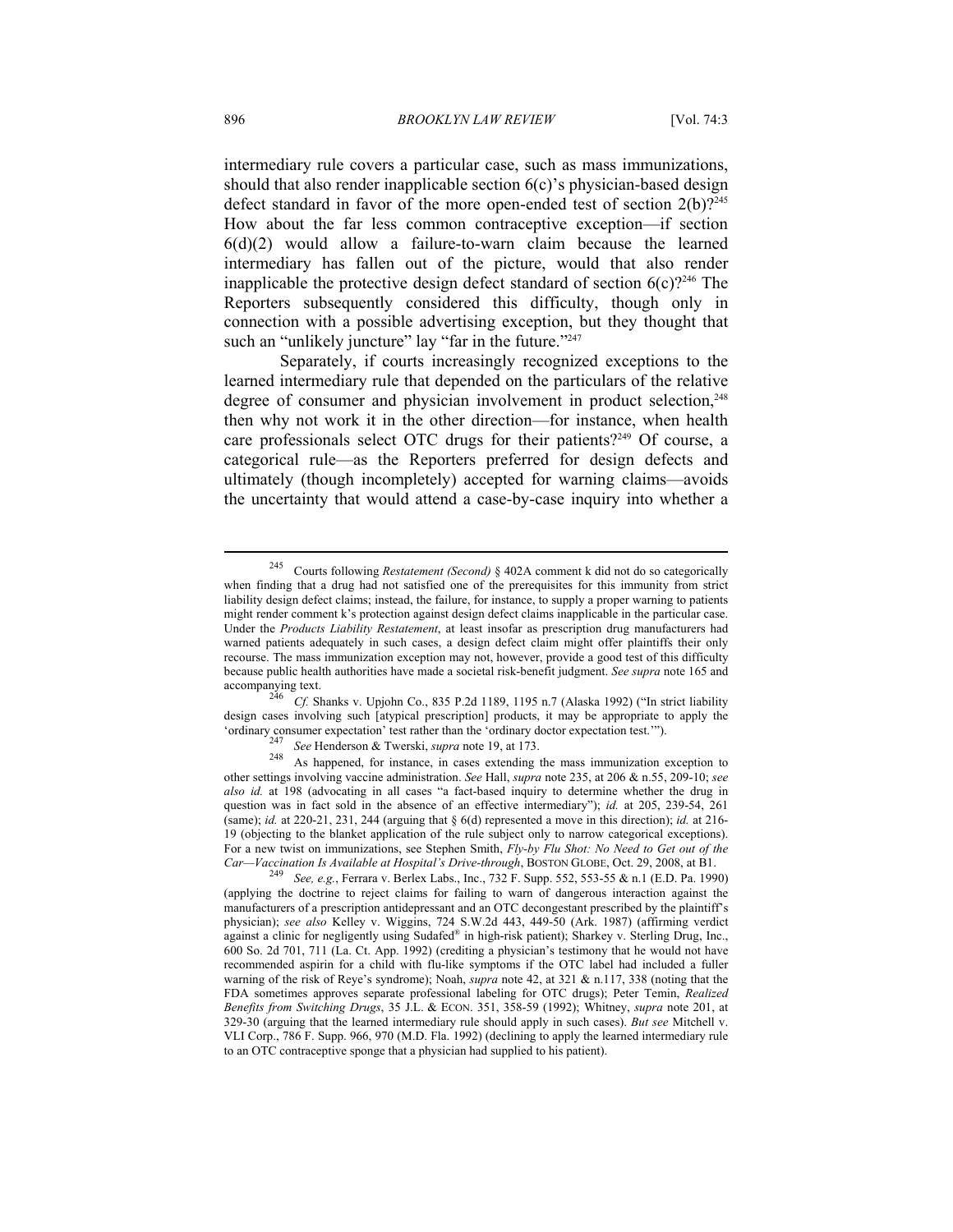particular physician-patient encounter passed some threshold for applying the learned intermediary doctrine.<sup>250</sup>

# 1. Norplant Litigation

In *Perez v. Wyeth Laboratories Inc.*, 251 the New Jersey Supreme Court adopted an exception to the learned intermediary rule whenever a prescription drug manufacturer has engaged in direct-to-consumer advertising. The case involved Norplant® (levonorgestrel), an implantable long-acting contraceptive product.252 The consolidated lawsuits claimed that the manufacturer had failed to warn patients of a litany of alleged side effects of use and complications associated with removal of the product.<sup>253</sup> The trial judge dismissed the complaints,<sup>254</sup> but the state supreme court reversed. After taking apparent comfort in the fact that the *Products Liability Restatement* had left the question to developing case law,<sup>255</sup> the majority concluded that DTCA undermined most of the rationales thought to justify the learned intermediary rule.<sup>256</sup>

Although essentially no one doubts that direct advertising has altered the dynamic between patients and their physicians when considering the use of a drug promoted in this fashion, $257$  the dissent

<sup>253</sup> *See Perez*, 734 A.2d at 1248. 254 *See id.* at 1249. 255 *See id.* at 1253; *cf. id.* at 1267 (Pollock, J., dissenting) ("Given the statutory basis for the learned intermediary doctrine in New Jersey, recourse to the *Restatement* . . . is gratuitous."). The majority rejected the argument emphasized by the dissenting opinion that the state legislature had codified the learned intermediary rule. See id. at  $1253-54$  (majority opinion).

<sup>256</sup> See id. at 1255-57, 1263. In the course of its opinion, the majority quoted several passages from my earlier article on the subject, *see id.* at 1251-52, 1255-56, 1258, but evidently failed to notice that I had concluded that the exception made no sense, citing instead a student note published in the *William Mitchell Law Review* as supporting its ultimate conclusion, *see id.* at 1256. Indeed, immediately after quoting my summary of the rationales underlying the learned intermediary rule, the majority offered a brief synopsis that blatantly mischaracterized some of these before explaining that at least three of the four became inapplicable when manufacturers engage in DTCA. *See id.* at 1255-56. As the dissent briefly explained, all four of the rationales remained pertinent. *See id.* at 1269 (Pollock, J., dissenting).

*See* Matthew F. Hollon, *Direct-to-Consumer Marketing of Prescription Drugs: Creating Consumer Demand*, 281 JAMA 382, 383-84 (1999); Richard L. Kravitz et al., *Influence of Patients' Requests for Direct-to-Consumer Advertised Antidepressants: A Randomized Controlled Trial*, 293 JAMA 1995, 2000 (2005); Steven Pearlstein, *Drug Firms Take a Dose of Responsibility for Ads*, WASH. POST, Aug. 3, 2005, at D1 ("A study by the Kaiser Family Foundation found that each \$1 invested in advertising yields an extra \$4.20 in sales."); *FDA Survey Finds Drug Ads* 

<sup>250</sup> *See supra* notes 198-201 and accompanying text (explaining that the use of prescription status as a bright line rule for selecting among design defect standards suffers from both under- and overinclusiveness).

under- and overinclusiveness). 251 734 A.2d 1245 (N.J. 1999). 252 *See id.* at 1247, 1251; *see also* Allan J. Coukell & Julia A. Balfour, *Levonorgestrel Subdermal Implants: A Review of Contraceptive Efficacy and Acceptability*, 55 DRUGS 861, 881-83 (1998); Gina Kolata, *Will the Lawyers Kill Off Norplant?*, N.Y. TIMES, May 28, 1995, § 3, at 1. Shortly after the court's decision, the defendant negotiated a global settlement. *See* Gardiner Harris & Robert Langreth, *After Setbacks, American Home Plans Remedies*, WALL ST. J., Aug. 31, 1999, at B1. The manufacturer no longer sells this product. *See* Erin Allday, *FDA Approves New Contraceptive Injected in Arm: Norplant-like Device Used in Europe Will Be Available in '07*, S.F. CHRON., July 19, 2006, at A2 (reporting that Norplant was withdrawn in 2002).<br>  $\frac{253}{254}$  See Perez, 734 A.2d at 1248.<br>  $\frac{254}{254}$  See id. at 1249.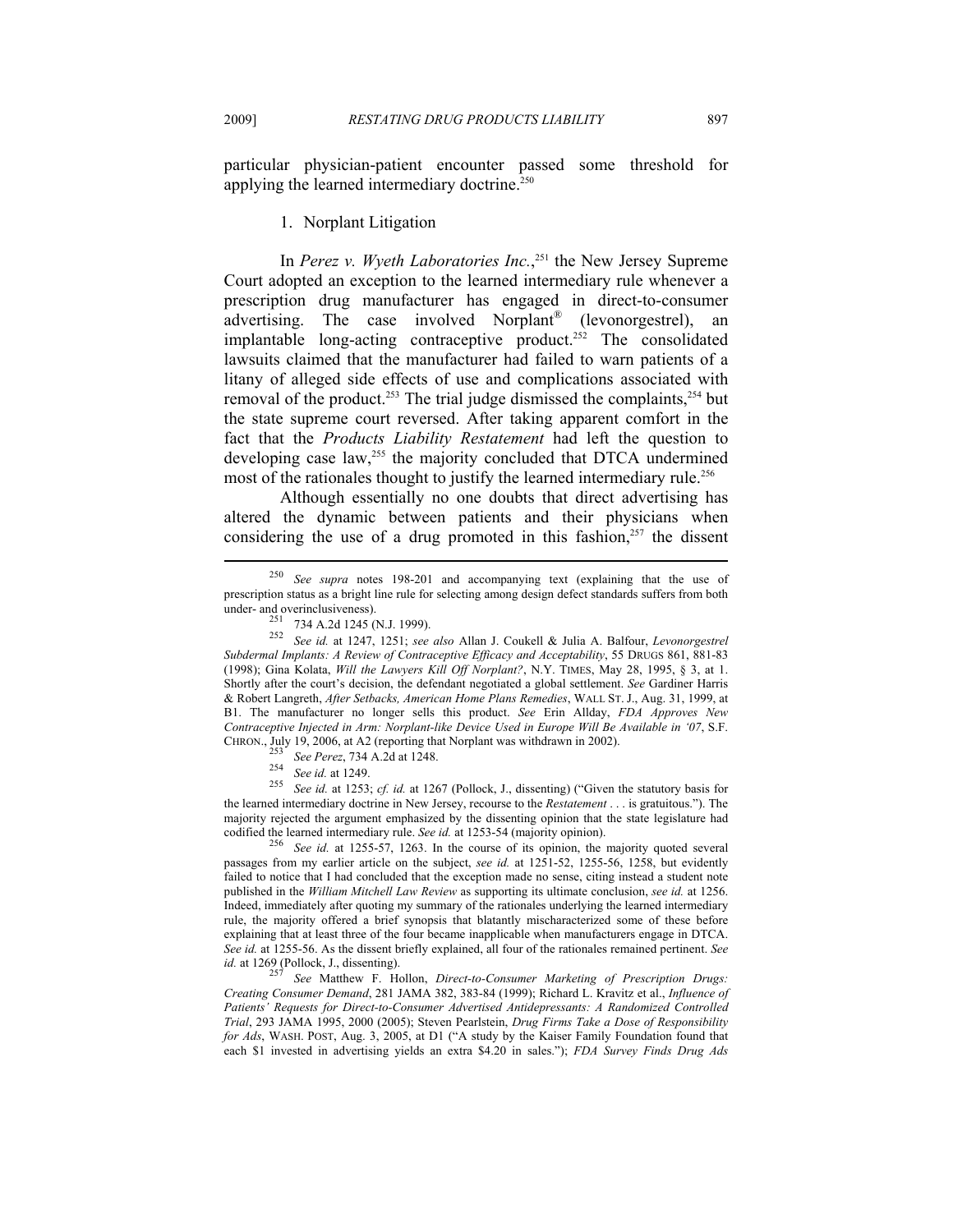emphasized that, at least with respect to Norplant (a hybrid drug-device product requiring surgical implantation), $258$  doctors would continue playing a central role.<sup>259</sup> The majority also never explained how such advertising rendered inapplicable concerns that supplying comprehensive risk information directly to patients might cause them to discontinue needed treatments,<sup>260</sup> much less that a manufacturer could do this in a way reasonably comprehensible to lay persons.<sup>261</sup>

Extensive warnings conveyed directly by pharmaceutical manufacturers might make patients lose trust in their physicians or discontinue necessary drug therapies because of undue anxiety about the reported side effects that the physician felt did not deserve mention or emphasis in a particular case—after all, advertisements emphasize benefits and come before the patient visits a physician, while PPIs emphasize risks and reach patients only upon drug dispensing. 261 *Cf.* Raymond L. Woosley, *Drug Labeling Revisions—Guaranteed to Fail?*, 284 JAMA

3047, 3048 (2000) ("In the last 25 years, the package inserts for new drugs have increased in length more than 5-fold. For example, the 2-page package insert for cisapride, when printed in 12-point font on 8.5 x 11 paper, is more than 10 pages long and contains more than 470 facts about the drug."). For a critique of the *Pere*z decision from the perspective of a practicing physician (enrolled in law school), see Timothy McIntire, Note, *Legal and Quality of Patient Care Issues Arising from Directto-Consumer Pharmaceutical Sales*, 33 U. MEM. L. REV. 105, 127-28, 130-33 (2002); *see also id.* at 108-09, 134 (emphasizing the difficulty in trying to translate complex risk information for patients); *supra* note 225.

*Influence Requests by Patients*, WALL ST. J., Jan. 14, 2003, at D5. *But see* John E. Calfee et al., *Direct-to-Consumer Advertising and the Demand for Cholesterol-Reducing Drugs*, 45 J.L. & ECON. 673, 683-86 (2002) (finding little evidence that DTCA increased short-term demand for statins, but noting beneficial effects such as improved patient compliance with already prescribed treatments). For instance, it appears that the aggressive marketing of COX-2 inhibitors led to the dangerous overprescribing of these drugs. *See* Marc Kaufman, *New Study Criticizes Painkiller Marketing: Arthritis Drug Ads a Factor in Overuse*, WASH. POST, Jan. 25, 2005, at A1; Barry Meier et al., *Medicine Fueled by Marketing Intensified Trouble for Pain Pills*, N.Y. TIMES, Dec. 19, 2004, § 1,

at 1. 258 *Cf.* William E. Boden & George A. Diamond, *DTCA for PTCA—Crossing the Line in Consumer Health Education?*, 358 NEW ENG. J. MED. 2197, 2200 (2008) ("[A drug-eluting] stent can be selected and implanted only by someone with a very sophisticated medical understanding . . . . It seems almost unimaginable . . . that a cardiologist would accede to a patient's request for a particular stent on the basis of the information gleaned from a television ad."). Implanted devices that have no drug component also have become the subject of such campaigns. *See* Ross Kerber, *Device Makers Target Consumers with Their Ads*, BOSTON GLOBE, Mar. 10, 2004, at C1; *see also* FDA, Draft Guidances for Industry on Improving Information About Medical Products and Health Conditions, 69 Fed. Reg. 6308, 6309 (Feb. 10, 2004) (issuing a guidance for consumer advertising of restricted devices). 259 *See Perez*, 734 A.2d at 1267-68 (Pollock, J., dissenting); *see also* Jerry Menikoff,

*Demanded Medical Care*, 30 ARIZ. ST. L.J. 1091, 1109 n.45, 1116 (1998) ("[I]t would be highly unusual for a physician to view her power to write a drug prescription as merely a requirement to make sure that the patient was adequately informed about the drug."); Steven H. Miles, *Informed Demand for "Non-Beneficial" Medical Treatment*, 325 NEW ENG. J. MED. 512, 513-14 (1991); Michelle D. Ehrlich, Note, *Doctors Can "Just Say No": The Constitutionality of Consumer-Directed Advertising of Prescription Drugs*, 12 HASTINGS COMM. & ENT. L.J. 535, 550, 553-55 (1990) ("[T]he physician—and not the patient/consumer—makes the ultimate decision of what drug a patient will purchase."); *cf.* Incollingo v. Ewing, 282 A.2d 206, 218 (Pa. 1971) ("We decline to accept the proposition that a qualified doctor can so easily turn himself into a dupe [by alleging that sales representatives had pressured him into prescribing the drug]."), *abrogated on other grounds by*  Kaczkowski v. Bolubasz, 421 A.2d 1027 (Pa. 1980). The majority belatedly recognized as much. *See Perez*, 734 A.2d at 1263-64. Nonetheless, it decided as a matter of policy that physicians' foreseeable intervention (and their failure to convey or act upon risk information that they had received from the drug manufacturer) would not amount to a superseding cause. *See id.* at 1260-63 (adding, however, that a jury could allocate relative shares of responsibility to these joint tortfeasors). *But see* Krasnopolsky v. Warner-Lambert Co., 799 F. Supp. 1342, 1346 (E.D.N.Y.<br>1992) (superseding cause).<br><sup>260</sup> Extensive warnings convexed directly by pharmaceutical manufacturers with well-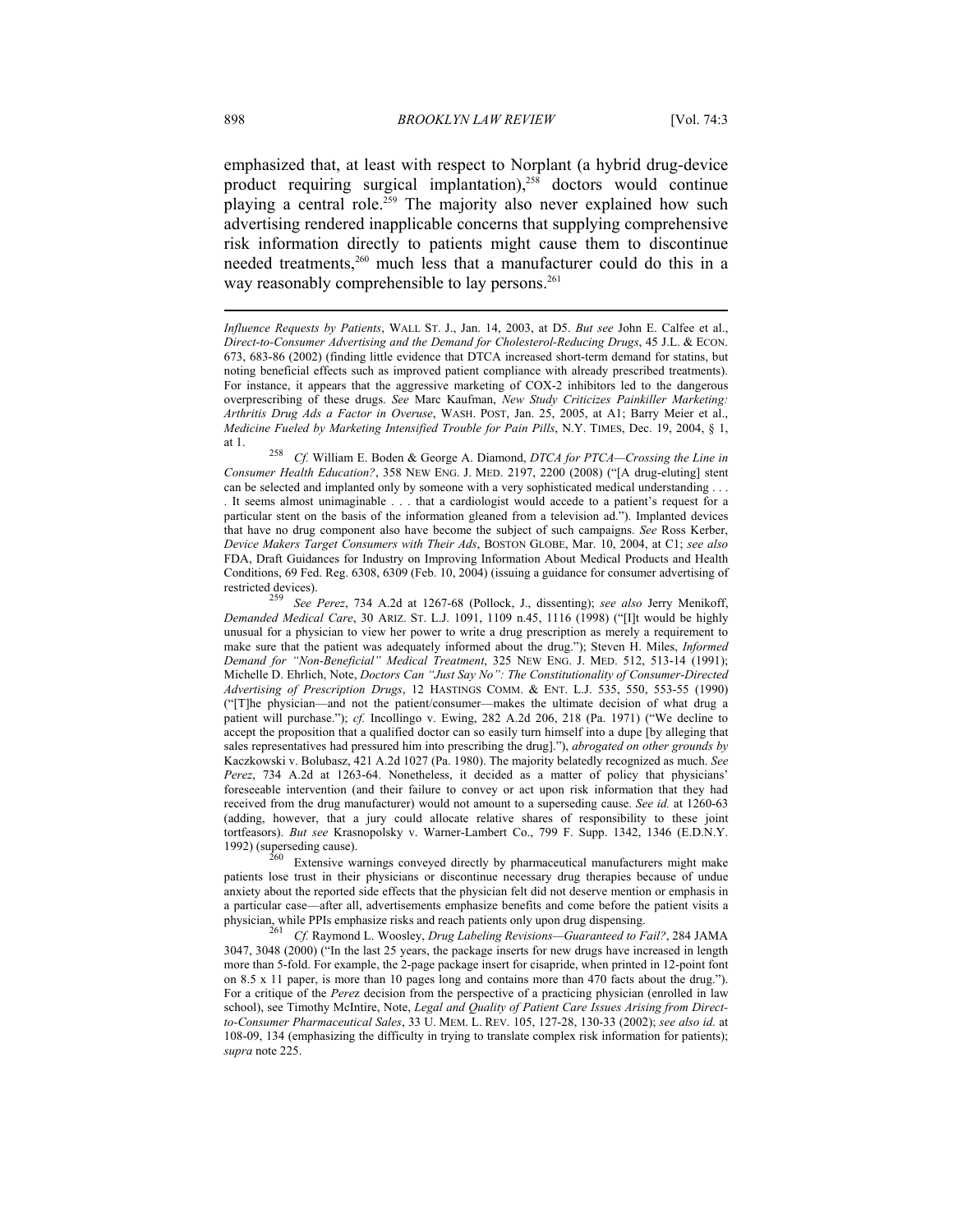Moreover, although no one doubts that physicians often fail to engage in meaningful (tailored) discussions with patients about drugs risks,262 imposing such an obligation on manufacturers may further reduce the incentives of conscientious physicians even to try. Evidently the majority thought that Norplant, like some of the other examples it had cited, did not qualify as a therapeutically important product,  $2^{63}$ echoing suggestions made by some commentators that another exception to the learned intermediary doctrine should apply to "lifestyle" drugs and devices, whether or not directly advertised to consumers.<sup>264</sup>

The majority opinion repeatedly suggested that Wyeth should not enjoy protection from liability for failing to warn patients directly when it has aimed misleading advertisements at them,<sup>265</sup> but it conceded that this characterization assumed that the plaintiffs would manage to prove their allegations at trial.266 In fact, the plaintiffs may not have seen

 $\overline{a}$ 

See, e.g., *Perez*, 734 A.2d at 1257 ("It is one thing not to inform a patient about the potential side effects of a product; it is another thing to misinform the patient by deliberately withholding potential side effects while marketing the product as an efficacious solution to a serious health problem."); *id.* ("The question is whether the absence of an independent duty to warn patients gives the manufacturer the right to misrepresent to the public the product's safety."); *id.* at 1261 (declining to "insulate the manufacturer who has engaged in deceptive trade practices"); *id.* at 1264 ("[W]e must decide if a pharmaceutical manufacturer is free to engage in deceptive advertising to consumers. . . . [The learned intermediary rule] does not confer on pharmaceutical manufacturers a license to mislead or deceive consumers when those manufacturers elect to exercise their right to

advertise their product directly to such consumers."). 266 *See id.* at 1247-48; *id.* at 1263 ("acknowledg[ing] that the procedural posture of this case casts defendant's product in an unfair light"). Elsewhere in the opinion, the majority painted an unflattering picture of DTCA, citing advertisements involving entirely different pharmaceutical products, indicated for the treatment of allergies, baldness, erectile dysfunction, and excess weight. *See id.* at 1247, 1251-53, 1260, 1264. It also discussed changes in health care delivery that made it more difficult for physicians to spend time having meaningful discussions with their (increasingly pushy) patients. *See id.* at 1247, 1255, 1260; *see also id.* at 1262 n.6 (Internet prescribing). The dissent admonished the majority for going beyond the confines of the record developed in the Norplant cases before the court. *See id.* at 1268 (Pollock, J., dissenting) ("Through the incorporation of presumed facts, the majority has created a phantom record . . . .").

<sup>262</sup> *See* Stolberg, *supra* note 224, at A27 ("In a 1997 survey of 1,000 patients, the F.D.A. found that only one-third had received information from their doctors about the dangerous side effects of drugs they were taking.").

See Perez, 734 A.2d at 1257 ("Further, when one considers that many of these 'lifestyle' drugs or elective treatments cause significant side effects without any curative effect, increased consumer protection becomes imperative, because these drugs are, by definition, not medically necessary."); *infra* note 266 (discussing the majority's references to promotional campaigns for seemingly trivial drugs); *see also* Odgers v. Ortho Pharm. Corp., 609 F. Supp. 867,

<sup>878-79 (</sup>E.D. Mich. 1985) (oral contraceptives). 264 *See, e.g.*, Kathy A. King-Cameron, Comment, *Carving Another Exception to the Learned Intermediary Doctrine: Application of the Learned Intermediary Doctrine in Silicone Breast Implant Litigation*, 68 TUL. L. REV. 937, 969-70 (1994); *see also* Hall, *supra* note 235, at 197 & n.10, 229-30, 237, 243, 250 (arguing that the "lifestyle" use of a drug should count as a factor against application of the learned intermediary rule); Susan A. Casey, Comment, *Laying an Old Doctrine to Rest: Challenging the Wisdom of the Learned Intermediary Doctrine*, 19 WM. MITCHELL L. REV. 931, 952-55 (1993) (arguing that an advertising exception should exist at least with regard to elective prescription drugs and medical devices promoted to consumers for cosmetic purposes, such as acne treatments and breast implants). For a critique of the suggestion that such a distinct category exists, see *supra* notes 105-19 and accompanying text.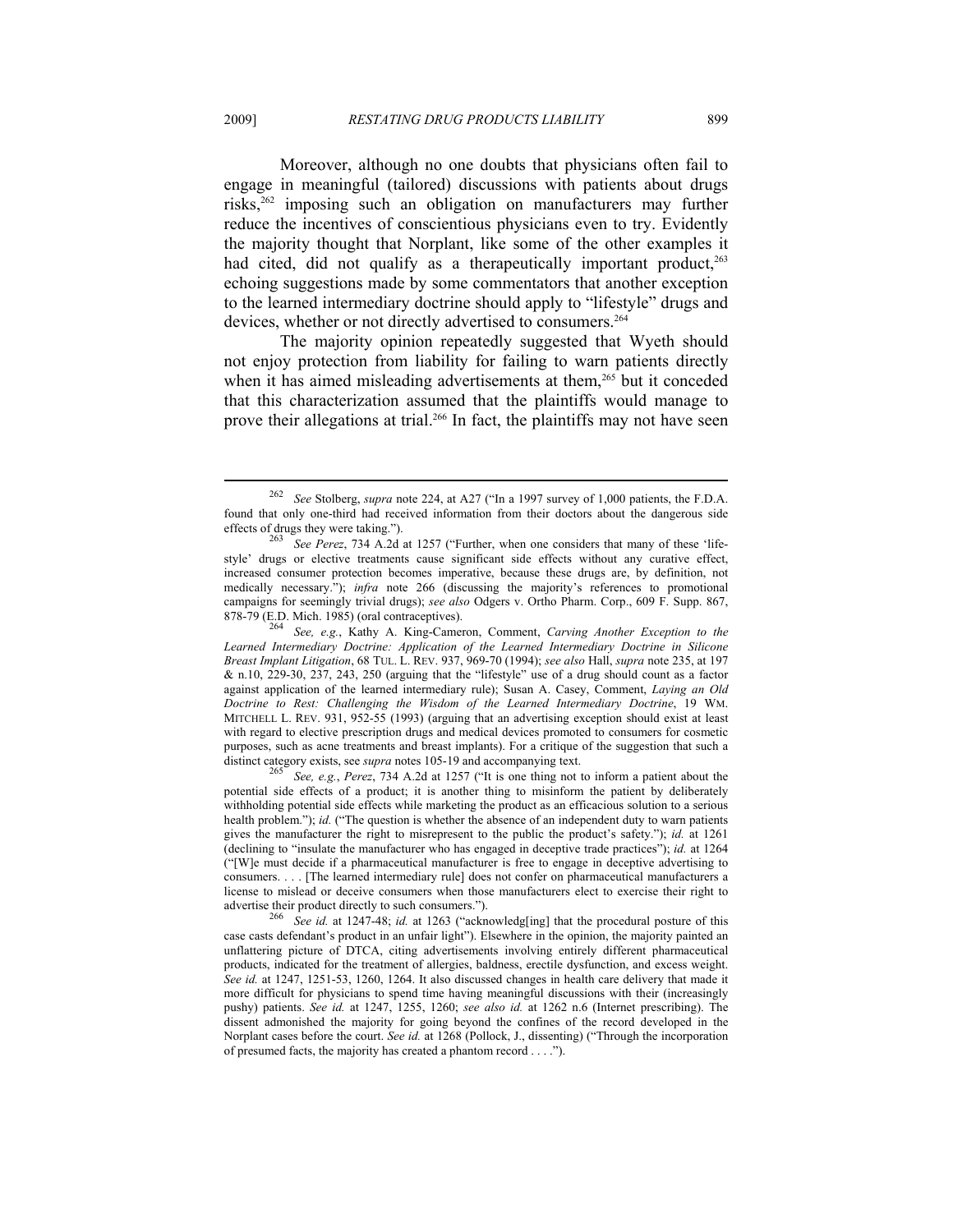any of the allegedly misleading ads, $267$  and it also seems implausible that the print ads in major magazines would have failed to comply with the FDA's relatively clear command that the full prescribing information appear on the next page.<sup>268</sup> What the plaintiffs wanted, however, was not clearer risk information in advertisements that they may not have seen (or remembered); instead, they sought printed warnings to accompany the drugs when later dispensed to them.

If other courts around the country followed New Jersey's lead in recognizing this exception to the learned intermediary rule, it would have the effect of requiring that manufacturers wishing to engage in DTCA produce and disseminate comprehensive PPIs. No other court has done so to this point, and several courts have rejected the proposed exception.<sup>269</sup> The West Virginia Supreme Court, however, relied heavily on *Perez* when it recently decided to reject the learned intermediary rule altogether.270

<sup>267</sup> *See id.* at 1260 (majority opinion); *id.* at 1268 (Pollock, J., dissenting); *cf. In re* Norplant Contraceptive Prods. Liab. Litig., 955 F. Supp. 700, 707-08 & n.45 (E.D. Tex. 1997) (declining to address arguments in favor of an exception because the plaintiffs had not seen any

advertisements), *aff'd*, 165 F.3d 374 (5th Cir. 1999). 268 *See Perez*, 734 A.2d at 1263 (referring to an agreed statement of facts that seemed to concede as much); *cf. id.* at 1258 (summarizing the agency's "brief statement" and other still evolving requirements). The majority referenced ads appearing in *Glamour, Mademoiselle*, and *Cosmopolitan* in 1991. *See id.* at 1248; *see also* William Green, *Consumer-Directed Advertising of Contraceptive Drugs: The FDA, Depo-Provera, and Product Liability*, 50 FOOD & DRUG L.J. 553, 555-58 (1995) (describing Upjohn's print ads for another long-acting contraceptive sold in the early 1990s); *id.* at 566 (concluding that "the Depo-Provera advertisement appears to comply with section 502(n)'s brief summary requirement"). No doubt the small print did not include disclosures of alleged risks that only later came to light, but, so long as these ads had included the latest prescribing information, they would not have run afoul of agency requirements (or, for that matter, represent inadequate warnings under state law if the risks were unknowable). 269 *See In re* Norplant Contraceptive Prods. Liab. Litig., 165 F.3d 374, 379 (5th Cir.

<sup>1999);</sup> Porter v. Eli Lilly & Co., No. 1:06-CV-1297-JOF, 2008 WL 544739, at \*7-9 (N.D. Ga. 2008); Beale v. Biomet, Inc., 492 F. Supp. 2d 1360, 1376 (S.D. Fla. 2007); Cowley v. Abbott Labs., Inc., 476 F. Supp. 2d 1053, 1060 n.4 (W.D. Wis. 2007); *In re* Meridia Prods. Liab. Litig., 328 F. Supp. 2d 791, 812 n.19 (N.D. Ohio 2004) ("Five years have passed since the New Jersey Supreme Court decided *Perez*. In the intervening period, no other state has followed New Jersey's lead."), *aff'd*, 447 F.3d 861 (6th Cir. 2006); Heindel v. Pfizer, Inc., 381 F. Supp. 2d 364, 378 (D.N.J. 2004) (applying Pennsylvania law); *see also* Banner v. Hoffmann-La Roche Inc., 891 A.2d 1229, 1236-37 (N.J. Super. Ct. App. Div. 2006) (declining to apply *Perez* where a drug manufacturer simply had provided brochures for doctors to give to their patients); Rowe v. Hoffmann-La Roche Inc., 892 A.2d 694, 700 (N.J. Super. Ct. App. Div. 2006). Nor have courts found the learned intermediary rule inapplicable when patients assert misrepresentation claims based on direct advertising. *See* Miller v. Pfizer Inc., 196 F. Supp. 2d 1095, 1119-22 (D. Kan. 2002) (Zoloft®); N.J. Citizen Action v. Schering-Plough Corp., 842 A.2d 174, 176-78 (N.J. Super. Ct. App. Div. 2003) (Claritin®). As suggested below, *see infra* note 274, that position strikes me as harder to defend.<br><sup>270</sup> See State *ex rel*. Johnson & Johnson Corp. v. Karl, 647 S.E.2d 899, 908-10 (W. Va.

<sup>2007);</sup> *see also* Rimbert v. Eli Lilly & Co., 577 F. Supp. 2d 1174, 1214-24 (D.N.M. 2008) (predicting that the New Mexico Supreme Court would do the same). The *Karl* case involved Propulsid<sup>®</sup> (cisapride), and, although serious questions have arisen about promotional efforts for this drug aimed at physicians, it apparently was not heavily advertised directly to patients. *See* Gardiner Harris & Eric Koli, *Lucrative Drug, Danger Signals and FDA*, N.Y. TIMES, June 10, 2005, at A1.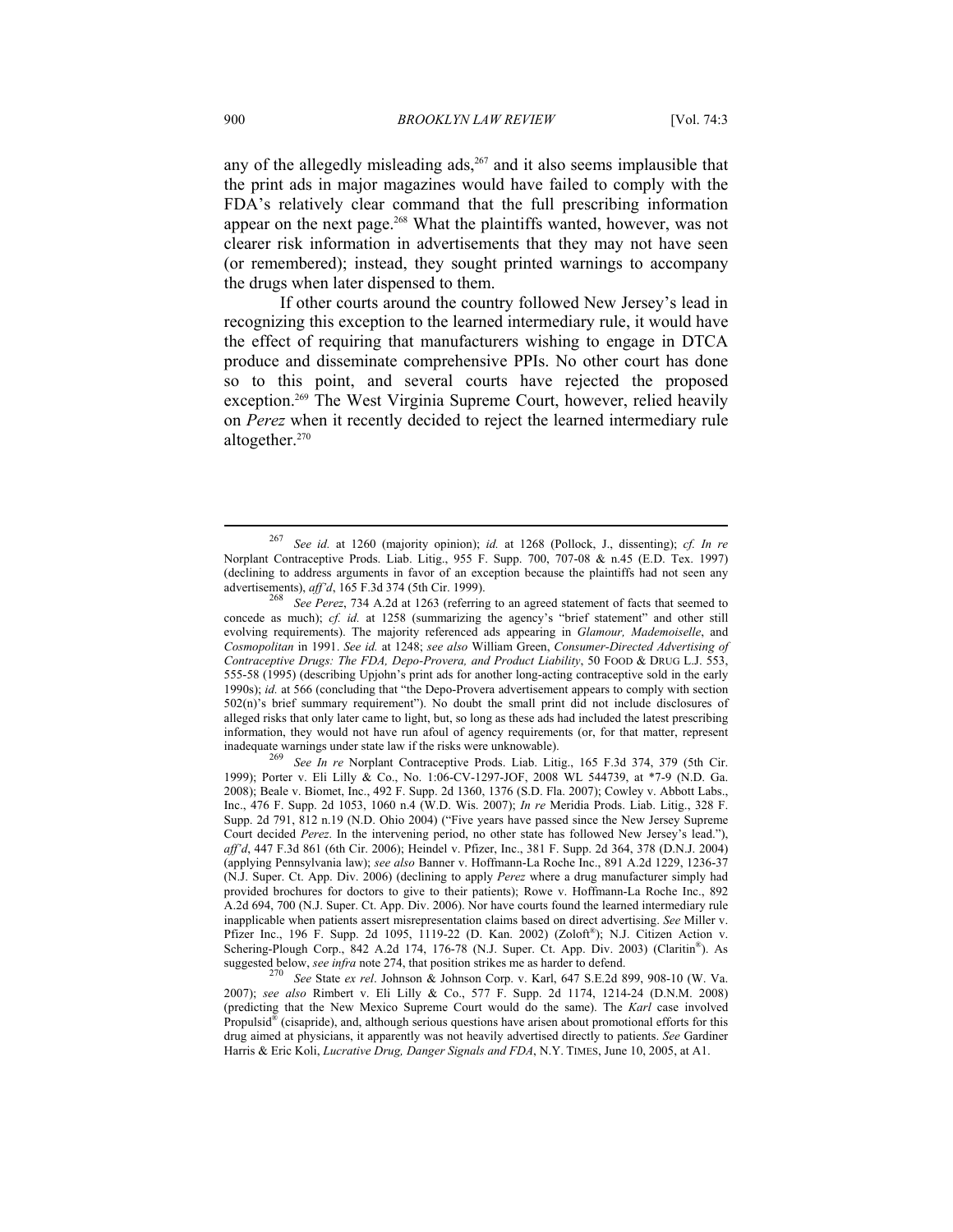## 2. Satisfying an Expanded Duty to Warn

The *Perez* majority hastened to add that, as provided by state statute, the defendant would enjoy a rebuttable (or stronger) presumption of adequacy so long as the warnings complied with FDA requirements.<sup>271</sup> This reflects a potentially serious misunderstanding of the intended purpose of the agency's advertising rules (and it also fails to appreciate the entirely flimsy nature of the FDA's recent non-rule pronouncements on the subject<sup> $272$ </sup>): these do not attempt to fulfill a risk disclosure function so much as to ensure fair balance.<sup>273</sup> If the plaintiffs had not, in fact, seen any Norplant ads, then compliance with agency requirements designed to prevent misleading advertising could hardly have satisfied the new-found duty to warn patients directly.<sup>274</sup> If extended to broadcast ads, where the

advertisements do not even have to satisfy the fair balance requirement. *See* Alicia Mundy, *Making a Name for Drugs Without Using Their Names: Some Ads Highlight Only Web Addresses So Side Effects Don't Have to Be Listed*, WALL ST. J., Aug. 29, 2008, at B1. 274 *Cf.* Kaplan et al., *supra* note 27, at 69 ("Under the draft formulation [of the *Products* 

<sup>271</sup> *See Perez*, 734 A.2d at 1259 ("For all practical purposes, absent deliberate concealment or nondisclosure of after-acquired knowledge of harmful effects, compliance with FDA standards should be virtually dispositive of such claims."); *id.* at 1263 ("The FDA has established a comprehensive regulatory scheme for direct-to-consumer marketing of pharmaceutical products. Given the presumptive defense that is afforded to pharmaceutical manufacturers that comply with FDA requirements, we believe that it is fair to reinforce the regulatory scheme by allowing" these failure-to-warn claims.). In contrast, the dissent argued that this state statute had codified the learned intermediary doctrine without countenancing any exceptions along the lines crafted by the majority. *See id.* at 1264-67 (Pollock, J., dissenting); *see also id.* at 1269 (criticizing the majority's discussion of the compliance defense and proximate causation issues because the parties had not received any opportunity to address these issues). 272 Some commentators also have made this mistake. *See, e.g.*, William A. Dreier, *Direct-*

*to-Consumer Advertising Liability: An Empty Gift to Plaintiffs*, 30 SETON HALL L. REV. 806, 824-25 (2000); *id.* at 816-20 (asserting that "FDA standards are minute and definite," repeatedly citing the agency's guidance documents); Caroline L. Nadal, Note, *The Societal Value of Prescription Drug Advertisements in the New Millennium: Targeted Consumers Become the Learned*, 9 J.L. & POL'Y 451, 482-83, 487, 495 & n.229, 498-500, 504-05 (2001) (referring to the FDA's regulations and guidelines interchangeably); *cf.* Robert A. Bell et al., *Direct-to-Consumer Prescription Drug Advertising and the Public*, 14 J. GEN. INTERNAL MED. 651, 654-55, 656 (1999) (finding that many consumers harbor misconceptions about the stringency of the applicable regulatory controls). Although courts grant agencies substantial latitude in interpreting their own regulations, *see* Lars Noah, *Divining Regulatory Intent: The Place for a "Legislative History" of Agency Rules*, 51 HASTINGS L.J. 255, 284-90, 294-99 (2000), the FDA's guidance documents governing DTCA would not pass muster as mere interpretive rules if it ever made a formal attempt to enforce them directly. 273 *See* Noah, *supra* note 210, at 175-76. So-called "reminder" and "help seeking"

*Liability Restatement*], manufacturers seemingly would be liable if they advertised but failed to warn consumers directly—even if the advertisements were never seen or read by plaintiffs."). Conversely, if they had seen and relied on genuinely misleading ads, then perhaps the patients could assert a misrepresentation or breach of express warranty claim. *See, e.g.*, Desiano v. Warner-Lambert Co., 326 F.3d 339, 342 (2d Cir. 2003); *In re* Meridia Prods. Liab. Litig., 328 F. Supp. 2d 791, 811, 818 (N.D. Ohio 2004); Woods v. Gliatech Inc., 218 F. Supp. 2d 802, 810 (D. W. Va. 2002); RESTATEMENT (THIRD) OF TORTS: PRODS. LIAB. § 9 (1998) (recognizing misrepresentation claims); Dreier, *supra* note 19, at 264. This alternative would provide a more carefully tailored response to a compelling but entirely hypothetical set of facts imagined by the majority. *See Perez*, 734 A.2d at 1262 ("[W]e must consider as well a case in which a diabetic patient might have been influenced by advertising to request a drug from a physician without being warned by the manufacturer or the physician of the special dangers posed to a diabetic taking the drug. If an overburdened physician does not inquire whether the patient is a diabetic, the question remains whether the manufacturer should be relieved entirely of responsibility."). Of course, assuming that the manufacturer had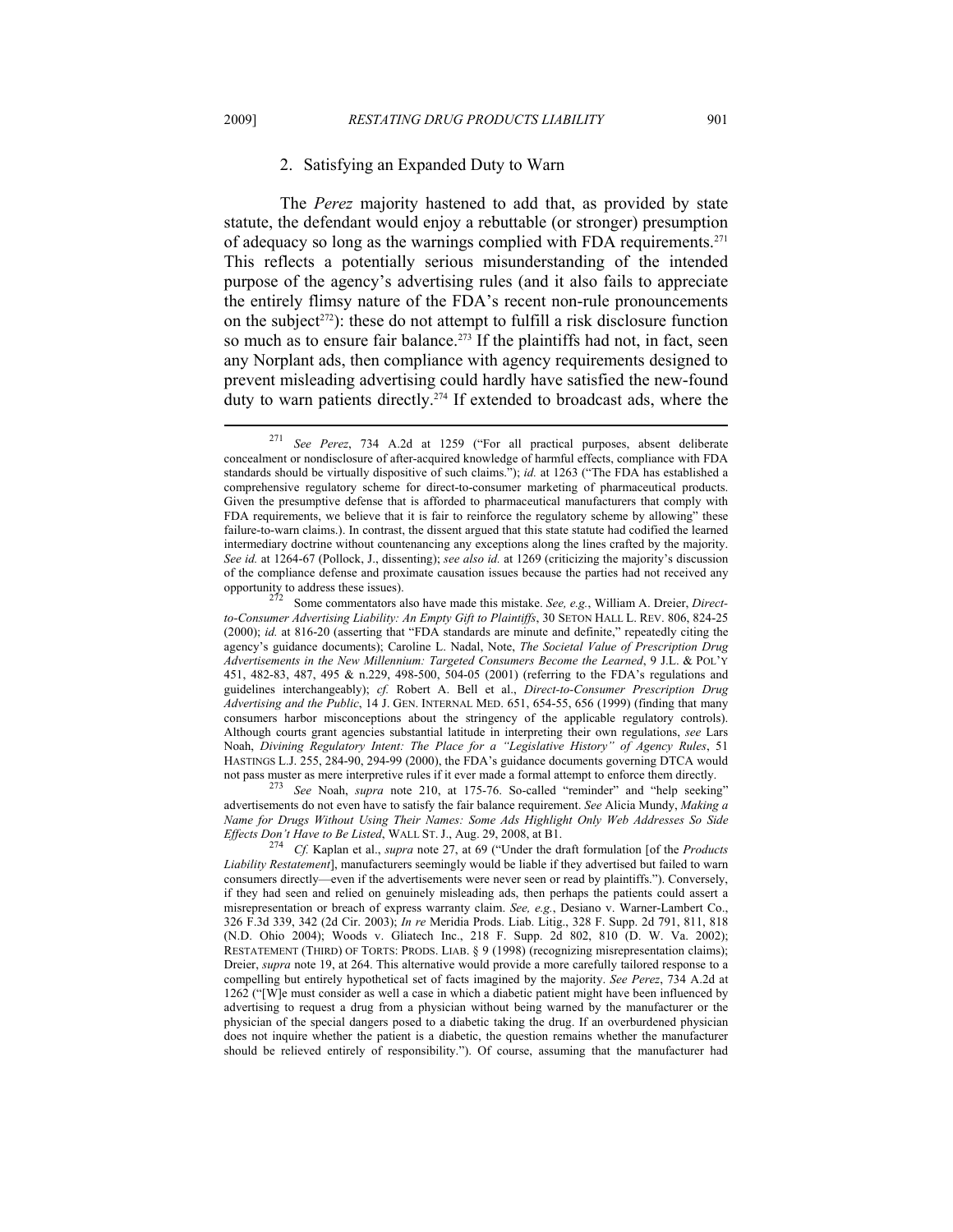FDA's "requirements" appear in technically non-binding (and hardly unambiguous) guidance documents, $275$  then the compliance defense would offer essentially no protection unless courts understood the manner in which agency expectations operate as de facto requirements.<sup>276</sup> Lastly, of course, only a handful of jurisdictions have recognized an FDA compliance defense.

If courts recognized an advertising exception to the learned intermediary rule (or abrogated it entirely), then pharmaceutical manufacturers would have to find a way of disseminating PPIs, ensure that these inserts contained references to all possible side effects in nontechnical language, and, in the unlikely event that they managed to

rulemaking procedures applicable to drug advertising regulations). 276 *See* Wash. Legal Found. v. Kessler, 880 F. Supp. 26, 34 (D.D.C. 1995) (anticipating that the FDA would "threaten[] (but never actually initiat[e]) enforcement procedures against companies which failed to comply with the agency's *de facto* policy" against the dissemination of information related to off-label uses, which it had announced in a "draft policy statement"); Noah, *supra* note 57, at 904-05; *see also* Thomas Ginsberg, *Drug Ads Pour in for Review: The FDA Said It Had Seen "A Huge Increase" in Advertising Submitted for Scrutiny Under a Voluntary Industry Program*, PHILA. INQUIRER, Feb. 23, 2006, at C1; Melody Petersen, *Who's Minding the Drugstore?*, N.Y. TIMES, June 29, 2003, § 3, at 1 (noting complaints that the agency has become less vigilant); Julie Schmit, *A Winded FDA Races to Keep up with Drug Ads That Go Too Far*, USA TODAY, May 31, 2005, at 1A (reporting that the agency has ordered more corrective advertising). *See generally* Lars Noah, *Administrative Arm-Twisting in the Shadow of Congressional Delegations of Authority*, 1997 WIS. L. REV. 873.

supplied an adequate warning to the physician, a medical malpractice claim would do so as well. *Cf.* Ferrara v. Berlex Labs., Inc., 732 F. Supp. 552, 554-55 (E.D. Pa. 1990) (rejecting the plaintiff's argument that, given the dozens of dangerous interactions with MAO inhibitors, the manufacturer should have supplied patients with an information card); *id.* at 553 (noting that the plaintiff had secured a malpractice judgment against her physician for having missed this drug interaction warning).

See FDA, Consumer-Directed Promotion of Regulated Medical Products; Public Hearing, 70 Fed. Reg. 54,054 (Sept. 13, 2005) (summarizing milestones in the agency's supervision of the practice); *see also* Lars Noah, *The FDA's New Policy on Guidelines: Having Your Cake and Eating It Too*, 47 CATH. U. L. REV. 113, 140-42 (1997) (criticizing the agency's practice of not taking definitive positions in guidance documents). At the time that the plaintiffs in *Perez* used Norplant, "[t]here [we]re no regulations that pertain specifically to consumer-directed promotional materials." FDA, Direct-to-Consumer Promotion; Public Hearing, 60 Fed. Reg. 42,581, 42,582 (Aug. 16, 1995). More than a decade has passed since the FDA announced plans to issue a notice of proposed rulemaking to address the issue. *See* Noah, *supra* note 210, at 153; *see also id.* at 146 & n.21 (explaining the procedural impediments to the issuance of advertising regulations). In 1999, the agency finalized its guideline governing broadcast advertising of prescription drugs. *See* FDA, Guidance for Industry on Consumer-Directed Broadcast Advertisements, 64 Fed. Reg. 43,197 (Aug. 9, 1999). Five years later, the FDA issued a draft guidance allowing advertisers to satisfy the brief summary requirement by using approved PPIs or highlights from package inserts in consumerfriendly language. *See* FDA, Draft Guidances for Industry on Improving Information About Medical Products and Health Conditions, 69 Fed. Reg. 6308 (Feb. 10, 2004); *see also id.* ("One of the principal objectives of the[se] three [draft] guidances is to encourage prescription drug firms to present risk information in their consumer-directed advertisements using language that is understandable by a lay user."); Francesca Lunzer Kritz, *FDA on Drug Ads: Less Is More*, WASH. POST, Feb. 10, 2004, at F1 (noting objections to the brief summary guidance). Congress recently granted the agency greater authority in this area, though only after the FDA issues binding rules. *See* Food and Drug Administration Amendments Act of 2007, Pub. L. No. 110-85, § 901(d)(2), 121 Stat. 823, 939 (to be codified at 21 U.S.C. § 353b(a)) (authorizing advance review of broadcast DTCA); *see also id.* § 901(d)(6), 121 Stat. at 942 (to be codified at 21 U.S.C. § 352(n)) (eliminating formal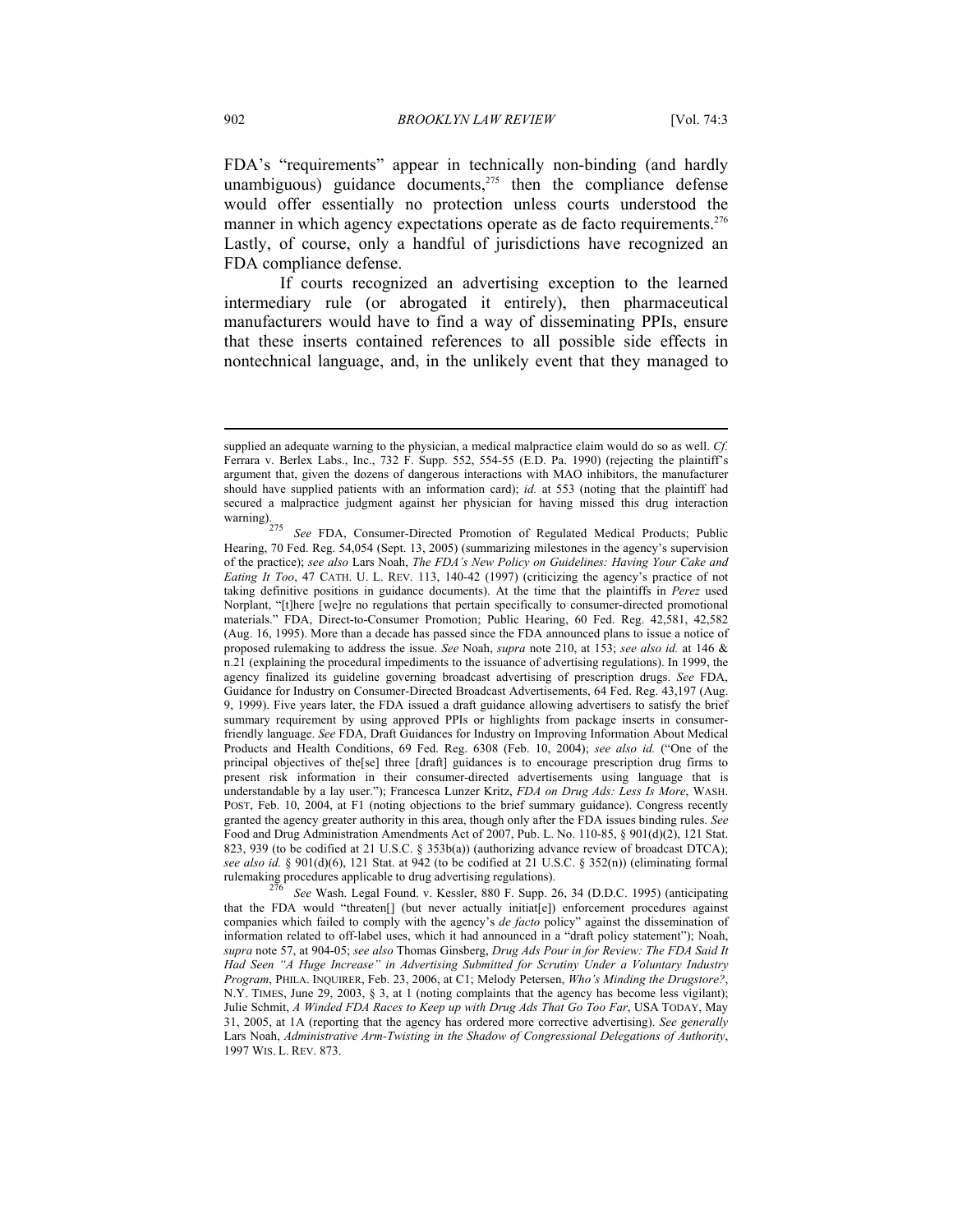design such an unassailable warning,<sup>277</sup> hope that a jury would not decide that continued advertising to consumers diluted the effectiveness of this warning. Even then, providing full risk information will offer only limited assistance to patients unless they receive equally clear information about all of the other products and procedures that might serve the same purpose: a manufacturer's duty to warn of risks associated with its product generally does not include such a broader duty to educate, $278$  while physicians owe just such a duty when securing informed consent.279 Precisely because of the difficult comparative judgments involved, patients must look to physicians for help in making treatment choices.

Extending a parallel suggested previously in connection with the design defect standard,<sup>280</sup> manufacturers of toys and other goods accessible to young children have a duty to warn their parents.<sup>281</sup> If manufacturers choose to advertise directly to youngsters, and the kids then whine until their parents purchase inappropriate products, the manufacturers still would owe no duty to warn the kids directly (though, if overpromotion dilutes the force of information already supplied to adult purchasers, then it might well provide the basis for an inadequate warning claim). Although such promotional efforts may deserve

<sup>277</sup> *See* Aaron D. Twerski, *Liability for Direct Advertising of Drugs to Consumers: An Idea Whose Time Has Not Come*, 33 HOFSTRA L. REV. 1149, 1153-54 (2005); *see also* Michael S. Jacobs, *Toward a Process-Based Approach to Failure-to-Warn Law*, 71 N.C. L. REV. 121, 149 (1992) ("By scrutinizing closely the seemingly trivial details of type size, warning location, and relative degree of expressed urgency, and by permitting outcomes to hinge on the presence or absence of one or two seemingly innocuous words, courts impose upon manufacturers a duty of virtual perfection, easily breached . . . .").<br><sup>278</sup> Cf. Graham v. Am. Cyanamid Co., 350 F.3d 496, 514 (6th Cir. 2003) (rejecting claim

that OPV manufacturer had a duty to inform physicians that IPV represented the preferred choice); Demmler v. SmithKline Beecham Corp., 671 A.2d 1151, 1154-55 (Pa. Super. Ct. 1996) (rejecting an inadequate warning claim for failure to specify the appropriate therapy in the event that a listed side effect occurred). For a recent proposal to impose such a broader duty, see *infra* note 302. 279 *See* Lars Noah, *Informed Consent and the Elusive Dichotomy Between Standard and* 

*Experimental Therapy*, 28 AM. J.L. & MED. 361, 366-67 & n.25 (2002); *see also* Gerald F. Tietz, *Informed Consent in the Prescription Drug Context: The Special Case*, 61 WASH. L. REV. 367, 406-

<sup>17 (1986) (</sup>urging stricter application of the informed consent duty with respect to prescribing). 280 *See supra* notes 37-41, 194 and accompanying text; *see also* Marvin M. Lipman, *Bias in Direct-to-Consumer Advertising and Its Effect on Drug Safety*, 35 HOFSTRA L. REV. 761, 762 (2006) ("The only other commercials of this kind are the breakfast-cereal [ads that air during children's cartoon shows] . . . . In both instances, an intermediary is necessary—in one case a parent who has the money and, in the other case, a physician who has the prescription pad."); Michael Kirsch, *Even If They're Too Slick and Manipulative, Drug Ads Are Useful*, PLAIN DEALER, Sept. 8, 2000, at 11B ("This is analogous to marketing toys and breakfast cereals to children. Though our youngsters can't buy them, they have learned how to close the sale. In a similar manner, patients now ask their doctors to sign on to their wonder-drug requests."); *cf.* Francesca Lunzer Kritz, *What Teens Are Hearing About Drugs: Some Messages Help, Others Are Troubling*, WASH. POST, Sept. 9, 2008, at F1 (reporting that some DTCA campaigns target adolescents). 281 *See, e.g.*, Metzgar v. Playskool Inc., 30 F.3d 459, 465-66 (3d Cir. 1994); *see also* Hahn

v. Sterling Drug, Inc., 805 F.2d 1480 (11th Cir. 1986); Emery v. Federated Foods, Inc., 863 P.2d 426 (Mont. 1993); M. Stuart Madden, *Products Liability, Products for Use by Adults, and Injured Children: Back to the Future*, 61 TENN. L. REV. 1205, 1214 (1994) ("[A]n adult product with which children may have contact must contain warnings and instructions advising adults on the special risks to children that the product may create.").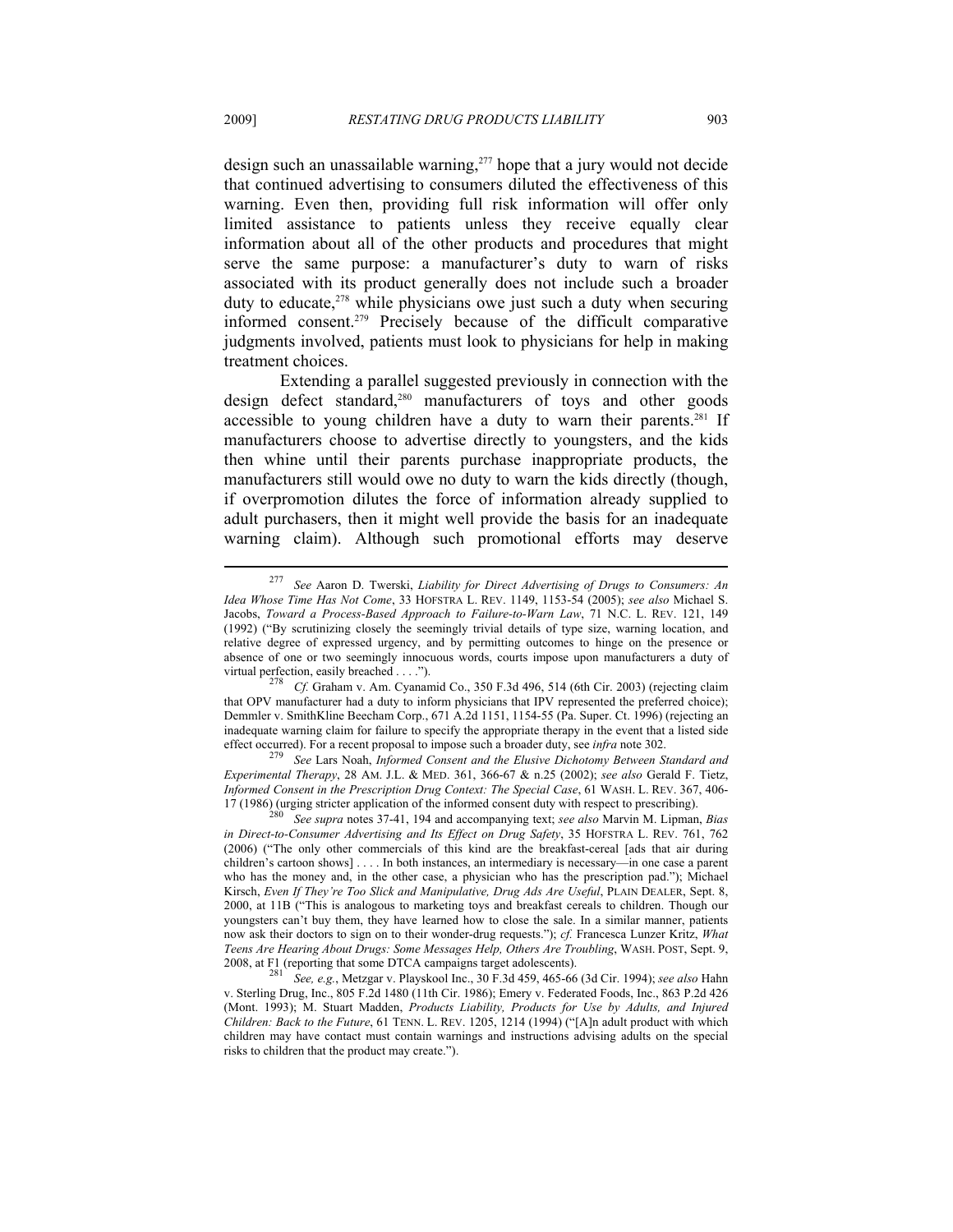criticism (and efforts at prohibition), $282$  presumably no one would argue that recognizing a largely incoherent duty to warn children directly offered a second-best solution to the problem.

By definition, adequate consumer labeling cannot be designed for prescription drugs.<sup>283</sup> Although the FDA increasingly switches  $Rx$ drugs to OTC status,284 products that continue to require prescription labeling reflect the agency's judgment that professional intervention remains necessary to ensure their safe use.285 The FDA has in the past mandated PPIs for some drugs to supplement the labeling provided to physicians, and it continues to encourage their broad use, but no one suggests that PPIs should fully replace professional labeling. Direct advertising further encourages active participation by consumers in prescribing decisions, a favorable development that courts should not reward by expanding the tort duties of drug manufacturers and, because consumer-directed warnings inevitably would fall short, discouraging such advertising in the future.<sup>286</sup>

As the United States Supreme Court has observed repeatedly in deciding commercial speech cases, some information is better than none.287 Drug advertising naturally emphasizes the benefits of a product, but even this may provide valuable information in the prescription drug context if consumers otherwise would leave bothersome conditions

<sup>282</sup> *See* Stephanie Clifford, *Tug of War in Food Marketing to Children*, N.Y. TIMES, July 30, 2008, at C5; David Crary, *Blitzed with Toy Ads, Cash-strapped Parents Push Back*, TRENTON TIMES (N.J.), Nov. 30, 2008, at B4 (describing the Campaign for a Commercial-Free Childhood); *see also* Comm. on Children's Television, Inc. v. Gen. Foods Corp., 673 P.2d 660, 676 (Cal. 1983) ("Defendants engaged in a nationwide, long-term advertising campaign designed to persuade children to influence their parents to buy sugared cereals."); Shin-Yi Chou et al., *Fast-food Advertising on Television and Its Influence on Childhood Obesity*, 51 J.L. & ECON. 599 (2008); Juliet B. Schor & Margaret Ford, *From Tastes Great to Cool: Children's Food Marketing and the Rise of the Symbolic*, 35 J.L. MED. & ETHICS 10 (2007); Symposium, *Food Marketing to Children* 

<sup>&</sup>lt;sup>283</sup> See Dunkin v. Syntex Labs., Inc., 443 F. Supp. 121, 123 (W.D. Tenn. 1977) ("[P]rescription drugs are sold on a prescription basis and not over-the-counter because the special expertise of a trained physician is necessary for their safe use. Thus, an effective warning could go only to the medical profession, and not to an untrained patient."); Peter Temin, *The Origin of Compulsory Drug Prescriptions*, 22 J.L. & ECON. 91, 103 (1979) ("[T]he FDA assumed that adequate directions for laymen could not be written for some drugs."); *see also supra* note 225.

See Noah, supra note 200, at 360, 362-63, 371.<br><sup>285</sup> A number of reasons may exist for prescription labeling, such as the difficulty with self-diagnosis, a product's margin of safety, and the extent to which dosages need to be carefully titrated for each patient. See id. at 366-68, 375.

<sup>&</sup>lt;sup>286</sup> See Walsh et al., *supra* note 211, at 881 ("Ironically, preservation of this brightline [learned intermediary] rule would help create the conditions necessary for improved communications between pharmaceutical manufacturers and patients."). 287 *See, e.g.*, Thompson v. W. States Med. Ctr., 535 U.S. 357, 374 (2002) ("We have

previously rejected the notion that the government has an interest in preventing the dissemination of truthful commercial information in order to prevent members of the public from making bad decisions with the information."); *see also* Bolger v. Youngs Drug Prods. Corp., 463 U.S. 60, 69 (1983) (holding that a federal law prohibiting unsolicited mailings was unconstitutional when applied to a pharmaceutical company distributing informational pamphlets that encouraged the use of contraceptives); Lars Noah, *What's Wrong with "Constitutionalizing Food and Drug Law"?*, 75 TUL. L. REV. 137, 143-44 & n.40 (2000); David C. Vladeck, *The Difficult Case of Direct-to-Consumer Drug Advertising*, 41 LOY. L.A. L. REV. 259 (2007).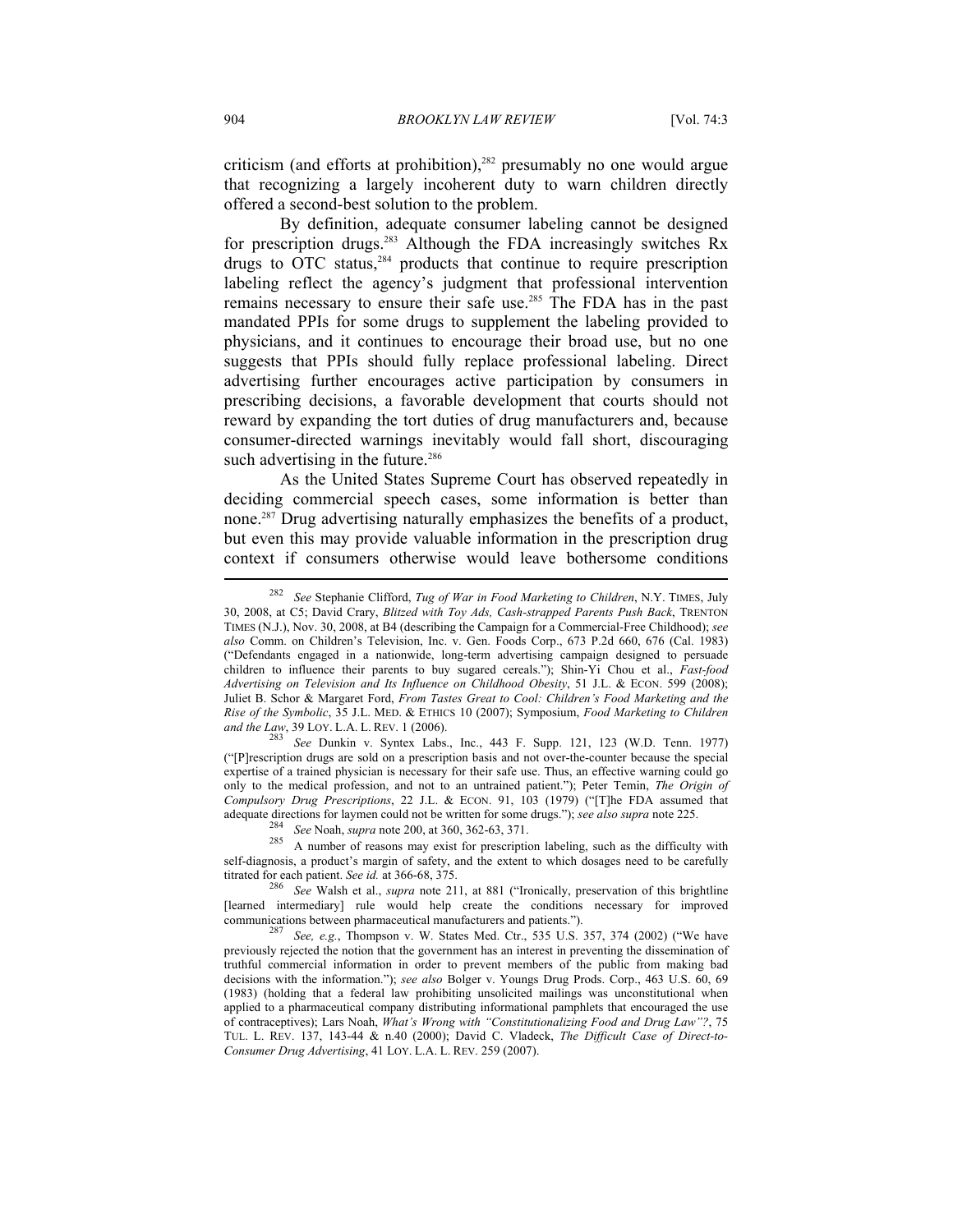untreated. To the extent that advertising fails to highlight harmful attributes of prescription drugs, the FDA can modify its fair balance requirements. The ultimate safeguard, however, must be the physician. So long as prescription drugs continue to require the intervention of a medical professional, courts should focus on the duty of physicians to secure informed consent, while letting regulatory requirements work to supplement rather than supplant the drug information provided to patients.<sup>288</sup>

## IV. MISCELLANEOUS ISSUES

This Part offers a glimpse at various other issues related to the design and informational defect standards that the *Products Liability Restatement* has announced for prescription drug manufacturers. First, experimental products do not receive distinctive treatment under section 6, and the new *Restatement* offered only ambiguous guidance about continuing duties to test after approval. Second, generic versions of prescription drugs raise curious questions as to which manufacturer should shoulder responsibility for injuries to patients. Third, prescription medical devices get identical treatment under section 6 notwithstanding fundamental differences from pharmaceuticals, while human tissue products get carved out entirely notwithstanding their similarities to implanted devices. Finally, questions arise about including other parties in the chain of distribution for purposes of imposing liability. Just as the purportedly bright line between prescription and nonprescription has become increasingly blurred,<sup>289</sup> the sharp distinction between manufacturers and health care providers imagined by the Reporters may break down over time.

## *A. Experimental Drugs and the Duty to Keep Testing*

The *Products Liability Restatement* does not separately address investigational products, even though these appeared to be a central concern in the *Second Restatement*'s comment k to section 402A.<sup>290</sup>

<sup>288</sup> *See* Walsh et al., *supra* note 211, at 880 ("[T]ruthful direct-to-consumer advertising will provide the consumer with useful information without eroding the paramount role of the prescribing physician. In any event, there is little evidence that direct-to-consumer advertising has harmed consumers or foisted medically inappropriate therapies upon them."); Catherine A. Paytash, Note, *The Learned Intermediary Doctrine and Patient Package Inserts: A Balanced Approach to Preventing Drug-Related Injury*, 51 STAN. L. REV. 1343, 1367-71 (1999) (urging an administrative solution, in particular FDA-mandated PPIs, rather than any judicial modifications of the learned

intermediary rule). 289 *See supra* notes 198-201 and accompanying text. 290 *See* RESTATEMENT (SECOND) OF TORTS § 402A cmt. k (1965) ("It is also true in particular of many new or experimental drugs as to which, because of lack of time and opportunity for sufficient medical experience, there can be no assurance of safety, or perhaps even of purity of ingredients, but such experience as there is justifies the marketing and use of the drug notwithstanding a medically recognizable risk."); Adams v. G.D. Searle & Co., 576 So. 2d 728, 732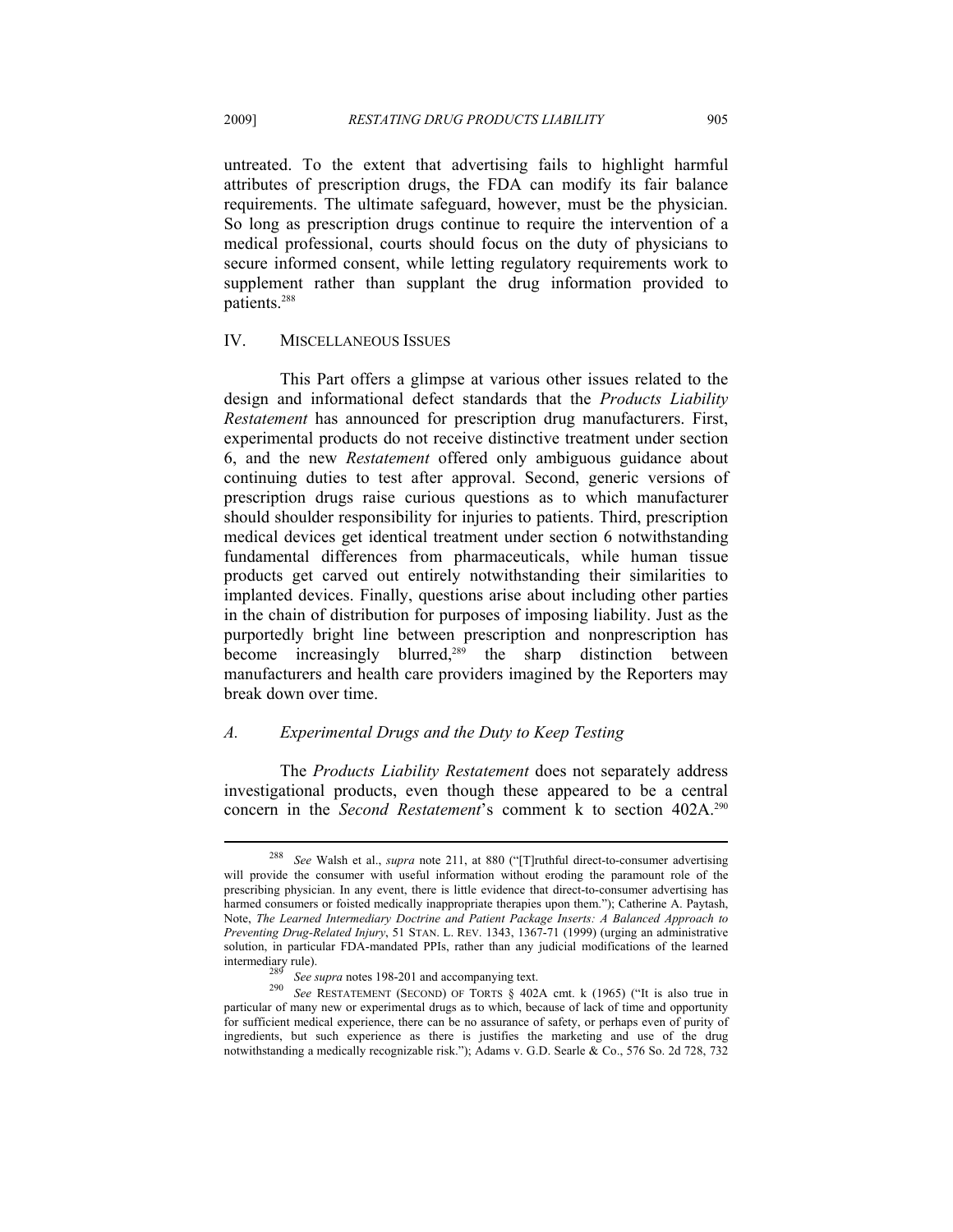Clinical trials of unapproved new drugs occasionally cause serious injury to subjects,291 but only a few courts have resolved claims for injuries caused by drugs not yet approved by the FDA.292 The last decade has witnessed growing tort litigation on behalf of subjects injured during clinical trials, $293$  though claims against the suppliers of investigational products remain fairly uncommon.294 Insofar as section 6 turns on differential access rather than deference to FDA approval decisions, it should encompass investigational products accessible only to subjects enrolled in trials and under the strict supervision of clinical investigators, even though the research aims to answer the very questions that lay at the heart of design and informational defect claims (indeed, though subjects may hope to derive some therapeutic benefit from their participation, clinical trials aim primarily to generate scientific information rather than deliver medical treatment).<sup>295</sup>

PITT. L. REV. 365 (2005); E. Haavi Morreim, *Litigation in Clinical Research: Malpractice Doctrines Versus Research Realities*, 32 J.L. MED. & ETHICS 474 (2004); Richard S. Saver, *Medical Research and Intangible Harm*, 74 U. CIN. L. REV. 941 (2006); Roger L. Jansson, Comment, *Researcher Liability for Negligence in Human Subject Research: Informed Consent and Researcher Malpractice Actions*, 78 WASH. L. REV. 229 (2003); Alice Dembner, *Lawsuits Target Medical Research*,

<sup>(</sup>Fla. Dist. Ct. App. 1991) ("Comment k was designed in part to protect new and experimental drugs."). During a floor debate, the Reporter apparently had focused exclusively on experimental drugs. *See* 41 A.L.I. PROC. 359-60 (1964) (remarks by Dean Prosser); *cf.* Joseph A. Page, *Generic Product Risks: The Case Against Comment k and for Strict Tort Liability*, 58 N.Y.U. L. REV. 853,

<sup>865-71 (1983) (</sup>identifying numerous ambiguities in these references to "experimental" drugs). 291 *See, e.g.*, Elisabeth Rosenthal, *British Rethinking Test Rules After Drug Trial Nearly Kills Six*, N.Y. TIMES, Apr. 8, 2006, at A1 ("Although tests of [the monoclonal antibody] TGN1412 in monkeys showed no significant trouble, all six human subjects nearly died."); John Schwartz & David Brown, *A Deadly Medical Gamble: Test of Promising Drug Turns into "Calamity*,*"* WASH. POST, July 8, 1993, at A1; Dan Vergano, *Drug-Trial Deaths "Go Unreported*,*"* USA TODAY, Nov. 8, 2000, at 12D. Although manufacturers of investigational drugs might try to insulate themselves with liability waivers, the FDA prohibits their use. *See* 21 C.F.R. § 50.20 (2008). Separately, the *Products Liability Restatement* generally rejects such waivers. *See* RESTATEMENT (THIRD) OF

TORTS: PRODS. LIAB. § 18 (1998). 292 *See, e.g.*, Kernke v. Menninger Clinic, Inc., 173 F. Supp. 2d 1117, 1121-22, 1124 (D. Kan. 2001) (applying the learned intermediary doctrine in granting summary judgment to the manufacturer of an investigational drug for schizophrenia); Mink v. Univ. of Chicago, 460 F. Supp. 713, 717-18 (N.D. Ill. 1978) (involving early clinical trials of DES, and including claims against the manufacturer); Gaston v. Hunter, 588 P.2d 326, 339-40 (Ariz. Ct. App. 1978) (extending comment k protection to an investigational drug, but requiring clear disclosure of its experimental status). 293 *See* Sharona Hoffman & Jessica Wilen Berg, *The Suitability of IRB Liability*, 67 U.

<sup>&</sup>lt;sup>294</sup> Claims against sponsors of products subject to the FDA's investigational device exemption (IDE) have arisen with somewhat greater frequency. *See, e.g.*, Chambers v. Osteonics Corp., 109 F.3d 1243 (7th Cir. 1997) (finding such claims preempted); Martin v. Telectronics Pacing Sys., Inc., 105 F.3d 1090, 1098-101 (6th Cir. 1997) (same); Oja v. Howmedica, Inc., 111 F.3d 782 (10th Cir. 1997) (rejecting preemption defense); Guckin v. Nagle, 259 F. Supp. 2d 406 (E.D. Pa. 2003) (rejecting a manufacturer's effort to remove on the basis of federal question jurisdiction tort claims filed against multiple parties in state court by a subject injured during a clinical trial of an investigational device).<br>
<sup>295</sup> See Noah sunga pote 270, at 271, & p.50, 272, 70, 284, 298,  $\frac{1}{2}$  of 285, & pp.12

investigational device). 295 *See* Noah, *supra* note 279, at 371 & n.50, 378-79, 384, 388; *id.* at 385 & nn.126-27 (discussing the "therapeutic misconception" in research). Patients not enrolled in clinical trials continue to press for access to investigational drugs. *See* Jerry Menikoff, *Beyond* Abigail Alliance*: The Reality Behind the Right to Get Experimental Drugs*, 56 U. KAN. L. REV. 1045 (2008); Judy Vale, Note, *Expanding Expanded Access: How the Food and Drug Administration Can Achieve Better Access to Experimental Drugs for Seriously Ill Patients*, 96 GEO. L.J. 2143 (2008); *see also*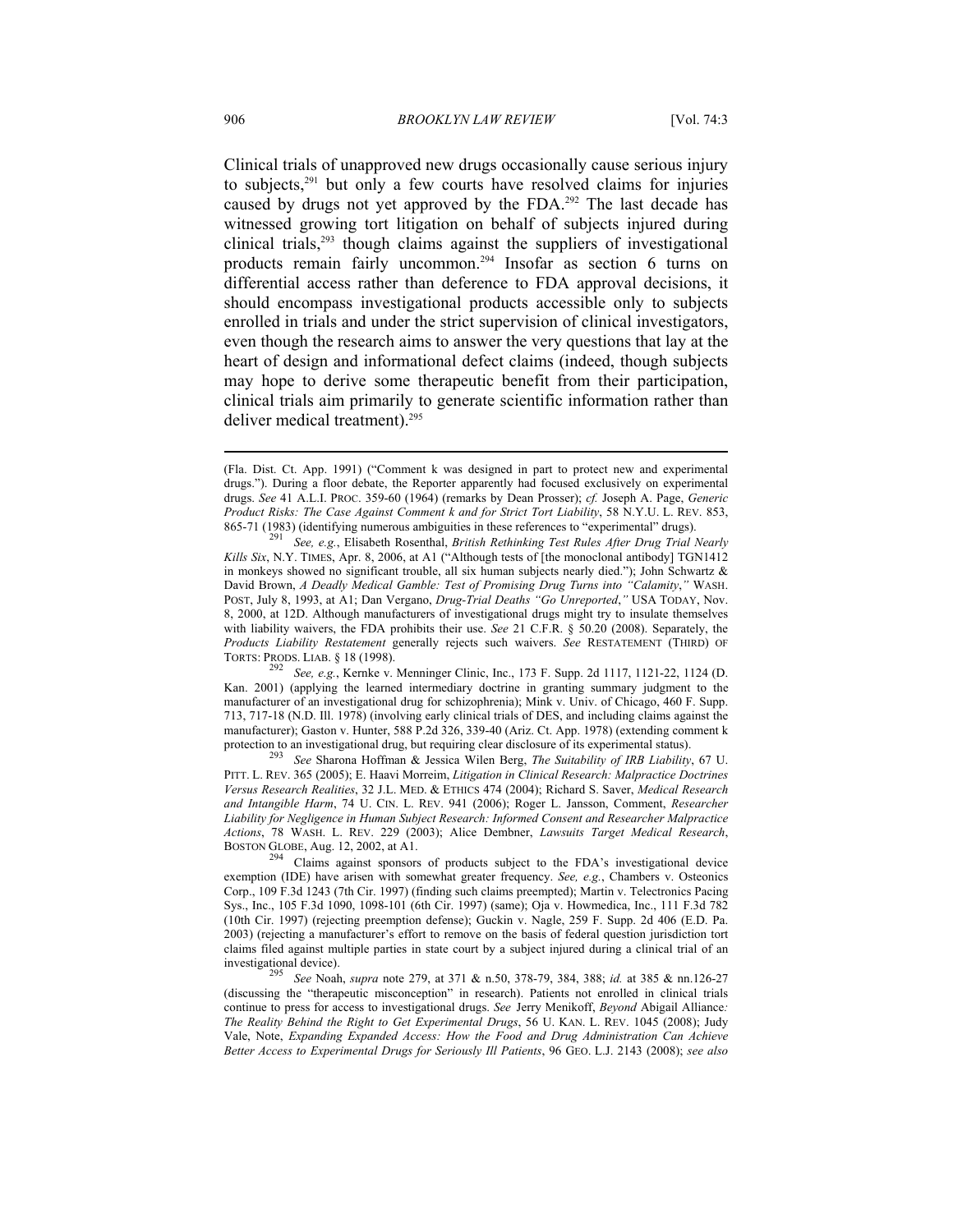FDA approval does not entirely remove the experimental aspect of new drugs,296 and the agency demands that manufacturers conduct postmarket surveillance. The nature and extent of common law duties to engage in postapproval research have, however, received scant attention. Whether resolving a design or informational defect claim, courts may struggle to determine precisely when a seller should have known that its product presented a risk of injury.<sup>297</sup> Pharmaceutical manufacturers generally have no duty to guard against or warn of unknowable risks.298

According to the *Products Liability Restatement*, pharmaceutical "manufacturers have the responsibility to perform reasonable testing prior to marketing a product and to discover risks and risk-avoidance measures that such testing would reveal."299 Although a few courts resolving products liability claims against sellers of medical technologies

Gina Kolata & Kurt Eichenwald, *For the Uninsured, Drug Trials Are Health Care*, N.Y. TIMES, June 22, 1999, at A1; *supra* note 63 (discussing claims by subjects seeking continued access). 296 *See* Noah, *supra* note 279, at 363 ("[P]roduct approval does not define the point at

which an investigational intervention passes the threshold into standard therapy. Instead, the research phase continues after licensure, both in the sense that more safety data accumulates and insofar as physicians may improvise when using a product in ways not originally contemplated."); *id.* at 394 ("One common misconception is that FDA approval of a medical technology represents the point at which it crosses the line from experimental to standard therapy."); *id.* at 394-99 (elaborating); *see also id.* at 386-94 & nn.134 & 141 (discussing the indistinct line between treatment and research); *id.* at 400-08 (same). *See generally* Bernadette Tansey, *What FDA Approval Means: Agency Weighs Benefits, Risks Before Drugs Get to Market*, S.F. CHRON., Mar. 3, 2005, at C1.<br><sup>297</sup> Imagine that a drug company receives a single report from a physician of an

unexpected adverse drug event (ADE) in a patient. If the suspected ADE turns out to be spurious, subsequent patients will not suffer that injury or, if they do and attempt to file a lawsuit, patients will lose on causation at trial; if, however, the drug turns out to have caused the injury, plaintiffs often will have stronger evidence of causation by the time of trial even though the far less certain ADE might have served as the trigger for a duty to warn at the earlier time of sale. One would expect courts to require greater substantiation of risks before allowing a design defect (as opposed to a failure-to-warn) claim to proceed. Technologically sophisticated products subject to lengthy premarket review by administrative agencies pose tricky "state-of-the-art" questions. If risk information comes to light late in the agency's review, sellers generally still can make labeling modifications before sale, but designs become fixed earlier in the R&D process. 298 *See* Toner v. Lederle Labs., 732 P.2d 297, 306-07 (Idaho 1987) ("Comment k does not

require sellers to be clairvoyant."); Moore v. Vanderloo, 386 N.W.2d 108, 116 (Iowa 1986); Castrignano v. E.R. Squibb & Sons, Inc., 546 A.2d 775, 782 (R.I. 1988) (refusing to hold manufacturer of DES liable "for failure to warn of risks inherent in a drug [because] it neither knew nor could have known by the application of scientific knowledge available at the time of distribution that the drug could produce the undesirable effects suffered by plaintiff"); *see also* Kathleen H. Wilson, Note, *The Liability of Pharmaceutical Manufacturers for Unforeseen Adverse Drug Reactions*, 48 FORDHAM L. REV. 735, 745-50 (1980). A pair of jurisdictions impute knowledge to drug manufacturers, thereby shifting the burden of proof on this issue to the defendant. *See* Shanks v. Upjohn Co., 835 P.2d 1189, 1199-200 (Alaska 1992); Feldman v. Lederle Labs., 479 A.2d 374, 387-88 (N.J. 1984); *cf.* Carlin v. Superior Court, 920 P.2d 1347, 1349 (Cal. 1996) ("[W]e have expressly and repeatedly applied a strict liability standard to manufacturers of prescription drugs for failure to warn of known or reasonably scientifically knowable risks.").<br><sup>299</sup> RESTATEMENT (THIRD) OF TORTS: PRODS. LIAB. § 6 cmt. g (1998); *see also id.* § 2

cmt. m ("The harms that result from unforeseeable risks—for example, in the human body's reaction to a new drug, medical device, or chemical—are not a basis of liability. Of course, a seller . . . is charged with knowledge of what reasonable testing would reveal."); *id.* § 10 cmt. c ("With regard to

<sup>. . .</sup> prescription drugs and devices, courts traditionally impose a continuing duty of reasonable care to test and monitor after sale to discover product-related risks.").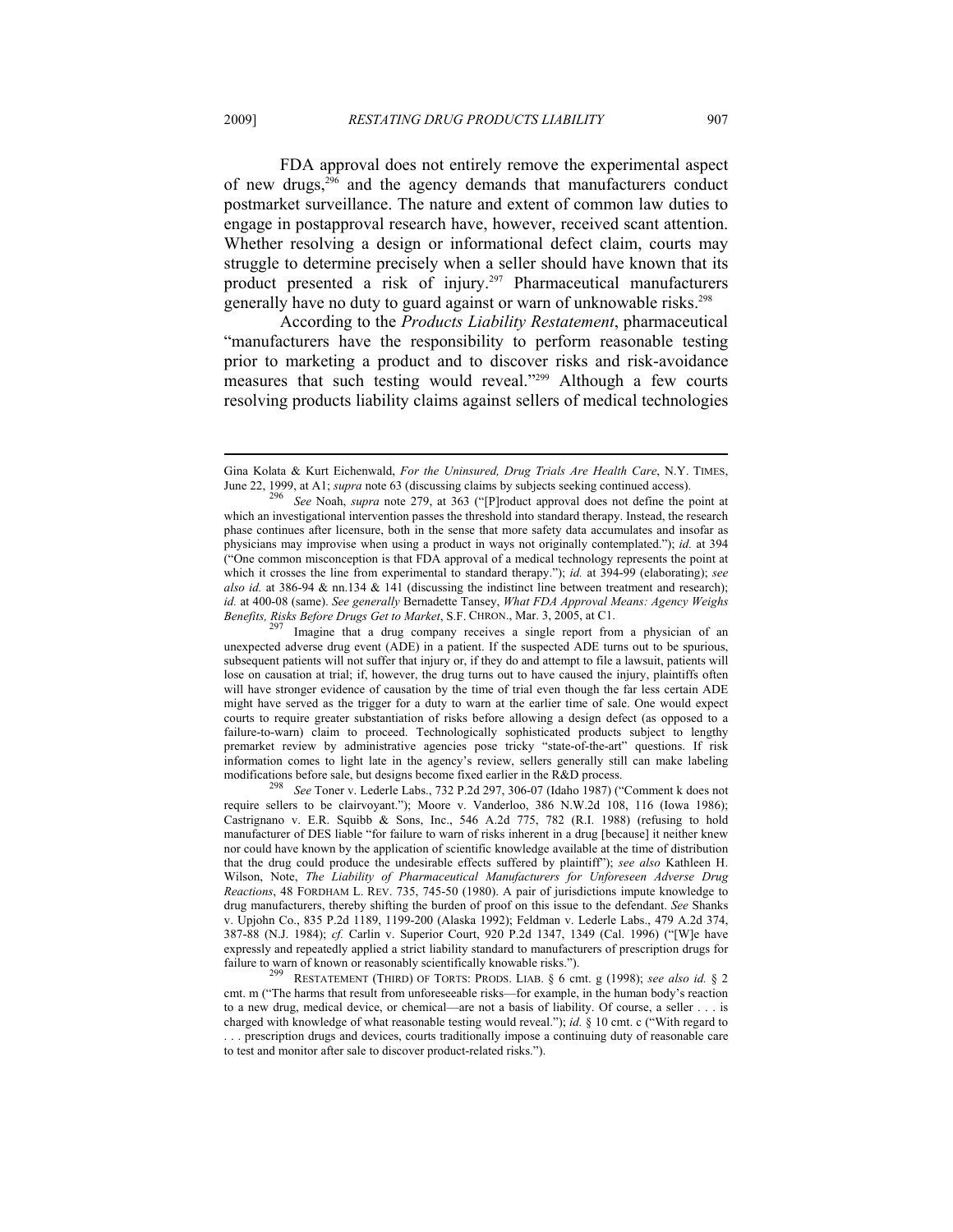have made a similar point,<sup>300</sup> the case law offers essentially no guidance about the contours of a duty to test.<sup>301</sup> One recent article urged the recognition of an expanded obligation to do so but suffered from similar ambiguities about the scope of such a duty.302

Drug-drug interactions provide an illustration of the potential difficulties in defining a broader duty to test. Obviously, if a manufacturer discovers a dangerous interaction during clinical trials or postmarket surveillance, then it would have a duty to communicate information about the risk.<sup>303</sup> What if, however, a patient experiences a previously unknown acute drug interaction and argues that the

(emphasis omitted)). 302 *See* George W. Conk, *Punctuated Equilibrium: Why § 402A Flourished and the* Third Restatement *Languished*, 26 REV. LITIG. 799, 856-62, 878-80 (2007); *id.* at 805-06 ("This patientcentered approach emphasizes the ongoing experimental quality of medical products, and a corresponding duty of product stewardship—a duty of ongoing study and product development, a duty of systematic manufacturer surveillance of the actual use of their products after obtaining regulatory approval to market the product."); *see also id.* at 879-80; *id.* at 856 & n.142 (suggesting incorrectly that section 6 relates only to FDA-approved uses); *id.* at 857 (suggesting incorrectly that the *Products Liability Restatement* deals with postapproval risks under the forgiving standard for post-sale warnings). Separately, Conk called on sellers to satisfy a broader duty to educate patients, *see id.* at 872-74, 877-78, which would mean laying out the pros and cons not just of their product but also competing products (and non-product substitutes). He noted that, contrary to recent pronouncements by the FDA, manufacturers may act unilaterally to revise approved labeling in order to communicate new risk information, *see id.* at 863-64 & n.171, but the agency certainly would never tolerate any of the other additional items that he would want to see included. Another proposal designed to encourage continued testing would recognize a broader duty to disclose (though only to physicians) uncertain risks, for instance when manufacturers have failed to investigate the teratogenic potential of drugs, coupled with awards of limited damages not dependent on proving that the drug actually caused a particular injury. *See* Berger & Twerski, *Informed Choice*, *supra* note 118, at 259, 287-88; *see also* Susanne L. Flanders, Note, *A Tough Pill to Swallow: The Insurmountable Burden in Toxic Tort Claims Against Manufacturers of Children's Medications*, 16 J.L. & POL'Y 305, 308, 315-18, 338-41, 348-55 (2007) (focusing on (primarily OTC) drugs marketed for use in children, but making broader claims that would include a duty to engage in pediatric testing of prescription drugs marketed solely for use by adults). For my detailed critique of these various proposals, see Lars Noah, *Platitudes About "Product Stewardship" in Torts: Continuing Drug Research and Education*, 15 MICH. TELECOM. & TECH. L. REV. 359 (2009).<br><sup>303</sup> See, e.g., Garside v. Osco Drug, Inc., 976 F.2d 77, 81-82 (1st Cir. 1992) (allowing

failure-to-warn claim against manufacturer of phenobarbital to proceed where drug allegedly interacted with amoxicillin and caused toxic epidermal necrolysis); Ferrara v. Berlex Labs., Inc., 732 F. Supp. 552, 553-55 (E.D. Pa. 1990) (rejecting failure-to-warn claim against manufacturer of MAO inhibitor because it had warned physicians of dangerous interactions with over forty substances, including a decongestant that the plaintiff's physician had prescribed).

<sup>300</sup> *See, e.g.*, Kociemba v. G.D. Searle & Co., 707 F. Supp. 1517, 1528-29 (D. Minn. 1989) ("[T]he duty to test is a subpart of the duty to warn."); Bichler v. Eli Lilly & Co., 436 N.E.2d 182, 188-90 (N.Y. 1982) (allowing plaintiff's claim that a DES manufacturer could have discovered reproductive toxicity if it had undertaken rodent testing); Collins v. Eli Lilly Co., 342 N.W.2d 37, 52 (Wis. 1984) (same, focusing on postapproval period). 301 *See* Daniel R. Cahoy, *Medical Product Information Incentives and the Transparency* 

*Paradox*, 82 IND. L.J. 623, 640-41 & nn.78-81 (2007) (discussing the limited recognition of a common law duty to test); Merrill, *supra* note 3, at 38 (discussing some of the earliest case law on this question); *see also* Valentine v. Baxter Healthcare Corp., 81 Cal. Rptr. 2d 252, 265 (Ct. App. 1999) (concluding that "imposition of liability for breach of an independent duty to conduct longterm testing, where the causal link to the known harm to plaintiff is the unknown outcome of testing that was not done, would be beyond the pale of any California tort doctrine we can identify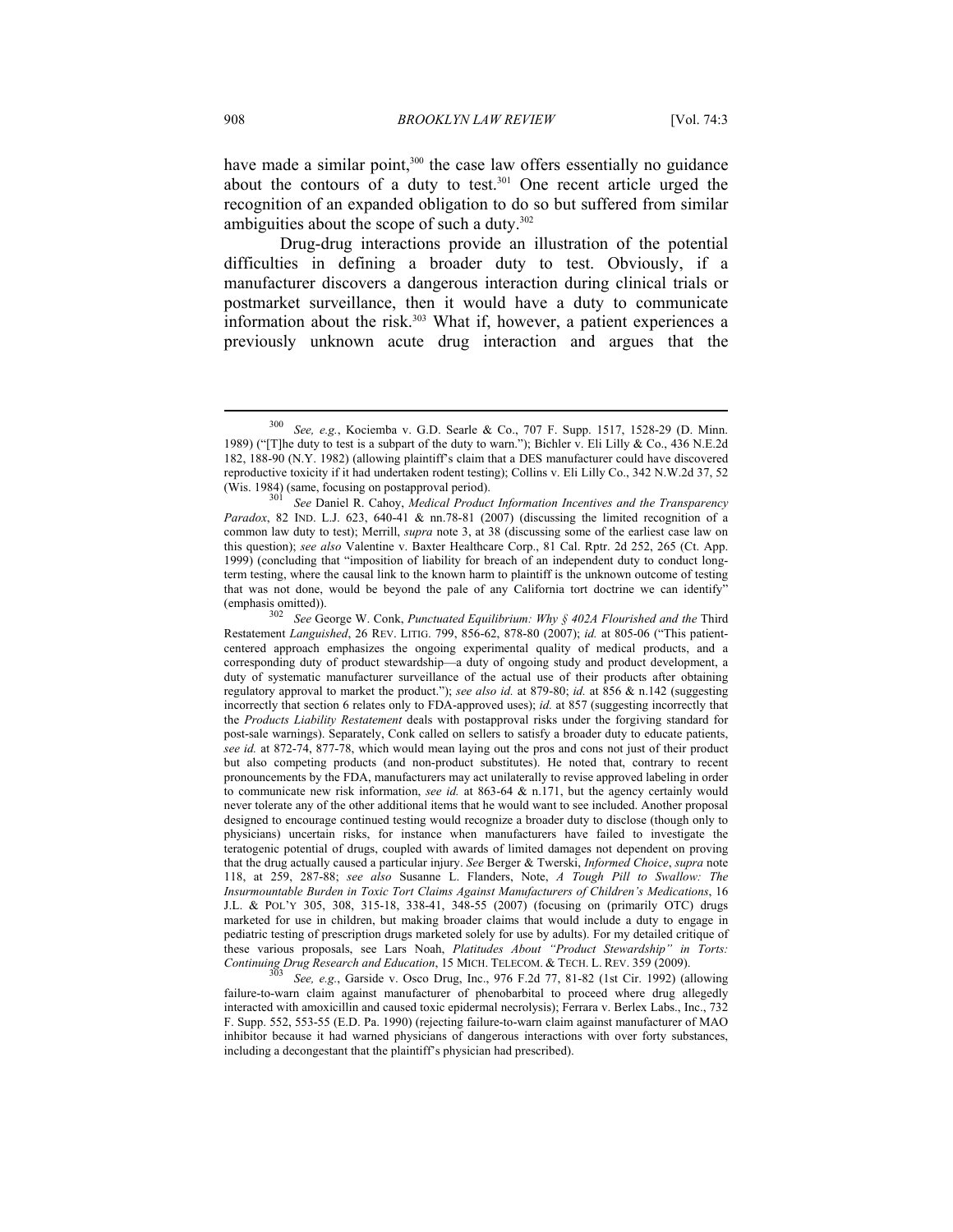manufacturer should have tested for it?<sup>304</sup> A strict liability standard that focused on the knowability of this risk seemingly would ask only whether a manufacturer could have checked for the interaction, while a negligence standard would recognize the impracticality of advance testing for every conceivable drug-drug interaction.<sup>305</sup>

Package inserts serve, first and foremost, to define for health care professionals the range of uses and users that have undergone rigorous study and FDA review. Assuming that labeling accurately communicates what the seller knows (and does not know) about the safety and efficacy of the prescription product in different user populations, why impose liability when an unexpected injury occurs in a subpopulation not studied (and, therefore, not an indicated use)? $306 \text{ A}$ duty to investigate all foreseeable uses to which health care professionals might put an approved drug would be entirely unmanageable, and it would threaten to deprive intended users of a valuable product.

# *B. Generic Drugs*

 $\overline{a}$ 

Generic drug manufacturers might find themselves in a weaker litigating position than their brand-name brethren. For instance, in trying to mount a defense against design defect claims, they may face an evidentiary disadvantage because of their lack of access to the clinical

<sup>304</sup> *See* Bryant v. Hoffman-La Roche, Inc., 585 S.E.2d 723, 728-30 (Ga. Ct. App. 2003) (allowing such a claim to proceed based on testimony from the plaintiffs' expert witnesses); *see also* Carl C. Peck et al., Editorial, *Understanding Consequences of Concurrent Therapies*, 269 JAMA 1550 (1993); D.I. Quinn & R.O. Day, *Drug Interactions of Clinical Importance*, 12 DRUG SAFETY 393 (1995) (cataloging known interactions); Langreth, *supra* note 34, at B16 (discussing the discovery of several additional serious interactions shortly after approval of Posicor that led to its

withdrawal). 305 *See* Richard McCormick, *Pharmaceutical Manufacturer's Duty to Warn of Adverse Drug Interactions*, 66 DEF. COUNS. J. 59, 67 (1999) (arguing that application of a strict liability standard in this context would threaten to impose limitless liability); *id.* at 68 ("If every concurrent use is foreseeable, then manufacturers would be obligated to test for these interactions, increasing the time beneficial drugs would take to go to market and pushing prices beyond the reach of most consumers."); *see also id.* at 65 ("[F]ew cases directly consider the manufacturer's failure to warn of an interaction that it should have discovered prior to marketing."); *cf.* Ceci Connolly, *Price Tag for a New Drug: \$802 Million: Findings of Tufts University Study Are Disputed by Several Watchdog Groups*, WASH. POST, Dec. 1, 2001, at A10 (reporting that the figure had more than tripled in the space of a decade, largely because of demands for larger and more complex clinical trials).

<sup>&</sup>lt;sup>36</sup> See Robak v. Abbott Labs., 797 F. Supp. 475, 476 (D. Md. 1992) ("Certainly, no manufacturer need explicitly spell out all of the conditions for which a drug is *not* indicated."). Obviously, if a seller knows of widespread off-label pediatric use, it cannot fail to disclose known risks in that foreseeable though unintended user population; similarly, if a seller knows of widespread off-label use for a different condition (or through a different method of administration), then it may have to disclose known risks. *See* Lars Noah, *Constraints on the Off-Label Uses of Prescription Drug Products*, 16 J. PROD. & TOXICS LIAB. 139, 159-62 (1994); Kaspar J. Stoffelmayr, Comment, *Products Liability and "Off-Label" Uses of Prescription Drugs*, 63 U. CHI. L. REV. 275, 299-305 (1996). But why suggest that the seller must comprehensively study safety and efficacy in every conceivable but unintended use or user? *Cf.* Medics Pharm. Corp. v. Newman, 378 S.E.2d 487, 488-89 (Ga. Ct. App. 1989) (recognizing a duty to test the safety of off-label uses).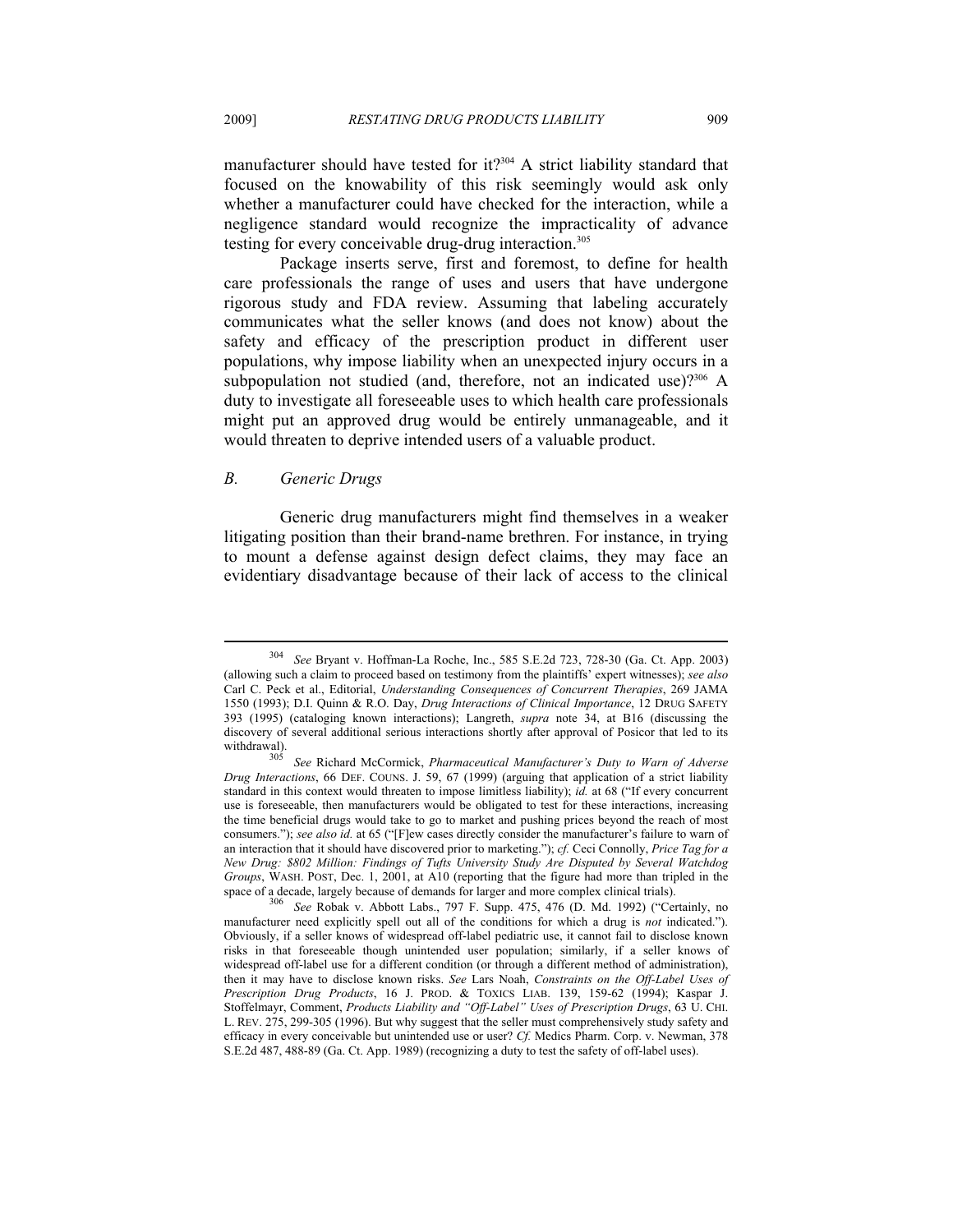trials underlying the NDA for the innovator product, $307$  unless courts decided to apply a more forgiving standard of knowability to manufacturers of generic drugs.<sup>308</sup> In addition, if section 6(c) does not take cost into account,<sup>309</sup> then generic drug manufacturers routinely might face a design defect claim after the innovator introduces a new and slightly improved (and more expensive) version of the original.

Sellers of generic drugs may encounter peculiar problems when it comes to off-label uses: if an innovator company receives FDA approval for a new indication, then it may receive three years of additional market exclusivity for that use—this would not prevent the prescribing of the generic version for that new use,<sup>310</sup> but the labeling for the generic drug will not include any information (including, in all likelihood, risk information) associated with that new use. In the event that a patient suffers an injury while using the generic version (which completely failed to mention risks associated with the new indication approved only for the brand-name version), would a court have any way of finessing this problem? If a physician prescribed the generic version for the new indication after consulting the labeling of the innovator drug, would that insulate the generic manufacturer from a failure-to-warn claim (and might it open the brand-name manufacturer to an inadequate

See Eisenberg, *supra* note 190, at 736-38 (discussing the applicable trade secrecy protections). If the alleged design defect related to the use of a different dosage form or an inactive ingredient not found in the brand-name product, then the supplier of the slightly altered generic version would have generated the necessary bioequivalence data. *See* Novartis Pharms. Corp. v. Leavitt, 435 F.3d 344 (D.C. Cir. 2006); Zeneca, Inc. v. Shalala, 213 F.3d 161 (4th Cir. 2000); *see also* Aaron S. Kesselheim et al., *Clinical Equivalence of Generic and Brand-Name Drugs Used in Cardiovascular Disease: A Systematic Review and Meta-analysis*, 300 JAMA 2514 (2008); Melinda Beck, *Inexact Copies: How Generics Differ from Brand Names*, WALL ST. J., Apr. 22, 2008, at D1; Melissa Healy, *FDA Standards Are Questioned*, L.A. TIMES, Mar. 17, 2008, at F7. In addition, generic drug manufacturers would have to abide by any risk labeling changes that the FDA mandates for the brand-name version, *see* Julie Schmit, *Updating Generic-Drug Labels Can Take Months*, USA TODAY, Apr. 21, 2005, at 3B, and any failure to do so would support a defectiveness per se claim. 308 Courts have not done so. *See* Foster v. Am. Home Prods. Corp., 29 F.3d 165, 169-70

<sup>(4</sup>th Cir. 1994) (dictum); *id.* at 169 ("When a generic manufacturer adopts a name brand manufacturer's warnings and representations without independent investigation, it does so at the risk that such warnings and representations may be flawed."); Colacicco v. Apotex, Inc., 432 F. Supp. 2d 514, 543-44 (E.D. Pa. 2006) (dictum), *aff'd*, 521 F.3d 253 (3d Cir. 2008); *id.* at 544 ("While it is true that the ANDA process requires generic manufacturers to use the same labeling as the previously approved innovator drug, we cannot agree that this absolves them of liability for the representations made on their own drugs."); Bell v. Lollar, 791 N.E.2d 849, 855 (Ind. Ct. App. 2003) ("We see no reason to provide greater protection against state law failure to warn claims to generic drugs than to pioneer drugs. . . . Purepac was free to strengthen its label [for a generic version of the Rx drug Tylenol 3] by adding an alcohol warning."). *See generally* FDA, Abbreviated New Drug Application

Regulations, 57 Fed. Reg. 17,950, 17,955, 17,961 (Apr. 28, 1992). 309 *See supra* notes 86-89 and accompanying text. 310 *See* Sigma-Tau Pharms., Inc. v. Schwetz, 288 F.3d 141, 145-48 (4th Cir. 2002) (holding that the approval of a second indication (protected by a separate exclusivity period) did not prevent the FDA from approving generic versions for only the original (and no longer protected) indication notwithstanding the likelihood of off-label prescribing of the generic drugs for the new indication); Eisenberg, *supra* note 190, at 724, 729-30; *see also* Bristol-Myers Squibb Co. v. Shalala, 91 F.3d 1493, 1500 (D.C. Cir. 1996) (sustaining the FDA's authority to approve a generic drug for only a subset of the innovator drug's labeled indications).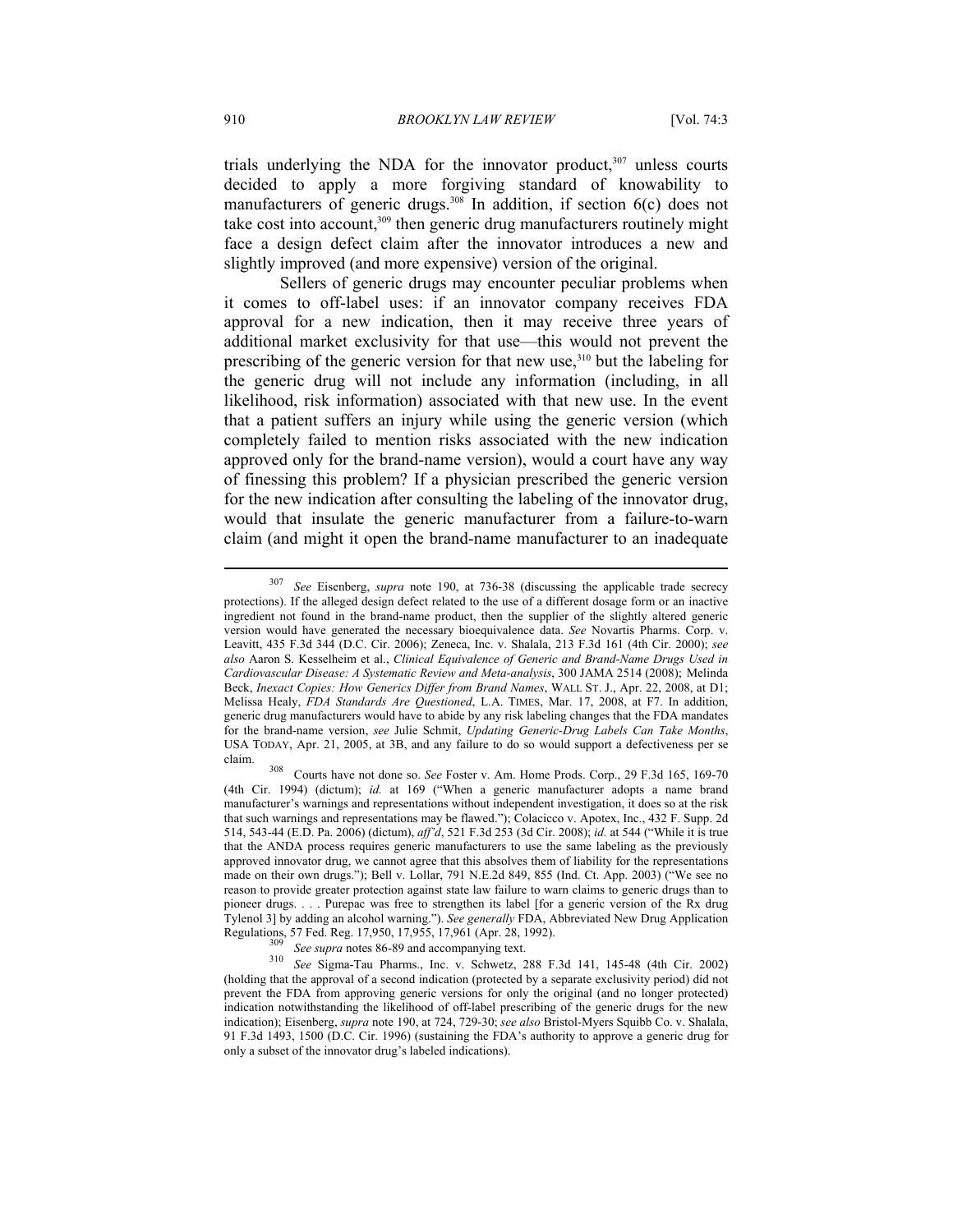warning claim in the event of any alleged shortcomings in the risk information)?

Even without such differences in labeling, patients who suffer injuries while taking a generic drug sometimes pursue claims against the manufacturer of the innovator product, but courts generally have rejected such efforts to find deeper pockets.<sup>311</sup> Even so, to the extent that physicians and patients may rely on representations made by brand-name manufacturers (after all, generic manufacturers generally do little to promote their versions of well-known prescription drugs), use of the generic version would not alter the fact that inadequate warnings accompanying the brand-name drug caused the injury. Indeed, the physician may have prescribed the brand-name product (based on information supplied by the manufacturer of that product), only to have the pharmacist dispense a generic version manufactured by an entirely different company.<sup>312</sup>

In rare cases, some courts have allowed victims to sue both brand-name and generic manufacturers when unable to identify the particular source of a drug. Under this "market share" theory, which courts have used almost exclusively in the DES litigation, the imposition of liability sometimes sought to approximate the aggregate risk created by the different suppliers, $313$  with one jurisdiction going so far as to

<sup>311</sup> *See, e.g.*, *Colacicco*, 432 F. Supp. 2d at 519-20 & n.2, 538-43 (dictum); Flynn v. Am. Home Prods. Corp., 627 N.W.2d 342, 350 (Minn. Ct. App. 2001); *see also* Doe 2 v. Ortho-Clinical Diagnostics, Inc., 335 F. Supp. 2d 614, 626-28 (M.D.N.C. 2004) (holding that the company that originally discovered and patented the mercury-based preservative thimerosal, which later was copied by other manufacturers and used in their vaccines and other drug products, owed no duty to warn users); *cf.* Piscitello v. Hobart Corp., 799 F. Supp. 224, 226 (D. Mass. 1992) ("It would be unfair to impose such an expansive view of tort liability on those whose original [meat grinder] design is mimicked without the designer's permission."). Occasionally, the innovator company supplies bulk quantities of drug product to a generic company for labeling, *see* Teva Pharm. Indus. Ltd. v. Crawford, 410 F.3d 51 (D.C. Cir. 2005), which would simplify the tort issues. 312 *See* Conte v. Wyeth, Inc., 85 Cal. Rptr. 3d 299, 309-17 (Ct. App. 2008) (allowing

misrepresentation but not products liability claims against the brand-name manufacturer in such a case); *id.* at 320-21 ("We hold that Wyeth's common-law duty to use due care in formulating its product warnings extends to patients whose doctors foreseeably rely on its product information when prescribing metoclopramide, whether the prescription is written for and/or filled with Reglan or its generic equivalent."); *id.* at 318-19 (rejecting failure-to-warn claims against the manufacturers of the generic products that injured the plaintiff because her physician had not read or relied upon their labeling!); *cf.* Miles Labs., Inc. v. Superior Court, 184 Cal. Rptr. 98, 101-03 (Ct. App. 1982) (allowing a claim for failure to warn of risks of use during pregnancy against the manufacturer of a DES product labeled solely for use in male (prostate cancer) patients because it might have been dispensed in place of other DES products labeled for the prevention of miscarriages). *But see Foster*, 29 F.3d at 167-68, 170-72 (rejecting negligent misrepresentation claims against the manufacturer of the brand-name version of promethazine when a pharmacist had substituted a generic version);<br>Goldych v. Eli Lilly & Co., 2006 WL 2038436, at  $*1$ ,  $*6$  (N.D.N.Y. July 19, 2006).

<sup>&</sup>lt;sup>313</sup> See, e.g., Sindell v. Abbott Labs., 607 P.2d 924 (Cal. 1980); Conley v. Boyle Drug Co., 570 So. 2d 275 (Fla. 1990); Martin v. Abbott Labs., 689 P.2d 368 (Wash.1984); *see also* Allen Rostron, *Beyond Market Share Liability: A Theory of Proportional Share Liability for Nonfungible Products*, 52 UCLA L. REV. 151 (2004); Aaron D. Twerski, *Market Share—A Tale of Two Centuries*, 55 BROOK. L. REV. 869 (1989); Andrew B. Nace, Note, *Market Share Liability: A Current Assessment of a Decade-Old Doctrine*, 44 VAND. L. REV. 395 (1991); *cf.* RESTATEMENT (THIRD) OF TORTS: PRODS. LIAB. § 15 cmt. c (1998) ("The Institute leaves to developing law the question of whether, given the appropriate factors, a rule of proportional liability should be adopted.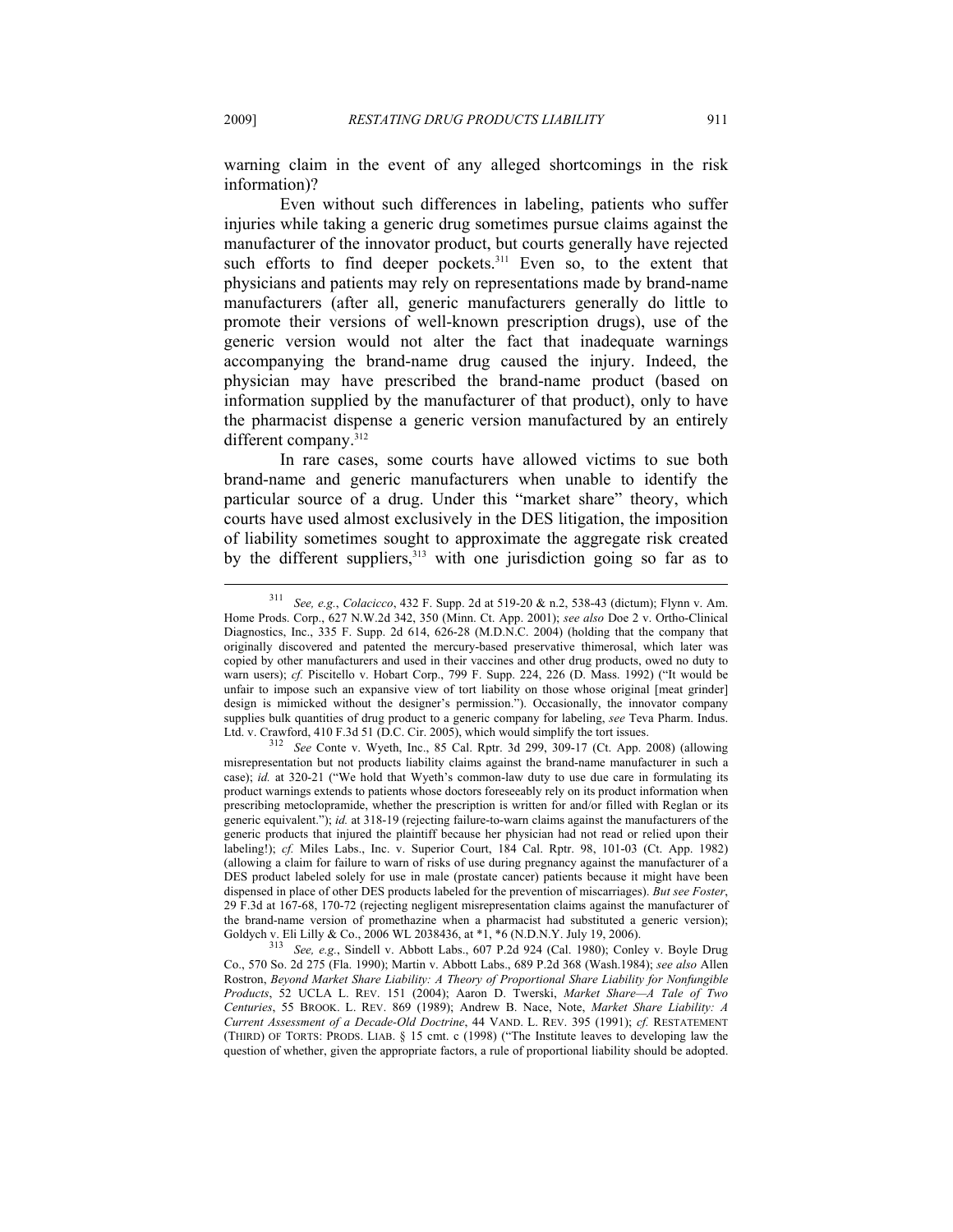prevent exculpation by suppliers that clearly could not have caused a particular plaintiff's harm.<sup>314</sup> An extension of such risk-contribution notions even in cases where patients can identify the source of the drug as a generic manufacturer might justify imposing some tort liability on the manufacturer of the brand-name version (for causing the injury through a design defect or failure to warn, even if they did not supply the particular dosage unit that ultimately harmed the plaintiff).<sup>315</sup>

## *C. Medical Devices*

Although comment k to section 402A of the *Second Restatement* mentioned only prescription drugs and vaccines, several courts have applied it to comparable medical devices.<sup>316</sup> Courts also have applied the learned intermediary rule to such devices,<sup>317</sup> and it makes even more sense to do so in connection with the sale of sophisticated equipment used in the course of treating patients.<sup>318</sup> Consistent with this pattern,

However, if a court does adopt some form of proportional liability, the liability of each defendant is properly limited to the individual defendant's share of the market."); RESTATEMENT (THIRD) OF TORTS: APPORTIONMENT OF LIABILITY § 26 cmt. n (2000). 314 *See* Hymowitz v. Eli Lilly & Co., 539 N.E.2d 1069 (N.Y. 1989); *In re* New York

County DES Litig., 615 N.Y.S.2d 882, 885 (App. Div. 1994); *see also* Christopher J. McGuire, Note, *Market-Share Liability After* Hymowitz *and* Conley*: Exploring the Limits of Judicial Power*, 24 U. MICH. J.L. REFORM 759 (1991). Other jurisdictions allow exculpation. *See, e.g.*, Collins v. Eli Lilly Co., 342 N.W.2d 37, 52 (Wis. 1984). Nonetheless, they may allocate relatively greater shares of responsibility to those companies more actively involved in preclinical testing, securing original FDA approval, and marketing the product. *See id.* at 53-54; *see also id.* at 50 n.11 (rejecting the argument that market share liability would discourage the introduction of cheaper generic drugs). 315 *Cf. supra* note 190 (explaining that drug manufacturers produce and distribute

information as much as they sell products). Courts occasionally have indicated a willingness to entertain liability claims against entities that supply inaccurate information about therapeutic products even though they played no role in their production or distribution. *See* Coleman v. Danek Med., Inc., 43 F. Supp. 2d 629 (S.D. Miss. 1998) (allowing fraud claims against medical societies for sponsoring seminars at which allegedly unsafe uses of pedicle screws in spinal fusion were discussed); *In re* Factor VIII or IX Concentrate Blood Prods. Litig., 25 F. Supp. 2d 837 (N.D. Ill. 1998) (rejecting First Amendment defense raised by the National Hemophilia Foundation); *see also*

Noah, *supra* note 26, at 464-65. 316 *See* Transue v. Aesthetech Corp., 341 F.3d 911, 915-17 (9th Cir. 2003); Adams v. Synthes Spine Co., 298 F.3d 1114, 1117-19 (9th Cir. 2002); Parkinson v. Guidant Corp., 315 F. Supp. 2d 741, 747 (W.D. Pa. 2004); Harwell v. Am. Med. Sys., Inc., 803 F. Supp. 1287, 1300 (M.D. Tenn. 1992); Tansy v. Dacomed Corp., 890 P.2d 881, 885 (Okla. 1994) ("Most courts which have considered the question have found that Comment k applies to medical devices, especially those which are implanted in the human body.").<br><sup>317</sup> *See, e.g.*, Toole v. Baxter Healthcare Corp., 235 F.3d 1307, 1313-14 (11th Cir. 2000);

Talley v. Danek Med., Inc., 179 F.3d 154, 162-63 (4th Cir. 1999); Sita v. Danek Med., Inc., 43 F. Supp. 2d 245, 259 (E.D.N.Y. 1999); McCombs v. Synthes (U.S.A.), 587 S.E.2d 594, 595 (Ga. 2003); Bean v. Baxter Healthcare Corp., 965 S.W.2d 656, 663 (Tex. Ct. App. 1998); *see also* Lloyd C. Chatfield, II, Note, *Medical Implant Litigation and Failure to Warn: A New Extension for the Learned Intermediary Rule?*, 82 KY. L.J. 575 (1993-1994). 318 *See, e.g*., Kirsch v. Picker Int'l, Inc., 753 F.2d 670, 671 (8th Cir. 1985) (X-ray

machine); *cf.* Brown v. Drake-Willock Int'l, Ltd., 530 N.W.2d 510, 515-16 (Mich. Ct. App. 1995) (technician injured while cleaning dialysis machine). *But see* Piper v. Bear Med. Sys., Inc., 883 P.2d 407, 414-15 (Ariz. Ct. App. 1993) (ventilator valve). *See generally* Hall, *supra* note 235, at 221-26, 253-54 (comparing and contrasting the learned intermediary and sophisticated user doctrines); Carole A. Cheney, Comment, *Not Just for Doctors: Applying the Learned Intermediary Doctrine to*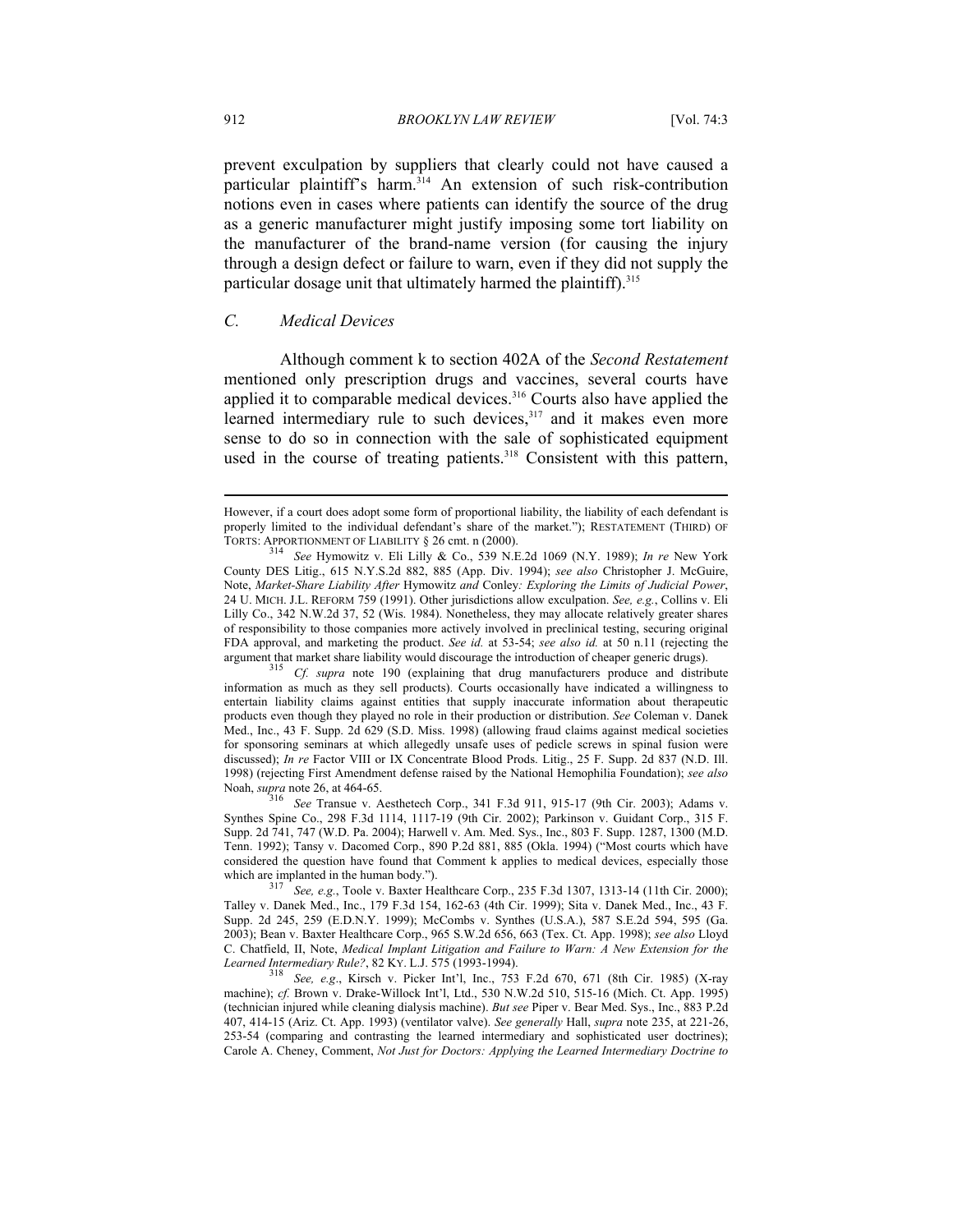section 6 of the *Products Liability Restatement* drew no distinction between prescription drugs and medical devices.

# 1. Are Device Designs Different?

For a variety of reasons, design defect claims involving medical devices do not pose nearly the same difficulties that arise with prescription pharmaceuticals. Although the Reporters explained emphatically (and persuasively) that "drug designs *are* different," they have not offered a similarly detailed defense of their decision to apply the special design defect standard to medical devices.<sup>319</sup> Moreover, while other commentators have offered a range of both criticism and praise of section 6(c) with reference to the treatment of pharmaceutical products, it seems that not one of them has endorsed its extension to prescription devices.<sup>320</sup> Instead, the contours of express federal preemption as a defense to tort claims against medical device manufacturers, which has evolved fitfully and attracted its share of criticism,<sup>321</sup> may better define those contexts where courts should decline to engage in duplicative design defect review—namely, those devices that have undergone full premarket review and approval, at least where the FDA has made a particular judgment about a feature challenged by the plaintiff.<sup>322</sup>

*the Relationship Between Chemical Manufacturers, Industrial Employers, and Employees*, 85 NW.

U. L. REV. 562 (1991).<br><sup>319</sup> In their essay "Drug Designs *Are* Different," the Reporters devoted only a single, lengthy (and error-filled) footnote to medical devices. *See* Henderson & Twerski, *supra* note 19, at 163 n.47. Contrary to what they said, the FDA has no such thing as "Class III drugs," Class III devices do not invariably require premarket approval (PMA), new drug approval comes under an entirely different provision of the statute (and, even if they have converged in practice, the statutory standards for safety and effectiveness differ for new drugs and Class III devices subject to PMA requirements), and Congress first subjected devices to any sort of premarket scrutiny in 1976 (it did not in that year, as they suggested, gradually start "streamlining" previously applicable

requirements). *See* NOAH, *supra* note 3, at 49-50, 254-56, 269-70, 277-79. 320 *See, e.g.*, Conk, *supra* note 21, at 783-86; *see also* Michael D. Green & William B. Schultz, *Tort Law Deference to FDA Regulation of Medical Devices*, 88 GEO. L.J. 2119, 2123-37 (2000) (comparing and contrasting the characteristics and regulation of drugs and devices); *id.* at 2138 ("[M]arginal design improvements are always possible for devices and almost never possible for drugs. . . . With the number of small manufacturers of medical devices . . . and the ability to manipulate the device to change its characteristics, we should expect design aspects to figure prominently in the safety of devices."). 321 *See* Lars Noah, *Reconceptualizing Federal Preemption of Tort Claims as the* 

*Government Standards Defense*, 37 WM. & MARY L. REV. 903, 904-05, 926-28, 939-57, 967-78 (1996); Robert J. Katerberg, Note, *Patching the "Crazy Quilt" of* Cipollone*: A Divided Court Rethinks Federal Preemption of Products Liability in* Medtronic, Inc. v. Lohr, 75 N.C. L. REV. 1440

<sup>(1997). 322</sup> *See* Riegel v. Medtronic, Inc., 128 S. Ct. 999, 1007, 1011 (2008); Rachel Mervis, Note, *Furthering Consumer Safety of Medical Devices: The Necessity of a Device-Specific State Law as Required for Express Preemption Under the MDA*, 27 CARDOZO L. REV. 387 (2005); *cf.* Lars Noah, *Amplification of Federal Preemption in Medical Device Cases*, 49 FOOD & DRUG L.J. 183, 204-11 (1994) (arguing that the preemption defense extends to certain claims against devices that have not undergone full premarket approval).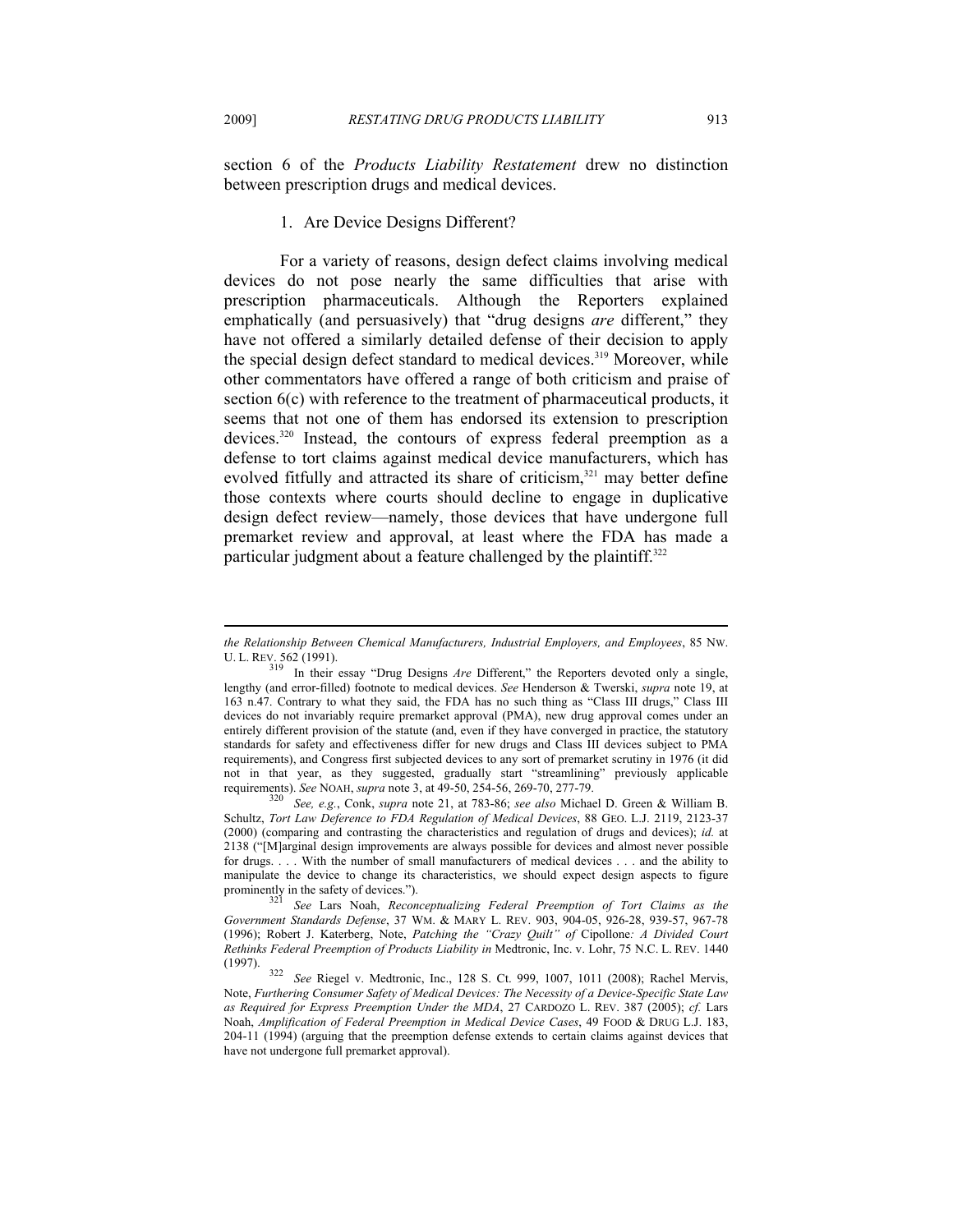In sharp contrast to prescription drugs, medical devices are built rather than discovered. Innovation in this field tends to be incremental,<sup>323</sup> and the FDA's premarket screening mechanism accommodates the introduction of new and slightly improved models of medical devices.<sup>324</sup> In addition, devices generally should not present the same unpredictable (and variable) responses encountered with metabolized drugs, though anatomical variation exists (as does variation in the skill of surgeons). In short, the risk-utility standard does not seem nearly as inapt in this context, and perhaps juries can more easily judge the trade-offs made in the course of designing devices.<sup>325</sup> Nonetheless, focusing on the presence of a learned intermediary (and the public policy rationales for limiting the liability of sellers that supply products of value to some patients), the *Products Liability Restatement* does not differentiate between prescription drugs and medical devices.

A few courts already have discussed the application of section 6(c) to implanted devices,326 and the new design defect standard has not

F. Supp. 990, 996-97 (W.D. Mich. 1985). 324 *See* Peter Barton Hutt et al., *The Standard of Evidence Required for Premarket Approval Under the Medical Device Amendments of 1976*, 47 FOOD & DRUG L.J. 605, 612-13 (1992); Richard A. Merrill, *The Architecture of Government Regulation of Medical Products*, 82 VA. L. REV. 1753, 1808 (1996) ("[T]he [Medical Device] Amendments were promoted as a new type of regulatory statute, one that would assure careful review of the few high risk technologies but permit less intrusive, less costly regulation of most devices."); *see also* Michael VanBuren, Note, *Closing the Loopholes in the Regulation of Medical Devices: The Need for Congress to Reevaluate Medical Device Regulation*, 17 HEALTH MATRIX 441, 448-60 (2007) (identifying weaknesses in the FDA's pre- and post-market scrutiny of devices for safety and effectiveness). 325 *See, e.g.*, Hopkins v. Dow Corning Corp., 33 F.3d 1116, 1119, 1126 (9th Cir. 1994)

(affirming plaintiff's verdict based in part on an allegation that the manufacturer had failed to redesign breast implants to reduce the risk of leakage and rupture); Coursen v. A.H. Robins Co., 764 F.2d 1329, 1337-39 (9th Cir. 1985) (Dalkon Shield); Worsham v. A.H. Robins Co., 734 F.2d 676, 681-82 (11th Cir. 1984) (same); Webster v. Pacesetter, Inc., 259 F. Supp. 2d 27, 31-33 (D.D.C. 2003) (finding that plaintiff failed to identify a RAD for the pacemaker lead); Dyer v. Danek Med., Inc., 115 F. Supp. 2d 732, 738-39 (N.D. Tex. 2000) ("Plaintiffs have failed to clearly identify a safer design alternative [for a pedicle screw], which is a prerequisite for a finding of design defect."); Adams v. G.D. Searle & Co., 576 So. 2d 728, 731-34 (Fla. Dist. Ct. App. 1991) (reversing summary judgment for the manufacturer of an IUD on a design defect claim alleging that the use of a polypropylene withdrawal string was more likely than a polyethylene string to retract into the uterus where it might cause a perforation or pelvic inflammatory disease); Larsen v. Pacesetter Sys., Inc., 837 P.2d 1273, 1286 (Haw. 1992) (pacemaker); Tansy v. Dacomed Corp., 890 P.2d 881, 886 (Okla.

1994). 326 *See, e.g.*, Sita v. Danek Med., Inc., 43 F. Supp. 2d 245, 255-59 & n.9 (E.D.N.Y. 1999) (rejecting plaintiff's design defect claim against a manufacturer of pedicle screws used in spinal fixation for failing to establish a feasible safer design); *id.* at 256 n.9 & 258 (making only passing references to § 6(c)); Wheat v. Sofamor, S.N.C., 46 F. Supp. 2d 1351, 1361-62 & n.11 (N.D. Ga. 1999) (declining to predict whether Georgia courts would follow § 6(c), but concluding that, under a risk-utility test, pedicle screws had an appropriate role in securing long bones (as indicated in their labeling) even if not appropriate for plaintiff's spinal fixation surgery); Gebhardt v. Mentor Corp.,

<sup>323</sup> *See In re* Am. Med. Sys., Inc., 75 F.3d 1069, 1081 n.12 (6th Cir. 1996); James S. Benson, *Forces Reshaping the Performance and Contribution of the U.S. Medical Device Industry*, 51 FOOD & DRUG L.J. 331, 332 (1996) ("[M]edical device product development is inherently iterative, depending heavily on feedback from user experience in real-life clinical settings."); Aaron V. Kaplan et al., *Medical Device Development: From Prototype to Regulatory Approval*, 109 CIRCULATION 3068 (2004). Also, it takes little speculation to decide whether device redesigns would pass muster with the FDA, which, in most cases, would require only an abbreviated clearance process. *See, e.g.*, United States v. An Article of Device Consisting of 1,217 Cardboard Boxes, 607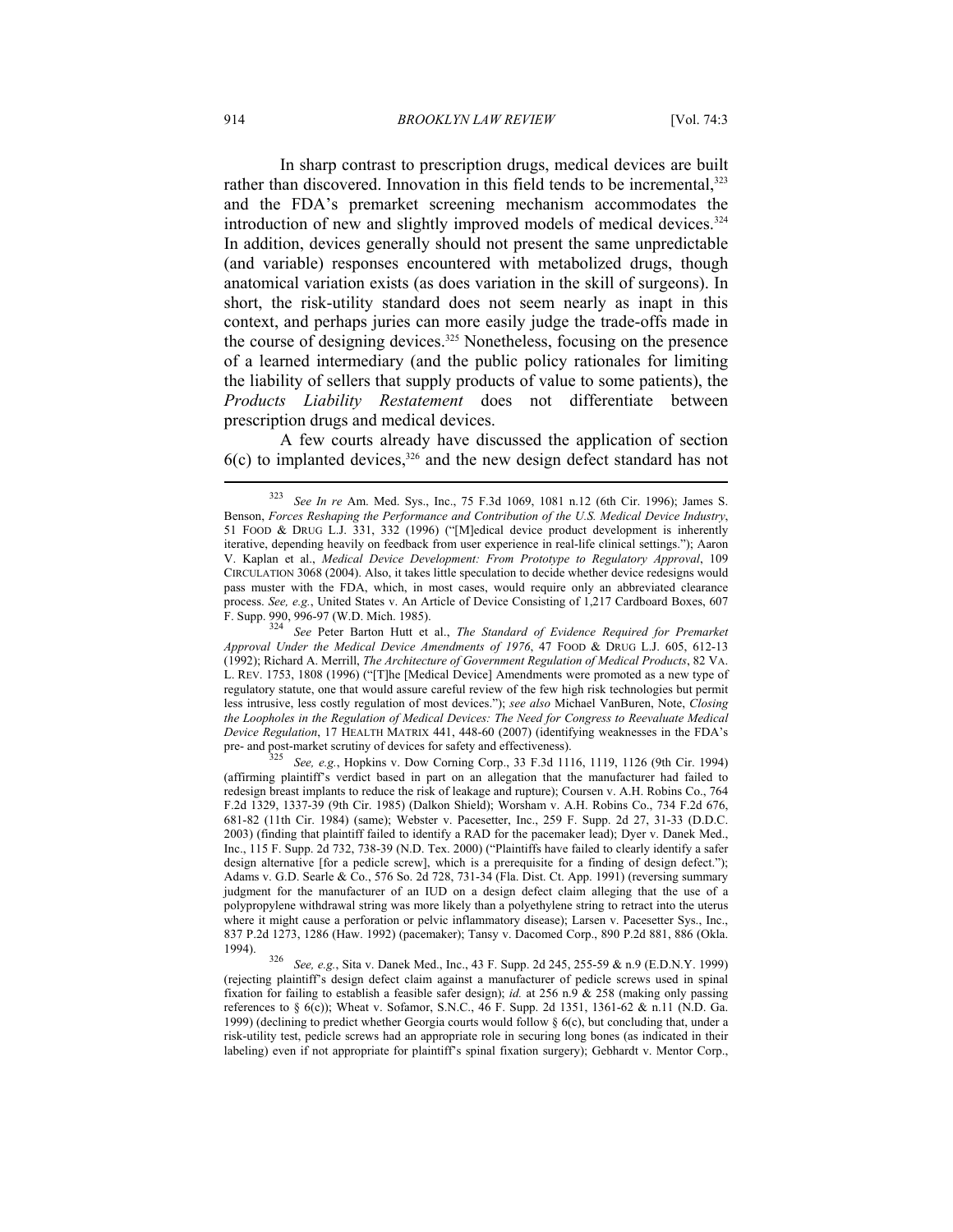fared well among those that have squarely addressed the question. For instance, in a case involving an intravenous line that became detached from a catheter, the Illinois Supreme Court found that the plaintiff had satisfied either the consumer expectations or risk-utility test, and it declined to consider adopting section 6(c) because the defendant had not preserved that issue for appeal.<sup>327</sup> A few years later in a case involving a prosthetic hip, an intermediate appellate court in Illinois rejected the new standard, instead applying a modified consumer expectations test that allowed the defendant to introduce evidence of countervailing utilities of the challenged design.<sup>328</sup>

### 2. Tissue Engineering and Manufacturing Defects

Elsewhere, the *Products Liability Restatement* expressly excludes human tissue products from coverage,<sup>329</sup> which accurately reflects judicial interpretations of the blood shield statutes found in most states,<sup>330</sup> but it

Peter Waldman, *Intravenous Bags, Tubes Redesigned for Safety*, WALL ST. J., Apr. 19, 2006, at D3.<br><sup>328</sup> See Mele v. Howmedica, Inc., 808 N.E.2d 1026, 1038-42, 1045-46 (Ill. App. Ct.

2004); *id.* at 1037-38 ("Even if implantees have no expectation specific to this particular part of the artificial hip, they may have relevant expectations about the safety of the artificial hip as a whole. . . . The trial court correctly rejected the proposal to assess risks from the standpoint of the ordinary doctor."). *But cf.* Rosburg v. Minn. Mining & Mfg. Co., 226 Cal. Rptr. 299, 303-05 (Ct. App. 1986) (allowing expert testimony about the limited life expectancy of a breast implant to rebut the plaintiff's belief that the device should last a lifetime); Schindler v. Sofamor, Inc., 774 A.2d 765, 766, 775 (Pa. Super. Ct. 2001) (spinal fixation device could not be expected to last forever in case of nonfusion). *See generally* Kathleen Fackelmann, *Hip Implants Get the Active Back in Gear: New Ceramic Joints Can Benefit Aging but On-the-Go Boomers*, USA TODAY, June 24, 2003, at 8D (reporting that new ceramic versions should prove to be more durable than older metal and plastic hip implants); Stephen Smith, *As Americans Age, So Do Their Implants*, BOSTON GLOBE, July 18, 2005, at C1.

<sup>329</sup> See RESTATEMENT (THIRD) OF TORTS: PRODS. LIAB. § 19(c) (1998) ("Human blood and human tissue, even when provided commercially, are not subject to the rules of this Restatement."). The status of non-human tissue products used in the treatment of patients remains unclear for liability purposes, though so-called xenotransplants have attracted regulatory attention. *See* Fritz H. Bach et al., *Ethical and Legal Issues in Technology: Xenotransplantation*, 27 AM. J.L. & MED. 283 (2001); Patrik S. Florencio & Erik D. Ramanathan, *Are Xenotransplantation Safeguards Legally Viable?*, 16 BERKELEY TECH. L.J. 937 (2001); Rhonda L. Rundle, *Edwards Lifesciences Says FDA Is to Clear Cow-Tissue Heart Valve*, WALL ST. J., Nov. 18, 2003, at D6; Rick Weiss, *Gene Alteration Boosts Pig-Human Transplant Feasibility*, WASH. POST, Jan. 4, 2002, at A11. Perhaps as raw materials (that surgeons integrate into patients), suppliers of non-human tissues would face liability only in the event of contamination and other sorts of manufacturing defects. *See* RESTATEMENT (THIRD) OF TORTS: PRODS. LIAB. § 5 cmt. c (1998) (discussing the limited duties of

raw material suppliers). 330 *See, e.g.*, Condos v. Musculoskeletal Transplant Found., 208 F. Supp. 2d 1226, 1229 (D. Utah 2002) ("No court has ever applied strict liability to the distribution of human tissue."); *id.* at 1229-30 (citing § 19 as further authority, and concluding that the transplantation of processed bone tissue, which allegedly caused recipient to contract hepatitis C, did not constitute a "sale" subject to strict liability); Cryolife, Inc. v. Superior Court, 2 Cal. Rptr. 3d 396, 398, 402-05 (Ct. App. 2003)

<sup>191</sup> F.R.D. 180, 185-86 & n.2 (D. Ariz. 1999) (holding that the plaintiff's design defect claim against the manufacturer of an implanted device used to treat gastroesophageal reflux failed under either § 6(c) or § 2(b) of the *Products Liability Restatement*, and declining to resolve the applicability of § 402A comment k of the *Second Restatement*); *cf.* Anderson v. Siemens Corp., 335 F.3d 466, 470-71 (5th Cir. 2003) (declining to apply § 6 to an ICU ventilator with a malfunctioning alarm because it did not qualify as a "prescription" product). 327 *See* Hansen v. Baxter Healthcare Corp., 764 N.E.2d 35, 43-46 (Ill. 2002); *see also*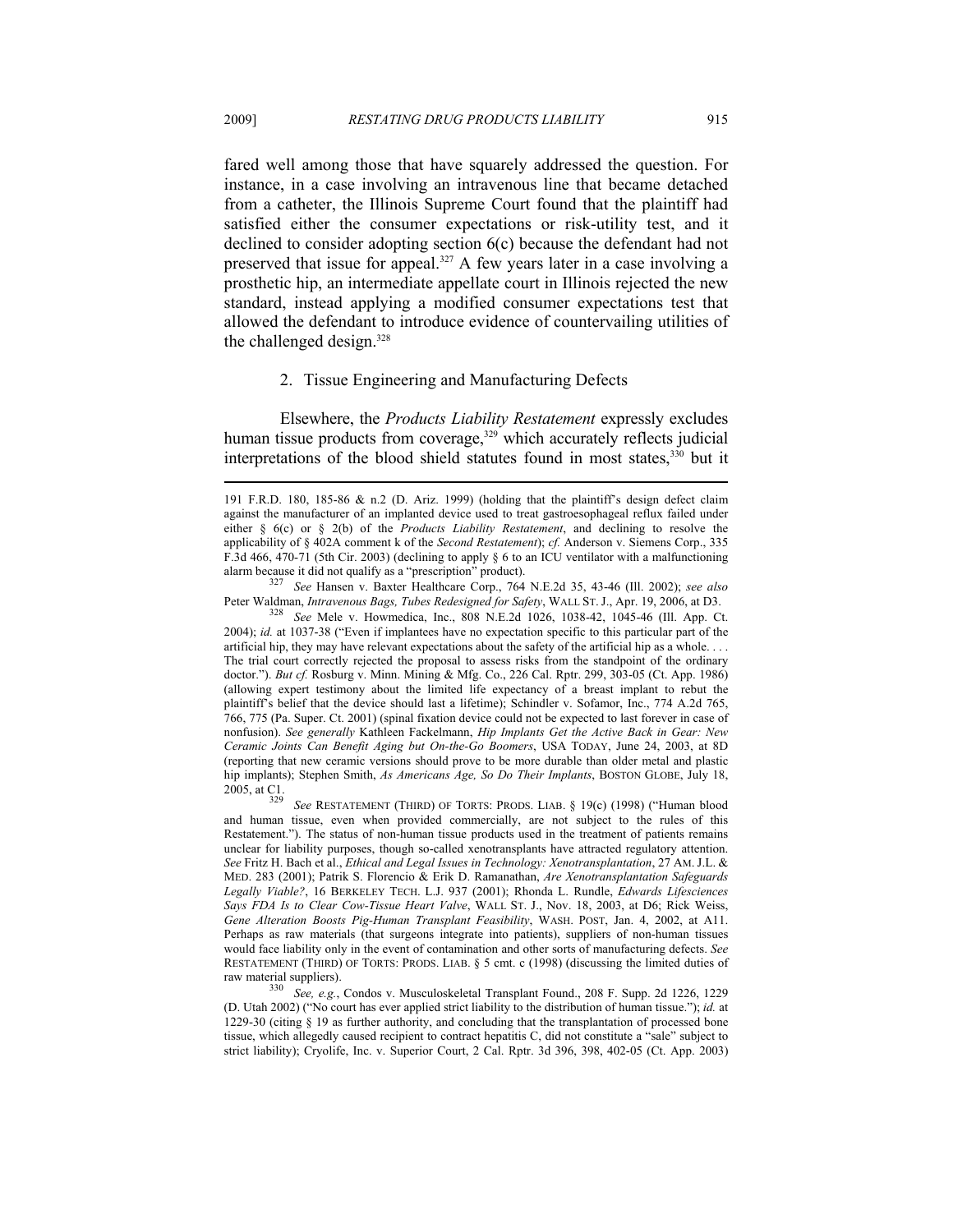fails to recognize the increasingly difficult categorization judgments that FDA officials encounter as the field of regenerative medicine develops.<sup>331</sup> If, instead, section 6 applied to drug-like blood derivatives and device-like human tissue products, then a separate doctrinal question would arise: are instances of contamination in source material treated as manufacturing defects or design defects?<sup>332</sup> I assume, for instance, that, after the recent discovery that foreign suppliers of the active ingredient used in heparin surreptitiously had substituted a dangerous material,<sup>333</sup> the finished good manufacturers would face manufacturing defect claims.<sup>334</sup>

Apr. 22, 2008, at A1. 334 *Cf.* Am. Tobacco Co. v. Grinnell, 951 S.W.2d 420, 434 (Tex. 1997) ("Although

pesticide residue may be found in many if not all cigarettes, it is not an ingredient American intended to incorporate into its cigarettes. Analyzed in this light, the presence of pesticide residue

<sup>(</sup>same, in a case alleging bacterial contamination of a patellar tendon harvested from a cadaver and used during knee surgery); *see also* Jason L. Williams, Note, *Patient Safety or Profit: What Incentives Are Blood Shield Laws and FDA Regulations Creating for the Tissue Banking Industry?*, 2 IND. HEALTH L. REV. 295 (2005). Essentially all states exempt blood from strict products liability. *See* Zichichi v. Middlesex Mem. Hosp., 528 A.2d 805, 810 (Conn. 1987); Michael J. Miller, Note, *Strict Liability, Negligence and the Standard of Care for Transfusion-Transmitted Disease*, 36 ARIZ. L. REV. 473, 488-90 (1994); *see also* Hyland Therapeutics v. Superior Court, 175 Cal. App. 3d 509, 516 (Ct. App. 1985) (explaining the rationale in terms similar to comment k). These statutes generally also protect commercial suppliers of blood-derived products from strict liability claims. *See* McKee v. Cutter Labs., Inc., 866 F.2d 219, 221-22 (6th Cir. 1989); Weishorn v. Miles-Cutter, Inc., 721 A.2d 811, 814 (Pa. Super. Ct. 1998); Rogers v. Miles Labs., 802 P.2d 1346, 1350-52 (Wash. 1991); *cf.* Doe v. Alpha Therapeutic Corp., 3 S.W.3d 404, 419 (Mo. Ct. App. 1999) (applying the learned intermediary doctrine). *But see* JKB, Sr. v. Armour Pharm. Co., 660 N.E.2d

<sup>602, 605-06 (</sup>Ind. Ct. App. 1996) (rejecting such an extension). 331 *See* 21 C.F.R. pt. 1271 (2008); Nw. Tissue Ctr. v. Shalala, 1 F.3d 522, 536 (7th Cir. 1993) (invalidating on procedural grounds the FDA's assertion of its device authority over heart valves recovered from cadavers); Lars Noah, *A Postmodernist Take on the Human Embryo Research Debate*, 36 CONN. L. REV. 1133, 1146-47 & n.66 (2004); Michael Leachman, Comment, *Regulation of the Human Tissue Industry: A Call for Fast-Track Regulations*, 65 LA. L. REV. 443 (2004); Rick Weiss, *First Bladders Grown in Lab Transplanted: Breakthrough Shows Promise for Creating Other Human Organs*, WASH. POST, Apr. 4, 2006, at A1; *see also* Noah, *supra* note 90, at 61 ("If biotechnology rendered untenable the traditional distinction between drugs and biologics, then

nanomedicine may do the same to the line separating devices and biologics.").<br><sup>332</sup> See RESTATEMENT (THIRD) OF TORTS: PRODS. LIAB. § 19 cmt. c (1998) (assuming that, in the absence of blood shield statutes, such cases involve product contamination and would lead to the imposition of strict liability for manufacturing defects). In contrast, one commentator who focused on HIV contamination of blood factor concentrates used by hemophiliacs treated purported delays in adopting pasteurization and other viral inactivation processes as matters of defective design (and, on that assumption, criticized section 6(c)'s reasonable physician standard for not imposing liability under these circumstances). *See* Conk, *supra* note 19, at 1098-101, 1111-14, 1117. *But see* Henderson & Twerski, *supra* note 19, at 159-61; *id.* at 160 (arguing that "the contaminants that caused their harm constituted manufacturing defects"); *id.* at 161 (distinguishing between "the design of the defendants' methods of production" and the "products themselves"); *id.* at 161 ("[P]laintiffs in the blood cases . . . lost because they were unable to establish through credible proof that an alternative method of decontaminating blood was reasonably available at the time of sale."). In their response to Conk's essay, however, the Reporters never attempted to justify the exclusion of blood and tissue products, apart from recognizing the widespread adoption of blood shield statutes. His rejoinder curiously argued that the plaintiffs' failures in this negligence-based litigation demonstrated that courts have the capacity to engage in risk-utility balancing. *See* Conk, *supra* note 21, at 774, 779-81; *see also id.* at 774-79 (elaborating on the merits of the plaintiffs' claims, and explaining their litigation failures on other grounds); *id.* at 772-73 (reiterating his view that these cases involved design rather than manufacturing defects); *id.* at 780 (conceding that subsequently developed recombinant versions of blood factor concentrates would not have qualified as RADs). 333 *See* Gardiner Harris, *F.D.A. Identifies Tainted Heparin in 11 Countries*, N.Y. TIMES,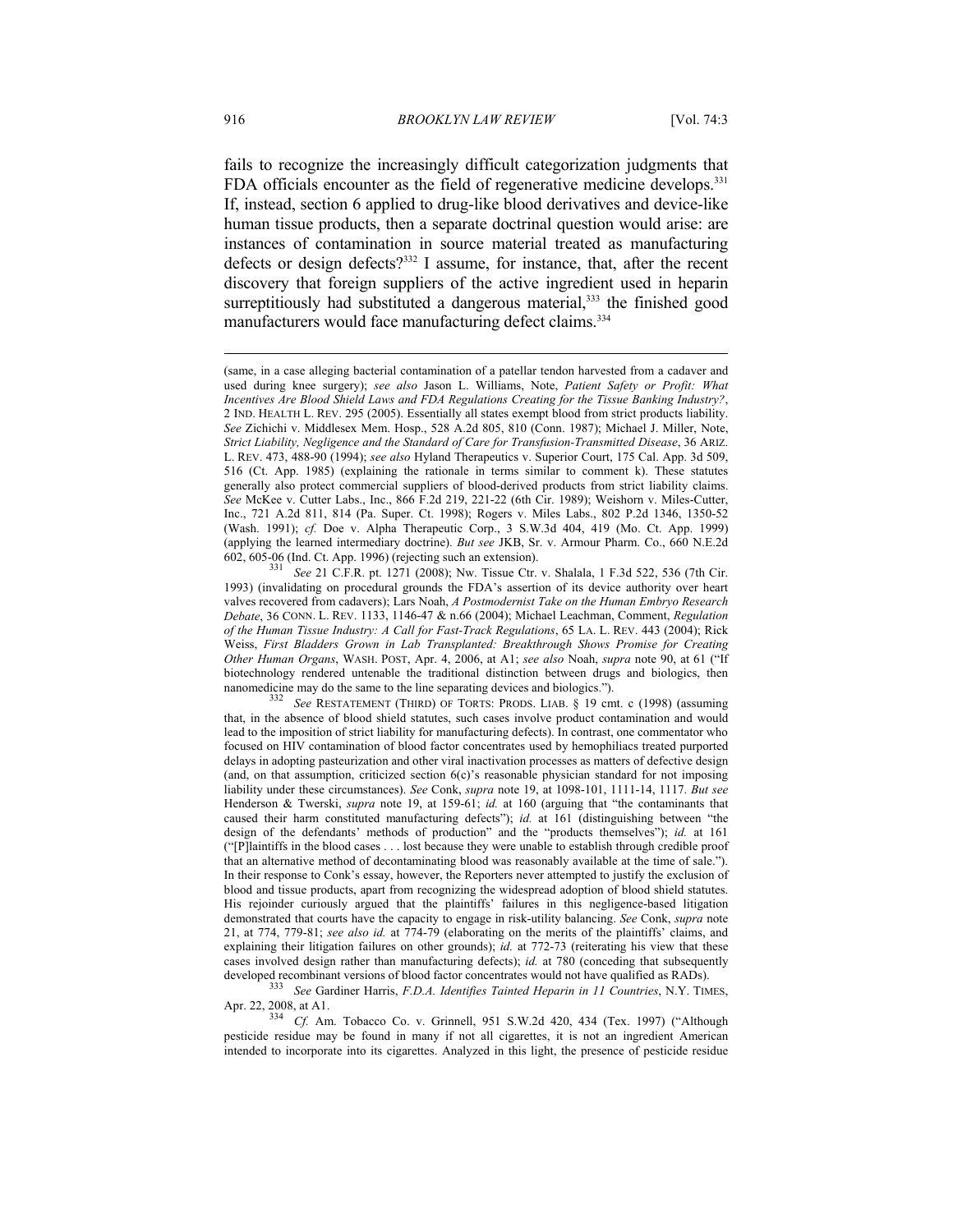#### *D. Links in the Chain of Distribution*

Although the title of section 6 refers to a "commercial seller or distributor" of prescription products, section 6(a) covers only a "manufacturer  $\ldots$  who sells or otherwise distributes." Section  $6(e)$ further provides as follows:

A retail seller or other distributor of a prescription drug or medical device is subject to liability for harm caused by the drug or device if: (1) at the time of sale or other distribution the drug or medical device contains a manufacturing defect as defined in  $\S$  2(a); or (2) at or before the time of sale or other distribution of the drug or medical device the retail seller or other distributor fails to exercise reasonable care and such failure causes harm to persons.<sup>335</sup>

At the outset, this language leaves open some questions about the liability of entities other than manufacturers and retailers,<sup>336</sup> especially when contrasted with the blackletter language elsewhere in the *Restatement* that expressly addresses wholesalers as well as component part suppliers.

As for suppliers of inputs used by finished good manufacturers, generally these companies need fear liability only in case of a flaw in what they supplied or a failure to disclose information unknown to the immediate purchaser.<sup>337</sup> Nonetheless, when manufacturers of defective medical devices go bankrupt, patients occasionally manage to prevail against raw material suppliers.<sup>338</sup> Even though such claims normally

could be a manufacturing defect, not a design defect."); Paul A. Offit, *The Cutter Incident, 50 Years Later*, 352 NEW ENG. J. MED. 1411 (2005) (describing early litigation over incompletely inactivated polio vaccine). Alternatively, because the finished drug deviated from the specifications of its license, the manufacturers might face a claim of defectiveness per se. *See* RESTATEMENT (THIRD) OF

TORTS: PRODS. LIAB. § 4(a) (1998).<br><sup>335</sup> RESTATEMENT (THIRD) OF TORTS: PRODS. LIAB. § 6(e) (1998).<br><sup>336</sup> For instance, does "other distributor" in section 6(e) refer only to the retail level of distribution? *See* Anderson v. Siemens Corp., 335 F.3d 466, 471 n.10 (5th Cir. 2003) (holding that the distributor of a ventilator used in a hospital ICU was not a "retailer" within the meaning of § 6(e)); *cf.* Fagan v. AmerisourceBergen Corp., 356 F. Supp. 2d 198, 204-07, 215 (E.D.N.Y. 2004) (dismissing claims against the manufacturer of Epogen® where counterfeiters had diverted, substantially diluted, and then sold the drug on the gray market); *id.* at 207-11 (allowing negligence claims against the distributor to proceed).

See, e.g., Fisher v. Prof'l Compounding Ctrs. of Am., 311 F. Supp. 2d 1008, 1019-21 (D. Nev. 2004) (holding that suppliers of bulk fenfluramine used to compound diet drugs had failed to ensure that pharmacists knew of the risks associated with this drug substance); White v. Weiner, 562 A.2d 378, 380 (Pa. Super. Ct. 1989) (upholding summary judgment for a company that had supplied bulk active ingredient to another company that manufactured a prescription drug that caused a patient's death), *aff'd*, 583 A.2d 789 (Pa. 1991); George v. Parke-Davis, 733 P.2d 507, 515- 16 (Wash. 1987) (rejecting a manufacturer's indemnification claim against a bulk supplier of DES). *See generally* RESTATEMENT (THIRD) OF TORTS: PRODS. LIAB. § 5 (1998) (setting forth the bulk supplier doctrine). This standard roughly parallels section  $6(c)$  insofar as it declines to impose liability for a design defect for injuries caused by a product supplied to a sophisticated purchaser so long as it has some reasonably safe uses.

<sup>338</sup> See, e.g., Dow Chem. Co. v. Mahlum, 970 P.2d 98, 113-17 (Nev. 1998) (upholding a compensatory damage award of \$4.2 million, but reversing a punitive damage award of \$10 million, against the company that supplied silicone for use in breast implants). This also has happened when plaintiffs find it difficult to sue solvent finished good manufacturers, for instance because the injuries fall within the scope of the National Childhood Vaccine Injury Act. *See* Moss v. Merck &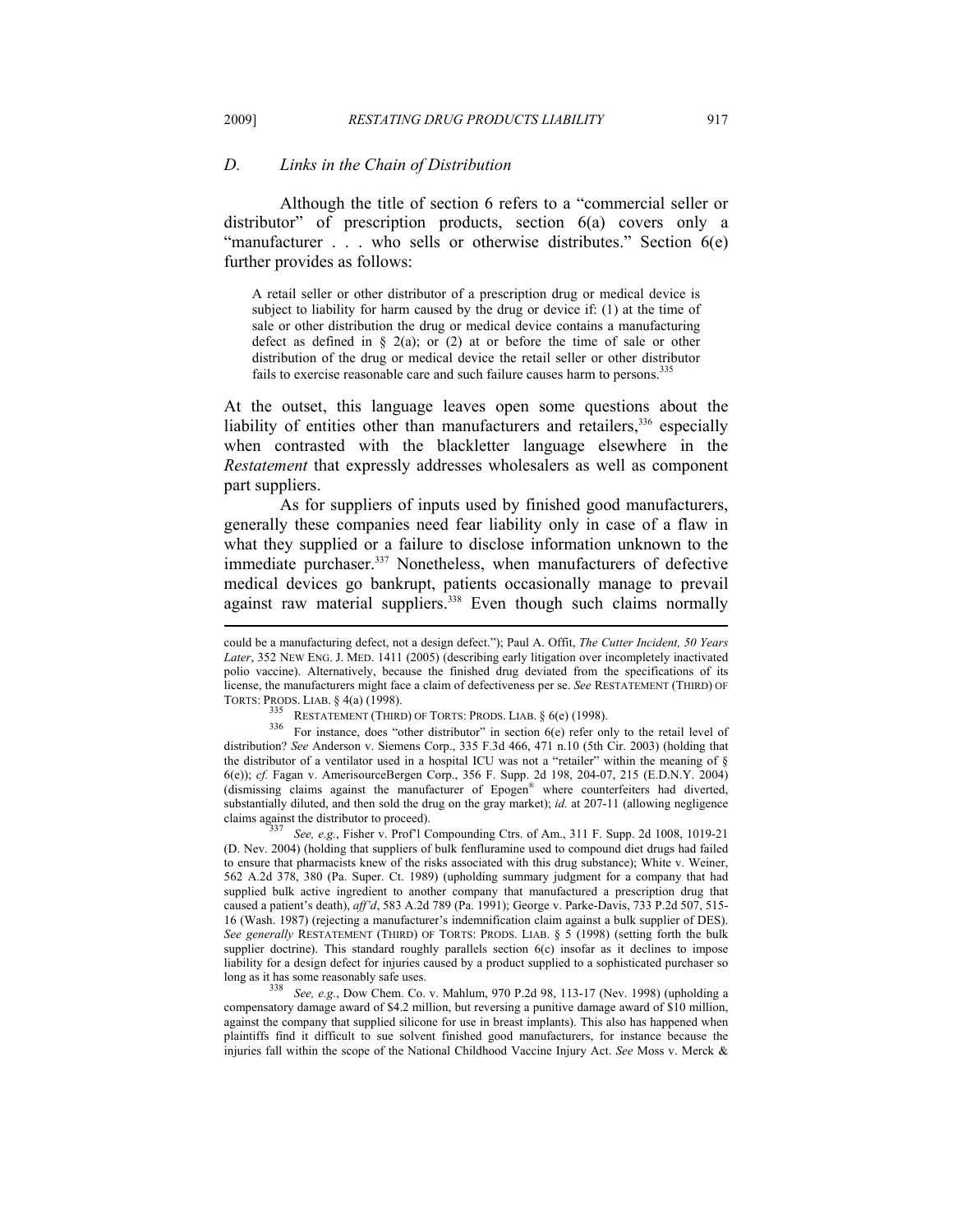failed,339 some suppliers of biomaterials expended substantial resources in defending against these sorts of lawsuits,<sup>340</sup> prompting them to stop supplying raw materials to medical device manufacturers.<sup>341</sup> At the other end of the chain of distribution for prescription drugs and devices, as discussed in the sections that follow, injured patients might try to name physicians, pharmacists, and hospitals.

### 1. Physicians, Pharmacists, and Compounding

Consistent with the available case law (and the broadly applicable sales-service distinction), the *Products Liability Restatement* clearly did not mean to treat physicians as retail sellers or other distributors,<sup>342</sup> even though some commentators have advocated extending strict liability to surgeons who implant nonessential medical devices.343 Instead, tort law uses the less exacting standards of medical malpractice to resolve personal injury claims arising from surgical and

Co., 381 F.3d 501 (5th Cir. 2004) (holding that claims brought against the manufacturer of thimerosal used in vaccines were not covered); Blackmon v. Am. Home Prods. Corp., 267 F. Supp. 2d 667, 678 (S.D. Tex. 2003) (same). 339 *See, e.g.*, *In re* TMJ Implants Prods. Liab. Litig., 97 F.3d 1050 (8th Cir. 1996);

Anguiano v. E.I. Du Pont De Nemours & Co., 44 F.3d 806 (9th Cir. 1995); *In re* Silicone Gel Breast Implants Prods. Liab. Litig., 996 F. Supp. 1110 (N.D. Ala. 1997); Artiglio v. Gen. Elec. Co., 957

P.2d 1313 (Cal. 1998). <sup>340</sup> For instance, DuPont ultimately prevailed in all of the temporomandibular joint (TMJ) implant lawsuits filed against it for supplying raw materials, but it expended significant resources for its string of victories during the decade that this litigation lasted, paying far more in legal fees than it ever earned on this minor application. *See* Gary Taylor, *A Discovery by DuPont: Hidden Costs of Winning*, NAT'L L.J., Mar. 27, 1995, at B1 (reporting one estimate that the company had spent more

than \$40 million defending itself).<br>
341 For instance, spooked by the breast implant lawsuits, Dow discontinued supplying silicone for other important medical device applications such as hydrocephalus shunts. *See* RAND Sci. & Tech. Policy Inst., *Biomaterials Availability: Potential Effects on Medical Innovation and Health Care*, Issue Paper No. 194, Jan. 2000, at 17, 32; *see also* Barnaby J. Feder, *Implant Industry Is Facing Cutback by Top Suppliers*, N.Y. TIMES, Apr. 25, 1994, at A1; *cf.* Cabrera v. Cordis Corp., 134 F.3d 1418, 1422-23 (9th Cir. 1998) (affirming the exclusion of plaintiff's expert testimony in her claims against the manufacturer of a hydrocephalus shunt composed of silicone). In response to fears of an emerging shortage of raw materials needed to make critical medical devices, Congress enacted the Biomaterials Access Assurance Act of 1998. *See* 21 U.S.C. §§ 1601-1606 (2006); *see also* FDA, Medical Devices Draft Guidance for the Implementation of the Biomaterials Access Assurance Act of 1998, 66 Fed. Reg. 17,562 (Apr. 2, 2001) (describing the procedure to petition for a declaration concerning a biomaterials supplier's compliance with establishment registration requirements). *See generally* Ann M. Murphy, Note, *The Biomaterials Access Assurance Act of 1998 and Corporate Supplier Liability: Who You Gonna Sue?*, 25 DEL. J. CORP. L. 715 (2000). 342 *See* RESTATEMENT (THIRD) OF TORTS: PRODS. LIAB. § 6(e) cmt. h (1998) (explaining

that retailers "should be permitted to rely on the special expertise of . . . prescribing and treating health-care providers"). *See generally id.* § 19(b) ("Services, even when provided commercially, are not products."). 343 *See* Richard L. Cupp, Jr., *Sharing Accountability for Breast Implants: Strict Products* 

*Liability and Medical Professionals Engaged in Hybrid Sales/Service Cosmetic Products Transactions*, 21 FLA. ST. U. L. REV. 873 (1994); Daniel F. Ryan, III & Timothy R. Lawn, *Strict Liability Claims Against Health Care Providers in Breast Implant Litigation*, 29 TORT & INS. L.J. 818 (1994); Laura Pleicones, Note, *Passing the Essence Test: Health Care Providers Escape Strict Liability for Medical Devices*, 50 S.C. L. REV. 463, 472-87 (1999); *see also* Natasha Singer, *The Little Botox Shop Around the Corner*, N.Y. TIMES, Apr. 19, 2007, at G3.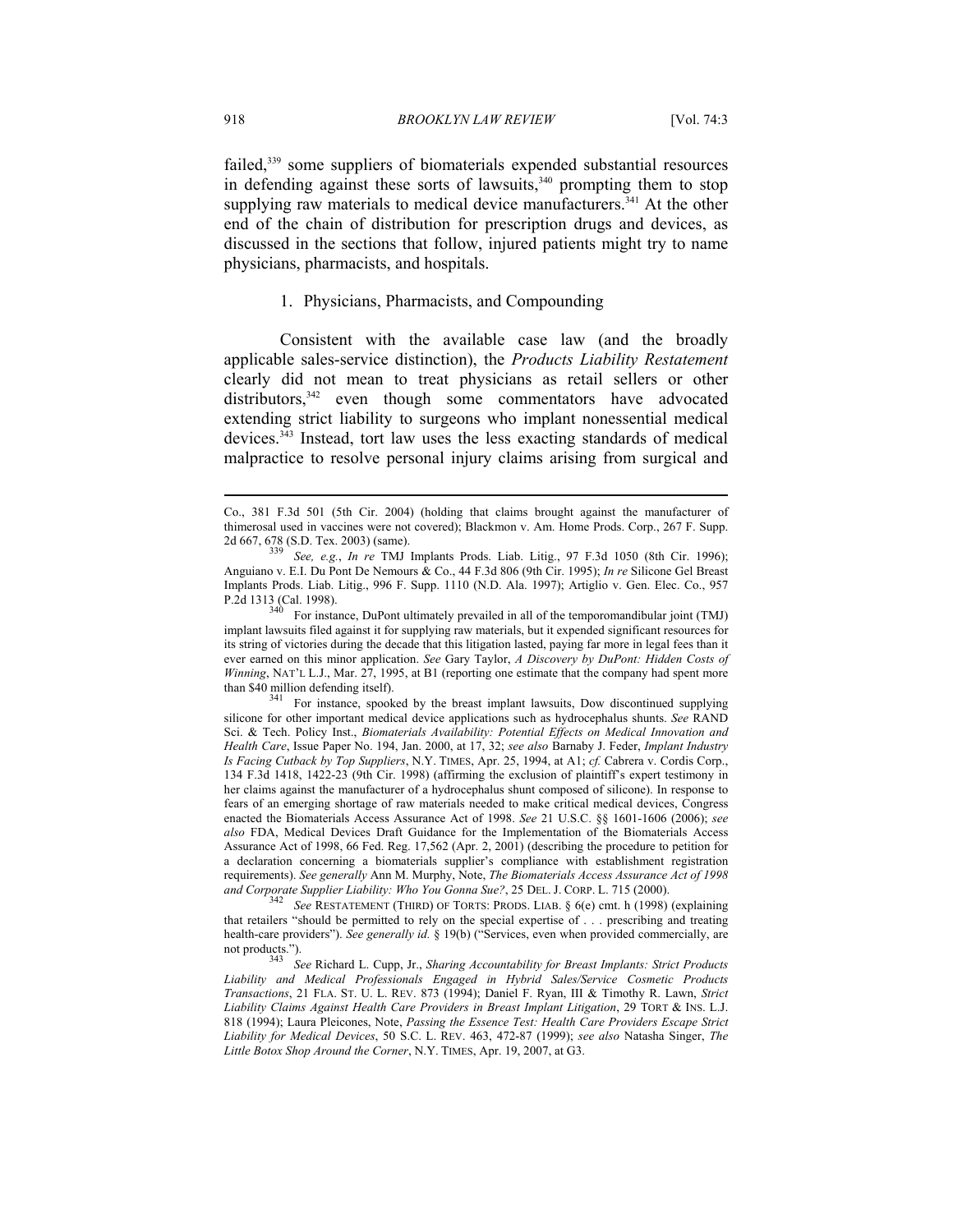$\overline{a}$ 

other medical procedures.344 Courts have held physicians liable for negligent prescribing decisions,<sup>345</sup> including cases involving inadequate testing for the selection of the best available product for a particular patient, $346$  failing to warn of risks, $347$  and errors in drug administration.<sup>348</sup> Even compounding or customization, which seem closer to the activities of a manufacturer, may escape strict liability.<sup>349</sup>

346 *See, e.g.*, Lynch v. Bay Ridge Obstet. & Gyn. Assocs., 532 N.E.2d 1239, 1240 (N.Y. 1988) (allowing a claim against a physician for negligently failing to diagnose plaintiff's pregnancy and then prescribing a drug whose use was contraindicated in such patients); *see also* Edwards v. Tardif, 692 A.2d 1266, 1267-68 (Conn. 1997) (wrongful death action based on negligent prescribing without examination of patient); Hogle v. Hall, 916 P.2d 814, 816-17 (Nev. 1996) (sustaining a jury verdict for a child who suffered severe birth defects against a physician who negligently had prescribed Accutane during the mother's pregnancy); Eiss v. Lillis, 357 S.E.2d 539, 542-44 (Va. 1987) (negligent failure to monitor patient's drug therapy); *cf.* Forman v. Pillsbury, 753 F. Supp. 14, 18-20 (D.D.C. 1990) (rejecting claim where patient had disregarded physician's instructions for continued blood monitoring while on drug). Occasionally, a patient will allege that a physician committed malpractice for failing to switch the patient to a newly approved product that might have worked more effectively. *See* Reese v. Stroh, 907 P.2d 282, 283-84 (Wash. 1995). Courts also may entertain tort claims against physicians for undermedicating patients, for instance undertreating pain that would have responded to powerful analgesic products. *See* James R. Blaufuss, Note, *A Painful Catch-22: Why Tort Liability for Inadequate Pain Management Will Make for Bad Medicine*, 31 WM. MITCHELL L. REV. 1093 (2005); Rima J. Oken, Note, *Curing Healthcare Providers' Failure to Administer Opioids in the Treatment of Severe Pain*, 23 CARDOZO L. REV. 1917, 1968-81 (2002). 347 *See, e.g.*, Hutchinson v. United States, 915 F.2d 560, 562-63 (9th Cir. 1990) (doctor

held liable for not warning patient of risks involved with use of asthma medication); Bowman v. Songer, 820 P.2d 1110, 1113-15 (Colo. 1991) (dermatologist negligent for failing to warn patient of risk of sun exposure during use of topical prescription drug); Tenuto v. Lederle Labs., 687 N.E.2d 1300, 1301-02 (N.Y. 1997) (physician had a duty to warn plaintiff of risk of contracting polio from an infant who had received a polio vaccine); Shadrick v. Coker, 963 S.W.2d 726, 729-30, 734-35, 736-37 (Tenn. 1998) (informed consent doctrine requires physician to tell patient that medical device was not FDA approved); *see also* Noah, *supra* note 279, at 364-70. Physicians also may have duties to warn former patients when new risk information comes to light about a previously prescribed drug or implanted medical device. *See, e.g.*, Harris v. Raymond, 715 N.E.2d 388, 394-95 (Ind. 1999); Tanuz v. Carlberg, 921 P.2d 309, 312, 316 (N.M. Ct. App. 1996). In some jurisdictions, third parties involved in traffic accidents with a person driving under the influence of a sedating medication may have a claim against the patient's physician in case of a failure to warn of this side effect. *See, e.g.*, Burroughs v. Magee, 118 S.W.3d 323, 324-25 (Tenn. 2003) (holding, however, that the third party could not assert a claim for negligent prescribing). *But see* Lester *ex rel*. Mavrogenis v. Hall, 970 P.2d 590 (N.M. 1998). 348 *See, e.g.*, Bazel v. Mabee, 576 N.W.2d 385, 387 (Iowa Ct. App. 1998) (holding that a

jury could find a physician negligent for using Betadine despite knowledge of patient's allergy); Leiker *ex rel*. Leiker v. Gafford, 778 P.2d 823, 827-28, 857 (Kan. 1989) (negligence for administering excessive dose of a drug); Harrison v. Axelrod, 599 N.Y.S.2d 96 (App. Div. 1993)<br>(nurse negligent for administering incorrect dose).<br> $\frac{349}{2568}$  See Dave as and Dave as Deffected M.D.2d 226, 227, 42.6d an

See Dove ex rel. Dove v. Ruff, 558 N.E.2d 836, 837-40 (Ind. Ct. App. 1990) (drug compounding). *But see* Detwiler v. Bristol-Myers Squibb Co., 884 F. Supp. 117, 121-22 (S.D.N.Y. 1995) (physician modified silicone for cosmetic injection); *cf.* Putensen v. Clay Adams, Inc., 91 Cal. Rptr. 319, 323-24 (1970) (explaining that, in claims against supplier of bulk polyethylene, some surgeons had crafted cardiac catheters from this material). At some point, of course, entrepreneurial physicians decide to commercialize an idea, which would turn them into product sellers. *See* Bruce Ingersoll & Rose Gutfeld, *Medical Mess: Implants in Jaw Joint Fail, Leaving Patients in Pain and* 

<sup>344</sup> *See, e.g.*, *In re* Breast Implant Prod. Liab. Litig., 503 S.E.2d 445, 449 (S.C. 1998) (holding that, though breast augmentation surgery entails the implantation of a device, the service aspect of the transaction predominates); Hoven v. Kelble, 256 N.W.2d 379, 391-93 (Wis. 1977) (declining to impose strict liability for medical services); Noah, *supra* note 32, at 646-47.<br><sup>345</sup> See Linda A. Sharp, Annotation, *Malpractice: Physician's Liability for Injury or* 

*Death Resulting from Side Effects of Drugs Intentionally Administered to or Prescribed for Patients*,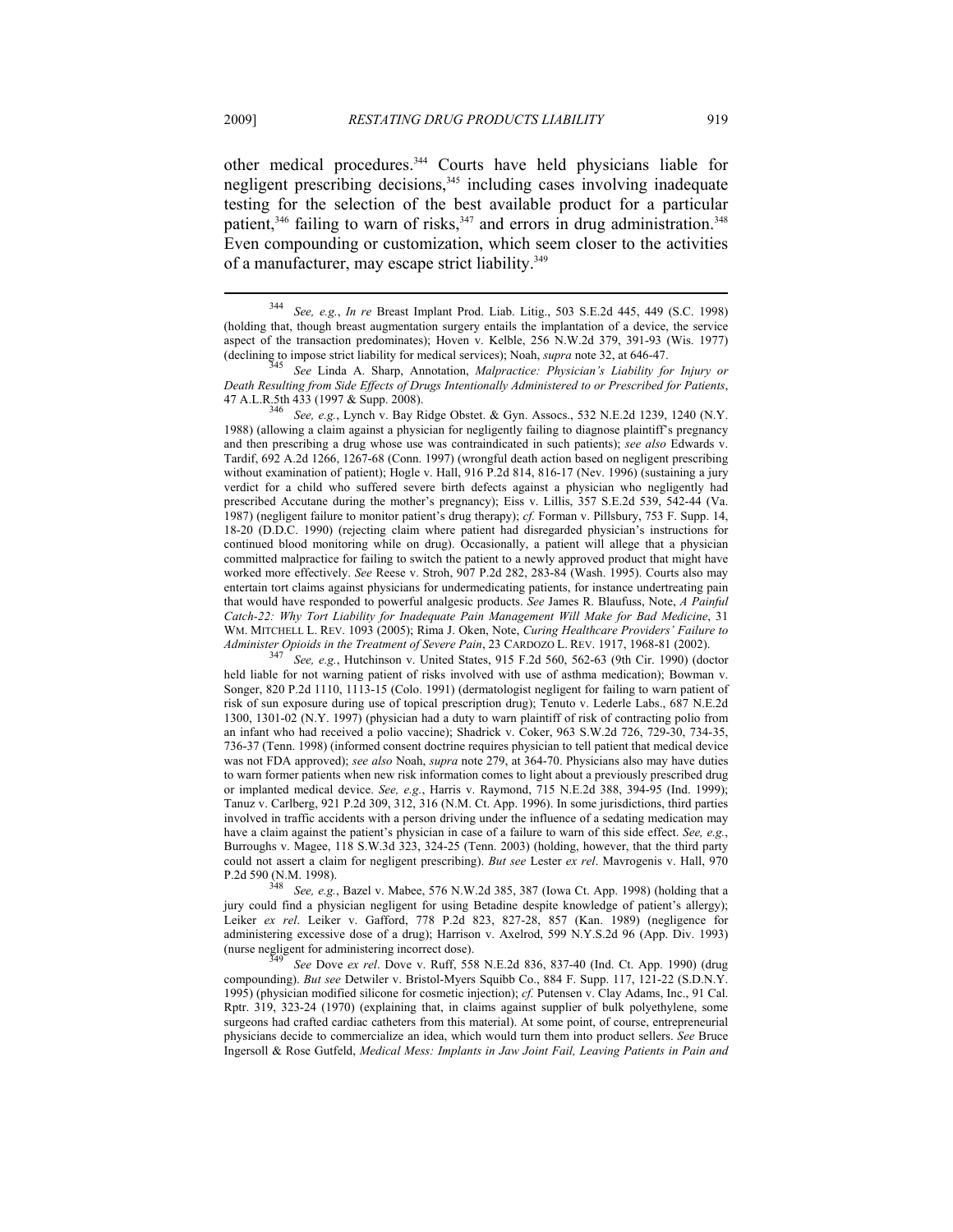Pharmacists have a limited duty of care in connection with dispensing drugs and supplying information.<sup>350</sup> In addition, pharmacists may face tort liability for mistakes in compounding drugs,<sup>351</sup> and the *Products Liability Restatement* appears to treat them as within the chain of distribution for limited purposes,<sup>352</sup> but they generally escape strict liability because courts regard them as providers of a service rather than sellers of a product.<sup>353</sup> In fact, courts have rejected products liability claims against pharmacies even when they engage in large-scale compounding operations, $354$  even though the FDA treats such activity as akin to commercial drug manufacturing.355  $\overline{a}$ 

detected. 351 *See, e.g.*, Brown v. S. Baptist Hosp., 715 So. 2d 423, 426 n.2, 431 (La. Ct. App. 1998); Schroeder v. Lester E. Cox Med. Ctr., Inc., 833 S.W.2d 411, 416-19, 422 (Mo. Ct. App. 1992). 352 *See* RESTATEMENT (THIRD) OF TORTS: PRODS. LIAB. § 6(e) (1998) (manufacturing

defects). Courts that reject strict liability claims against pharmacists seem, however, to do so without limitation, which would mean excluding responsibility for manufacturing defects as well. *See* Ashworth v. Albers Med., Inc., 395 F. Supp. 2d 395, 407-08 (S.D. W. Va. 2005) (rejecting claims against pharmacy that unknowingly dispensed counterfeit drug); Fontanez v. Parenteral Therapy Assoc., 974 So. 2d 1101, 1105 (Fla. Dist. Ct. App. 2007) ("[T]he imposition of strict liability on a pharmacist simply dispensing a prescription drug would improperly convert retail pharmacists into insurers of the safety of the manufactured drug."). Furthermore, the line between included manufacturing defects and excluded design defects may become particularly blurry in the context of

pharmacy compounding operations. 353 *See, e.g.*, Kohl v. Am. Home Prods. Corp., 78 F. Supp. 2d 885, 890 (W.D. Ark. 1999); Madison v. Am. Home Prods. Corp., 595 S.E.2d 493 (S.C. 2004); *see also In re* Rezulin Prod. Liab. Litig., 133 F. Supp. 2d 272, 292 (S.D.N.Y. 2001) ("[A]lmost every state that has considered the issue has declined to find pharmacists liable for breach of either implied or express warranty with respect to properties of prescription drugs."); Walls v. Alpharma USPD, Inc., 887 So. 2d 881, 886 (Ala. 2004); Morgan v. Wal-Mart Stores, Inc., 30 S.W.3d 455, 461-66 (Tex. Ct. App. 2000) (declining to impose a duty to warn). *But see* Heredia v. Johnson, 827 F. Supp. 1522, 1524 (D. Nev. 1993) (rejecting pharmacy's motion for summary judgment on a strict liability claim for an alleged failure to transmit the manufacturer's warning to a consumer about a drug's risks). 354 *See* Schaerrer v. Stewart's Plaza Pharmacy, Inc., 79 P.3d 922 (Utah 2003). *But cf.*

*Fontanez*, 974 So. 2d at 1106 (allowing a breach of warranty claim); *id.* at 1105 ("[T]he risk of harm associated with the use of a drug which somehow became contaminated during the compounding

*Disfigured*, WALL ST. J., Aug. 31, 1993, at A1 (describing the history behind Vitek, founded by Dr. Charles Homsy, and its Teflon-based interpositional implant for TMJ syndrome). 350 *See, e.g.*, Fagan v. AmerisourceBergen Corp., 356 F. Supp. 2d 198, 213 (E.D.N.Y.

<sup>2004) (&</sup>quot;[S]ince there is an allegation that the label on the Epogen was facially defective [and indicative of counterfeiting], the instant case does not involve a latent defect; but rather a patent defect, for which [the mail-order pharmacy] may be held liable for failing to discover upon reasonable inspection."); Harco Drugs, Inc. v. Holloway, 669 So. 2d 878 (Ala. 1995) (pharmacist should have double-checked prescription because it was illegible and an oncologist normally would not have prescribed a cardiology drug); Lou v. Smith, 685 S.W.2d 809 (Ark. 1985) (pharmacist who altered prescription to correct an assumed prescribing error held liable after a child suffered a severe reaction to the drug). When a pharmacist dispenses the wrong drug, the wrong dosage, or with the wrong label, he or she may be liable for negligence if the error harms the patient. In these circumstances, no matter how well-trained and careful a pharmacist may be, the processing error itself usually suffices to prove negligence. *See, e.g*., Forbes v. Walgreen Co., 566 N.E.2d 90, 91 (Ind. Ct. App. 1991) (pharmacist liable for dispensing incorrect medication); Walter v. Wal-Mart Stores, Inc., 748 A.2d 961, 967-68 (Me. 2000) (same); *see also* Eric M. Grasha, Note, *Discovering Pharmacy Error: Must Reporting, Identifying, and Analyzing Pharmacy Dispensing Errors Create Liability for Pharmacists?*, 63 OHIO ST. L.J. 1419 (2002); Christopher Rowland, *CVS Faces Pharmacy Reviews: Settlement with State Comes After Scores of Prescription Errors*, BOSTON GLOBE, Feb. 10, 2006, at C1 (reporting that "pharmacies typically experience a 3 percent error rate"). A presumption of negligence in the case of processing errors differs, however, from strict liability for dispensing a product with a manufacturing defect that the pharmacist could not have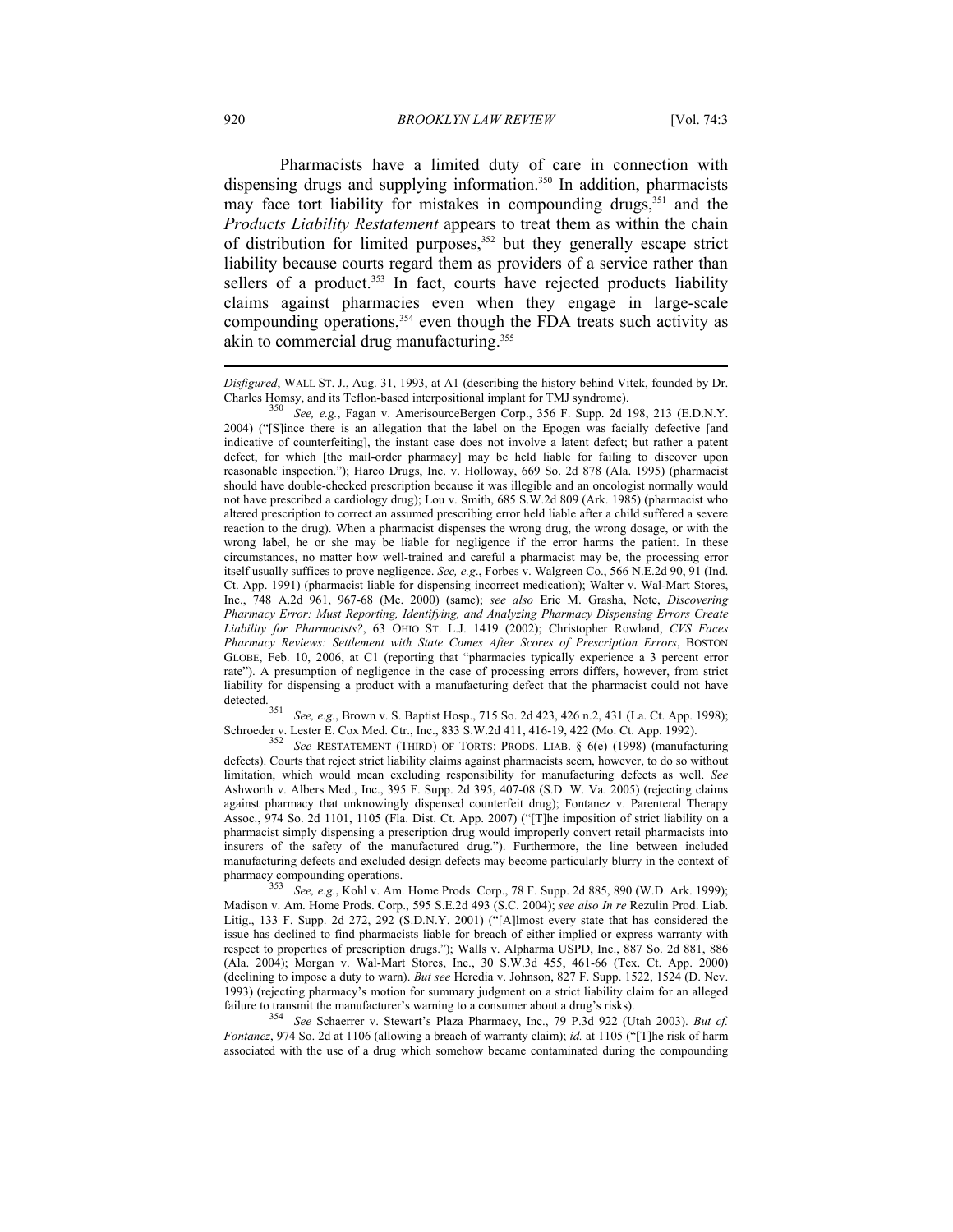Again, as with other health care professionals, some have argued that pharmacists should face strict liability claims (after all, they do not differ markedly from retailers that simply sell products in sealed containers).356 Pharmacies and other businesses that sell OTC drugs and devices face the same threat of products liability as any other retailer of consumer goods.357 Indeed, pharmacies may have greater flexibility than manufacturers when it comes to regulating consumer access to nonprescription products,<sup>358</sup> which might make them more vulnerable to negligent marketing claims if they fail to adopt necessary safeguards.<sup>359</sup>

In the last decade, online prescribing and dispensing have become increasingly common. Aside from the difficulties that Internet sales of prescription drugs present for regulatory officials,<sup>360</sup> and the possibility that manufacturers might have a duty to limit such modes of distribution,<sup>361</sup> this phenomenon may justify rethinking the traditional

S.F. CHRON., June 23, 2002, at A1 (documenting serious instances of contamination). 356 *See, e.g.*, Furrow, *supra* note 47, at 404-13; *see also* Rhonda L. Rundle, *Getting Your Drugs from a Vending Machine*, WALL ST. J., June 21, 2005, at D1 (discussing efforts to use ATMlike kiosks to dispense prescription refills). 357 *See, e.g.*, Morales v. Am. Home Prods. Corp., 214 F. Supp. 2d 723, 726 (S.D. Tex.

2002). 358 Before Congress legislated in this area, concerns about methamphetamine prompted

some retailers to place OTC cough-cold products containing the meth precursor pseudoephedrine behind the counter. *See* Margaret Webb Pressler, *Retailers Restrict Some Cold Medicines: Ingredient Can Be Used to Make Meth*, WASH. POST, May 14, 2005, at A1. Retailers also have begun to limit access to other OTC cough-cold products in response to problems with teenagers purchasing them to get high. *See* Rebecca Dana, *Household Medicine Abused by the Young: Trend Alarms Activists, Officials*, WASH. POST, Oct. 8, 2004, at A1; *cf.* Annys Shin, *Speeding up Safety*, WASH. POST, May 3, 2008, at D1 ("The rush to banish [bisphenol A] is an example of how businesses have learned to respond quickly when their customers become alarmed. Major retailers and manufacturers have been taking their own measures because of a regulatory system that has not kept up with changes in the marketplace . . . ."). Only once before has the manufacturer of an OTC drug created a "behind-thecounter" system of distribution. *See* Francesca Lunzer Kritz, *Over the Counter but Not Easy to* 

*Reach*, WASH. POST, Oct. 8, 2002, at F3 (Mucinex®). 359 *See* Nora Lockwood Tooher, *Meth Suits Target Cold Medicine Makers and Sellers*, LAWYERS WKLY. USA, Feb. 27, 2006; *see also supra* note 199 and accompanying text (discussing "behind-the-counter" status). 360 *See* Linda C. Fentiman, *Internet Pharmacies and the Need for a New Federalism:* 

*Protecting Consumers While Increasing Access to Prescription Drugs*, 56 RUTGERS L. REV. 119 (2003); Nicholas P. Terry, *Prescriptions Sans Frontières*, 4 YALE J. HEALTH POL'Y L. & ETHICS 183 (2004); Phil Ayres, Comment, *Prescribing a Cure for Online Pharmacies*, 72 TENN. L. REV. 949 (2005); John Richard Castronova, Comment, *Operation Cyber Chase and Other Agency Efforts to Control Internet Drug Trafficking: The "Virtual" Enforcement Initiative Is Virtually Useless*, 27 J. LEGAL MED. 207 (2006); Symposium, *Pharmaceuticals and the Internet*, 16 ALB. L.J. SCI. & TECH. 483 (2006); Erik Eckholm, *Abuses Are Found in Online Sales of Medication*, N.Y. TIMES, July 9, 2008, at A21; Sarah Rubenstein, *New Bill Targets Rogue Druggists on the Internet*, WALL ST. J.,

 $\frac{361}{361}$  See supra note 202 and accompanying text.

process should be borne by the one best able to implement procedures to prevent the contamination,

not by a consumer who is powerless to protect himself or herself."). 355 *See* Thompson v. W. States Med. Ctr., 535 U.S. 357, 360-61 (2002); *In re* Establishment Inspection of Wedgewood Vill. Pharmacy, Inc., 270 F. Supp. 2d 525, 545-50 (D.N.J. 2003), *aff'd*, 421 F.3d 263, 272-73 (3d Cir. 2005); United States v. Sene X Eleemosynary Corp., 479 F. Supp. 970, 978-79 (S.D. Fla. 1979) (rejecting practice of pharmacy defense to misbranding charges associated with large-scale compounding). The resurgence in pharmacy compounding has raised concerns about product safety. *See* Erin Hallissy & Sabin Russell, *Who's Mixing Your Drugs*,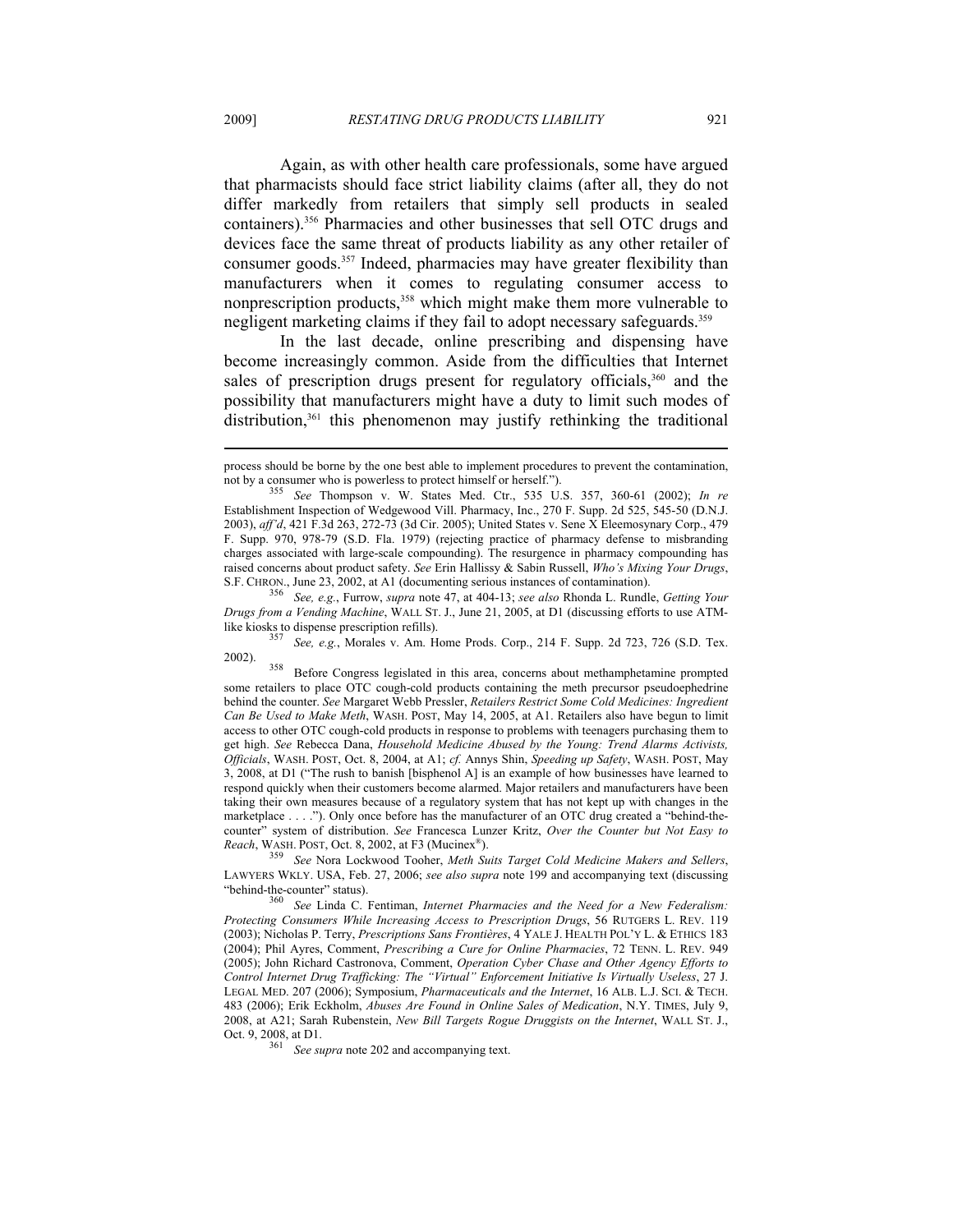view that physicians and pharmacists offer predominantly professional services and, therefore, lie outside of the chain of distribution.<sup>362</sup> Similarly, if an exception to the learned intermediary rule applies (e.g., mass immunization, contraceptives, DTCA),<sup>363</sup> then it seemingly would undermine the professional-status rationale underlying the exclusion of doctors and pharmacists from the chain of distribution for such drugs.

## 2. Will Pharmacogenomics Change Everything?

These issues may take on greater importance in the future as medical product development and use undergo fundamental changes. The improved understanding of the human genome promises advances in personalized medicine. "Pharmacogenomics" refers to the science of utilizing information about genetic variations to facilitate drug development and to create optimal patient treatments.<sup>364</sup> Moreover, because human beings exhibit a great deal of variation, better understanding of individual differences presents an opportunity for physicians to tailor drugs to suit their patients' individual genetic quirks and minimize the risk of side effects.<sup>365</sup> To the extent that pharmacogenomics blurs the line between manufacturing and compounding, courts may have to revisit the sales-service distinction as it applies to pharmaceutical products.

Even if pharmacogenomics never results in complete customization of drug therapy, it may affect the resolution of products liability litigation against pharmaceutical manufacturers. For instance, this research may help to identify subgroups of patients for whom reasonable physicians would prescribe a certain drug in the face of a  $\overline{a}$ 

<sup>362</sup> *See* Joanna M. Carlini, Comment, *Liability on the Internet: Prescription Drugs and the Virtual Pharmacy*, 22 WHITTIER L. REV. 157 (2000); Kelly K. Gelein, Note, *Are Online Consultations a Prescription for Trouble? The Uncharted Waters of Cybermedicine*, 66 BROOK. L. REV. 209 (2000).<br><sup>363</sup> See supra notes 244-47 and accompanying text (asking whether a different design

defect standard would apply in such circumstances). 364 *See* Jeffrey L. Moe, *Commercialization Considerations for Individualized Diagnostic and Drug Therapies Resulting from Pharmacogenomics*, 66 LA. L. REV. 103 (2005); Lars Noah, *The Coming Pharmacogenomics Revolution: Tailoring Drugs to Fit Patients' Genetic Profiles*, 43 JURIMETRICS J. 1 (2002); Symposium, *Pharmacogenomics*, 46 JURIMETRICS J. 237 (2006); Andrew Pollack, *A Special Drug Just for You, at the End of a Long Pipeline*, N.Y. TIMES, Nov. 8, 2005, at F1. 365 *See* Barbara J. Evans, *What Will It Take to Reap the Clinical Benefits of* 

*Pharmacogenomics?*, 61 FOOD & DRUG L.J. 753 (2006); Yusuke Nakamura, Editorial, *Pharmacogenomics and Drug Toxicity*, 359 NEW ENG. J. MED. 856 (2008); Gina Kolata, *A Tale of Two Drugs Hints at Promise for Genetic Testing*, N.Y. TIMES, July 11, 2006, at F1; Ron Winslow & Anna Wilde Mathews, *New Genetic Tests Boost Impact of Drugs: Cancer Screens, Moves by FDA Help Launch Era of Personalized Medicine, but Strategy Is Still Young*, WALL ST. J., Dec. 21, 2005, at D1; *see also* Andrew Pollack, *F.D.A. Urges Genetic Test Before Giving AIDS Drug*, N.Y. TIMES, July 24, 2008, at C3 (reporting the addition of a black box warning in the labeling for abacavir with instructions to screen for a particular gene variation found in approximately five percent of patients because they may suffer severe allergic reactions); *id.* ("The labels of several other drugs, like the blood thinner warfarin and the cancer drug irinotecan, also recommend [genetic] tests aimed at avoiding side effects or helping to adjust the dose.").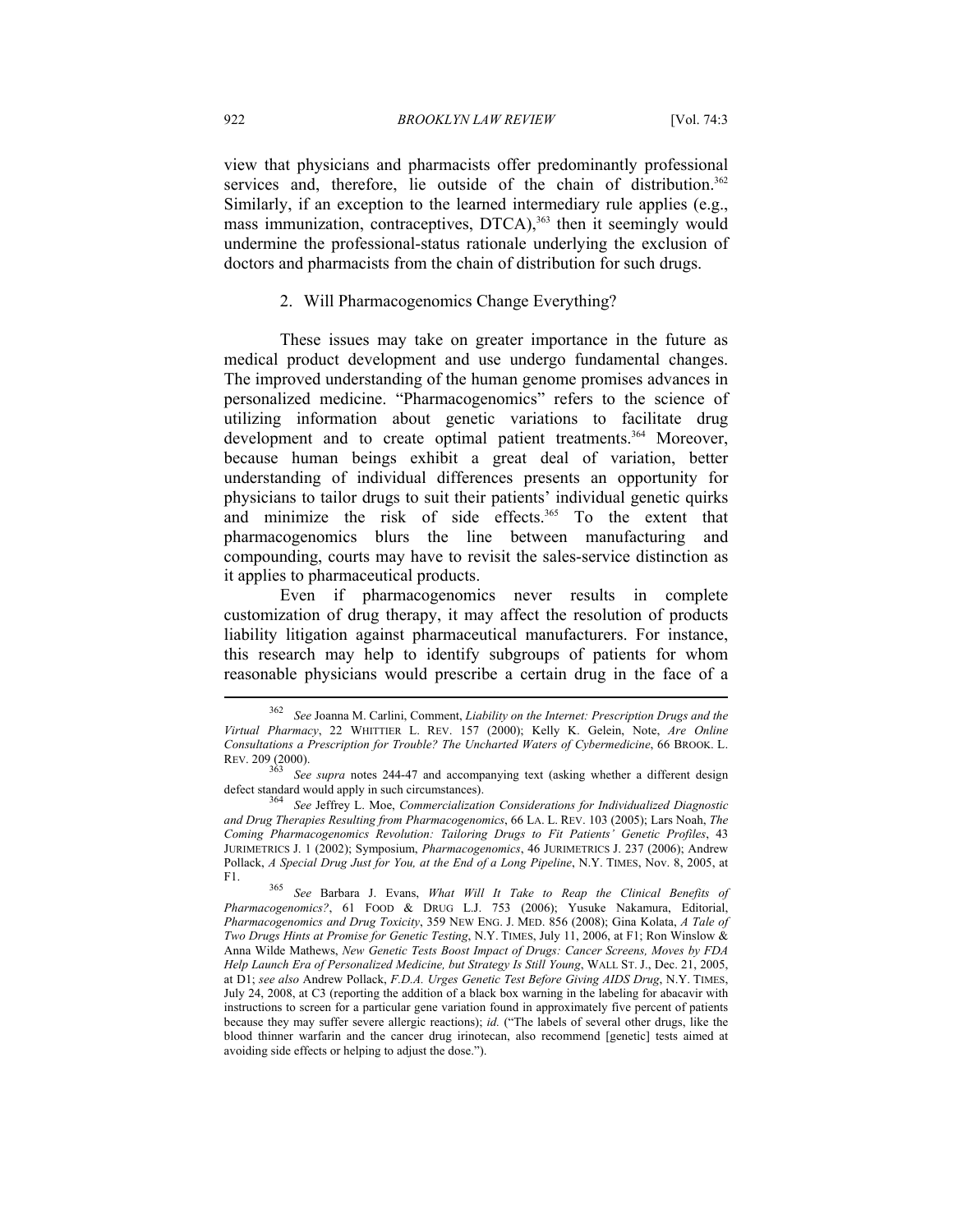plaintiff's allegations of defective design.<sup>366</sup> Conversely, it may expand the limited duty to warn of allergic reactions.<sup>367</sup> Historically, such claims rarely succeeded, either because the manufacturer could not have known of the risk of allergic reactions,<sup>368</sup> or because a warning would not have altered the consumer's decision to use a product if they did not know of their susceptibility.369 Pharmacogenomics may eliminate both of these obstacles to recovery in drug products liability cases. For instance, in a class action lawsuit premised on a failure-to-warn theory, the plaintiffs alleged that the manufacturer of a vaccine against Lyme disease should have recommended that patients first get a genetic test for the HLA-DR4+ allele, which occurs in thirty percent of the population and produces an autoimmune reaction in response to an outer surface protein found on the vaccine.<sup>370</sup> As pharmacogenomic research reveals more such genetic variations, drug companies can expect to encounter an expansion in this sort of litigation.

## 3. Hospitals and SUDs

Finally, hospitals that supply defective drugs or devices to patients generally need not fear strict liability claims,371 and the *Products* 

McNeil Consumer Prods. Co., 164 F. Supp. 2d 367, 373-74 (S.D.N.Y. 2001); Griggs v. Combe, Inc.,

456 So. 2d 790, 792 (Ala. 1984). 369 *See* James A. Henderson, Jr., *Process Norms in Products Litigation: Liability for Allergic Reactions*, 51 U. PITT. L. REV. 761, 778-79, 802-03 (1990); Noah, *supra* note 42, at 392 (supporting the use of ingredient disclosure statements to alert users with known allergies).<br><sup>370</sup> See LORI B. ANDREWS ET AL., GENETICS: ETHICS, LAW AND POLICY 545-46 (2d ed.

2006) (describing the litigation in *Cassidy v. SmithKline Beecham Corp.*). The manufacturer subsequently discontinued marketing this vaccine, citing a significant decline in sales. *See Sole Lyme Vaccine Is Pulled off Market*, N.Y. TIMES, Feb. 28, 2002, at C5.

<sup>366</sup> *See* Ron Winslow & Marilyn Chase, *Genetic Research May Help Pick Patients' Best Cancer Drugs: Aid for Physicians May Narrow Market for Blockbusters*, WALL ST. J., June 2, 2008,

at B4. <sup>367</sup> Drug manufacturers have an obligation to warn when they should have known that an appreciable number of hypersensitive individuals may suffer serious injury. *See, e.g.*, Basko v. Sterling Drug, Inc., 416 F.2d 417, 430 (2d Cir. 1969); *see also* RESTATEMENT (THIRD) OF TORTS: PRODS. LIAB. § 2(c) cmt. k (1998) ("[A] warning is required when the harm-causing ingredient is one to which a substantial number of persons are allergic."); Marcia Anne Mobilia, *Allergic Reactions to Prescription Drugs: A Proposal for Compensation*, 48 ALB. L. REV. 343, 346-49 (1984). 368 *See* Burlison v. Warner-Lambert Co., 842 F.2d 991, 992-93 (8th Cir. 1988); Daley v.

<sup>&</sup>lt;sup>371</sup> See, e.g., Hoff v. Zimmer, Inc., 746 F. Supp. 872, 873, 876 (W.D. Wis. 1990) (hip prosthesis); San Diego Hosp. Ass'n v. Superior Court, 30 Cal. App. 4th 8, 13 (1994); Budding v. SSM Healthcare Sys., 19 S.W.3d 678, 681-82 (Mo. 2000); Royer v. Catholic Med. Ctr., 741 A.2d 74, 75, 78 (N.H. 1999) (defective prosthetic knee implant); Parker v. St. Vincent Hosp., 919 P.2d 1104, 1106 (N.M. Ct. App. 1996) (TMJ implant); Cafazzo v. Cent. Med. Health Servs., Inc., 668 A.2d 521, 523 (Pa. 1995) (same). *But see* Karibjanian v. Thomas Jefferson Univ. Hosp., 717 F. Supp. 1081, 1085-86 (E.D. Pa. 1989); Skelton v. Druid City Hosp. Bd., 459 So. 2d 818, 823 (Ala. 1984); Garcia v. Edgewater Hosp., 613 N.E.2d 1243, 1245, 1247-49 (Ill. App. Ct. 1993) (defective heart valve); *cf.* David v. Our Lady of Lake Hosp., Inc., 857 So. 2d 529, 530-33 (La. Ct. App. 2003) (applying strict liability to hospital in a blood transfusion case). The use of *res ipsa loquitur* in this context may approach a rule of strict liability. *See, e.g.*, Chin v. St. Barnabas Med. Ctr., 734 A.2d 778, 783 (N.J. 1999); Anderson v. Somberg, 338 A.2d 1, 15-17 (N.J. 1975); Maciag v. Strato Med.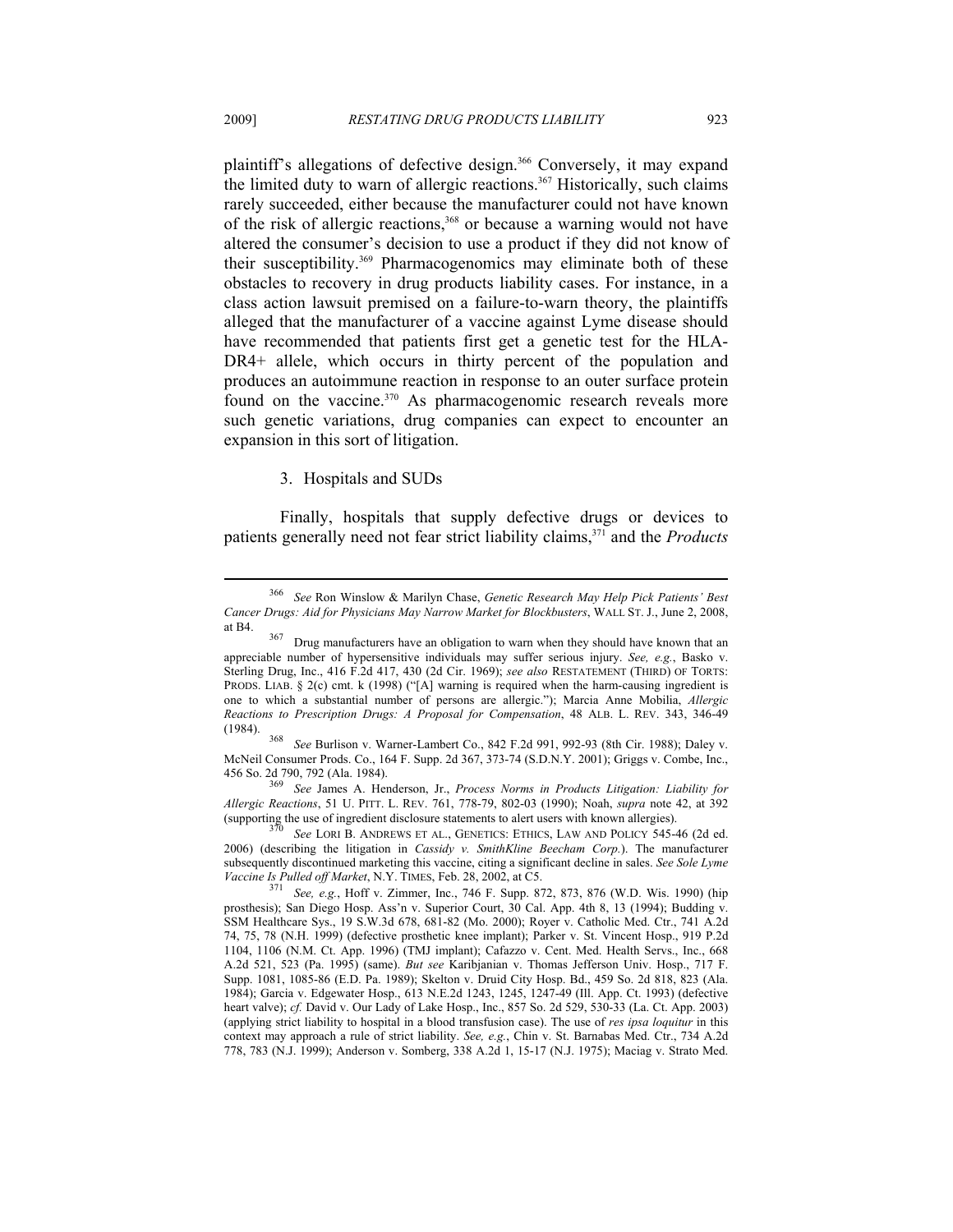*Liability Restatement* does not appear to treat them as retail sellers or other distributors who might face liability for manufacturing defects under section  $6(e)$ ,<sup>372</sup> though some commentators have suggested that hospitals should qualify as links in the chain of distribution.<sup>373</sup> Hospitals may face negligence claims for supplying flawed devices,  $374$  for failing to supply state-of-the-art equipment,  $375$  and for failing to monitor drug therapy.376 For the most part, however, courts refuse to treat hospitals as members of the chain of distribution on the notion that they provide a service (indeed, even more so than retail pharmacies, they look like sophisticated purchasers rather than mere retailers). Courts do not care that hospitals nowadays generate itemized bills that charge for everything used by a patient (often with a substantial mark-up),  $377$  may enter into exclusive (and lucrative) purchasing agreements with particular wholesalers and manufacturers (almost the way an automobile dealership does),<sup>378</sup> and may have the clout to influence manufacturers' design choices. Moreover, hospitals have the expertise to select and inspect drugs and devices—and patients presumably depend on hospitals

that they create restricted drug formularies). 374 *See, e.g.*, Pearce v. Feinstein, 754 F. Supp. 308, 309 (W.D.N.Y. 1990). 375 *See, e.g.*, Hernandez v. Smith, 552 F.2d 142, 144 (5th Cir. 1977); Washington v. Washington Hosp. Ctr., 579 A.2d 177, 180 (D.C. 1990) (CO<sub>2</sub> monitor); Suttle v. Lake Forest Hosp., 733 N.E.2d 726, 731 (Ill. App. Ct. 2000); *cf.* Emory Univ. v. Porter, 120 S.E.2d 668, 669 (Ga. Ct.

See, e.g., Newmann v. United States, 938 F.2d 1258, 1259-60 (11th Cir. 1991); Kelley v. Wiggins, 724 S.W.2d 443, 449 (Ark. 1987); Fleming v. Baptist Gen. Convention, 742 P.2d 1087, 1090 (Okla.1987) (allowing a negligence claim against a hospital and a physician for the improper administration of an injectable drug subcutaneously rather than intravenously); Thompson v. Nason Hosp., 591 A.2d 703, 707-09 (Pa. 1991) (anticoagulant therapy); Edinburg Hosp. Auth. v. Treviño,

<sup>377</sup> See, e.g., Hector v. Cedars-Sinai Med. Ctr., 225 Cal. Rptr. 595, 600-01 (Ct. App. 1986) (noting that hospital had added a surcharge of 85%, but declining to impose strict liability for supplying a defective pacemaker). 378 *See* United States *ex rel*. Schmidt v. Zimmer, Inc., 386 F.3d 235, 236-37 (3d Cir.

2004) (reversing summary judgment for defendant in False Claims Act lawsuit where surgeon alleged that the manufacturer of orthopedic implants had offered kickbacks to hospital chain for purchasing products that would get billed to Medicare); *In re* Cardiac Devices Qui Tam Litig., 221 F.R.D. 318, 323 (D. Conn. 2004) (allowing an action initiated by a manufacturer's sales representative against more than 100 hospitals that had received payments for services to patients enrolled in clinical trials of numerous different investigational devices not eligible for Medicare reimbursement); Reed Abelson, *Possible Conflicts for Doctors Are Seen on Medical Devices*, N.Y. TIMES, Sept. 22, 2005, at A1; Mary W. Walsh, *Senate Panel Weighs Tighter Rules for Hospital Suppliers*, N.Y. TIMES, Sept. 15, 2004, at C4.

Corp., 644 A.2d 647 (N.J. Super. Ct. App. Div. 1994); Jackson v. Oklahoma Mem'l Hosp., 909 P.2d

<sup>765, 770-73 (</sup>Okla. 1995). 372 *See* RESTATEMENT (THIRD) OF TORTS: PRODS. LIAB. § 20 cmt. d (1998) ("[I]n a strong majority of jurisdictions, hospitals are held not to be sellers of products they supply in connection with the provision of medical care, regardless of the circumstances.").<br><sup>373</sup> See, e.g., Rachel B. Adler, Comment, *Device Dilemma: Should Hospitals Be Strictly* 

*Liable for Retailing Defective Surgical Devices?*, 5 ALB. L.J. SCI. & TECH. 95, 103-10, 124-30 (1994). Commentators have made the same argument in connection with injuries caused by drugs administered within a hospital. *See* Furrow, *supra* note 47, at 393-404; *see also id.* at 424, 434 (suggesting that managed care organizations also should face products liability claims to the extent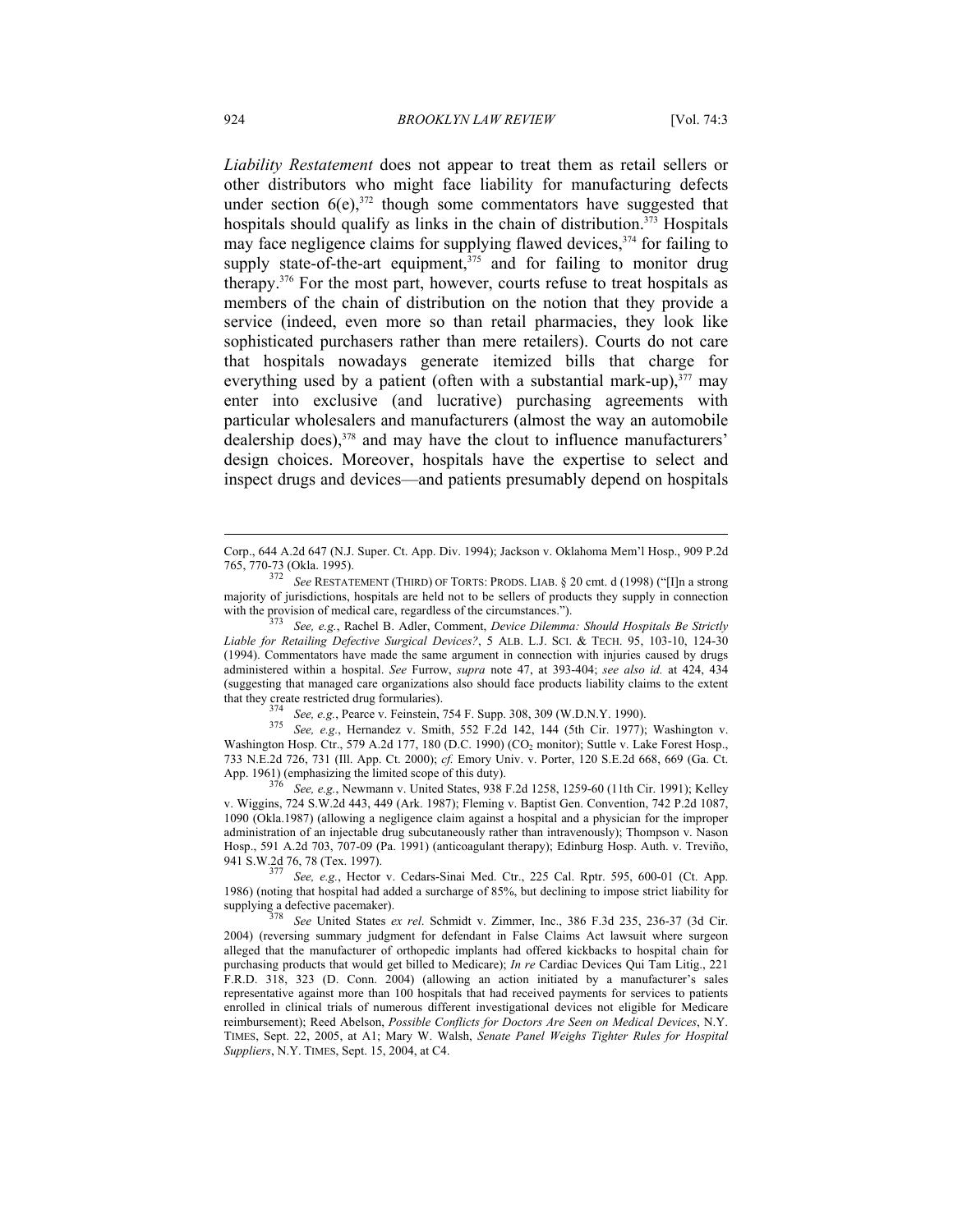to exercise that expertise—to say nothing of their active role in storage and handling.

In the early 1980s, because of concerns about the difficulty of sterilizing increasingly sophisticated medical devices and surgical instruments after use (and no doubt also to promote repeat sales), manufacturers began to label these devices as "disposable" or "single-use devices" (SUDs). Many hospitals responded, however, by reusing certain SUDs in order to cut costs. This practice became widespread and can have frightening results. For example, some hospitals reused surgical instruments after operations on patients with Creutzfeldt-Jakob disease, but, because ordinary sterilization procedures do not destroy the prions that cause this fatal condition, subsequent patients may have been exposed.<sup>379</sup> The FDA now regulates hospitals engaged in reprocessing in the same manner as original equipment manufacturers.<sup>380</sup> Such reprocessing and reuse of SUDs might, of course, make hospitals vulnerable to negligence claims,<sup>381</sup> but why not apply rules of products liability in such cases (even if that meant the more forgiving rules governing used products)?382

## V. CONCLUSION

 $\overline{a}$ 

At least the medical technology industry got its own blackletter rules this time around. In contrast to some of the other special provisions in the *Products Liability Restatement* (e.g., food), section 6 has attracted substantial attention. Given the expansion in litigation concerning drugs

<sup>379</sup> *See* Alec Klein, *Reused Devices, Surgery's Deadly Suspects: Patients May Be Exposed to Rare Brain Disease from Prior Operations*, WASH. POST, Dec. 30, 2005, at A3 ("Over the past five years, dozens of patients in at least four U.S. hospitals have been potentially exposed to the disease because their surgeons reused medical instruments first used on patients who had the rare

brain disorder . . . .").<br><sup>380</sup> Responding to concerns about inadequate sterilization and material degradation, the FDA announced plans to regulate hospitals as device manufacturers when they engage in such reprocessing. *See* John J. Smith & Jennifer A. Agraz, *Federal Regulation of Single-Use Medical Devices: A Revised FDA Policy*, 56 FOOD & DRUG L.J. 305 (2001); Diane Carey, Comment, *Reprocessing and Reusing Single-Use Only Medical Devices: Safe Medical Practice or Risky Business?*, 17 J. CONTEMP. HEALTH L. & POL'Y 657, 660 (2001); Alec Klein, *FDA Asked About Oversight of Reused Medical Devices*, WASH. POST, Dec. 17, 2005, at D1; *see also* Medical Device User Fee and Modernization Act of 2002, Pub. L. No. 107-250, §§ 301-303, 116 Stat. 1588, 1616- 20. As a consequence of increasing regulation, hospitals now leave most of the work to companies that specialize in device reprocessing. *See* Alec Klein, *Good as New?: The Reuse of Medical* 

 $B$ <sup>381</sup> See Emil P. Wang, *Regulatory and Legal Implications of Reprocessing and Reuse of Single-Use Medical Devices*, 56 FOOD & DRUG L.J. 77, 93-95 (2001) (explaining that the duty of care "includes efforts to establish and maintain appropriate reprocessing protocols and to insure that reuse of the device is safe and presents no increased risk of harm or injury to the patient"). 382 *See* Janice M. Hogan & Thomas E. Colonna, *Products Liability Implications of* 

*Reprocessing and Reuse of Single-Use Medical Devices*, 53 FOOD & DRUG L.J. 385, 395 (1998) ("For health care entities with in-house reprocessing, however, the quasi-manufacturing role may increase the likelihood that claims for strict liability would be permitted."); *id.* at 393-94 (discussing earlier case law involving used consumer goods). *See generally* RESTATEMENT (THIRD) OF TORTS: PRODS. LIAB. § 8 (1998).